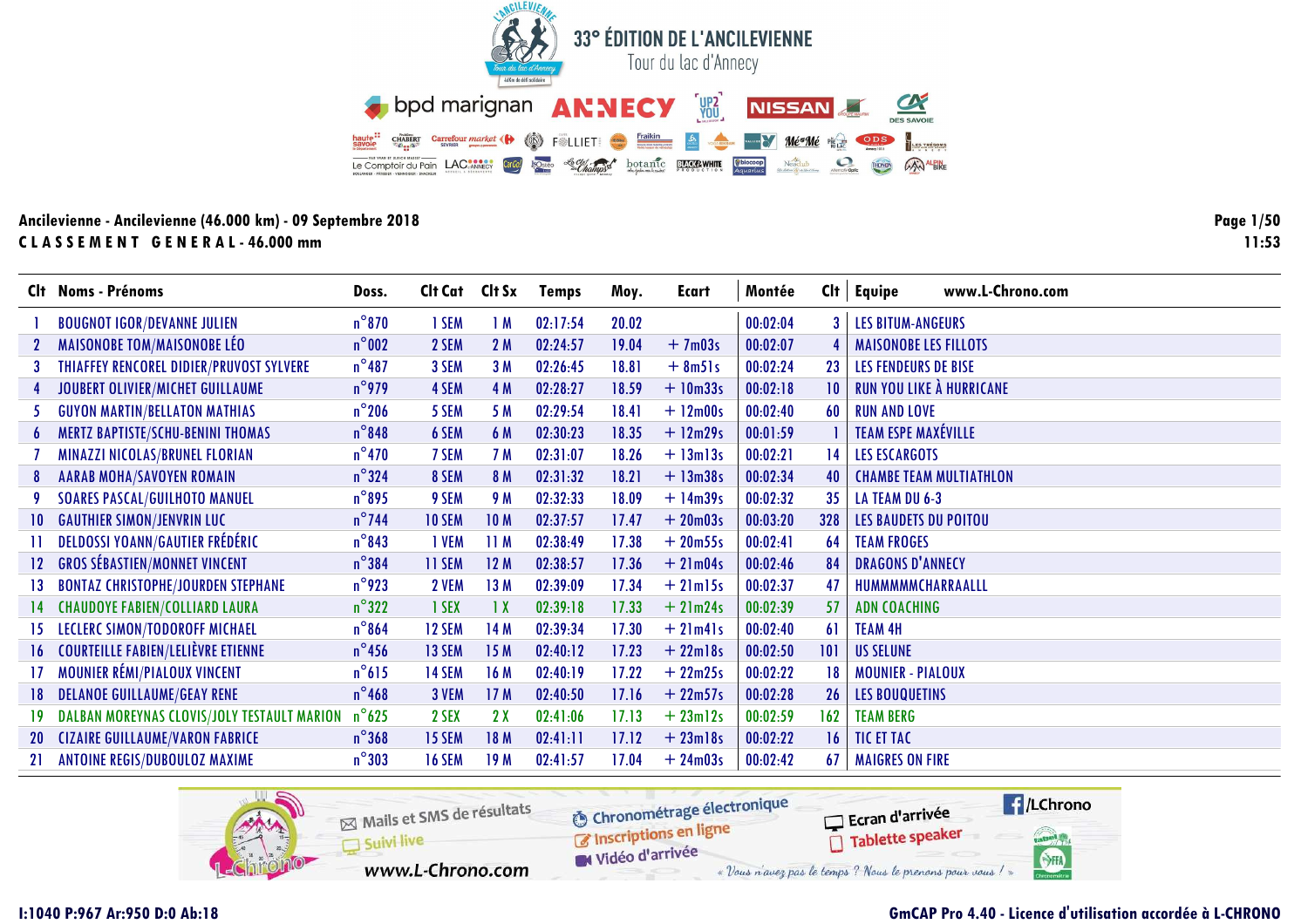

**Page 2/50**  $11:53$ 

|      | Clt Noms - Prénoms                          | Doss.            | Clt Cat Clt Sx |                 | <b>Temps</b> | Moy.  | <b>Ecart</b> | Montée   | Cl <sub>t</sub> | www.L-Chrono.com<br><b>Equipe</b> |
|------|---------------------------------------------|------------------|----------------|-----------------|--------------|-------|--------------|----------|-----------------|-----------------------------------|
|      | LENON GUILLAUME/DRUEL THIBAULT              | $n^{\circ}106$   | 17 SEM         | 20 <sub>M</sub> | 02:42:05     | 17.03 | $+24$ mlls   | 00:02:55 | 132             | TIC ET TAC REPRENNENT DU SERVICE  |
| 23   | ROUSSEL THIERRY/LALLIER SEBASTIEN           | $n^{\circ}683$   | 4 VEM          | 21M             | 02:43:15     | 16.91 | $+25m22s$    | 00:03:00 | 171             | <b>TEAM TEMPO</b>                 |
| 24   | <b>GHIBAUDO NICO/GHIBAUDO WILL</b>          | $n^{\circ}$ 055  | 5 VEM          | 22 M            | 02:43:43     | 16.86 | $+25m50s$    | 00:02:44 | 76 <sup>1</sup> | 7,12                              |
| 25   | <b>GUERIN CHRISTIAN/TOUTIRAIS STEPHANE</b>  | $n^{\circ}401$   | 6 VEM          | 23 M            | 02:44:20     | 16.80 | $+26m26s$    | 00:02:00 |                 | LA CROIX DU SUD                   |
| 26 - | <b>ENCRENAZ BAPTISTE/XXX XXX</b>            | $n^{\circ}$ 486  | <b>18 SEM</b>  | 24 M            | 02:44:23     | 16.79 | $+26m29s$    | 00:02:32 | 33 <sup>°</sup> | <b>LES COUREURS PRIMAIRES</b>     |
|      | PICARD JULIEN/ROCHE EMMANUEL                | $n^{\circ}$ 455  | 19 SEM         | 25 M            | 02:44:40     | 16.76 | $+26m46s$    | 00:02:44 | 75              | <b>BRON Z'AMIS</b>                |
| 28   | MROZICKI FRÉDÉRIC/PIOT ROMAIN               | $n^{\circ}$ 192  | <b>20 SEM</b>  | 26 M            | 02:44:45     | 16.75 | $+26m51s$    | 00:02:36 | 44              | <b>GO FAST TEAM</b>               |
| 29   | <b>CHARVET JEAN PHILIPPE/MOUGIN RAPHAEL</b> | $n^{\circ}$ 1073 | 7 VEM          | 27 M            | 02:45:09     | 16.71 | $+27$ ml5s   | 00:02:24 | 21              | <b>CHABERT 8</b>                  |
| 30   | PICCON SACHA/PICCON ANTOINE                 | $n^{\circ}$ 1043 | 21 SEM         | 28 M            | 02:45:30     | 16.68 | $+27m36s$    | 00:02:53 | 119             | <b>CHABERT 1</b>                  |
| 31   | <b>VISERY CAROLINE/VISERY GRÉGORY</b>       | $n^{\circ}$ 193  | 3 SEX          | 3X              | 02:45:41     | 16.66 | $+27m48s$    | 00:02:29 | 29              | <b>LES DOUBYDOU</b>               |
|      | <b>CHOUKROUN DANIEL/RICHARD PATRICK</b>     | $n^{\circ}$ 783  | <b>22 SEM</b>  | 29 M            | 02:45:47     | 16.65 | $+27m53s$    | 00:02:15 |                 | <b>LES MACHINES</b>               |
| 33   | MAILLER SOLENNE/MAILLER CLÉMENT             | $n^{\circ}$ 243  | 4 SEX          | 4X              | 02:45:48     | 16.65 | $+27m55s$    | 00:03:16 | 296             | <b>TEAM MAILLER</b>               |
| 34   | <b>DERQUENNE OLIVIER/FRETTÉ YANN</b>        | $n^{\circ}$ 170  | 8 VEM          | 30 M            | 02:47:31     | 16.48 | $+29m38s$    | 00:02:50 | 103             | <b>WILD PAPAS</b>                 |
| 35   | EL OUANNAN JAMEL/DOS SANTOS DANIEL          | $n^{\circ}$ 726  | 23 SEM         | 31M             | 02:47:48     | 16.45 | $+29m54s$    | 00:02:49 | 96              | <b>LES PIPELETTES</b>             |
| 36   | PLANES NICOLAS/CHAPON JEAN-DAMIEN           | $n^{\circ}241$   | 9 VEM          | 32 M            | 02:47:58     | 16.43 | $+30m04s$    | 00:02:38 | 50              | <b>STAR SYSTEM</b>                |
| 37   | <b>MONNEY ERIC/FERNANDEZ JOHAN</b>          | $n^{\circ}010$   | <b>24 SEM</b>  | 33 M            | 02:48:02     | 16.43 | $+30m08s$    | 00:02:57 | 145             | LES PICHÔLES                      |
| 38   | <b>BOUTTE GILLES/PLACE DAVID</b>            | $n^{\circ}$ 388  | <b>10 VEM</b>  | 34 M            | 02:48:02     | 16.43 | $+30m08s$    | 00:02:17 | 9               | <b>LAST TIME</b>                  |
| 39   | THOMAS JOHAN/CADEDDU MAËL                   | $n^{\circ}619$   | 25 SEM         | 35 M            | 02:48:17     | 16.40 | $+30m24s$    | 00:02:56 | 142             | LES CHÈVRES DU LAC                |
| 40   | <b>GUINAND ROMAIN/POMAGALSKI LAURENT</b>    | $n^{\circ}$ 1068 | <b>26 SEM</b>  | 36 M            | 02:48:21     | 16.40 | $+30m27s$    | 00:02:21 | 15 <sub>1</sub> | <b>UNDER 3</b>                    |
|      | <b>RAPHOZ GREG/NAULEAU PHILIPPE</b>         | $n^{\circ}1050$  | 27 SEM         | 37 M            | 02:49:00     | 16.33 | $+31m06s$    | 00:03:06 | 215             | <b>SPODE42-2</b>                  |
| 42   | CASSÉ JULY/DIZ GRANA KARINE                 | $n^{\circ}$ 606  | 1 SEF          | 1 F             | 02:49:25     | 16.29 | $+31m31s$    | 00:02:54 | 128             | <b>LA BICYCLETTE ROSE</b>         |

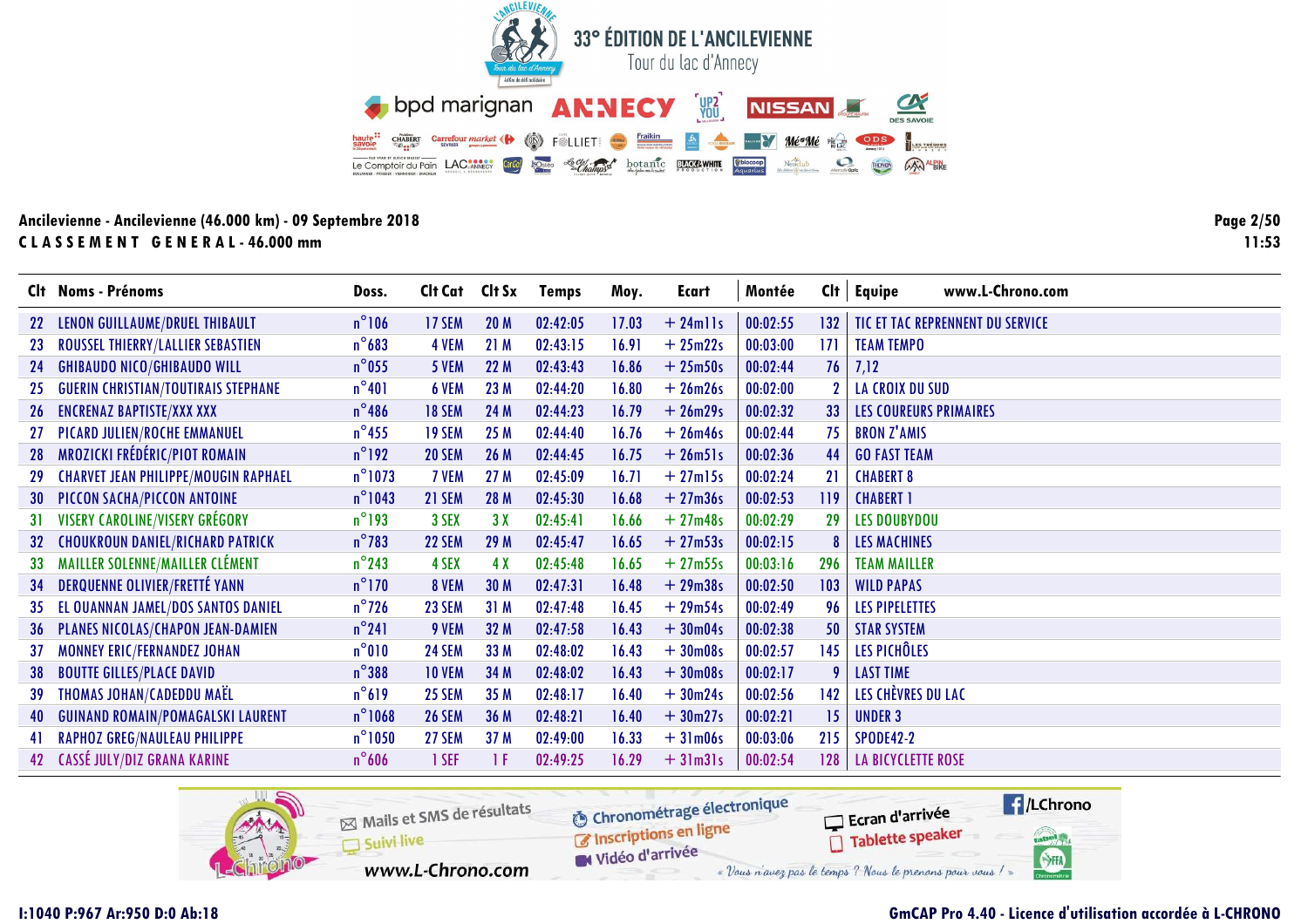

**Page 3/5011:53**

|     | Clt Noms - Prénoms                                  | Doss.           | Cit Cat Cit Sx |      | <b>Temps</b> | Moy.  | Ecart         | Montée   | Cl <sub>t</sub> | www.L-Chrono.com<br><b>Equipe</b> |
|-----|-----------------------------------------------------|-----------------|----------------|------|--------------|-------|---------------|----------|-----------------|-----------------------------------|
| 43. | MOLLARD FREDERIK/MACHET VINCENT                     | $n^{\circ}281$  | <b>28 SEM</b>  | 38 M | 02:49:27     | 16.29 | $+31m33s$     | 00:02:19 | П               | <b>CHINOIS TON BOULE</b>          |
| 44  | <b>DURANTON EMMANUEL/RÉGOUDIS SOPHIE</b>            | $n^{\circ}$ 524 | 5 SEX          | 5 X  | 02:50:22     | 16.20 | $+32m28s$     | 00:02:42 | 66              | <b>ESL AVENTURE</b>               |
| 45  | <b>HÉBERT ERIC/VIAUD ISABELLE</b>                   | $n^{\circ}109$  | 6 SEX          | 6 X  | 02:50:42     | 16.17 | $+32m48s$     | 00:03:13 | 274             | <b>VIVEMENT LES VACANCES!!</b>    |
| 46  | <b>DURET GAUTHIER/MARMEY LOTC</b>                   | $n^{\circ}018$  | 29 SEM         | 39 M | 02:50:54     | 16.15 | $+33m00s$     | 00:02:12 | 5.              | LE DIMANCHE MATIN C'EST SACRÉ !   |
| 47  | <b>BONNEFOY SIMON/COUDURIER JÉRÉMIE</b>             | $n^{\circ}$ 044 | <b>30 SEM</b>  | 40 M | 02:50:55     | 16.15 | $+33m02s$     | 00:02:39 | 55              | <b>BONCOU</b>                     |
| 48  | <b>POUGET BRUNO/BUISSON EMILIEN</b>                 | $n^{\circ}315$  | 31 SEM         | 41 M | 02:51:04     | 16.13 | $+33$ ml0s    | 00:03:04 | 194             | <b>BUISSON POUGET</b>             |
|     | <b>BONETTO CHRISTOPHE/TORTEY GUILLAUME</b>          | $n^{\circ}$ 216 | <b>32 SEM</b>  | 42 M | 02:51:07     | 16.13 | $+33$ ml $3s$ | 00:02:28 | 27              | <b>TEAM TOURISTE</b>              |
|     | PLANAZ FLORIAN/PLANAZ JULIEN                        | $n^{\circ}623$  | <b>33 SEM</b>  | 43 M | 02:51:08     | 16.13 | $+33$ ml4s    | 00:02:37 | 45              | LES SUMMITRAINÉS                  |
| 51. | ROMANET-FAES CAMILLE/MARTIN SOPHIE                  | $n^{\circ}$ 509 | 2 SEF          | 2F   | 02:51:33     | 16.09 | $+33m40s$     | 00:02:52 | 116             | <b>LES GAZELLES</b>               |
| 52  | MOYSE SEBASTIEN/VIVET MAXIME                        | $n^{\circ}367$  | <b>34 SEM</b>  | 44 M | 02:51:58     | 16.05 | $+34m05s$     | 00:02:49 | 93              | <b>LES FENDS LA BISE</b>          |
| 53. | <b>GIAI-LEVRA TONY/BERNES BENJAMIN</b>              | $n^{\circ}581$  | <b>35 SEM</b>  | 45 M | 02:52:33     | 16.00 | $+34m39s$     | 00:02:33 | 38              | <b>COIN-COIN</b>                  |
| 54  | <b>VALLON FRANCK/GOBET PHILLIPPE</b>                | $n^{\circ}$ 716 | 11 VEM         | 46 M | 02:52:36     | 15.99 | $+34m43s$     | 00:02:30 | 30              | <b>LES DRAGONS</b>                |
| 55  | <b>GICQUEL JÉRÔME/WASSEF ALEXANDRE</b>              | $n^{\circ}$ 435 | <b>36 SEM</b>  | 47 M | 02:52:52     | 15.97 | $+34m59s$     | 00:02:29 | 28              | <b>ESSONNE ATHLETIC</b>           |
| 56. | MAISONOBE PASCAL/MAISONOBE PATRICK                  | $n^{\circ}$ 003 | <b>12 VEM</b>  | 48 M | 02:53:03     | 15.95 | $+35$ ml0s    | 00:02:47 | 88              | <b>MAISONOBE</b>                  |
| 57  | LACOUDANNE BERTRAND/NOURY ANTOINE                   | $n^{\circ}$ 948 | 37 SEM         | 49 M | 02:53:15     | 15.93 | $+35m21s$     | 00:02:54 | 129             | <b>SOUMIS DAKACHE</b>             |
| 58. | <b>SAUNIER QUENTIN/GIRARD ALEXIS</b>                | $n^{\circ}712$  | <b>38 SEM</b>  | 50 M | 02:53:33     | 15.90 | $+35m39s$     | 00:02:41 | 65              | <b>DARK RIDER</b>                 |
|     | 59 LE BARH MICKAËL/PICHARD MICKAËL                  | $n^{\circ}$ 553 | <b>39 SEM</b>  | 51 M | 02:53:59     | 15.86 | $+36m05s$     | 00:02:42 | 68              | <b>LES MIKATRIS</b>               |
| 60  | <b>GILLES GRÉGORY/CLAVERIE ROLAND</b>               | $n^{\circ}$ 875 | 13 VEM         | 52 M | 02:54:00     | 15.86 | $+36m06s$     | 00:02:31 | 31              | OLNESS'                           |
| 61  | LEPAPE THIERRY/GUILLOUZIC ANNE-FRANÇOISE            | $n^{\circ}$ 717 | 7 SEX          | 7X   | 02:54:05     | 15.85 | $+36m12s$     | 00:02:51 | 111             | <b>METABIKE'S</b>                 |
| 62  | <b>JOND JOHANNY/MUFFAT GAEL</b>                     | $n^{\circ}$ 249 | 40 SEM         | 53 M | 02:54:17     | 15.84 | $+36m23s$     | 00:02:37 | 48              | <b>CS MEGEVE</b>                  |
| 63  | JOHN-BAPTISTE POURNY/LAGROY DE CROUTTE VIANNE n°464 |                 | 41 SEM         | 54 M | 02:54:21     | 15.83 | $+36m28s$     | 00:02:31 | 32 <sub>2</sub> | <b>TEAM MADI</b>                  |

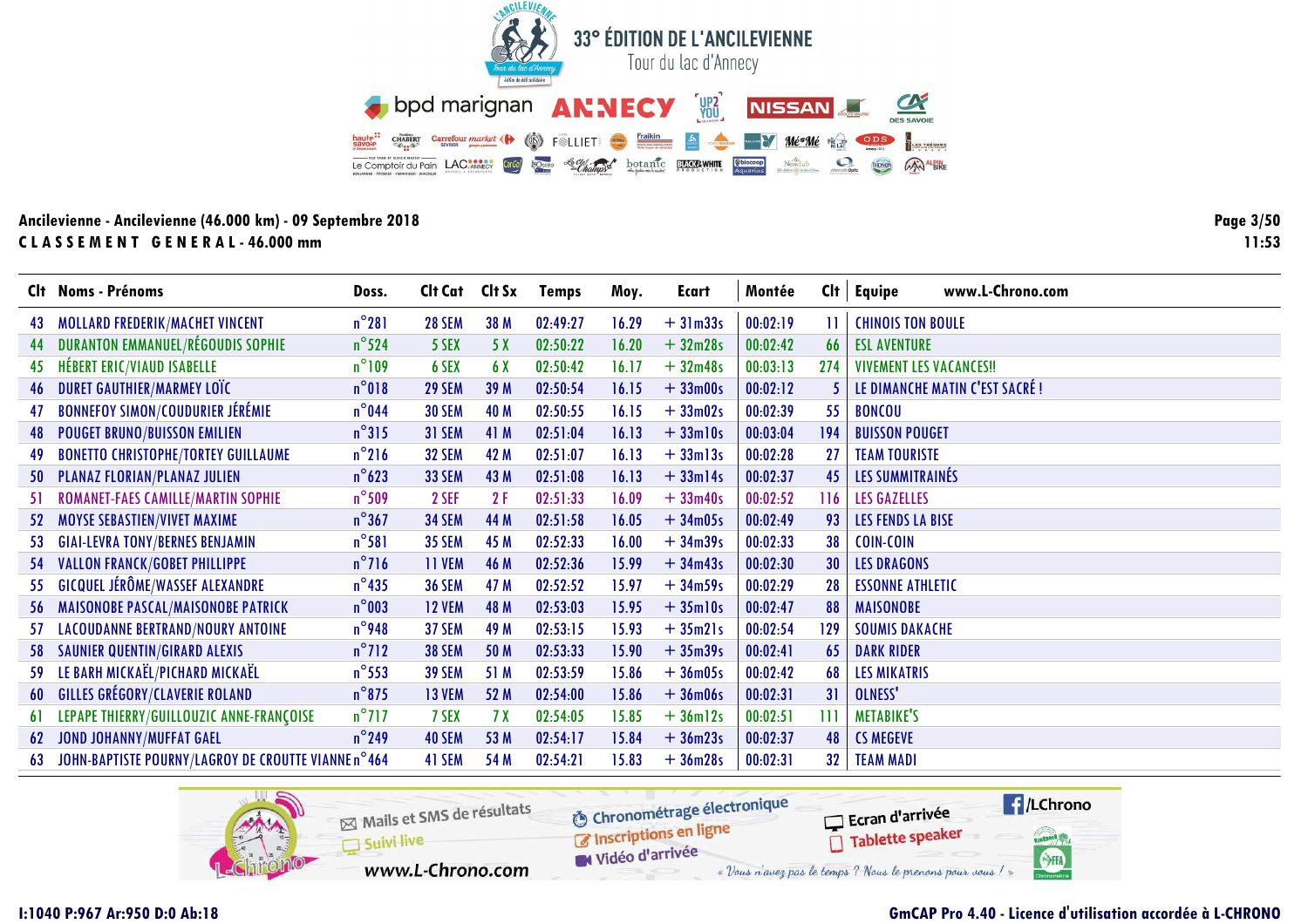

**Page 4/50**  $11:53$ 

|     | Clt Noms - Prénoms                         | Doss.            | Clt Cat Clt Sx |                 | <b>Temps</b> | Moy.  | Ecart         | Montée   | Cl <sub>t</sub> | www.L-Chrono.com<br>Equipe   |
|-----|--------------------------------------------|------------------|----------------|-----------------|--------------|-------|---------------|----------|-----------------|------------------------------|
| 64  | <b>JANUEL ETIENNE/VENDETTI STEPHANE</b>    | $n^{\circ}$ 469  | 42 SEM         | 55 M            | 02:54:26     | 15.82 | $+36m32s$     | 00:03:15 | 289             | <b>NJOY</b>                  |
| 65  | <b>SENGER GREGORY/LORIEN ETIENNE</b>       | $n^{\circ}321$   | 43 SEM         | 56 M            | 02:54:49     | 15.79 | $+36m55s$     | 00:02:39 | 56              | LES MACLÉ MACA               |
| 66  | VISSEYRIAS NICOLAS/VISSEYRIAS BENOIT       | $n^{\circ}061$   | 44 SEM         | 57 M            | 02:55:23     | 15.74 | $+37m29s$     | 00:02:48 | 92              | <b>TEAM VBROTHERS</b>        |
| 67  | VACHER CHRISTELLE/AFCHAIN GUILLAUME        | $n^{\circ}271$   | 8 SEX          | 8 X             | 02:55:56     | 15.69 | $+38m02s$     | 00:02:56 | 144             | <b>TOUT SAUF LE CASQUE!</b>  |
| 68  | <b>BARAGGIA GUILLAUME/DUMONT GERALD</b>    | $n^{\circ}$ 1065 | 45 SEM         | 58 M            | 02:55:58     | 15.69 | $+38m04s$     | 00:02:40 | 59              | <b>VILLAZ TEAM</b>           |
| 69  | <b>LAURAIN ROBERT/DEMICHELIS NICOLAS</b>   | $n^{\circ}$ 1047 | <b>14 VEM</b>  | 59 M            | 02:56:22     | 15.65 | $+38m28s$     | 00:02:49 | 94              | CARREFOURMARKET              |
| 70  | <b>REVERBERI ANTHONY/GAUCHERAND CLAIRE</b> | $n^{\circ}110$   | 9 SEX          | 9 X             | 02:56:32     | 15.64 | $+38m38s$     | 00:02:35 | 41              | <b>LES CHATONS</b>           |
|     | MUGNIER YANNICK/MUGNIER LAETITIA           | $n^{\circ}$ 1038 | <b>10 SEX</b>  | 10 <sub>X</sub> | 02:56:43     | 15.62 | $+38m49s$     | 00:02:58 | 156             | <b>TEAM MUGNIER</b>          |
|     | <b>FOLLIET CHARLES/FOLLIET CLAUDE</b>      | $n^{\circ}899$   | <b>15 VEM</b>  | 60 M            | 02:56:44     | 15.62 | $+38m50s$     | 00:02:42 | 69              | LES TUCOS                    |
| 73  | <b>DAVIS GLENN/MOLLARD THOMAS</b>          | $n^{\circ}$ 209  | <b>16 VEM</b>  | 61 M            | 02:57:09     | 15.58 | $+39$ ml5s    | 00:03:33 | 435             | LES ALL BLACKS               |
|     | DALMAZ LUDOVIC/FAURE MICKAEL               | $n^{\circ}$ 079  | <b>17 VEM</b>  | 62 M            | 02:57:38     | 15.54 | $+39m45s$     | 00:02:59 | 165             | <b>FOREZ GUMP</b>            |
| 75  | <b>DARU BENOIT/CAZAL LAURENT</b>           | $n^{\circ}071$   | 46 SEM         | 63 M            | 02:58:06     | 15.50 | $+40m12s$     | 00:02:32 | 34              | <b>LES CAZDA</b>             |
| 76  | <b>AUDIN PIERRE/DAOUDI SIFEDINE</b>        | $n^{\circ}$ 1032 | 47 SEM         | 64 M            | 02:58:14     | 15.49 | $+40m21s$     | 00:02:50 | 107             | <b>SPODE42-4</b>             |
|     | PIOLOT DOCO TIFENN/RIGNAULT MÉLANIE        | $n^{\circ}$ 006  | 3 SEF          | 3F              | 02:58:42     | 15.45 | $+40m48s$     | 00:03:06 | 217             | <b>CECI EST UNE BLAGUE</b>   |
| 78. | <b>GARRAUD VICTOR/NEGRO SEBASTIEN</b>      | $n^{\circ}$ 949  | 48 SEM         | 65 M            | 02:58:45     | 15.44 | $+40m51s$     | 00:02:20 | 13              | <b>LES NORUN</b>             |
| 79  | MICHAUD JULIEN/BAUD OCEANE                 | $n^{\circ}$ 426  | 11 SEX         | 11X             | 02:58:48     | 15.44 | $+40m54s$     | 00:03:07 | 225             | <b>ENDURANCE SHOP ANNECY</b> |
| 80  | <b>BERCHET SÉRAPHIN/BERCHET FRANÇOIS</b>   | $n^{\circ}$ 239  | 49 SEM         | 66 M            | 02:58:50     | 15.43 | $+40m57s$     | 00:03:09 | 239             | <b>BIP-BIP</b>               |
| 81  | <b>BIZZOZZERO RÉMI/PERRET SÉBASTIEN</b>    | $n^{\circ}$ 194  | <b>50 SEM</b>  | 67 M            | 02:58:51     | 15.43 | $+40m57s$     | 00:02:51 | 109             | LES CYCLISTES                |
| 82  | <b>MESSAGER ROMAIN/GAERTNER NICOLAS</b>    | $n^{\circ}$ 448  | 51 SEM         | 68 M            | 02:58:55     | 15.43 | $+41m01s$     | 00:02:33 | 36              | <b>LES TCHAPALOUTES</b>      |
| 83  | <b>TIRARD GREGOR/DUPIN RÉMI</b>            | $n^{\circ}$ 240  | <b>52 SEM</b>  | 69 M            | 02:58:58     | 15.42 | $+41m04s$     | 00:02:39 | 54              | LES AMNÉSIQUES               |
| 84  | ROUSSEAU FABRICE/DELAVALLADE CÉDRIC        | $n^{\circ}$ 178  | <b>18 VEM</b>  | 70 M            | 02:59:11     | 15.40 | $+4$ lm $17s$ | 00:03:10 | 246             | <b>CARPE DIEM 1</b>          |

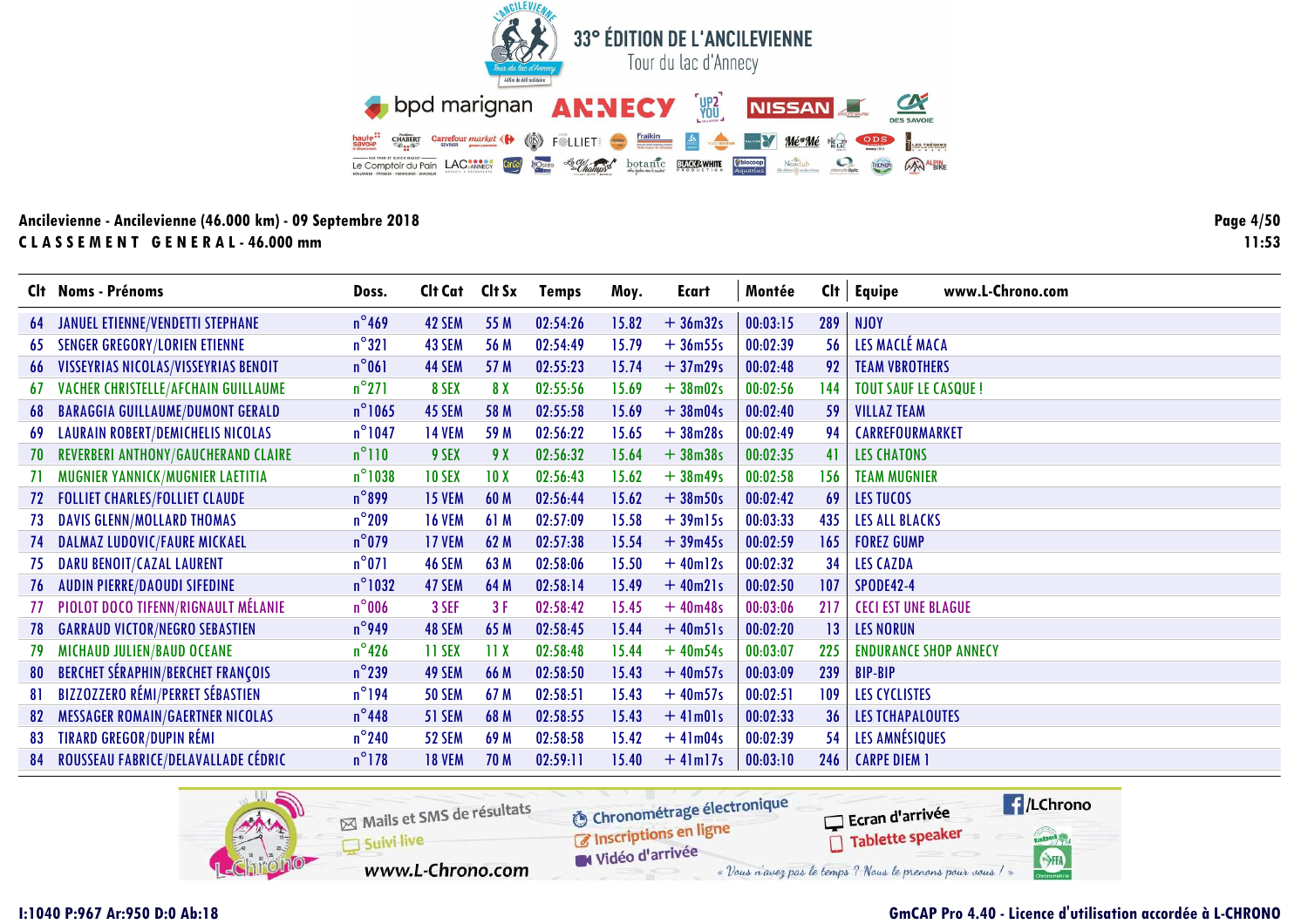

Page 5/50  $11:53$ 

|      | Clt Noms - Prénoms                        | Doss.            | Clt Cat Clt Sx |      | <b>Temps</b> | Moy.  | Ecart      | Montée   | Cl <sub>t</sub> | <b>Equipe</b><br>www.L-Chrono.com    |
|------|-------------------------------------------|------------------|----------------|------|--------------|-------|------------|----------|-----------------|--------------------------------------|
| 85   | VIALON ERIC/MANDON ALEXANDRE              | $n^{\circ}$ 796  | <b>53 SEM</b>  | 71 M | 02:59:17     | 15.40 | $+41m23s$  | 00:02:53 | 120             | <b>LES GENESIENS</b>                 |
| 86   | <b>LOUAIL MATHIEU/FREJACQUES MATHIEU</b>  | $n^{\circ}$ 037  | <b>19 VEM</b>  | 72 M | 02:59:22     | 15.39 | $+41m28s$  | 00:03:07 | 227             | <b>MAURICE ET PATAPON</b>            |
| 87   | <b>KRAUSS NICOLAS/TAPI STEEVEN</b>        | $n^{\circ}482$   | <b>54 SEM</b>  | 73 M | 02:59:31     | 15.38 | $+41m37s$  | 00:03:01 | 176             | <b>BORANNECIENS</b>                  |
| 88   | <b>BIZE NATHALIE/BOURGEAIS MICHEL</b>     | $n^{\circ}$ 379  | 1 VEX          | 12X  | 02:59:41     | 15.36 | $+41m48s$  | 00:03:04 | 192             | <b>LES ZAMOURS LE RETOUR</b>         |
| -89  | POMMIER NICOLAS/POMMIER BENOIT            | $n^{\circ}$ 506  | <b>55 SEM</b>  | 74 M | 02:59:45     | 15.36 | $+41m51s$  | 00:02:57 | 150             | <b>APPLE TREE</b>                    |
| 90   | <b>LAPERROUSAZ FLORENT/VIDALE TRISTAN</b> | $n^{\circ}$ 376  | <b>56 SEM</b>  | 75 M | 03:00:14     | 15.31 | $+42m20s$  | 00:03:33 | 437             | <b>AUTOP</b>                         |
| 91.  | MONTELIMARD MARIE/KIREDJIAN JORIS         | $n^{\circ}$ 560  | <b>12 SEX</b>  | 13X  | 03:00:22     | 15.30 | $+42m28s$  | 00:02:27 | 25              | <b>RADIO BOULIEU</b>                 |
| 92   | <b>TESSIER NICOLAS/LANEVERE MARIE</b>     | $n^{\circ}$ 096  | 13 SEX         | 14X  | 03:00:31     | 15.29 | $+42m37s$  | 00:03:23 | 356             | LES ÂNES VERTS                       |
| 93   | <b>RIETSCH DAMIEN/SANNER PIERRE</b>       | $n^{\circ}$ 472  | 57 SEM         | 76 M | 03:00:50     | 15.26 | $+42m56s$  | 00:03:22 | 339             | <b>ELSASS TEAM</b>                   |
|      | 94 FRANCILLON GAËL/VALLAT MAËL            | $n^{\circ}611$   | <b>58 SEM</b>  | 77 M | 03:01:02     | 15.25 | $+43m08s$  | 00:02:26 | 24              | LES GROS ARPENTEURS DÉSORIENTÉS      |
| 95.  | PELCAT SEBASTIEN/JOYE ALEXANDRE           | $n^{\circ}$ 685  | <b>20 VEM</b>  | 78 M | 03:01:16     | 15.23 | $+43m22s$  | 00:02:41 | 62              | <b>ACTION MEN</b>                    |
| 96   | MICHEL PHILIPPE/MICHEL ANNE               | $n^{\circ}341$   | 2 VEX          | 15X  | 03:01:40     | 15.19 | $+43m46s$  | 00:02:56 | 141             | <b>TEAM COURS-GETTES</b>             |
| 97   | <b>CHOULEUR STÉPHANE/PIETTRE ALEXIS</b>   | $n^{\circ}$ 901  | <b>59 SEM</b>  | 79 M | 03:01:41     | 15.19 | $+43m47s$  | 00:02:24 | 20              | <b>TEAM BCPST</b>                    |
| 98   | <b>BEAUFILS ROMAIN/BEAUFILS PIERRE</b>    | $n^{\circ}$ 299  | 60 SEM         | 80 M | 03:01:53     | 15.17 | $+44m00s$  | 00:02:39 | 53              | <b>PTIRHUM</b>                       |
| 99   | <b>HEURTIER DAVID/CARPENTIER PATRICK</b>  | $n^{\circ}$ 156  | <b>21 VEM</b>  | 81 M | 03:01:56     | 15.17 | $+44m02s$  | 00:02:38 | 51              | <b>DAVPAT</b>                        |
| 100  | <b>AYROULET NICOLAS/LEMAITRE LAURENT</b>  | $n^{\circ}335$   | 61 SEM         | 82 M | 03:01:56     | 15.17 | $+44m02s$  | 00:03:12 | 262             | <b>NO PAIN NO GAIN</b>               |
| 101. | <b>BILLUART MAXIME/SPORTIELLO MAXIME</b>  | $n^{\circ}$ 910  | 62 SEM         | 83 M | 03:02:01     | 15.16 | $+44m07s$  | 00:03:04 | 198             | I VÉLO 2 MAX                         |
|      | 102 CHAMBRU FABRICE/DELAITTRE ARNAUD      | $n^{\circ}$ 1070 | <b>22 VEM</b>  | 84 M | 03:02:03     | 15.16 | $+44m09s$  | 00:03:03 | 187             | <b>FINISHERS</b>                     |
| 103  | <b>RECCOLE DAVID/MANGIN JULIEN</b>        | $n^{\circ}$ 959  | <b>23 VEM</b>  | 85 M | 03:02:11     | 15.15 | $+44$ ml7s | 00:02:53 | 121             | <b>CHAMOIS DU LAC BLEU AU BUREAU</b> |
|      | 104 RINAUDO RAPHAEL/PEREIRA JÉRÉMY        | $n^{\circ}016$   | 63 SEM         | 86 M | 03:02:11     | 15.15 | $+44$ ml7s | 00:03:07 | 223             | LES LYONNAIS FIDÈLES                 |
|      | 105 ANCIAN DENIS/ANCIAN BENJAMIN          | $n^{\circ}$ 583  | 64 SEM         | 87 M | 03:02:12     | 15.15 | $+44$ ml8s | 00:02:52 | 117             | <b>GOLDORAK</b>                      |

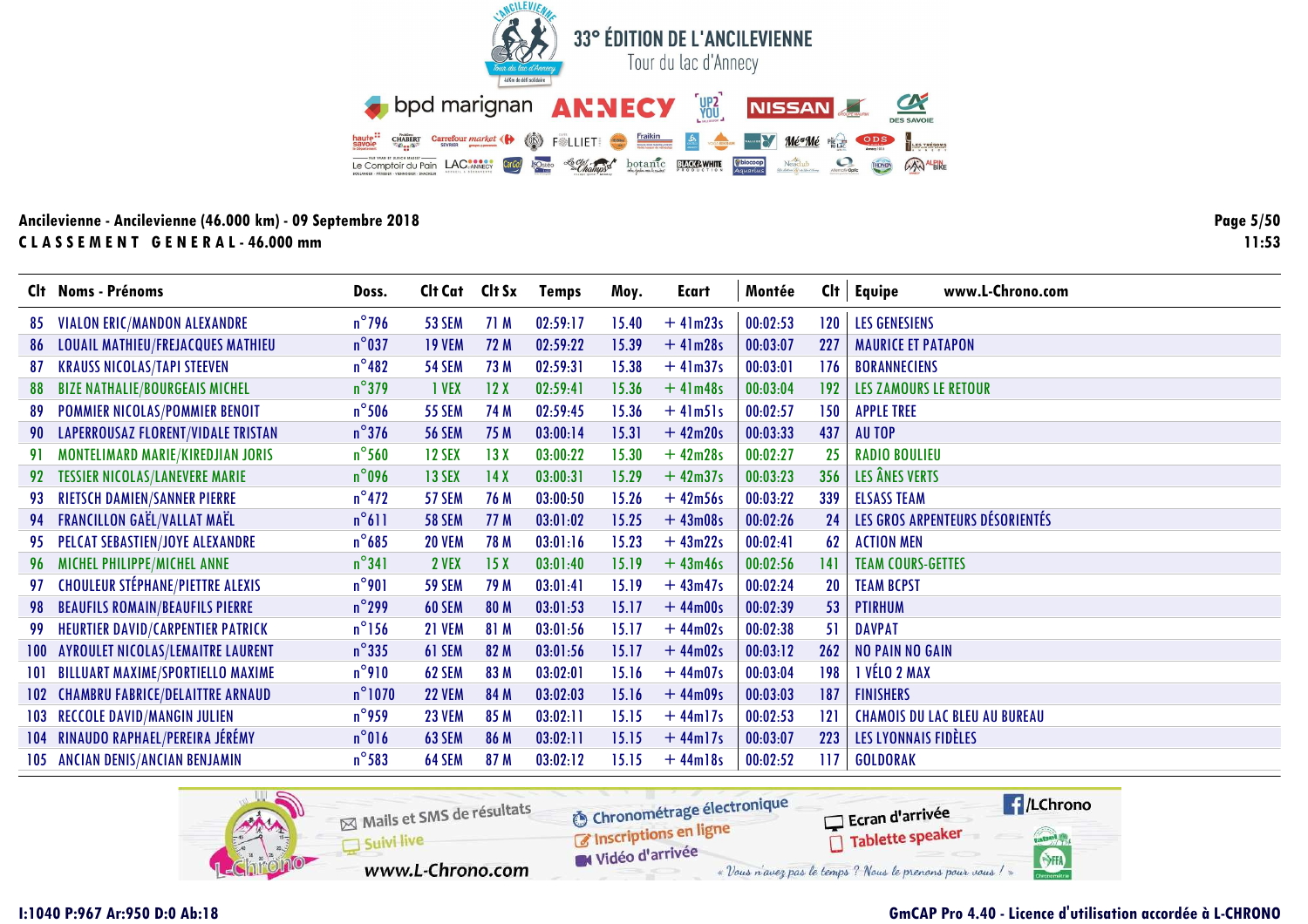

Page 6/50  $11:53$ 

|      | Clt Noms - Prénoms                                       | Doss.           | Clt Cat Clt Sx |                  | <b>Temps</b> | Moy.  | Ecart      | Montée   | Cl <sub>t</sub> | www.L-Chrono.com<br><b>Equipe</b>  |
|------|----------------------------------------------------------|-----------------|----------------|------------------|--------------|-------|------------|----------|-----------------|------------------------------------|
|      | 106 MOREL FREDERIC/SAGE LAURENT                          | $n^{\circ}019$  | <b>65 SEM</b>  | 88 M             | 03:02:25     | 15.13 | $+44m32s$  | 00:03:16 | 293             | $-3:00$                            |
| 107  | PERRIN GUILLAUME/COSSEMENT PAULINE                       | $n^{\circ}$ 922 | <b>14 SEX</b>  | 16X              | 03:02:29     | 15.12 | $+44m36s$  | 00:02:41 | 63              | <b>NORDISTES</b>                   |
|      | 108 CAUQUIL JULIEN/BIEGLE CÉDRIC                         | $n^{\circ}$ 598 | <b>24 VEM</b>  | 89 M             | 03:02:43     | 15.11 | $+44m49s$  | 00:02:46 | 82              | THE KING CATS RIDE THE PINK LICORN |
|      | 109 REY FLORENT/VERIN ALEXANDRE                          | $n^{\circ}$ 752 | <b>66 SEM</b>  | 90 M             | 03:02:48     | 15.10 | $+44m54s$  | 00:02:59 | 161             | <b>R'FORCE74</b>                   |
|      | 110 LE HARVEL DE GONNEVILLE NICOLAS/CANTECORP KEVI n°760 |                 | 67 SEM         | 91 M             | 03:03:43     | 15.02 | $+45m49s$  | 00:03:21 | 330             | <b>LES BRANQUIGNOLS</b>            |
|      | <b>111 POZZO FRANCK/BARDY NICOLAS</b>                    | $n^{\circ}418$  | <b>25 VEM</b>  | 92 M             | 03:03:47     | 15.02 | $+45m53s$  | 00:02:57 | 152             | ESL                                |
|      | 112 COMTOIS MATTHIEU/AUROY GUILLAUME                     | $n^{\circ}$ 540 | <b>68 SEM</b>  | 93 M             | 03:03:53     | 15.01 | $+45m59s$  | 00:02:43 | 73              | <b>DOGGY TEAM</b>                  |
|      | 113 CLERC PITHON QUENTIN / DELCORDE JULIEN               | $n^{\circ}803$  | <b>69 SEM</b>  | 94 M             | 03:04:00     | 15.00 | $+46m06s$  | 00:03:22 | 340             | <b>LES LATERAUX DU COC</b>         |
|      | 114 CHATEL JEAN-CLAUDE/MARGUERETTAZ KARINE               | $n^{\circ}184$  | 3 VEX          | 17 <sub>X</sub>  | 03:04:05     | 14.99 | $+46$ mlls | 00:03:01 | 177             | <b>KARINE JC</b>                   |
|      | 115 TRANCHANT STEPHAN/ROUPIOZ FABIEN                     | $n^{\circ}$ 366 | 70 SEM         | 95 M             | 03:04:15     | 14.98 | $+46m21s$  | 00:02:57 | 151             | TRANCHANT-ROUPIOZ                  |
|      | 116 VILQUIN ALICE/PUCHEU PAULINE                         | $n^{\circ}427$  | 4 SEF          | 4 F              | 03:04:52     | 14.93 | $+46m58s$  | 00:03:06 | 213             | <b>RUN974</b>                      |
| 117. | MEUNIER ROMAIN/RENAUDIE GREGORY                          | $n^{\circ}231$  | 71 SEM         | 96 M             | 03:05:10     | 14.91 | $+47$ ml6s | 00:03:02 | 180             | <b>LES DORITOS ROULETTE</b>        |
|      | <b>118 FUENTES THIERRY/MUGNIER NICOLAS</b>               | $n^{\circ}$ 078 | <b>26 VEM</b>  | 97 M             | 03:05:10     | 14.91 | $+47$ ml7s | 00:03:45 | 539             | LES BG                             |
| 119  | <b>DUMAS MORGAN/DUMAS LANDRY</b>                         | $n^{\circ}517$  | <b>72 SEM</b>  | <b>98 M</b>      | 03:05:16     | 14.90 | $+47m22s$  | 00:02:52 | 114             | DUM'S                              |
| 120  | <b>BURTIN CHRISTOPHE/COTTET PUINEL SYLVIE</b>            | $n^{\circ}$ 255 | 4 VEX          | 18X              | 03:05:23     | 14.89 | $+47m29s$  | 00:03:13 | 269             | <b>CHRISTOSYL</b>                  |
| 121  | <b>SORIANO OLIVIER/PERRATONE FREDERIC</b>                | $n^{\circ}$ 734 | 27 VEM         | 99 M             | 03:05:32     | 14.88 | $+47m38s$  | 00:02:24 | 19              | LES DÉBOUSSOLÉS                    |
| 122  | MORIZOT JULIEN/LAMOUROUX REMI                            | $n^{\circ}$ 067 | 73 SEM         | 100 <sub>M</sub> | 03:05:39     | 14.87 | $+47m45s$  | 00:02:57 | 148             | <b>LES PILOTES</b>                 |
| 123. | SOCQUET DOMINIQUE/DUMAS RENÉ                             | $n^{\circ}015$  | <b>28 VEM</b>  | 101 M            | 03:05:44     | 14.86 | $+47m50s$  | 00:02:48 | 91              | <b>COMBLOUX</b>                    |
| 124  | <b>CHALINE MATTHIEU/MOLINA ERIC</b>                      | $n^{\circ}474$  | <b>74 SEM</b>  | 102 M            | 03:05:46     | 14.86 | $+47m52s$  | 00:02:58 | 157             | <b>NOUGAT TEAM</b>                 |
| 125  | <b>MORLAN THIBAUD/BERTONNIER ALAIN</b>                   | $n^{\circ}$ 837 | <b>75 SEM</b>  | 103M             | 03:05:48     | 14.86 | $+47m54s$  | 00:03:20 | 325             | <b>TRAIL BROTHER TEAM</b>          |
|      | 126 PALMIER ERIC/VALETTE RÉMY                            | $n^{\circ}$ 334 | <b>76 SEM</b>  | 104 M            | 03:05:56     | 14.85 | $+48m02s$  | 00:03:15 | 290             | NAGEURS DANS L'ÂME                 |

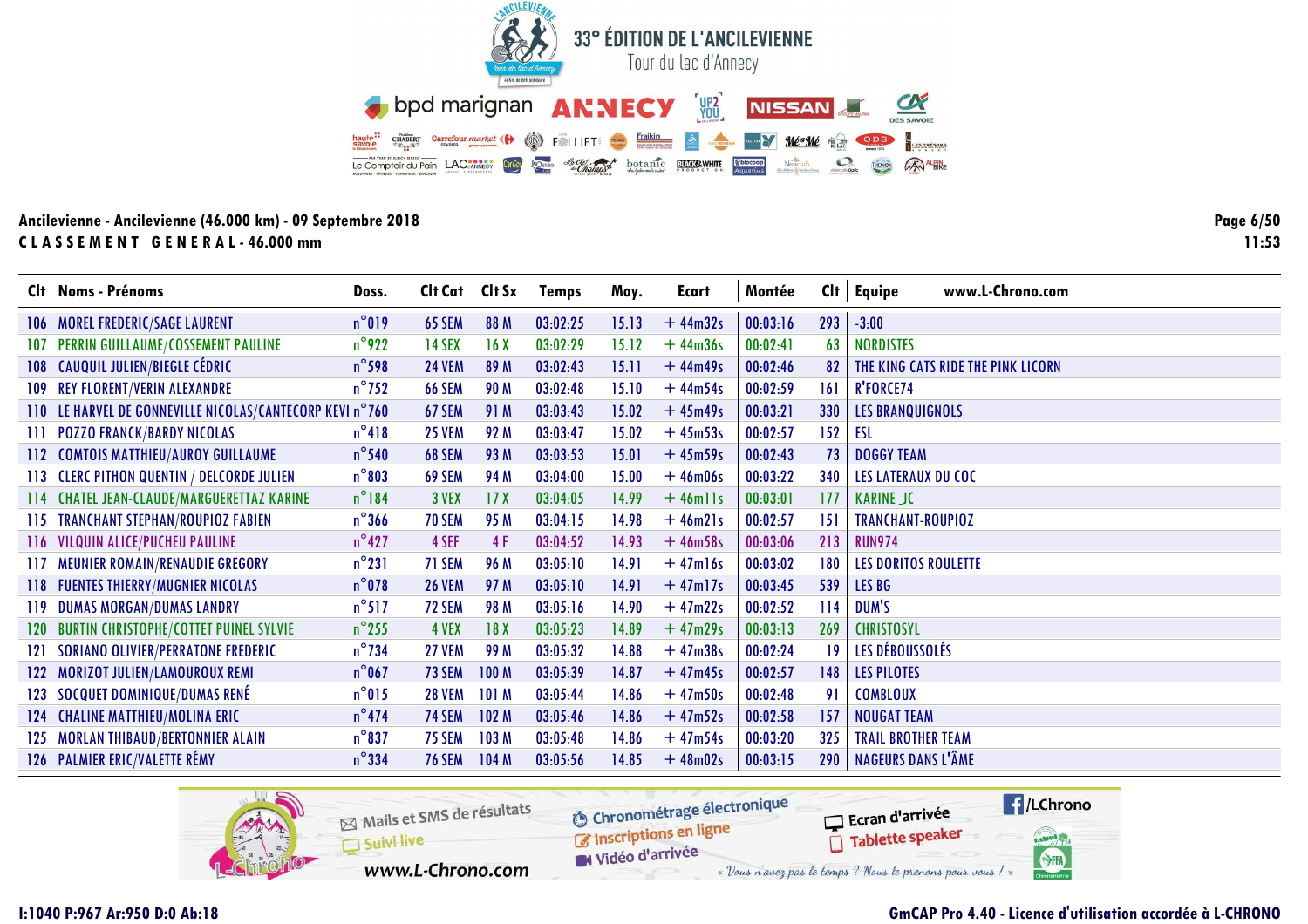

**Page 7/50**  $11:53$ 

|      | Clt Noms - Prénoms                              | Doss.            | Clt Cat Clt Sx |                  | <b>Temps</b> | Moy.  | Ecart         | Montée   | Cl <sub>t</sub> | <b>Equipe</b><br>www.L-Chrono.com                     |
|------|-------------------------------------------------|------------------|----------------|------------------|--------------|-------|---------------|----------|-----------------|-------------------------------------------------------|
| 127  | <b>DESCOMBES SAMUEL/EXERTIER YANN</b>           | $n^{\circ}$ 364  | <b>29 VEM</b>  | 105 <sub>M</sub> | 03:05:57     | 14.84 | $+48m04s$     | 00:02:43 | 72              | <b>TEAM K-LU</b>                                      |
|      | 128 GAY NICOLAS/FAVRE PETIT MERMET SERGE        | $n^{\circ}021$   | 77 SEM         | 106 M            | 03:06:06     | 14.83 | $+48$ ml2s    | 00:03:22 | 341             | <b>FAVRE GAY</b>                                      |
|      | 129 CUTTAZ ALEXANDRE/CUTTAZ ALEXANDRA           | $n^{\circ}$ 462  | 5 VEX          | 19X              | 03:06:07     | 14.83 | $+48$ ml $3s$ | 00:03:27 | 386             | <b>COEUR D'ANGE</b>                                   |
|      | 130 OZEREE LAURENT/MANZATO GREGORY              | $n^{\circ}081$   | <b>78 SEM</b>  | 107 <sub>M</sub> | 03:06:17     | 14.82 | $+48m23s$     | 00:02:50 | 102             | LES ZOUGLOUS                                          |
|      | <b>131 FOURNERIE REMI/DENIS CHRISTOPHE</b>      | $n^{\circ}$ 596  | 79 SEM         | 108 M            | 03:06:23     | 14.81 | $+48m29s$     | 00:02:49 | 97              | <b>LVEEN</b>                                          |
|      | 132 MEUNIER THÉOPHILE/BONANSEA JULIEN           | $n^{\circ}1009$  | <b>80 SEM</b>  | 109 M            | 03:06:27     | 14.80 | $+48m34s$     | 00:02:50 | 104             | <b>BUBBLETEAM</b>                                     |
|      | 133 CHALMANDRIER AURÉLIE/POLLIAND NADIA         | $n^{\circ}372$   | 5 SEF          | -5 F             | 03:06:30     | 14.80 | $+48m36s$     | 00:03:34 | 445             | LES PIPES LETTES                                      |
|      | 134 DROUHARD AURELIEN/BALULA MATHILDE           | $n^{\circ}$ 1066 | <b>15 SEX</b>  | 20X              | 03:06:31     | 14.80 | $+48m37s$     | 00:02:43 | 70              | <b>CREDIT AGRICOLE MIXTE</b>                          |
|      | 135 VEYRAT-DUREBEX JEAN/VEYRAT-DUREBEX FRANCOIS | $n^{\circ}$ 730  | 81 SEM         | 110 <sub>M</sub> | 03:06:36     | 14.79 | $+48m42s$     | 00:02:13 |                 | <b>VTTEAM</b>                                         |
|      | 136 TRANCHANT JÉRÔME/PERRISSOUD KEVIN           | $n^{\circ}$ 1046 | <b>82 SEM</b>  | 111M             | 03:06:41     | 14.79 | $+48m47s$     | 00:02:59 | 164             | <b>BALLON DE SUZE</b>                                 |
| 137. | <b>ENCRENAZ CEDRIC/RENAUD ALAIN</b>             | $n^{\circ}$ 1055 | <b>83 SEM</b>  | 112M             | 03:06:50     | 14.77 | $+48m56s$     | 00:02:50 | 105             | <b>SILL N RUN</b>                                     |
|      | 138 LEGENDRE STEPHANE/LEGENDRE JEREMY           | $n^{\circ}$ 346  | <b>84 SEM</b>  | 113M             | 03:06:51     | 14.77 | $+48m57s$     | 00:02:54 | 126             | <b>TEAM REBLOCHON</b>                                 |
|      | 139 VEYRAT JULIEN/BASTIAN DYLAN                 | $n^{\circ}251$   | <b>85 SEM</b>  | 114M             | 03:07:01     | 14.76 | $+49m07s$     | 00:03:12 | 268             | <b>DURACELL</b>                                       |
|      | <b>140 MOTTIN BENOIT/DURANTON VICTOR</b>        | $n^{\circ}$ 599  | <b>86 SEM</b>  | 115M             | 03:07:08     | 14.75 | $+49$ ml $4s$ | 00:02:58 | 158             | <b>LES TARARENAUZOR</b>                               |
|      | 141 BERGER AURÉLIEN/PUTOTO MARC                 | $n^{\circ}802$   | <b>87 SEM</b>  | 116M             | 03:07:31     | 14.72 | $+49m38s$     | 00:03:39 | 479             | <b>LES BRACASS</b>                                    |
|      | 142 NAULEAU NICOLAS/ARTUSO EDWINO               | $n^{\circ}$ 077  | <b>88 SEM</b>  | 117M             | 03:07:34     | 14.72 | $+49m40s$     | 00:02:54 | 127             | <b>EDNIWINCO</b>                                      |
|      | 143 PETITOT CHRISTOPHE/PETITOT JORIS            | $n^{\circ}$ 589  | <b>89 SEM</b>  | 118 M            | 03:07:37     | 14.71 | $+49m43s$     | 00:02:51 | 110             | <b>LES VALAISANS</b>                                  |
|      | <b>144 VULLIET SYLVAIN/LE ROUX GUILLAUME</b>    | $n^{\circ}$ 798  | <b>90 SEM</b>  | 119M             | 03:07:42     | 14.70 | $+49m49s$     | 00:03:11 | 257             | <b>DASSAULT MONTAGNE - LES THONAUX SONT DE SORTIS</b> |
|      | 145 DENIZOT GUILLAUME/LEJAY OLIVIER             | $n^{\circ}$ 797  | <b>91 SEM</b>  | 120 M            | 03:08:02     | 14.68 | $+50$ m08s    | 00:03:46 | 545             | <b>LES PONGISTES</b>                                  |
|      | 146 LUCARAIN CLÉMENT/PIEMONTESE MAXIME          | $n^{\circ}$ 853  | 92 SEM         | 121M             | 03:08:12     | 14.67 | $+50$ ml8s    | 00:03:16 | 295             | <b>ISS MEN</b>                                        |
|      | 147 LEMOS PAULO/FERRARI HUBERT                  | $n^{\circ}350$   | <b>30 VEM</b>  | 122M             | 03:08:49     | 14.62 | $+50m55s$     | 00:02:56 | 143             | <b>CA ROULE</b>                                       |

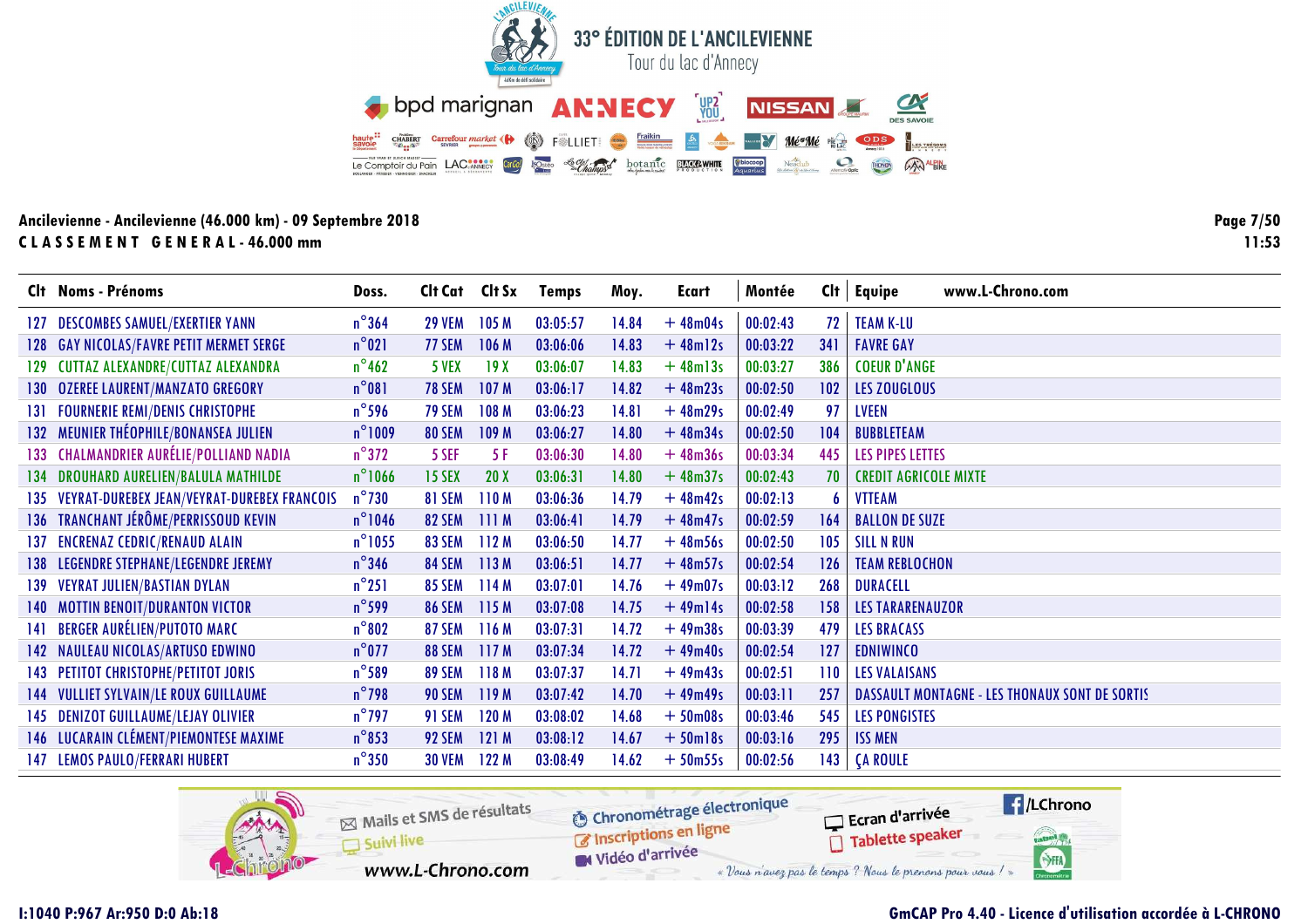

**Page 8/50**  $11:53$ 

|      | Clt Noms - Prénoms                                     | Doss.            | Cit Cat Cit Sx |       | <b>Temps</b> | Moy.  | Ecart          | Montée   | Cl <sub>†</sub> | www.L-Chrono.com<br>Equipe                    |
|------|--------------------------------------------------------|------------------|----------------|-------|--------------|-------|----------------|----------|-----------------|-----------------------------------------------|
|      | 148 FAURE JÉRÉMY/FUZEAU FRANCK                         | $n^{\circ}$ 405  | 93 SEM         | 123M  | 03:08:59     | 14.61 | $+51m05s$      | 00:02:33 | 37              | <b>LES JEJE FUFU</b>                          |
| 149. | <b>BRUNET PHILIPPE/VIVET PIERRE</b>                    | $n^{\circ}519$   | <b>31 VEM</b>  | 124M  | 03:09:22     | 14.58 | $+51m28s$      | 00:03:07 | 224             | <b>PLUS VITE !!!</b>                          |
|      | <b>150 DURET SAMUEL/KLEIN BENOÎT</b>                   | $n^{\circ}$ 440  | <b>94 SEM</b>  | 125 M | 03:09:25     | 14.57 | $+5$ lm $3$ ls | 00:04:01 | 655             | <b>LES GROS MINOU</b>                         |
|      | <b>151 TREUIL PHILIPPE/JEAN MARC</b>                   | $n^{\circ}$ 570  | <b>32 VEM</b>  | 126M  | 03:09:29     | 14.57 | $+51m35s$      | 00:03:15 | 283             | <b>PHIMARC</b>                                |
|      | 152 PLANELLA MORENO JUAN ANTONIO/CHARTIER JEROME n°657 |                  | <b>95 SEM</b>  | 127 M | 03:09:48     | 14.54 | $+51m54s$      | 00:03:04 | 193             | <b>KINE TEAM</b>                              |
| 153  | AYMONIER FREDERIC/GAMEZ ALEXANDRE                      | $n^{\circ}$ 983  | <b>96 SEM</b>  | 128 M | 03:09:58     | 14.53 | $+52m04s$      | 00:02:22 | 17              | <b>TEAM ESERY</b>                             |
|      | <b>154 ABRY LIONEL/DUCRET STÉPHANE</b>                 | $n^{\circ}$ 064  | <b>33 VEM</b>  | 129M  | 03:09:59     | 14.53 | $+52m05s$      | 00:03:41 | 502             | <b>ATSCAF DES SAVOIE</b>                      |
|      | 155 PERRILLAT-COLLOMB AURELIEN/GAY PERRET JOEL         | $n^{\circ}$ 076  | <b>97 SEM</b>  | 130 M | 03:10:03     | 14.52 | $+52$ ml0s     | 00:02:49 | 95              | <b>CA ENVOIE DU PATE</b>                      |
|      | 156 MÉNARD BRUNO/LALANNE DAVID                         | $n^{\circ}$ 500  | <b>34 VEM</b>  | 131 M | 03:10:20     | 14.50 | $+52m26s$      | 00:03:05 | 205             | PERS JUSSY ATHLETISME ELITE (DE RIEN DU TOUT) |
|      | <b>157 HAMMON OLIVIER/DUPUIT BRUNO</b>                 | $n^{\circ}616$   | <b>35 VEM</b>  | 132 M | 03:10:25     | 14.50 | $+52m31s$      | 00:02:49 | 98              | <b>LES CHAMOIS DE DOUSSARD</b>                |
|      | <b>158 PICARONIE LAURENT/FONTAINE EMMANUEL</b>         | $n^{\circ}$ 520  | <b>36 VEM</b>  | 133M  | 03:10:31     | 14.49 | $+52m37s$      | 00:02:55 | 133             | <b>ATOMIC</b>                                 |
|      | 159 ALIX ARNAUD/CHABAULT ERIC                          | $n^{\circ}$ 211  | <b>37 VEM</b>  | 134M  | 03:10:32     | 14.49 | $+52m38s$      | 00:03:03 | 189             | <b>CARPE DIEM 2</b>                           |
|      | <b>160 JACOB DENIS/FLATRESSE PHILIPPE</b>              | $n^{\circ}$ 626  | <b>38 VEM</b>  | 135 M | 03:10:44     | 14.47 | $+52m50s$      | 00:03:10 | 248             | <b>LES CHAMPIERRES</b>                        |
|      | 161 MOULART ALEXANDRE/MICHELI JEROME                   | $n^{\circ}641$   | <b>39 VEM</b>  | 136 M | 03:11:33     | 14.41 | $+53m39s$      | 00:03:18 | 311             | <b>CAILLONS</b>                               |
| 162  | <b>BOUVIER NICOLAS/DURAND MATHIEU</b>                  | $n^{\circ}$ 574  | <b>98 SEM</b>  | 137 M | 03:11:35     | 14.41 | $+ 53m41s$     | 00:03:38 | 470             | <b>EBRIOS</b>                                 |
|      | <b>163 REYNIER JEAN MICHEL/DRAVET PASCAL</b>           | $n^{\circ}$ 1052 | <b>40 VEM</b>  | 138 M | 03:11:45     | 14.39 | $+ 53m51s$     | 00:03:20 | 322             | <b>CARREFOUR MARKET 3</b>                     |
|      | 164 VIRICEL CLARA/FRANÇON JULIETTE                     | $n^{\circ}$ 958  | 6 SEF          | 6 F   | 03:11:48     | 14.39 | $+53m55s$      | 00:03:22 | 342             | <b>LES PATATES</b>                            |
|      | <b>165 GARCIA NICOLAS/GAGNE AUBIN</b>                  | $n^{\circ}$ 288  | <b>99 SEM</b>  | 139 M | 03:11:49     | 14.39 | $+53m55s$      | 00:04:28 | 791             | <b>BLOC 2 ELITE</b>                           |
|      | 166 GUELPA SYLVAIN/MAUSSANG SÉBASTIEN                  | $n^{\circ}$ 143  | <b>100 SEM</b> | 140 M | 03:11:50     | 14.39 | $+53m56s$      | 00:04:09 | 699             | <b>SEB ET SYLVAIN</b>                         |
|      | <b>167 LONGUEVRE PIERRE/BORIBOUN VISETH</b>            | $n^{\circ}417$   | 41 VEM         | 141 M | 03:11:51     | 14.39 | $+53m57s$      | 00:03:31 | 420             | LES COUREURS D'ELITE                          |
|      | <b>168 MAZUIR THIBAUT/BUTHOD MICHAEL</b>               | $n^{\circ}$ 135  | <b>101 SEM</b> | 142 M | 03:11:51     | 14.39 | $+53m57s$      | 00:03:09 | 241             | <b>LACHE RIEN</b>                             |

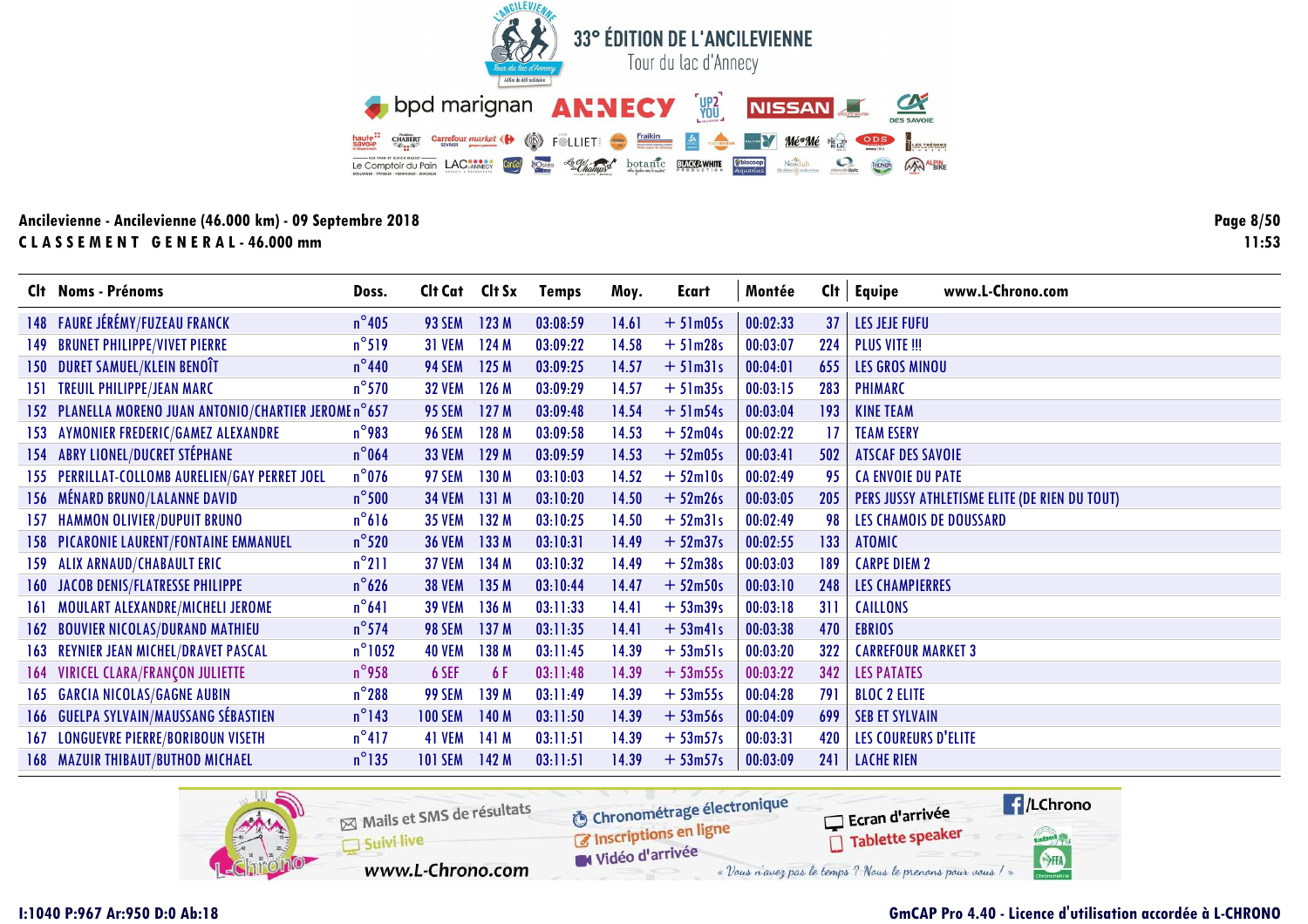

Page 9/50  $11:53$ 

|      | Clt Noms - Prénoms                         | Doss.            | Clt Cat Clt Sx |       | <b>Temps</b> | Moy.  | Ecart         | Montée   | Cl <sub>t</sub> | www.L-Chrono.com<br>Equipe    |
|------|--------------------------------------------|------------------|----------------|-------|--------------|-------|---------------|----------|-----------------|-------------------------------|
|      | 169 DEMASSIET ALEXIS/SCHIFRINE MORGANE     | $n^{\circ}$ 238  | <b>16 SEX</b>  | 21X   | 03:11:52     | 14.39 | $+53m58s$     | 00:04:54 | 868             | <b>LES PATATES</b>            |
|      | 170 TEYSSANDIER FRÉDÉRIC/CORNIER SANDRINE  | $n^{\circ}$ 429  | 17 SEX         | 22X   | 03:11:55     | 14.38 | $+54m02s$     | 00:03:26 | 378             | <b>FRED SANSAN</b>            |
| 171  | <b>OUGIER OLIVIER/NOMBRET MICKAEL</b>      | $n^{\circ}$ 1054 | <b>42 VEM</b>  | 143 M | 03:12:13     | 14.36 | $+54m20s$     | 00:03:11 | 258             | <b>CARREFOUR MARKET 2</b>     |
|      | 172 METRAL JEAN FRANÇOIS/BRACHET LAURENT   | $n^{\circ}373$   | <b>43 VEM</b>  | 144 M | 03:12:17     | 14.35 | $+54m23s$     | 00:03:06 | 220             | <b>VIVEMENT LA BIÈRE</b>      |
|      | 173 BAUD JÉRÔME/FAVRE FABRICE              | $n^{\circ}$ 377  | <b>102 SEM</b> | 145 M | 03:12:19     | 14.35 | $+54m25s$     | 00:04:01 | 651             | <b>TEAM JACK</b>              |
|      | 174 LEROUX ANTHONY/TESSON CÉDRIC           | $n^{\circ}$ 114  | <b>103 SEM</b> | 146 M | 03:12:30     | 14.34 | $+54m36s$     | 00:02:47 | 89              | NORMANDIE-DAY                 |
|      | 175 VINCENT DAVID/TSOMBANOPOULOS FRANCK    | $n^{\circ}$ 768  | <b>44 VEM</b>  | 147 M | 03:12:41     | 14.32 | $+54m47s$     | 00:02:51 | 108             | LA FRITE ET LE REBLOCH'       |
|      | 176 BARBE NICOLAS/DEMICHEL JULIEN          | $n^{\circ}$ 267  | <b>104 SEM</b> | 148 M | 03:12:44     | 14.32 | $+54m50s$     | 00:02:59 | 163             | GS                            |
| 177. | <b>GENSE SAMUEL/SAVOYE JEAN-CHRISTOPHE</b> | $n^{\circ}304$   | <b>45 VEM</b>  | 149 M | 03:12:59     | 14.30 | $+55m05s$     | 00:02:55 | 135             | <b>LES QUADRAS GRENOBLOIS</b> |
|      | 178 POUCHOT EMERIC/REGAD STÉPHANE          | $n^{\circ}$ 579  | <b>105 SEM</b> | 150 M | 03:13:07     | 14.29 | $+55$ ml $3s$ | 00:02:53 | 118             | <b>DES ELLES POUR VOUS</b>    |
|      | 179 MOLLIET-VERDAN VALÉRIAN/VIGNAL ROBIN   | $n^{\circ}809$   | <b>106 SEM</b> | 151 M | 03:13:13     | 14.29 | $+55$ ml9s    | 00:03:12 | 263             | L'AMBASSADE                   |
| 180  | <b>COSSIN SYLVAIN/CAGNE JEAN PHILIPPE</b>  | $n^{\circ}$ 576  | <b>46 VEM</b>  | 152 M | 03:13:18     | 14.28 | $+55m24s$     | 00:02:19 | 12 <sup>°</sup> | L'ÉQUIPE DU COEUR             |
| 181  | <b>DOUARD AURELIEN/GIULIANI FÉLIX</b>      | $n^{\circ}$ 452  | <b>107 SEM</b> | 153 M | 03:13:21     | 14.27 | $+55m27s$     | 00:02:45 | 78              | <b>AUREL ET FEF</b>           |
| 182  | <b>VITAL JULIEN/VITAL BERTRAND</b>         | $n^{\circ}890$   | <b>108 SEM</b> | 154 M | 03:13:21     | 14.27 | $+55m28s$     | 00:02:46 | 83              | LES VITAL'S                   |
|      | 183 VEGAS LOÏC/FETTAL ARIS                 | $n^{\circ}$ 998  | <b>109 SEM</b> | 155 M | 03:13:32     | 14.26 | $+55m39s$     | 00:03:18 | 306             | LES GAZELLES DE LA COMPTA     |
|      | 184 BAILLY STÉPHANE/MAQUIN ROMAIN          | $n^{\circ}791$   | <b>110 SEM</b> | 156 M | 03:13:38     | 14.25 | $+55m45s$     | 00:03:14 | 280             | <b>LOS PRIMOS</b>             |
|      | <b>185 RAYMOND WALTER/ROUX DAVID</b>       | $n^{\circ}$ 678  | <b>111 SEM</b> | 157 M | 03:13:39     | 14.25 | $+55m45s$     | 00:03:22 | 344             | LES COUZ'                     |
|      | 186 POQUET CAMILLE/GAUTHERON CELINE        | $n^{\circ}$ 075  | 7 SEF          | 7F    | 03:13:43     | 14.25 | $+55m49s$     | 00:03:03 | 190             | <b>MOTHER RUNNEUR</b>         |
| 187  | <b>COURTOIS YANN/BADOR JULIEN</b>          | $n^{\circ}$ 1002 | <b>112 SEM</b> | 158 M | 03:13:50     | 14.24 | $+55m56s$     | 00:02:49 | 99              | <b>BEERRUN</b>                |
|      | 188 VERNERET SIGOLÈNE/BONNET KEVIN         | $n^{\circ}$ 144  | <b>18 SEX</b>  | 23X   | 03:14:12     | 14.21 | $+56$ ml $8s$ | 00:03:50 | 573             | <b>OCBASIKE</b>               |
|      | 189 MATILLON PIERRICK/BASSET YANNICK       | $n^{\circ}$ 433  | <b>47 VEM</b>  | 159 M | 03:14:36     | 14.18 | $+56m42s$     | 00:03:28 | 390             | <b>ICKS MEN</b>               |

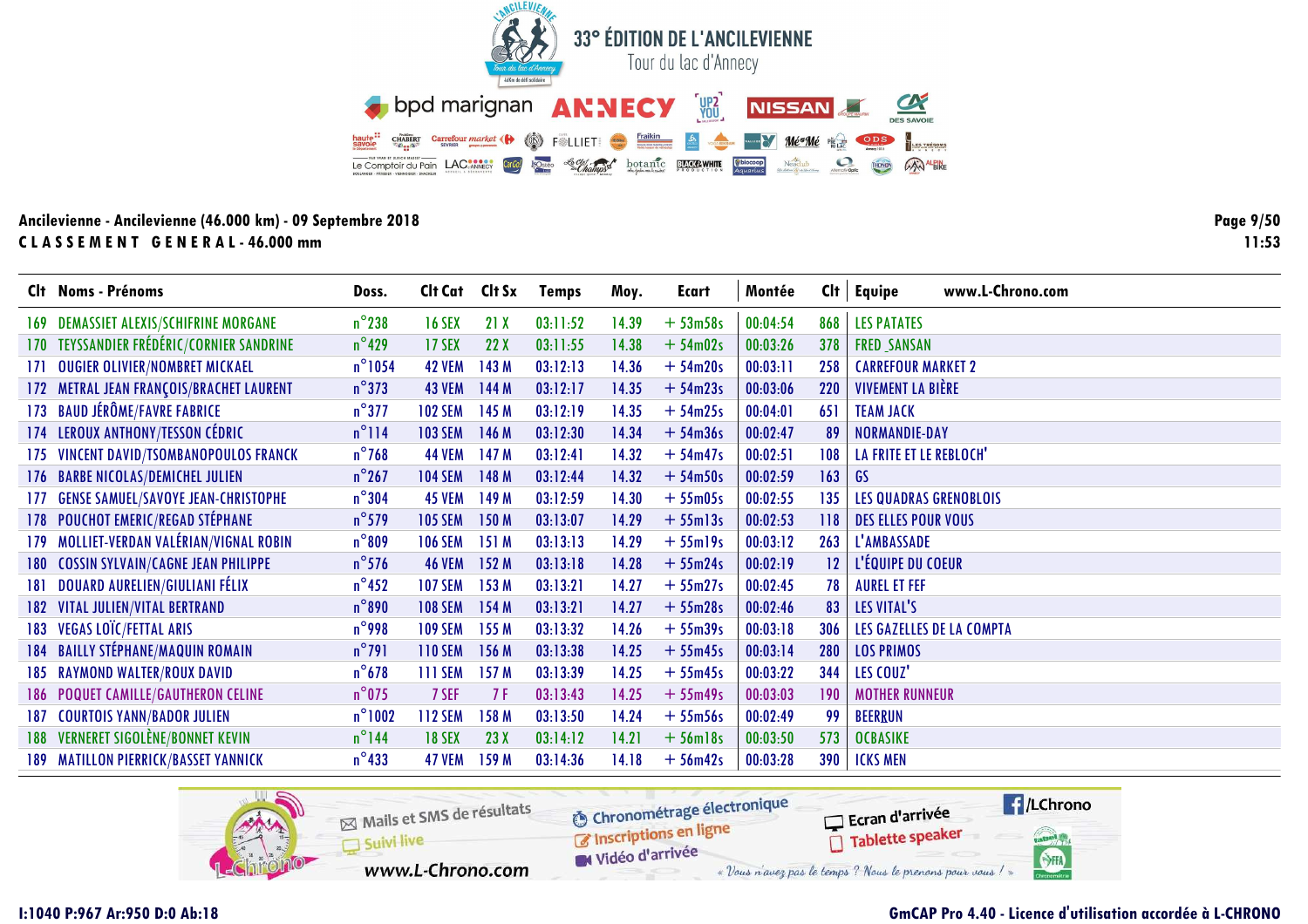

Page 10/50  $11:53$ 

|     | Clt Noms - Prénoms                           | Doss.            | Clt Cat Clt Sx |       | <b>Temps</b> | Moy.  | Ecart         | Montée   | Cl <sub>t</sub> | www.L-Chrono.com<br>Equipe     |
|-----|----------------------------------------------|------------------|----------------|-------|--------------|-------|---------------|----------|-----------------|--------------------------------|
| 190 | <b>GIRAUD SYLVAIN/GIRARD JEAN-FRANCOIS</b>   | $n^{\circ}$ 987  | <b>48 VEM</b>  | 160M  | 03:14:58     | 14.16 | $+57m04s$     | 00:02:46 | 81              | <b>SYLJF</b>                   |
|     | 191 VILLEMAGNE JEAN-PHILIPPE/PASUTTO OLIVIER | $n^{\circ}$ 1074 | 113 SEM        | 161M  | 03:15:07     | 14.15 | $+57$ ml $3s$ | 00:02:57 | 146             | <b>LAST BUT NOT LEAST</b>      |
|     | 192 RYGAERT NICOLAS/FOLLIET CLAIRE           | $n^{\circ}102$   | <b>19 SEX</b>  | 24X   | 03:15:09     | 14.14 | $+57$ ml5s    | 00:02:58 | 159             | <b>TEAMKREMA</b>               |
|     | 193 DOUGE OLIVIER/DOUGE THIBAULT             | $n^{\circ}$ 129  | 114 SEM        | 162M  | 03:15:12     | 14.14 | $+57$ ml8s    | 00:02:50 | 100             | <b>DOUGE 1</b>                 |
|     | <b>194 BENOTTI PASCAL/FERGEAU DENIS</b>      | $n^{\circ}$ 720  | <b>49 VEM</b>  | 163M  | 03:15:22     | 14.13 | $+57m29s$     | 00:03:26 | 377             | <b>BIP-BIP</b>                 |
|     | 195 VILLARET PIERRE/MAFFIOLI BENOIT          | $n^{\circ}$ 778  | 115 SEM        | 164M  | 03:15:25     | 14.12 | $+57m31s$     | 00:02:59 | 166             | <b>LESZAMIS</b>                |
|     | 196 BENARDEAU CHRISTOPHE/DELATTRE ALBÉRIC    | $n^{\circ}$ 766  | <b>116 SEM</b> | 165M  | 03:15:29     | 14.12 | $+57m36s$     | 00:02:53 | 123             | <b>CARDIO PLEIN AIR</b>        |
| 197 | <b>GUILLEMOT ROBIN/BEUF CYRIL</b>            | $n^{\circ}$ 962  | <b>117 SEM</b> | 166 M | 03:15:45     | 14.10 | $+57m51s$     | 00:02:53 | 122             | <b>TEAM ROSÉ</b>               |
|     | 198 CARVALHO DAMIEN/DE NALE DAVID            | $n^{\circ}$ 475  | <b>50 VEM</b>  | 167M  | 03:15:46     | 14.10 | $+57m52s$     | 00:02:47 | 86              | <b>LA MAFIA DE TARENTAISE</b>  |
|     | 199 LARUE STÉPHANE/SIMON JÉRÉMY              | $n^{\circ}$ 494  | <b>118 SEM</b> | 168 M | 03:15:46     | 14.10 | $+57m52s$     | 00:03:23 | 350             | <b>CHASSEURS DE PAPILLONS</b>  |
|     | 200 MOUCHOT FRÉDÉRIC/JACQUET SAMUEL          | $n^{\circ}$ 547  | <b>119 SEM</b> | 169 M | 03:15:49     | 14.10 | $+57m55s$     | 00:03:02 | 184             | <b>PAPARTY</b>                 |
| 201 | <b>MEPAL JOEL/CHATREAUX SOPHIE</b>           | $n^{\circ}$ 952  | <b>20 SEX</b>  | 25X   | 03:15:50     | 14.09 | $+57m56s$     | 00:03:32 | 426             | <b>PTIT BOULE ET PTIT BILL</b> |
|     | 202 HABRAN MAXIME/LAIGNEL ALEXANDRE          | $n^{\circ}$ 763  | <b>120 SEM</b> | 170 M | 03:15:58     | 14.09 | $+58m04s$     | 00:03:31 | 421             | <b>LES BRATISLA BOYS</b>       |
| 203 | <b>DERUAZ BENJAMIN/DOMENGE FABIENNE</b>      | $n^{\circ}1061$  | 6 VEX          | 26X   | 03:15:58     | 14.08 | $+58m04s$     | 00:03:21 | 329             | B'N B                          |
|     | 204 FOUQUET JEAN-PIERRE/ROUSSÉ SYLVAIN       | $n^{\circ}$ 268  | <b>51 VEM</b>  | 171M  | 03:15:59     | 14.08 | $+58m06s$     | 00:03:23 | 352             | <b>TRIANDINE TOUCH</b>         |
| 205 | MUDRY FLORIAN/FRAYER JÉRÔME                  | $n^{\circ}$ 669  | <b>121 SEM</b> | 172M  | 03:16:01     | 14.08 | $+58m07s$     | 00:02:55 | 134             | YÉTI'BOYZ                      |
|     | 206 PERRET NADÈGE/MESSORI TIM                | $n^{\circ}$ 750  | <b>21 SEX</b>  | 27X   | 03:16:01     | 14.08 | $+58m08s$     | 00:03:18 | 305             | NADÈGE ET TIM                  |
| 207 | THOMAS JEAN-MARC/VASALLUCCI MARCO            | $n^{\circ}$ 406  | <b>52 VEM</b>  | 173M  | 03:16:08     | 14.07 | $+58$ ml4s    | 00:03:02 | 185             | THOMAS-VASALLUCCI              |
|     | 208 PERROUX FLORENT/SABATIER MATHIEU         | $n^{\circ}$ 158  | <b>122 SEM</b> | 174 M | 03:16:26     | 14.05 | $+58m32s$     | 00:02:15 |                 | <b>LES PEIGNES-CUL</b>         |
|     | 209 KOMI DJIMA/JORGE SOPHIE                  | $n^{\circ}$ 246  | 7 VEX          | 28 X  | 03:16:38     | 14.04 | $+58m45s$     | 00:02:55 | 130             | <b>LES LIONS</b>               |
|     | 210 LAVANCHY SYLVAIN / FRANKL MICHAEL        | $n^{\circ}818$   | <b>123 SEM</b> | 175 M | 03:16:41     | 14.03 | $+58m47s$     | 00:03:17 | 301             | <b>FROGGYS</b>                 |

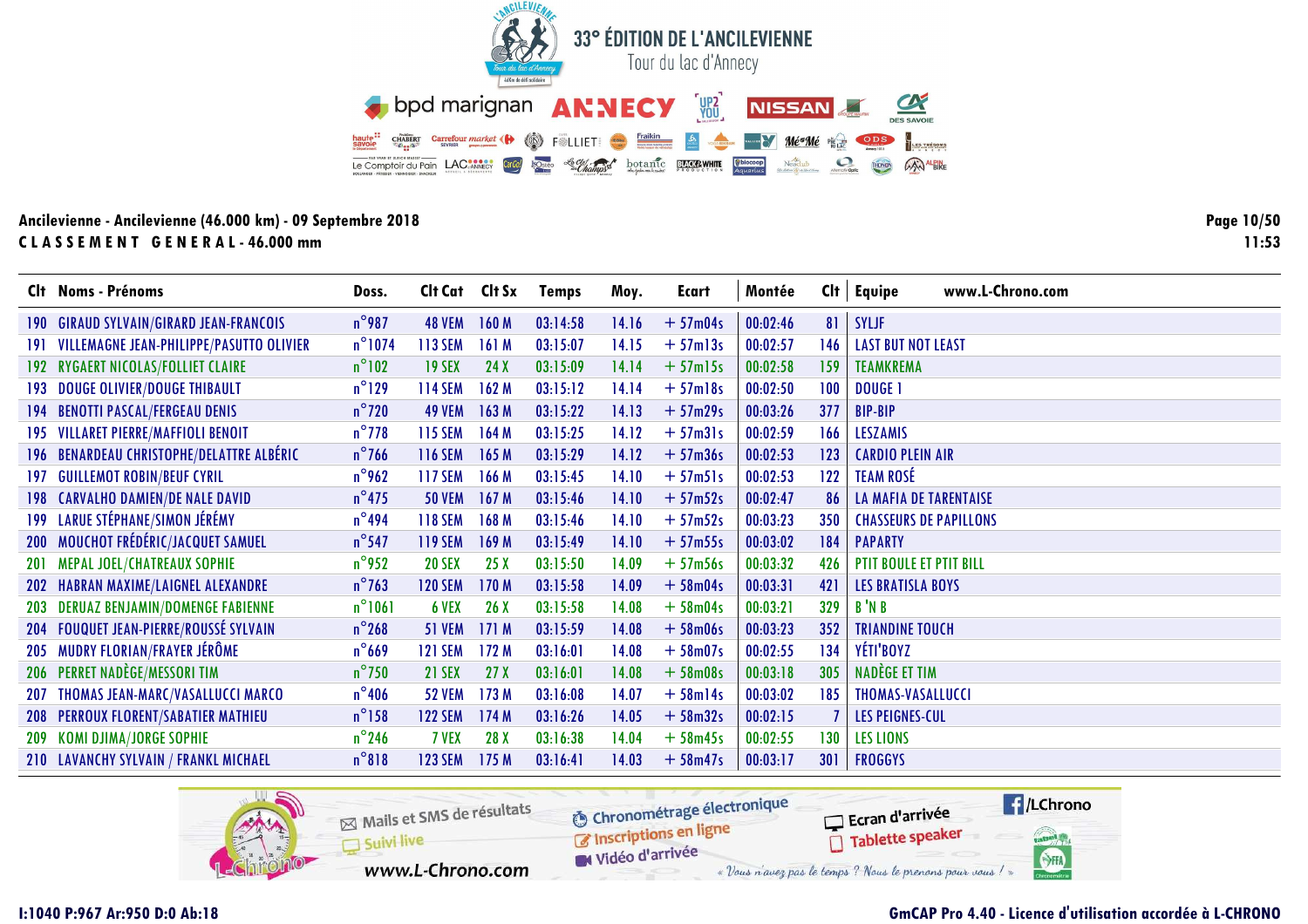

Page 11/50  $11:53$ 

|     | Clt Noms - Prénoms                         | Doss.            | Cit Cat Cit Sx |       | <b>Temps</b> | Moy.  | Ecart              | Montée   | Cl <sub>t</sub> | www.L-Chrono.com<br>Equipe         |
|-----|--------------------------------------------|------------------|----------------|-------|--------------|-------|--------------------|----------|-----------------|------------------------------------|
| 211 | <b>QUEVAL MARC/HENRY SOLENE</b>            | $n^{\circ}$ 522  | <b>22 SEX</b>  | 29X   | 03:16:59     | 14.01 | $+59m05s$          | 00:03:12 | 261             | <b>ESL MIXTE 1</b>                 |
|     | 212 SAILLET SERGE/PIETRI STEPHANE          | $n^{\circ}$ 534  | <b>53 VEM</b>  | 176M  | 03:17:02     | 14.01 | $+59m08s$          | 00:03:05 | 202             | <b>LA VIE EST BELLE</b>            |
| 213 | <b>GUIDON MATTHIEU/BOULGAKOFF CÉDRIC</b>   | $n^{\circ}$ 492  | <b>54 VEM</b>  | 177M  | 03:17:09     | 14.00 | $+59$ ml5s         | 00:02:44 | 77              | <b>LES MASSONNAT</b>               |
|     | 214 MANDEL STEPHANE/DE NOMAZY JÉRÔME       | $n^{\circ}$ 844  | <b>55 VEM</b>  | 178 M | 03:17:11     | 14.00 | $+59$ ml7s         | 00:03:39 | 490             | <b>TOUS POUR LOU-ANN!</b>          |
|     | 215 COMMUNAL SÉBASTIEN/COMMUNAL FANNY      | $n^{\circ}$ 370  | <b>23 SEX</b>  | 30X   | 03:17:13     | 14.00 | $+59$ ml $9s$      | 00:03:51 | 575             | <b>TEAM LA ROUILLE</b>             |
|     | 216 FOURNIER FRANÇOIS/GOY MAXIME           | $n^{\circ}$ 1023 | <b>124 SEM</b> | 179 M | 03:17:31     | 13.97 | $+59m38s$          | 00:02:39 | 52              | UP2YOU                             |
|     | 217 PAILLARDET FLORENT/PAILLARDET BRUNO    | $n^{\circ}$ 575  | <b>56 VEM</b>  | 180 M | 03:17:39     | 13.96 | $+59m45s$          | 00:03:20 | 317             | RCT <sub>1</sub>                   |
|     | 218 VOISIN CLEMENT/DUPRAZ-ROGET ALAIN      | $n^{\circ}$ 042  | <b>125 SEM</b> | 181 M | 03:17:43     | 13.96 | $+59m49s$          | 00:02:46 | 85              | A L'AINVENTURE                     |
|     | 219 DE ZORDI RODOLPHE/BREYSSE FLORINE      | $n^{\circ}320$   | <b>24 SEX</b>  | 31X   | 03:17:51     | 13.95 | $+59m57s$          | 00:03:30 | 413             | <b>LA NEW TEAM</b>                 |
|     | 220 ROUGE CARRASSAT SAMUEL/MARRA SEBASTIEN | $n^{\circ}$ 1037 | <b>57 VEM</b>  | 182 M | 03:17:57     | 13.94 | $+1h00m03s$        | 00:03:38 | 475             | <b>CHABERT 12</b>                  |
| 221 | <b>HEIM ANTHONY/DI STEFANO GIOVANNI</b>    | $n^{\circ}894$   | <b>126 SEM</b> | 183 M | 03:18:07     | 13.93 | $+$ 1h00m13s       | 00:03:28 | 397             | <b>HOP GIOHNY</b>                  |
| 222 | <b>CANAT RICHARD/CATOIRE BENJAMIN</b>      | $n^{\circ}$ 992  | <b>127 SEM</b> | 184 M | 03:18:25     | 13.91 | $+$ 1h00m31s       | 00:03:58 | 629             | <b>16 MAI</b>                      |
|     | 223 GENSE AURORE/LECOUTY MAITÉ             | $n^{\circ}$ 454  | 8 SEF          | 8F    | 03:18:54     | 13.88 | $+1h01m00s$        | 00:03:04 | 195             | <b>LES FEES NO MEN</b>             |
|     | 224 PASCAL JEAN BAPTISTE/GIDEL KEVIN       | $n^{\circ}$ 903  | <b>128 SEM</b> | 185 M | 03:18:55     | 13.88 | $+1h01m01s$        | 00:02:52 | 115             | <b>CHACHA-ROSY</b>                 |
|     | 225 DEKKIL GUILLAUME/DEBONNAIRE ROMAIN     | $n^{\circ}378$   | <b>129 SEM</b> | 186 M | 03:18:57     | 13.87 | $+1h01m03s$        | 00:03:37 | 467             | <b>ROROGUIGUI</b>                  |
|     | 226 LEMOINE JEAN LOUIS/FONTAINE BORIS      | $n^{\circ}306$   | <b>130 SEM</b> | 187 M | 03:19:03     | 13.87 | $+1h01m09s$        | 00:03:33 | 438             | <b>TONTON</b>                      |
| 227 | JULLIEN MICHEL/THIEUX MARIE LAURE          | $n^{\circ}$ 982  | <b>25 SEX</b>  | 32X   | 03:19:13     | 13.86 | $+$ 1h01m19s       | 00:02:50 | 106             | <b>LES MM</b>                      |
|     | 228 O'NEILL CHARLES/DEMEURE ARNAUD         | $n^{\circ}$ 724  | <b>58 VEM</b>  | 188 M | 03:19:22     | 13.84 | $+1h01m29s$        | 00:04:00 | 642             | <b>JQB</b>                         |
| 229 | LEDENT GRÉGORY/SOCQUET BERTRAND            | $n^{\circ}$ 149  | <b>59 VEM</b>  | 189 M | 03:19:24     | 13.84 | $+ 1h01m30s$       | 00:03:01 | 178             | <b>LES KIKIS</b>                   |
|     | 230 OCAMPO GRÉGORY/OCAMPO ALPHONSE         | $n^{\circ}$ 179  | <b>131 SEM</b> | 190 M | 03:19:25     |       | $13.84 + 1h01m31s$ | 00:03:32 | 434             | <b>FORCE ET HONNEUR</b>            |
|     | 231 GAUTHIER ALIX/BURNET PIERRE            | $n^{\circ}$ 070  | <b>26 SEX</b>  | 33X   | 03:19:28     | 13.84 | $+$ 1h01m34s       | 00:03:17 | 297             | <b>BLUE SUZIE AND WHITE MARCEL</b> |

![](_page_10_Picture_4.jpeg)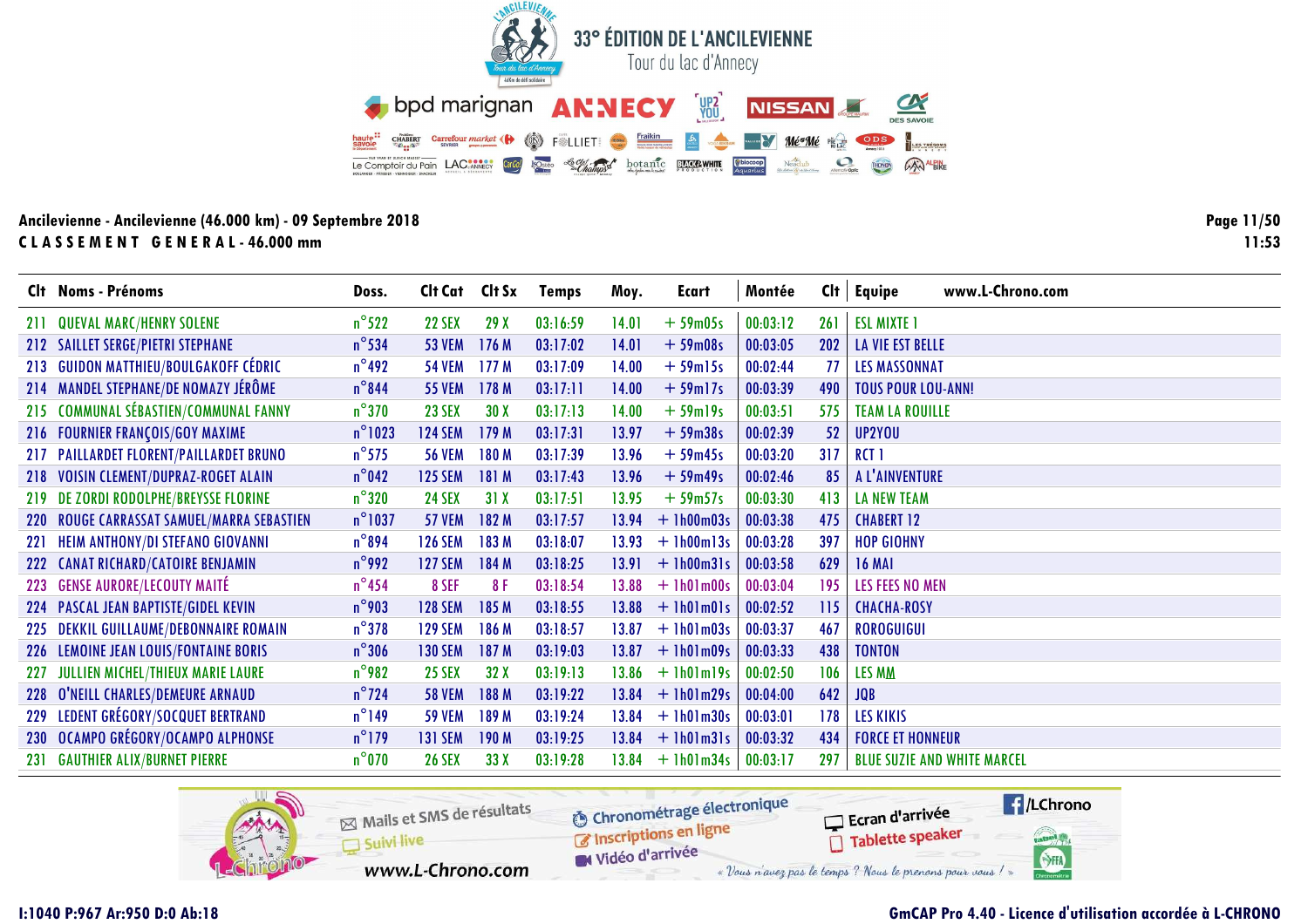![](_page_11_Picture_0.jpeg)

**Page 12/5011:53**

|     | Clt Noms - Prénoms                          | Doss.           | Cit Cat Cit Sx |                 | <b>Temps</b> | Moy.  | Ecart        | Montée   |     | $Clt$ Equipe<br>www.L-Chrono.com |
|-----|---------------------------------------------|-----------------|----------------|-----------------|--------------|-------|--------------|----------|-----|----------------------------------|
|     | 232 GONZALEZ ANDRÉ/ROULIER BENJAMIN         | $n^{\circ}$ 988 | <b>132 SEM</b> | 191 M           | 03:19:30     | 13.84 | $+1h01m36s$  | 00:03:42 | 511 | <b>TEAM BENOU</b>                |
|     | 233 PION LAURE/PERROUD MARC                 | $n^{\circ}$ 567 | 8 VEX          | 34X             | 03:19:32     | 13.83 | $+ 1h01m38s$ | 00:02:56 | 140 | <b>LES GRINCHEUX</b>             |
|     | 234 ARNAUD DAVID/ARNAUD MURIEL              | $n^{\circ}$ 136 | 9 VEX          | 35X             | 03:19:43     | 13.82 | $+$ 1h01m49s | 00:03:05 | 203 | <b>LES ARNAUD</b>                |
|     | 235 DAGNIAUX ANGE/DAGNIAUX GILLES           | $n^{\circ}883$  | <b>133 SEM</b> | 192 M           | 03:19:47     | 13.82 | $+$ 1h01m53s | 00:03:02 | 181 | PÈRE, FILS                       |
| 236 | <b>DESTRES EMMANUEL/GALLOT LAURENT</b>      | $n^{\circ}305$  | <b>134 SEM</b> | 193 M           | 03:19:52     | 13.81 | $+1h01m59s$  | 00:03:21 | 333 | <b>DESGALTRELOT</b>              |
| 237 | <b>CHATAGNON RÉMY/FAUQUE PIERRE</b>         | $n^{\circ}$ 337 | <b>135 SEM</b> | 194 M           | 03:19:57     | 13.80 | $+ 1h02m04s$ | 00:03:55 | 609 | LES GONES DES MONTS D'OR         |
|     | 238 DEGRANGE RAPHAEL/GABZDYL PIERRE         | $n^{\circ}$ 397 | <b>60 VEM</b>  | 195 M           | 03:19:58     | 13.80 | $+1h02m05s$  | 00:02:51 | 112 | DEGRANGE/GABZDYL                 |
| 239 | SUBLET BENOÎT/CODRON MARC-ANTOINE           | $n^{\circ}$ 898 | <b>136 SEM</b> | 196 M           | 03:20:09     | 13.79 | $+1h02ml6s$  | 00:03:20 | 321 | <b>FAONS TEAM</b>                |
|     | 240 EMONOT YOHANN/CHEVALLIER ARTHUR         | $n^{\circ}602$  | <b>137 SEM</b> | 197 M           | 03:20:10     | 13.79 | $+1h02m17s$  | 00:03:30 | 410 | LES MERLINOTS                    |
|     | 241 FRESNEL FABIEN/GULLI CHRISTOPHE         | $n^{\circ}260$  | 61 VEM         | 198 M           | 03:20:17     | 13.78 | $+ 1h02m24s$ | 00:03:14 | 281 | <b>CGFF</b>                      |
| 242 | <b>RANDLE WILLIAM/COLOMB SYLVAIN</b>        | $n^{\circ}$ 508 | <b>138 SEM</b> | 199 M           | 03:20:20     | 13.78 | $+ 1h02m26s$ | 00:03:05 | 201 | <b>LES CABRIS DE LA YAUTE</b>    |
|     | 243 BELMOUNES HAMID/BELMOUNES ALEXANDRE     | $n^{\circ}$ 773 | <b>139 SEM</b> | 200 M           | 03:20:30     | 13.77 | $+ 1h02m36s$ | 00:02:48 | 90  | <b>LA BELMOUMOU TEAM</b>         |
|     | 244 TRAISNEL THOMAS/TRAISNEL CAROLINE       | $n^{\circ}$ 297 | <b>27 SEX</b>  | 36X             | 03:20:36     | 13.76 | $+1h02m42s$  | 00:03:26 | 371 | ABOU2SOUFFLE                     |
|     | 245 MOREL ALEXANDRE/SOCHAY THIERRY          | $n^{\circ}387$  | <b>140 SEM</b> | 201 M           | 03:20:50     | 13.74 | $+1h02m56s$  | 00:04:08 | 689 | <b>POMPIERS BRESSANS</b>         |
|     | 246 BORG YVAN/ZAMMIT FABIEN                 | $n^{\circ}$ 252 | <b>141 SEM</b> | 202 M           | 03:20:53     | 13.74 | $+1h02m59s$  | 00:02:43 | 71  | <b>TAPIR ET TAMANOIR</b>         |
| 247 | VIOT STÉPHANE/VIOT EDITH                    | $n^{\circ}$ 917 | <b>10 VEX</b>  | 37 <sub>X</sub> | 03:20:53     | 13.74 | $+ 1h03m00s$ | 00:04:10 | 705 | IN VIOT WE TRUST!                |
| 248 | <b>GOUDEAU BAPTISTE/SALAMON NICOLAS</b>     | $n^{\circ}$ 989 | <b>142 SEM</b> | 203 M           | 03:20:54     | 13.74 | $+1h03m00s$  | 00:04:11 | 708 | <b>LES BOULESDOGS</b>            |
| 249 | MAZURZACK YANNICK/MICHALET LIONEL           | $n^{\circ}$ 582 | <b>143 SEM</b> | 204 M           | 03:20:56     | 13.74 | $+ 1h03m02s$ | 00:03:41 | 503 | <b>LES GUENILLES</b>             |
|     | 250 FERREIRA VALENTIN/DE BOISSIEU MICHAELLE | $n^{\circ}$ 695 | <b>28 SEX</b>  | 38 X            | 03:21:01     | 13.73 | $+1h03m07s$  | 00:03:04 | 196 | LES BRIOCHES SUCRÉES             |
|     | 251 PERELLI BORIS/FOSSE LORIE               | $n^{\circ}128$  | <b>29 SEX</b>  | 39X             | 03:21:15     | 13.71 | $+ 1h03m22s$ | 00:02:37 | 46  | <b>LES KIRIKOUS</b>              |
|     | 252 KAERCHER MAXIME/CARLOS GUILLAUME        | $n^{\circ}$ 951 | <b>144 SEM</b> | 205 M           | 03:21:19     | 13.71 | $+1h03m25s$  | 00:03:00 | 167 | <b>AMAZING UFO</b>               |

![](_page_11_Picture_4.jpeg)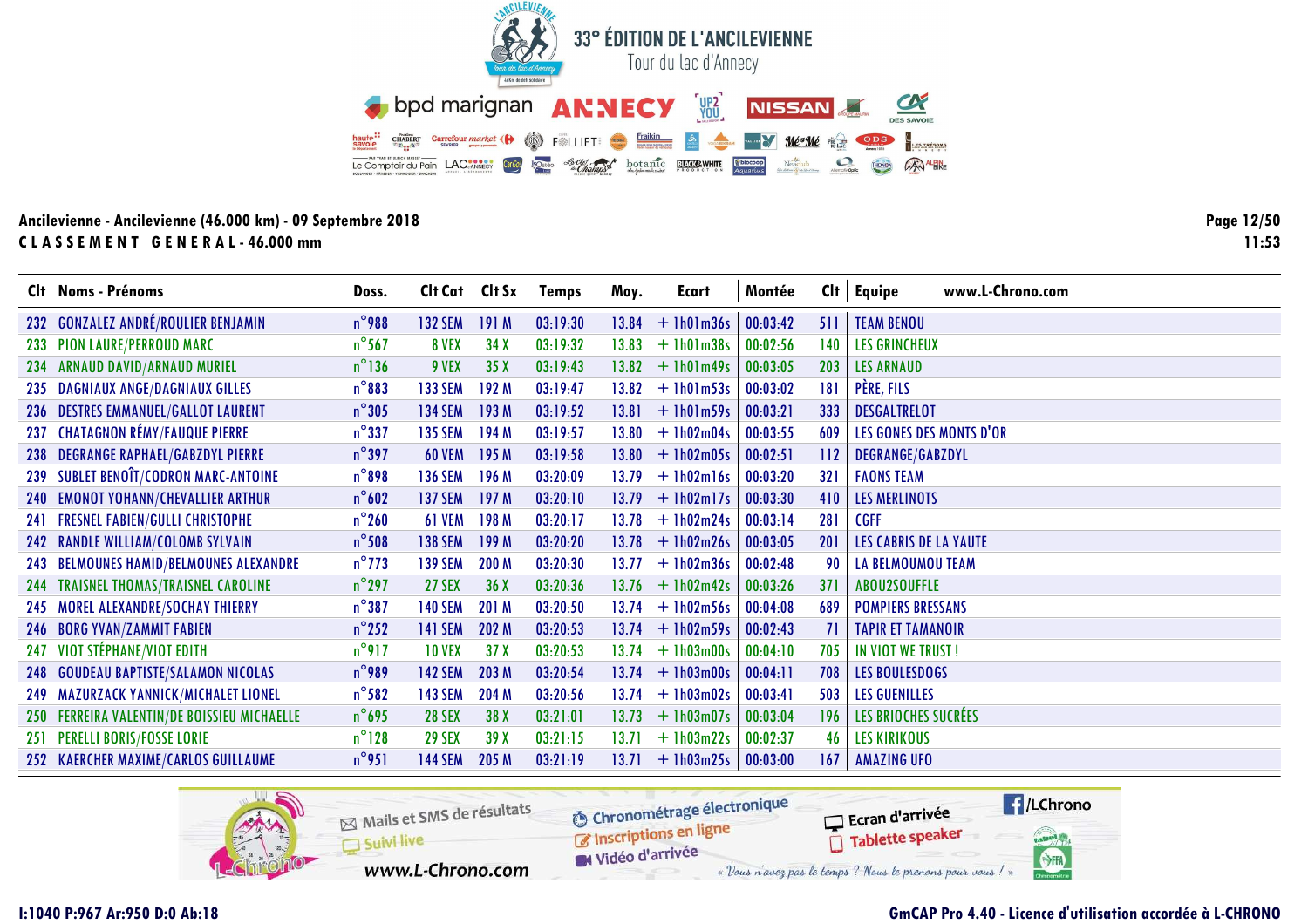![](_page_12_Picture_0.jpeg)

Page 13/50  $11:53$ 

|            | Clt Noms - Prénoms                          | Doss.            | Clt Cat Clt Sx |       | <b>Temps</b> | Moy.  | Ecart              | Montée   |     | $Clt$ Equipe<br>www.L-Chrono.com |
|------------|---------------------------------------------|------------------|----------------|-------|--------------|-------|--------------------|----------|-----|----------------------------------|
|            | 253 BRET-VITTOZ BENOIT/DEBORDES TOMMY       | $n^{\circ}$ 483  | <b>145 SEM</b> | 206 M | 03:21:22     | 13.71 | $+1h03m28s$        | 00:03:29 | 405 | <b>TEAM ROCKY</b>                |
|            | 254 TORRENT DAVID/ANDERSON STEVEN           | $n^{\circ}230$   | <b>62 VEM</b>  | 207 M | 03:21:24     | 13.70 | $+$ 1h03m31s       | 00:03:24 | 364 | <b>LES SPORTIFS</b>              |
|            | 255 AMBLARD FRÉDÉRIC/FAUCHEUX JULIEN        | $n^{\circ}$ 961  | <b>63 VEM</b>  | 208 M | 03:21:32     | 13.70 | $+ 1h03m38s$       | 00:03:05 | 204 | LE CLUB                          |
|            | 256 ESCALAIS QUENTIN/PASINI JONATHAN        | $n^{\circ}$ 873  | <b>146 SEM</b> | 209 M | 03:21:36     | 13.69 | $+$ 1h03m42s       | 00:03:00 | 169 | <b>RUN AND BIKE 4 FUN</b>        |
| 257        | MUNDA JEAN-CHRISTOPHE/BAOUZ VINCENT         | $n^{\circ}$ 007  | <b>147 SEM</b> | 210 M | 03:21:42     | 13.68 | $+1h03m49s$        | 00:03:41 | 506 | <b>SUPERS DADDYS</b>             |
| 258        | <b>CLOIX MARIN/CHAUVOIS LUDOVIC</b>         | $n^{\circ}$ 708  | <b>148 SEM</b> | 211 M | 03:21:43     | 13.68 | $+$ 1h03m49s       | 00:03:05 | 200 | <b>MARCHIKA</b>                  |
| 259        | <b>DOUGE LUDOVIC/JANIN SIMON</b>            | $n^{\circ}$ 148  | <b>149 SEM</b> | 212 M | 03:21:54     | 13.67 | $+ 1h04m00s$       | 00:03:15 | 284 | <b>DOUGE 2</b>                   |
| <b>260</b> | <b>SUBLET PHILIPPE/BONTRON BENJAMIN</b>     | $n^{\circ}$ 1045 | <b>64 VEM</b>  | 213 M | 03:21:56     | 13.67 | $+ 1h04m02s$       | 00:03:00 | 170 | <b>CHABERT 5</b>                 |
| 261        | <b>MARTIGNAGO CLEMENT/TOURAINE LUDIVINE</b> | $n^{\circ}$ 705  | <b>30 SEX</b>  | 40 X  | 03:22:01     | 13.66 | $+$ 1h04m07s       | 00:03:31 | 415 | <b>CLEM ET LULU</b>              |
|            | <b>262 CASIN FRANCK/CASIN ELIO</b>          | $n^{\circ}385$   | <b>150 SEM</b> | 214 M | 03:22:15     | 13.65 | $+1h04m22s$        | 00:02:36 | 42  | KZ1                              |
| 263        | <b>BOUILLARD NATHAN/FEREMBACH SCOTT</b>     | $n^{\circ}$ 635  | <b>151 SEM</b> | 215 M | 03:22:22     | 13.64 | $+1h04m29s$        |          |     | <b>LES GOUGNONS</b>              |
| 264        | <b>CARADEC GUENHAEL/SOILIHI SYLVAIN</b>     | $n^{\circ}805$   | <b>65 VEM</b>  | 216 M | 03:22:23     | 13.64 | $+$ 1h04m29s       | 00:03:20 | 323 | LES CHEVELUS BLEUS               |
|            | 265 LAPLACE D'OLONDE PATRICK/OUHMID DRISS   | $n^{\circ}$ 660  | <b>66 VEM</b>  | 217 M | 03:22:42     | 13.62 | $+1h04m48s$        | 00:03:27 | 383 | <b>GGB ANNECY TRAIL RUNING</b>   |
|            | 266 MYRTHE PIERROT/FONTAINE OLIVIER         | $n^{\circ}080$   | <b>152 SEM</b> | 218 M | 03:22:42     | 13.62 | $+$ 1h04m49s       | 00:04:00 | 647 | TEAM 974 LÉLA                    |
| 267        | LEMERAY JULIEN/LE ZAUSE GUILLAUME           | $n^{\circ}$ 339  | <b>153 SEM</b> | 219 M | 03:22:58     | 13.60 | $+1h05m04s$        | 00:03:29 | 406 | <b>NORMAND BRETON</b>            |
| 268        | TONINI MATTHIEU/CHAPELLET MARC ANTOINE      | $n^{\circ}$ 033  | <b>154 SEM</b> | 220 M | 03:23:09     | 13.59 | $+$ 1h05m16s       | 00:03:13 | 270 | <b>JE DÉTESTE COURRIR</b>        |
| 269        | <b>GAUTIER FRANÇOIS/QUINTRIC GAËLLE</b>     | $n^{\circ}607$   | <b>31 SEX</b>  | 41 X  | 03:23:09     | 13.59 | $+$ 1h05m16s       | 00:02:46 | 80  | <b>GAUTIER/QUINTRIC TEAM</b>     |
|            | 270 LEBOEUF VINCENT/DOULLE PATRICE          | $n^{\circ}847$   | <b>67 VEM</b>  | 221 M | 03:23:22     | 13.57 | $+1h05m28s$        | 00:03:00 | 172 | <b>LES SPIRIDONS - PAT_VINI</b>  |
| 271        | <b>BERRUX MARIE-CLAIRE/BERRUX GEORGES</b>   | $n^{\circ}$ 1040 | <b>11 VEX</b>  | 42 X  | 03:23:32     | 13.56 | $+1h05m38s$        | 00:03:05 | 211 | <b>LES BG</b>                    |
|            | 272 THOLLOT BERTRAND/BRUN BENJAMIN          | $n^{\circ}$ 1076 | <b>155 SEM</b> | 222 M | 03:23:41     |       | $13.55 + 1h05m47s$ | 00:02:36 | 43  | <b>LES LICONES</b>               |
|            | 273 LOPEZ MICHEL/GHESQUIERE NICOLAS         | $n^{\circ}884$   | <b>156 SEM</b> | 223 M | 03:23:44     |       | $13.55 + 1h05m50s$ | 00:02:56 | 139 | 69 À VÉLO                        |

![](_page_12_Picture_4.jpeg)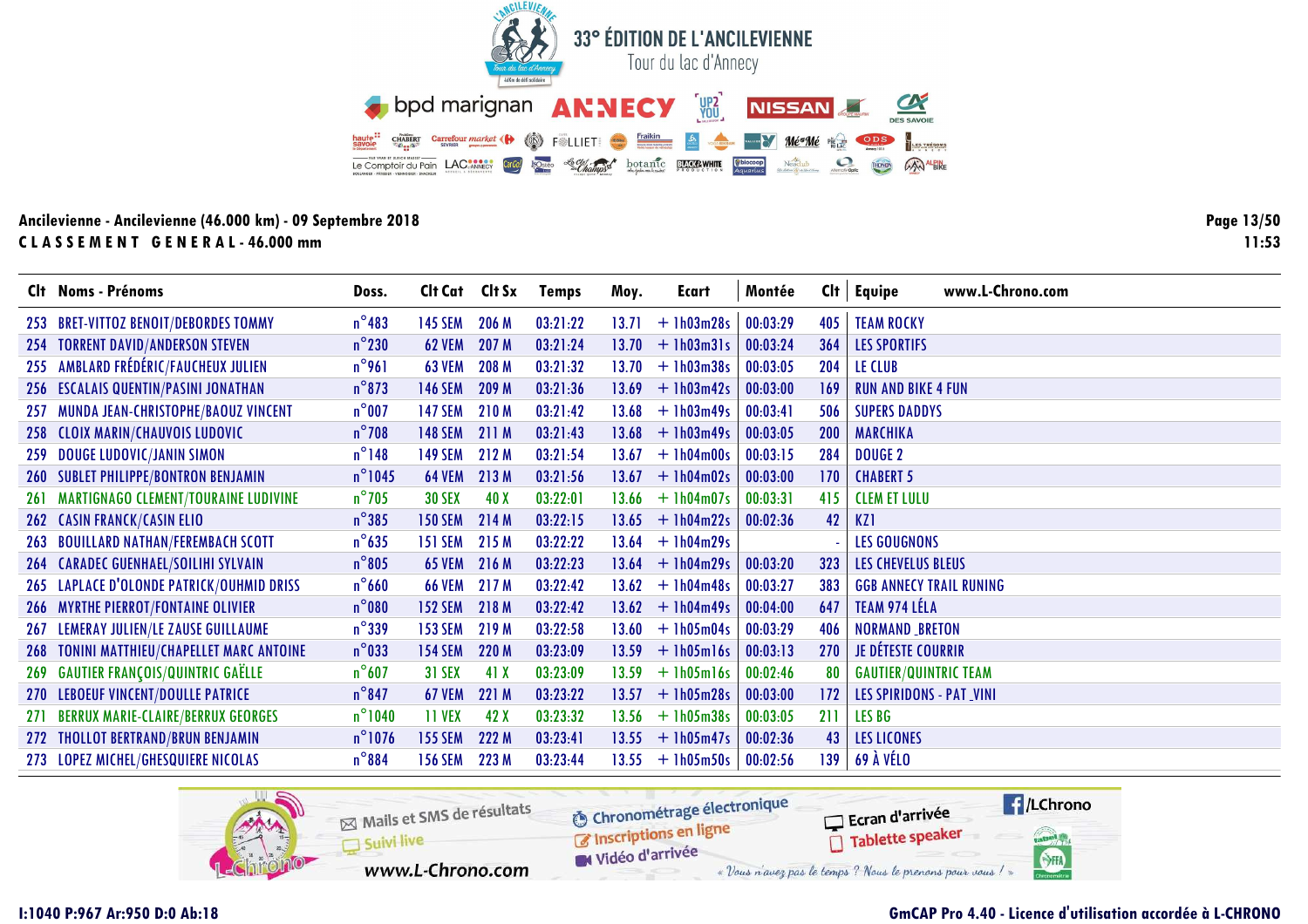![](_page_13_Picture_0.jpeg)

Page 14/50  $11:53$ 

|            | Clt Noms - Prénoms                      | Doss.            | Clt Cat Clt Sx |       | <b>Temps</b> | Moy.  | Ecart              | Montée   | Clt        | www.L-Chrono.com<br>Equipe |
|------------|-----------------------------------------|------------------|----------------|-------|--------------|-------|--------------------|----------|------------|----------------------------|
|            | 274 RAPAILLE CÉDRIC/RUSSIAS FRED        | $n^{\circ}$ 1003 | <b>68 VEM</b>  | 224 M | 03:23:47     | 13.54 | $+ 1h05m53s$       | 00:03:05 | 208        | <b>FRED ET CED</b>         |
|            | 275 VICARINI RÉMY/MELCHIOR GAUTHIER     | $n^{\circ}$ 008  | <b>157 SEM</b> | 225 M | 03:23:51     | 13.54 | $+1h05m58s$        | 00:03:14 | 277        | <b>PSA CREW</b>            |
|            | 276 BARDONE NOE/BENOIT LENA             | $n^{\circ}477$   | <b>32 SEX</b>  | 43X   | 03:23:56     | 13.53 | $+ 1h06m02s$       | 00:03:08 | 231        | <b>ARVI'CYCLETTE</b>       |
| 277        | PETERLINI VINCENT/PETERLINI JOHANNA     | $n^{\circ}$ 039  | <b>33 SEX</b>  | 44 X  | 03:24:06     | 13.52 | $+$ 1h06m12s       | 00:03:22 | 348        | MÊMEPASMAL!                |
|            | 278 CHAMOT CLÉMENTINE/GONCALVES MARIE   | $n^{\circ}$ 994  | 9 SEF          | 9 F   | 03:24:07     | 13.52 | $+$ 1h06m13s       | 00:04:27 | 787        | <b>CLEM ET MARIE</b>       |
| 279        | <b>BOENNEC KEVIN/MARTY CYRIL</b>        | $n^{\circ}541$   | <b>158 SEM</b> | 226 M | 03:24:09     | 13.52 | $+$ 1h06m16s       | 00:03:13 | 273        | <b>LES XELORS</b>          |
|            | 280 PERNOD SYLVAIN/GALINDO ALEXIS       | $n^{\circ}201$   | <b>159 SEM</b> | 227 M | 03:24:10     | 13.52 | $+$ 1h06m16s       | 00:02:59 | 160        | SAUCISSE-PÂTÉ              |
| 281        | LLORET LINARES CELIA/CACHEUX WULFRAN    | $n^{\circ}$ 146  | <b>12 VEX</b>  | 45X   | 03:24:20     | 13.51 | $+ 1h06m26s$       | 00:03:24 | 363        | LES ZOUZOUS                |
| 282        | MORAND THIBAUT/CUYNET MATTHIEU          | $n^{\circ}$ 794  | <b>34 SEX</b>  | 46 X  | 03:24:31     | 13.50 | $+1h06m38s$        | 00:03:11 | 255        | <b>P'TITS POTES</b>        |
|            | 283 PICARONIE KARINE/TRUBERT ROMAIN     | $n^{\circ}$ 526  | <b>35 SEX</b>  | 47 X  | 03:24:40     | 13.49 | $+1h06m47s$        | 00:03:24 | 360        | <b>TOURS ANGELS</b>        |
|            | 284 FUMEY MANON/ALLEMANDET FRANCK       | $n^{\circ}357$   | <b>36 SEX</b>  | 48 X  | 03:24:43     | 13.48 | $+$ 1h06m49s       | 00:03:47 | 547        | <b>LES FUMANDETS</b>       |
|            | 285 CARDON JULIAN/NAMRI NABIL           | $n^{\circ}515$   | <b>160 SEM</b> | 228 M | 03:24:46     | 13.48 | $+1h06m52s$        | 00:02:54 | 124        | <b>CAPIFRANCE</b>          |
|            | 286 DAL GOBBO ESTÈVE/BORMIOLI LUCA      | $n^{\circ}091$   | <b>69 VEM</b>  | 229 M | 03:24:47     | 13.48 | $+1h06m53s$        | 00:03:06 | 216        | <b>ILO DREAM TEAM</b>      |
| 287        | <b>TOURAIS ALEXANDRE/VIONNET JEAN</b>   | $n^{\circ}$ 936  | <b>161 SEM</b> | 230 M | 03:24:52     | 13.47 | $+1h06m58s$        | 00:03:22 | 338        | <b>TOUVIO CONNEXION</b>    |
|            | 288 BOUDET REMI/PHÉLIP BENJAMIN         | $n^{\circ}$ 1079 | <b>162 SEM</b> | 231 M | 03:24:57     | 13.47 | $+1h07m03s$        | 00:03:06 | <b>222</b> | LE TCHNORD LA YAUTE        |
|            | 289 PAGET SÉBASTIEN/SCHLAPPI SAMUEL     | $n^{\circ}$ 941  | <b>163 SEM</b> | 232 M | 03:24:59     | 13.46 | $+1h07m06s$        | 00:03:36 | 456        | <b>SAMBI</b>               |
|            | 290 LAGOUTTE FRANCK/DELRUE BENOIT       | $n^{\circ}310$   | <b>164 SEM</b> | 233 M | 03:25:07     | 13.46 | $+$ 1h07m13s       | 00:03:09 | 244        | <b>CYBER</b>               |
| <b>291</b> | <b>OMS MANON/BECHIM GAIS</b>            | $n^{\circ}$ 1025 | <b>37 SEX</b>  | 49 X  | 03:25:08     | 13.46 | $+1h07m14s$        | 00:03:03 | 186        | UP2YOU                     |
|            | 292 CABANIOLS SEBASTIEN/LORENTE FRANCK  | $n^{\circ}103$   | <b>70 VEM</b>  | 234 M | 03:25:09     | 13.45 | $+$ 1h07m15s       | 00:03:28 | 395        | <b>LES CHAMPAS</b>         |
|            | 293 DAUBENFELD LAURENT/PERVILHAC MARION | $n^{\circ}$ 828  | <b>13 VEX</b>  | 50 X  | 03:25:09     | 13.45 | $+$ 1h07m15s       | 00:03:31 | 417        | <b>LOLOSAMOS</b>           |
|            | 294 FRAGNE MIKAEL/DEMELIS CELINE        | $n^{\circ}$ 245  | <b>14 VEX</b>  | 51 X  | 03:25:14     |       | $13.45 + 1h07m21s$ | 00:03:43 | 518        | <b>DUO DE CHOC</b>         |

![](_page_13_Picture_4.jpeg)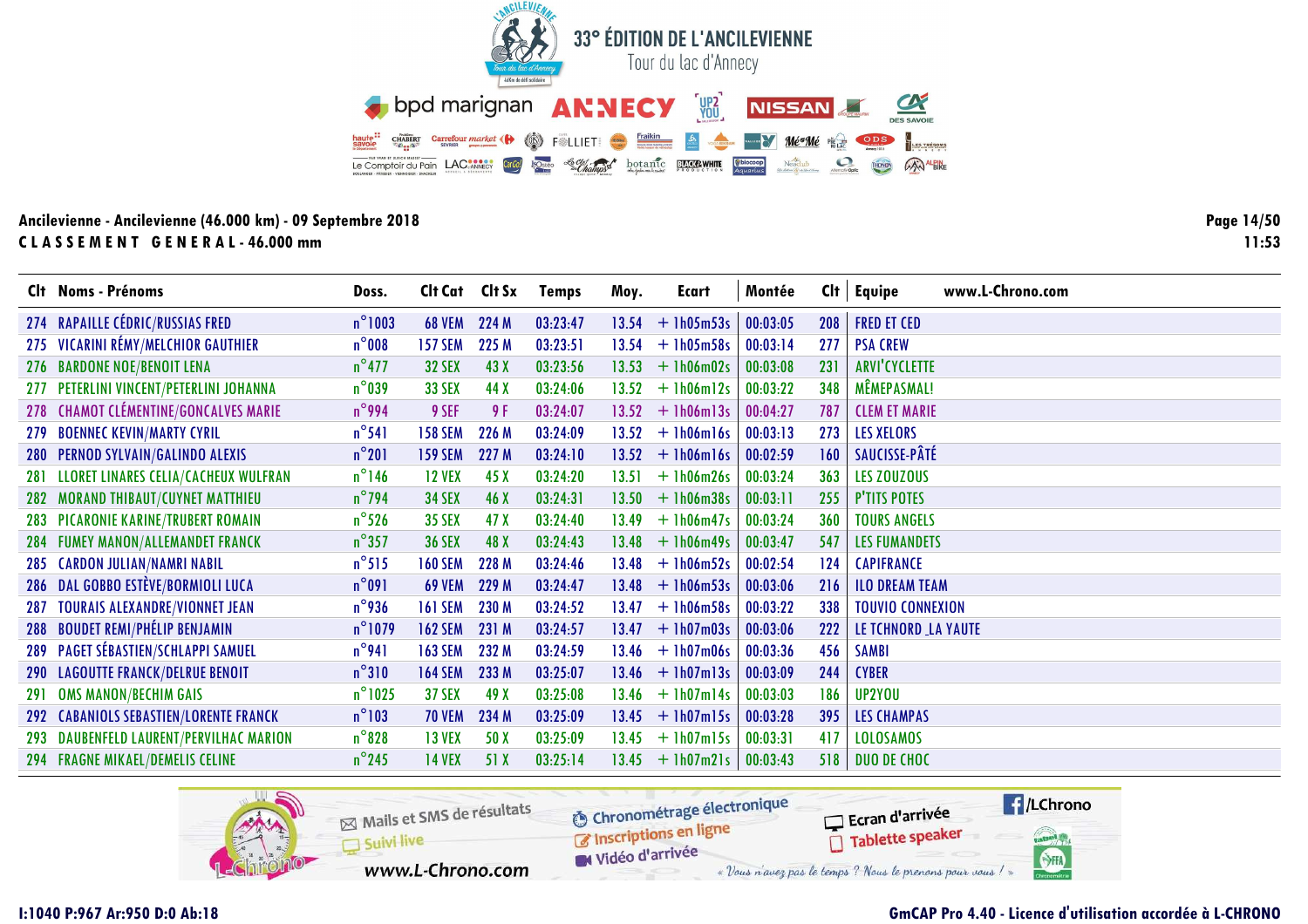![](_page_14_Picture_0.jpeg)

Page 15/50  $11:53$ 

|            | Clt Noms - Prénoms                          | Doss.            | Cit Cat Cit Sx |       | <b>Temps</b> | Moy.  | Ecart              | Montée   | Cl <sub>t</sub> | www.L-Chrono.com<br>Equipe   |
|------------|---------------------------------------------|------------------|----------------|-------|--------------|-------|--------------------|----------|-----------------|------------------------------|
|            | 295 LEROY VINCENT/SIMOES BRUNO              | $n^{\circ}822$   | <b>165 SEM</b> | 235 M | 03:25:27     | 13.43 | $+1h07m33s$        | 00:03:21 | 331             | <b>6000D TEAM</b>            |
|            | 296 MARTINOT FRANÇOIS/MOUTIN JORIS          | $n^{\circ}$ 927  | 71 VEM         | 236 M | 03:25:30     | 13.43 | $+1h07m37s$        | 00:03:15 | 286             | <b>LES LIBELLULES</b>        |
|            | 297 MALLET DELPHINE/DELPEYROU MICHAEL       | $n^{\circ}609$   | <b>38 SEX</b>  | 52 X  | 03:25:37     | 13.42 | $+ 1h07m44s$       | 00:03:28 | 399             | <b>LES DELPHOUNOS</b>        |
|            | 298 REVERSADE ARTHUR/QUENTIN PORCEL         | $n^{\circ}$ 237  | <b>166 SEM</b> | 237 M | 03:25:45     | 13.41 | $+$ 1h07m51s       | 00:03:01 | 179             | <b>LES LOUTRES DE SAVOIE</b> |
|            | 299 BRIS EMMANUEL/DESMOULIERE DENIS         | $n^{\circ}$ 272  | <b>167 SEM</b> | 238 M | 03:25:52     | 13.41 | $+ 1h07m58s$       | 00:03:48 | 559             | LES DAHUS DE L'EXTRÊME       |
|            | <b>300 ALLAFORT ALEXANDRE/VITU ROMAIN</b>   | $n^{\circ}$ 686  | <b>168 SEM</b> | 239 M | 03:25:53     | 13.41 | $+1h07m59s$        | 00:03:11 | 252             | <b>TEAM ICAM</b>             |
| <b>301</b> | <b>BELLICAUD STEPHANE/BELLICAUD GUYLENE</b> | $n^{\circ}$ 634  | <b>15 VEX</b>  | 53 X  | 03:25:56     | 13.40 | $+1h08m02s$        | 00:03:05 | 212             | LES BELLI'Z                  |
|            | <b>302 GARDEL THOMAS/ALVES MICKAEL</b>      | $n^{\circ}$ 896  | <b>169 SEM</b> | 240 M | 03:25:57     | 13.40 | $+1h08m03s$        | 00:03:27 | 381             | <b>RAGNI PITCHOU</b>         |
|            | 303 LOREILLE TIMOTHEE/CARON MARC ANTOINE    | $n^{\circ}$ 693  | <b>170 SEM</b> | 241 M | 03:26:06     | 13.39 | $+$ 1h08m12s       | 00:03:46 | 542             | <b>VIE NEUCHATEL</b>         |
|            | 304 ABAD CHRISTOPHE/ABAD MAGDALENA          | $n^{\circ}631$   | <b>39 SEX</b>  | 54 X  | 03:26:08     | 13.39 | $+1h08m14s$        | 00:03:04 | 197             | <b>HAYAI</b>                 |
| 305        | <b>TONNELIER YOANN/LONGERAY NICOLAS</b>     | $n^{\circ}$ 765  | <b>171 SEM</b> | 242 M | 03:26:12     | 13.39 | $+1h08m18s$        | 00:04:03 | 661             | <b>LES CHEVREUILS</b>        |
| <b>306</b> | <b>TORION FRANCOIS/TORION CHRISTOPHE</b>    | $n^{\circ}$ 197  | <b>172 SEM</b> | 243 M | 03:26:16     | 13.38 | $+1h08m22s$        | 00:03:34 | 441             | <b>FATHER SON</b>            |
| 307        | <b>CHELALA JEAN-GABRIEL/FOUGY FLORIAN</b>   | $n^{\circ}$ 980  | <b>173 SEM</b> | 244 M | 03:26:19     | 13.38 | $+1h08m26s$        | 00:02:47 | 87              | <b>SCOUTS TOUJOURS</b>       |
|            | <b>308 CHAROY FRANCK/ADAM PASCAL</b>        | $n^{\circ}$ 913  | <b>72 VEM</b>  | 245 M | 03:26:20     | 13.38 | $+1h08m27s$        | 00:06:10 | 943             | <b>PROBI'WIAME TEAM</b>      |
| <b>309</b> | RONGEN YANN KLAUS/RONGEN DOMINIQUE          | $n^{\circ}$ 467  | 174 SEM        | 246 M | 03:26:23     | 13.37 | $+1h08m30s$        | 00:03:32 | 433             | <b>FORCE ET HONNEUR</b>      |
|            | 310 CHENU EMMANUELLE/CHENU JIMMY            | $n^{\circ}$ 1028 | <b>40 SEX</b>  | 55 X  | 03:26:24     | 13.37 | $+1h08m30s$        | 00:03:36 | 458             | LES CH'NU                    |
|            | 311 LUNEAU PHILIPPE/MERCIER ANTOINE         | $n^{\circ}$ 1060 | <b>73 VEM</b>  | 247 M | 03:26:36     | 13.36 | $+1h08m42s$        | 00:03:43 | 523             | <b>CHABERT 14</b>            |
|            | 312 DE NICOLA JEAN-PIERRE/DE NICOLA NATHAN  | $n^{\circ}$ 593  | <b>175 SEM</b> | 248 M | 03:26:45     | 13.35 | $+1h08m51s$        | 00:03:05 | 206             | <b>LES FRANMOUILLES 1</b>    |
|            | 313 MORESCHETTI VINCENT/VOILQUIN THOMAS     | $n^{\circ}$ 633  | <b>176 SEM</b> | 249 M | 03:26:49     | 13.35 | $+1h08m55s$        | 00:03:16 | 291             | <b>LES ZEDOU</b>             |
|            | 314 OGIER MATHIAS/FALCO TONY                | $n^{\circ}$ 782  | <b>177 SEM</b> | 250 M | 03:26:57     |       | $13.34 + 1h09m04s$ | 00:03:13 | 275             | <b>SACRÉS BRISCARDS</b>      |
|            | 315 SEIDENBINDER ARNAUD/LEENHARDT JULIEN    | $n^{\circ}$ 533  | <b>178 SEM</b> | 251 M | 03:27:19     | 13.31 | $+1h09m25s$        | 00:02:54 | 125             | <b>LES GRIMPEURS</b>         |

![](_page_14_Picture_4.jpeg)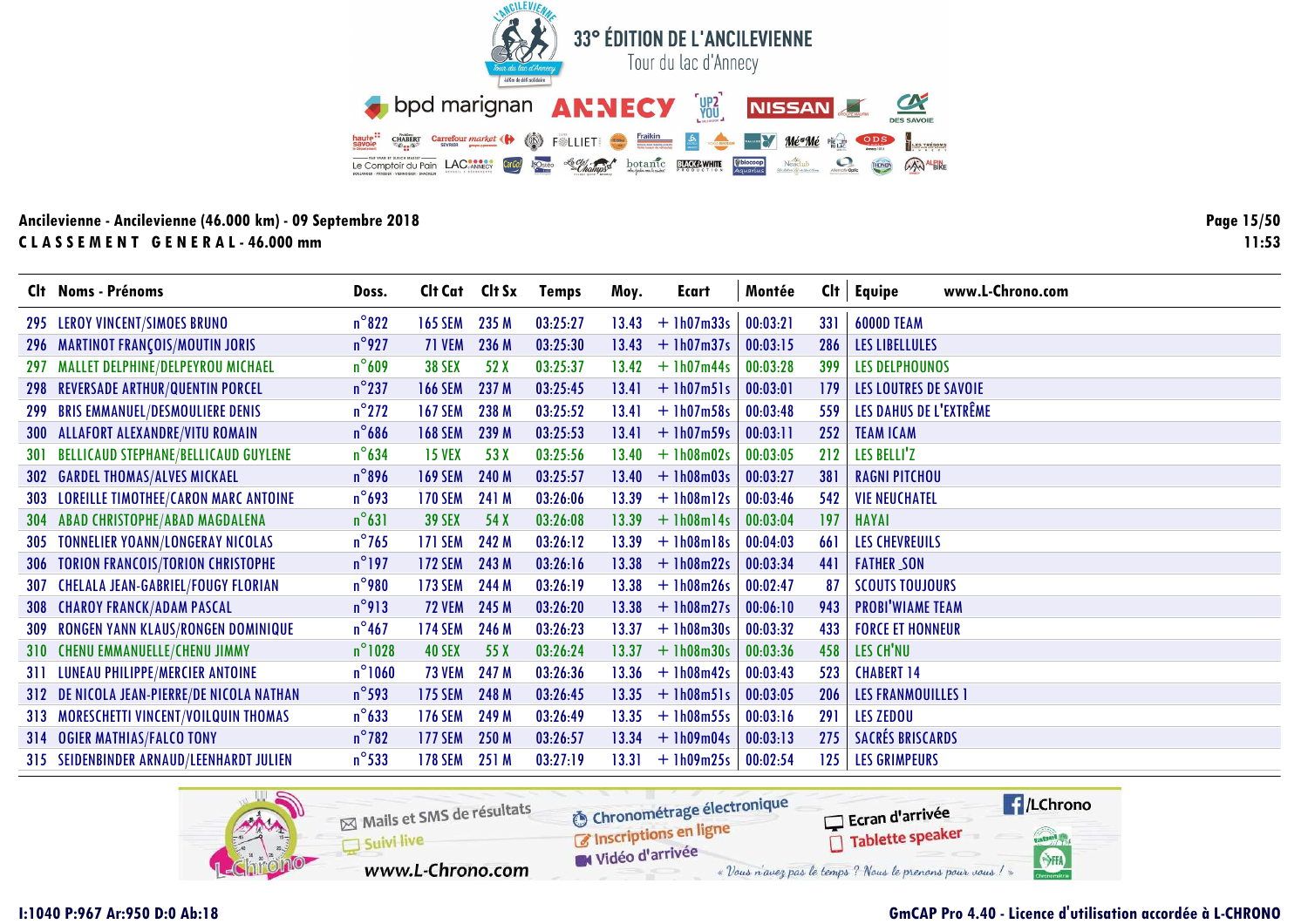![](_page_15_Picture_0.jpeg)

Page 16/50  $11:53$ 

|            | Clt Noms - Prénoms                        | Doss.            | Clt Cat Clt Sx |       | <b>Temps</b> | Moy.  | Ecart                | Montée   |     | $Clt$ Equipe<br>www.L-Chrono.com |
|------------|-------------------------------------------|------------------|----------------|-------|--------------|-------|----------------------|----------|-----|----------------------------------|
|            | 316 PRIGENT ANNE-KARINE/VACELET ALOIS     | $n^{\circ}$ 532  | 41 SEX         | 56 X  | 03:27:21     | 13.31 | $+ 1h09m27s$         | 00:02:57 | 149 | <b>DO YOU SUZE</b>               |
|            | <b>317 GRAS MARTIN/LE ROUX AUBIN</b>      | $n^{\circ}1044$  | <b>179 SEM</b> | 252 M | 03:27:29     | 13.30 | $+1h09m35s$          | 00:04:13 | 725 | UP2YOU                           |
|            | 318 MAILLET MARIELLE/MAILLET JEAN-CHARLES | $n^{\circ}$ 155  | <b>16 VEX</b>  | 57 X  | 03:27:31     | 13.30 | $+ 1h09m37s$         | 00:03:08 | 232 | <b>ALPES IS HERE</b>             |
| 319        | LEDUEY CELIE/LEBIDOIS ANTOINE             | $n^{\circ}$ 032  | 42 SEX         | 58 X  | 03:27:39     | 13.29 | $+$ 1h09m45s         | 00:03:08 | 234 | <b>LA HAPPY TEAM</b>             |
|            | 320 DELON GUILLAUME/DELON DIDIER          | $n^{\circ}121$   | <b>180 SEM</b> | 253 M | 03:27:42     | 13.29 | $+1h09m48s$          | 00:03:18 | 310 | <b>FATHER AND SON</b>            |
| <b>321</b> | BERGEAL NICOLAS/MALLINJOUD JULIE          | $n^{\circ}886$   | <b>17 VEX</b>  | 59 X  | 03:27:47     | 13.28 | $+1h09m53s$          | 00:03:34 | 442 | <b>LES PROVINCIENS</b>           |
|            | 322 CARREZ THOMAS/MEDIAVILLA MARIO        | $n^{\circ}$ 050  | <b>181 SEM</b> | 254 M | 03:27:57     | 13.27 | $+1h10m03s$          | 00:03:32 | 428 | <b>ILUBSINONRIEN</b>             |
|            | 323 BOURGEL BORIS/LECOQ PIERRE            | $n^{\circ}$ 220  | <b>182 SEM</b> | 255 M | 03:28:10     | 13.26 | $+$ 1h10m16s         | 00:03:06 | 221 | <b>JEANJEAN FAN CLUB</b>         |
|            | 324 LOURDELLE FABIENNE/AGUILAR NINIOSKA   | $n^{\circ}$ 326  | 1 VEF          | 10F   | 03:28:14     | 13.26 | $+1h10m20s$          | 00:03:42 | 509 | LES VIEILLES DE L'AVOC           |
| 325        | <b>GREGORIS PHILIPPE/MERCIER YVES</b>     | $n^{\circ}$ 473  | <b>74 VEM</b>  | 256 M | 03:28:26     | 13.24 | $+1h10m32s$          | 00:03:24 | 359 | <b>LES VAINQUEURS</b>            |
|            | 326 FONTAINE FABIEN/GATTELET LAURENT      | $n^{\circ}$ 696  | <b>183 SEM</b> | 257 M | 03:28:31     | 13.24 | $+$ 1h10m37s         | 00:03:08 | 235 | <b>VTTEAM</b>                    |
| 327        | <b>BRUSSET PATRICK/GAY JÉROME</b>         | $n^{\circ}$ 772  | <b>75 VEM</b>  | 258 M | 03:28:33     | 13.24 | $+1h10m39s$          | 00:02:58 | 154 | <b>TEAMOLIVIA</b>                |
|            | 328 GARAMPON EMMANUEL/MOLARD ALINE        | $n^{\circ}$ 052  | <b>18 VEX</b>  | 60X   | 03:28:39     | 13.23 | $+$ 1h10m46s         | 00:03:08 | 230 | <b>ESL</b>                       |
| 329        | <b>MORES DAMIEN/MORES FLORIAN</b>         | $n^{\circ}168$   | <b>184 SEM</b> | 259 M | 03:28:56     | 13.21 | $+$ 1h11 $m$ 03s     | 00:03:31 | 423 | <b>LES FREROS MOLTES</b>         |
|            | <b>330 DUCROS MAXENCE/GADOUD ALEXIS</b>   | $n^{\circ}$ 991  | <b>185 SEM</b> | 260 M | 03:29:07     |       | $13.20 + 1 h11 m13s$ | 00:02:51 | 113 | LES CACAHUÈTES                   |
| -331       | <b>ROTH LAURENT/ROTH CHRISTIAN</b>        | $n^{\circ}161$   | <b>76 VEM</b>  | 261 M | 03:29:11     | 13.19 | $+$ 1h11m17s         | 00:03:49 | 566 | <b>TEAM ROTH</b>                 |
| 332        | <b>BRONQUARD PIERRE/LESAGE SOPHIE</b>     | $n^{\circ}$ 069  | 43 SEX         | 61X   | 03:29:12     | 13.19 | $+1$ hl $1$ m $18s$  | 00:03:44 | 526 | <b>ANNECY THAI BOXING</b>        |
| 333        | <b>ALDEGUER LAURENT/ROURE INGRID</b>      | $n^{\circ}$ 503  | <b>19 VEX</b>  | 62X   | 03:29:12     | 13.19 | $+$ 1h $1$ lm $18s$  | 00:03:00 | 168 | <b>TEAM CHOUPINOU</b>            |
| 334        | <b>MARIN NICOLAS/MARIN LUCIE</b>          | $n^{\circ}309$   | <b>20 VEX</b>  | 63 X  | 03:29:19     | 13.19 | $+ 1h11m26s$         | 00:04:07 | 676 | <b>LA MARINA DE TARENTAISE</b>   |
|            | 335 JUNGERS CAMILLE/CARMINATI AXEL        | $n^{\circ}$ 929  | <b>44 SEX</b>  | 64 X  | 03:29:22     | 13.18 | $+1$ hllm28s         | 00:03:21 | 335 | <b>CAMEL</b>                     |
|            | 336 ROSSERO JOHAN/LUNARDI GERARD          | $n^{\circ}$ 1026 | <b>77 VEM</b>  | 262 M | 03:29:23     | 13.18 | $+1$ hllm29s         | 00:03:31 | 424 | <b>TEAM GARETT</b>               |

![](_page_15_Picture_4.jpeg)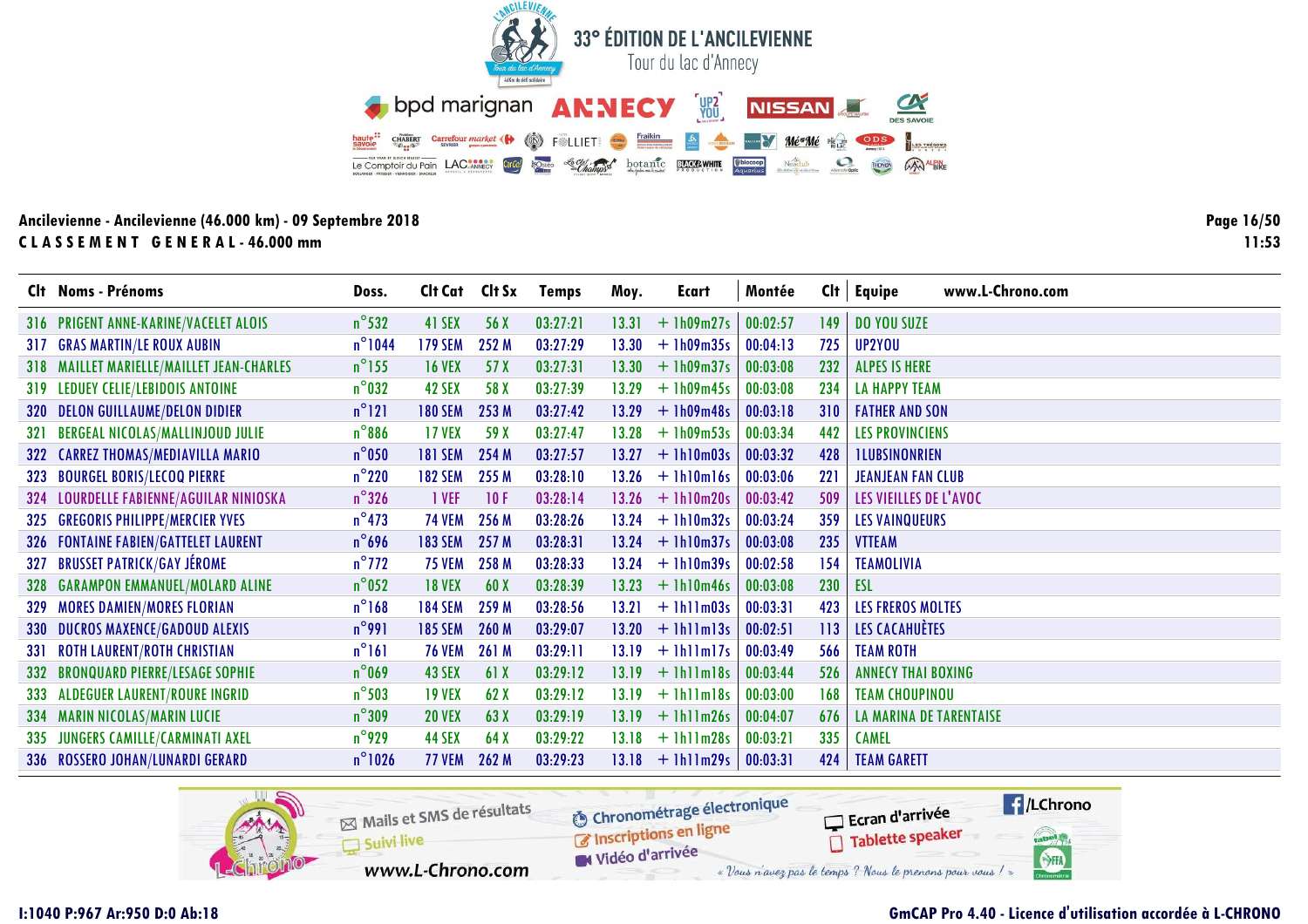![](_page_16_Picture_0.jpeg)

Page 17/50  $11:53$ 

|     | Clt Noms - Prénoms                             | Doss.           | Cit Cat Cit Sx |       | <b>Temps</b> | Moy.  | Ecart              | Montée   | Cl <sub>t</sub> | Equipe<br>www.L-Chrono.com  |
|-----|------------------------------------------------|-----------------|----------------|-------|--------------|-------|--------------------|----------|-----------------|-----------------------------|
| 337 | <b>DESBORDES CLAUDE/ZACH ANNE-MARIE</b>        | $n^{\circ}$ 704 | <b>21 VEX</b>  | 65X   | 03:29:28     | 13.18 | $+1$ hllm34s       | 00:03:02 | 183             | LES COMMÈRES                |
|     | 338 VERDIER URIELLE/PERROCHAUD ALIDA           | $n^{\circ}212$  | <b>10 SEF</b>  | 11F   | 03:29:33     |       | $13.17 + 1h11m39s$ | 00:03:47 | 554             | <b>LES TABANNÉES</b>        |
|     | 339 COULAIS ROBIN/GRISONI PIERRE               | $n^{\circ}1006$ | <b>186 SEM</b> | 263 M | 03:29:35     | 13.17 | $+1$ hllm42s       | 00:03:45 | 537             | LES TACOS                   |
|     | 340 GALLO AUDRIC/BAUDIN GUILLAUME              | $n^{\circ}$ 134 | <b>187 SEM</b> | 264 M | 03:29:41     | 13.16 | $+$ 1h11m47s       | 00:03:28 | 400             | <b>DREAM TEAM</b>           |
|     | 341 MANDRET YANN/BURNET-FAUCHÉ STEPHANE        | $n^{\circ}$ 250 | <b>78 VEM</b>  | 265 M | 03:30:03     |       | $13.14 + 1h12m09s$ | 00:03:05 | 210             | <b>LES LICHEURS FOUS</b>    |
|     | 342 RIBEIRO MICHAEL/LHOMME PHILIPPE            | $n^{\circ}$ 276 | <b>188 SEM</b> | 266 M | 03:30:07     |       | $13.14 + 1h12m13s$ | 00:03:29 | 403             | <b>PP</b>                   |
|     | <b>343 RAMEAUX QUENTIN/CHEMINAL YANNUS</b>     | $n^{\circ}911$  | <b>189 SEM</b> | 267 M | 03:30:08     | 13.14 | $+1h12m14s$        | 00:03:44 | 524             | <b>LES QUINTAUX</b>         |
|     | <b>344 HUGONNET VANESSA/BERTHET THOMAS</b>     | $n^{\circ}342$  | 45 SEX         | 66 X  | 03:30:22     | 13.12 | $+1h12m28s$        | 00:03:40 | 499             | <b>LES DUBBLES</b>          |
|     | 345 BAUDRIN VALENTIN/CORNIC ANTOINE            | $n^{\circ}501$  | <b>190 SEM</b> | 268 M | 03:30:24     | 13.12 | $+1h12m30s$        | 00:03:10 | 245             | <b>PIGE ET GALOPE</b>       |
|     | <b>346 LA FORET QUENTIN/HOLIS LUDEK</b>        | $n^{\circ}521$  | <b>191 SEM</b> | 269 M | 03:30:29     | 13.11 | $+$ 1h12m35s       | 00:02:43 | 74              | <b>TEAM TRIANDINE</b>       |
|     | <b>347 VIRTIC MATHIEU/HENRY EMILIE</b>         | $n^{\circ}$ 591 | <b>46 SEX</b>  | 67X   | 03:30:35     | 13.11 | $+$ 1h12m41s       | 00:03:51 | 578             | IN POISY WE TRUST           |
|     | <b>348 FALLETTA CHARLES/RIBOULON ELODIE</b>    | $n^{\circ}$ 746 | 47 SEX         | 68 X  | 03:30:36     | 13.11 | $+1h12m42s$        | 00:03:01 | 174             | <b>CHARLELO</b>             |
|     | 349 WOJCIECHOWSKI WILLY/GOTTELAND TOM          | $n^{\circ}$ 586 | <b>192 SEM</b> | 270 M | 03:30:38     | 13.10 | $+1h12m44s$        | 00:03:48 | 560             | <b>PROBI'WIAME TEAM</b>     |
|     | 350 FERRARO JEROME/MARTIN JEREMY               | $n^{\circ}$ 945 | <b>193 SEM</b> | 271 M | 03:30:43     | 13.10 | $+$ 1h12m49s       | 00:03:55 | 608             | <b>RAGNI PIRATES</b>        |
|     | 351 DAGUIN ELODIE/HAUET AMANDINE               | $n^{\circ}$ 963 | 11 SEF         | 12F   | 03:30:50     | 13.09 | $+1h12m56s$        | 00:03:09 | 243             | <b>LES FOLLES DINGUES</b>   |
| 352 | AUDIBRAN FABIEN/CHEMIN JEAN-CHRISTOPHE         | $n^{\circ}$ 232 | <b>194 SEM</b> | 272 M | 03:30:56     | 13.09 | $+ 1h13m02s$       | 00:03:18 | 308             | <b>LES BLONDS</b>           |
|     | 353 BAOUZ FLORENT/GUILLOT CEDRIC               | $n^{\circ}$ 539 | <b>195 SEM</b> | 273 M | 03:31:31     | 13.05 | $+$ 1h13m37s       | 00:03:53 | 591             | <b>YOUSTON</b>              |
|     | 354 FENOUILLET JEAN CHRISTOPHE/COLLOMB VALERIE | $n^{\circ}162$  | <b>22 VEX</b>  | 69 X  | 03:31:32     | 13.05 | $+1h13m38s$        | 00:03:42 | 512             | <b>FRAÎCHEUR ET TERROIR</b> |
|     | 355 HENRY GUILLAUME/CAGNON-DYEN NADÈGE         | $n^{\circ}820$  | <b>23 VEX</b>  | 70 X  | 03:31:34     | 13.05 | $+$ 1h13m41s       |          |                 | <b>TIDRAGOU</b>             |
|     | <b>356 FONTAINE JEROME/VERNON STEPHANE</b>     | $n^{\circ}471$  | <b>196 SEM</b> | 274 M | 03:31:37     | 13.04 | $+$ 1h13m43s       | 00:03:20 | 316             | <b>FONVER</b>               |
|     | 357 LENON CORENTIN/LENON HERVÉ                 | $n^{\circ}$ 054 | <b>197 SEM</b> | 275 M | 03:32:00     |       | $13.02 + 1h14m06s$ | 00:02:55 | 137             | LÉNON' THE ROAD             |

![](_page_16_Picture_4.jpeg)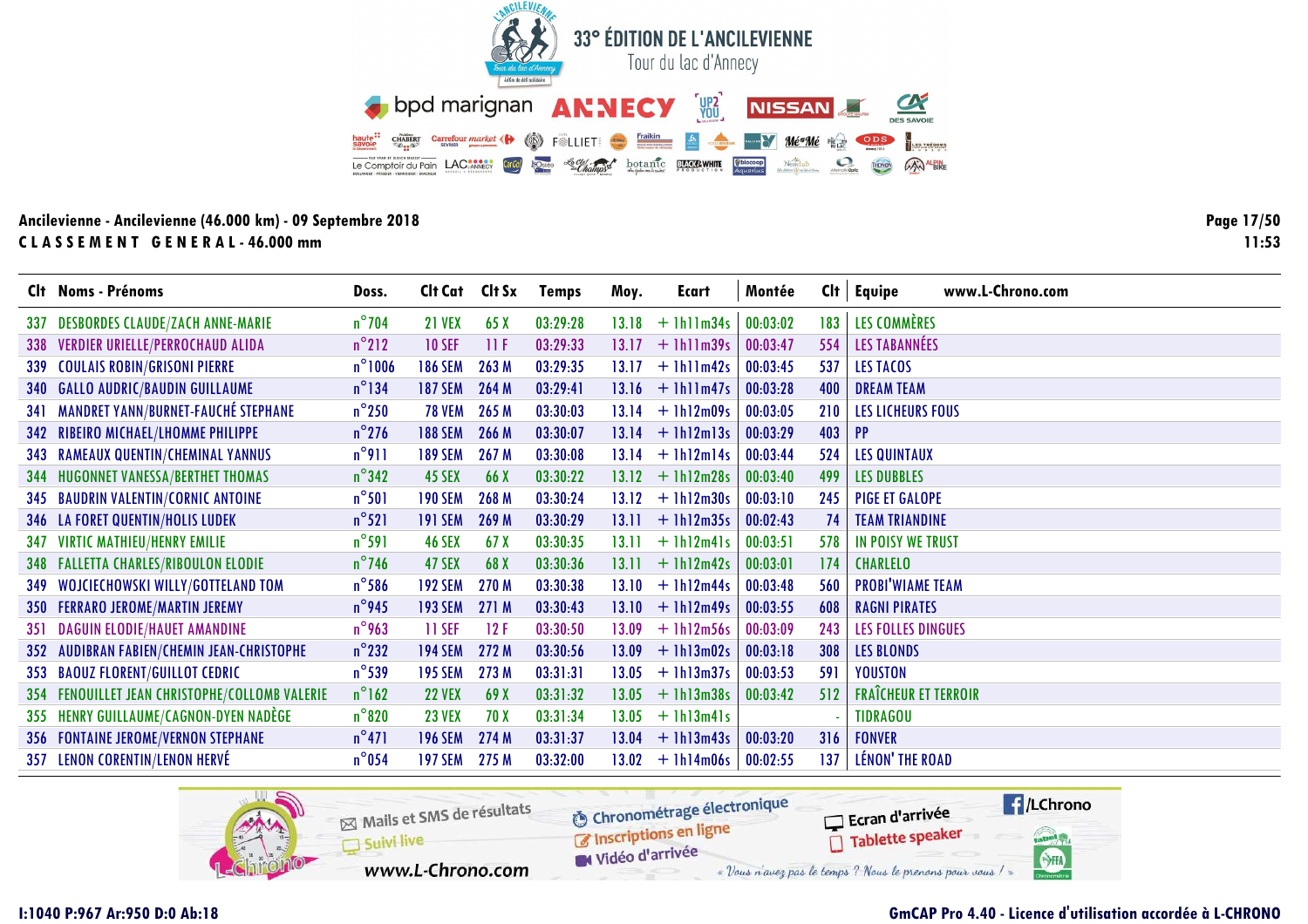![](_page_17_Picture_0.jpeg)

Page 18/50  $11:53$ 

|     | Clt Noms - Prénoms                                        | Doss.            | Cit Cat Cit Sx |       | <b>Temps</b> | Moy.  | Ecart           | Montée   | Clt | www.L-Chrono.com<br>Equipe                    |
|-----|-----------------------------------------------------------|------------------|----------------|-------|--------------|-------|-----------------|----------|-----|-----------------------------------------------|
|     | 358 ROBIN STÉPHANE/PHILIBERT NATHALIE                     | $n^{\circ}$ 946  | <b>24 VEX</b>  | 71X   | 03:32:10     | 13.01 | $+$ 1h14m16s    | 00:03:37 | 468 | <b>LA MATOURINE</b>                           |
| 359 | <b>ROSSON STEPHANE/QUILLIER EMMANUEL</b>                  | $n^{\circ}$ 056  | <b>198 SEM</b> | 276 M | 03:32:15     | 13.00 | $+$ 1h14m21s    | 00:03:24 | 358 | <b>FROGGYTEAM74</b>                           |
|     | 360 ROGER BENJAMIN/MORAND LOIC                            | $n^{\circ}$ 123  | <b>199 SEM</b> | 277 M | 03:32:20     | 13.00 | $+1h14m26s$     | 00:03:25 | 366 | <b>LA BINCHE</b>                              |
| 361 | WOLFF NICOLAS/OSTINELLI RAPHAEL                           | $n^{\circ}$ 1080 | <b>200 SEM</b> | 278 M | 03:32:21     | 13.00 | $+1h14m27s$     | 00:03:12 | 264 | <b>BPD MARIGNAN X LA CHAUSSETTE DE FRANCE</b> |
|     | <b>362 MAYANOBE STEPHANE/FOUCHER PHILIPPE</b>             | $n^{\circ}1004$  | <b>79 VEM</b>  | 279 M | 03:32:25     | 12.99 | $+$ 1h14m31s    | 00:02:55 | 136 | <b>LES WINNERS</b>                            |
| 363 | <b>BONIFACIO YANNICK/SOULARD-LEGER PIERRE-EMMAN n°585</b> |                  | <b>201 SEM</b> | 280 M | 03:32:30     | 12.99 | $+$ 1h14m37s    | 00:03:05 | 209 | <b>YAPE TEAM</b>                              |
|     | 364 BALERIN GWENAËL/ORY PIERRE EMMANUEL                   | $n^{\circ}$ 969  | <b>202 SEM</b> | 281 M | 03:32:35     | 12.98 | $+$ 1h14m41s    | 00:03:26 | 373 | <b>LES POISSARDS</b>                          |
|     | 365 RICHARD JEAN-PATRICE/RICHARD CHRISTOPHE               | $n^{\circ}$ 493  | <b>203 SEM</b> | 282 M | 03:32:36     | 12.98 | $+$ 1h14m43s    | 00:04:06 | 674 | <b>BLACK WHITE</b>                            |
|     | <b>366 DE MATOS LUIS/TARRAGON SYLVAIN</b>                 | $n^{\circ}$ 564  | <b>204 SEM</b> | 283 M | 03:32:43     | 12.98 | $+$ 1h14m50s    | 00:04:07 | 685 | <b>LES NATAS DU 74</b>                        |
|     | <b>367 MAHFOUF MEZIAN/NIVET FLORIAN</b>                   | $n^{\circ}$ 523  | <b>205 SEM</b> | 284 M | 03:32:47     | 12.97 | $+$ 1h14m53s    | 00:02:58 | 155 | <b>LES FISH</b>                               |
| 368 | <b>ANDRÉ CYRIL/BARDOTTI FABIEN</b>                        | $n^{\circ}880$   | <b>206 SEM</b> | 285 M | 03:32:48     | 12.97 | $+$ 1h14m54s    | 00:04:14 | 736 | T'OCCUPE PAS DE LA MARQUE DU VÉLO, PÉDALE !!! |
| 369 | <b>GOURMELON MARC/GLATRE ROMAIN</b>                       | $n^{\circ}$ 729  | <b>80 VEM</b>  | 286 M | 03:32:53     | 12.96 | $+$ 1h15m00s    | 00:03:15 | 285 | <b>LA MOPILETTE</b>                           |
|     | 370 PICOT KÉVIN/AZEAU CLARA                               | $n^{\circ}$ 024  | 48 SEX         | 72 X  | 03:32:59     | 12.96 | $+$ 1h15m05s    | 00:03:03 | 191 | <b>TEAM GROSSE PATATE</b>                     |
| 371 | <b>BOUZEREAU ROMAIN/PAVILLON CANDICE</b>                  | $n^{\circ}$ 453  | 49 SEX         | 73 X  | 03:33:16     | 12.94 | $+$ 1h15m22s    | 00:04:25 | 779 | LA BELLE ET LA BÊTE                           |
|     | 372 LANSARD JOËL/BROUZE CHRISTIAN                         | $n^{\circ}$ 152  | <b>81 VEM</b>  | 287 M | 03:33:35     | 12.92 | $+$ 1h15m41s    | 00:03:46 | 546 | <b>CRICRI ET JOJO</b>                         |
|     | 373 JOGUET JEAN-PIERRE/JOGUET ELODIE                      | $n^{\circ}$ 636  | <b>50 SEX</b>  | 74 X  | 03:33:36     | 12.92 | $+$ 1h15m42s    | 00:04:03 | 663 | LES JOG'EUR                                   |
|     | <b>374 MULLER MANON/MULLER YOLANE</b>                     | $n^{\circ}$ 233  | <b>12 SEF</b>  | 13F   | 03:33:39     | 12.92 | $+$ 1h15m45s    | 00:03:24 | 361 | <b>LES MUMUS</b>                              |
|     | 375 LAURENCE STÉPHANE/NEYRET STÉPHANE                     | $n^{\circ}551$   | <b>82 VEM</b>  | 288 M | 03:33:53     | 12.91 | $+$ 1h15m59s    | 00:04:24 | 778 | <b>LES STEPHS</b>                             |
|     | 376 DYEN CÉDRIC/NOURI JENNY                               | $n^{\circ}$ 443  | <b>25 VEX</b>  | 75 X  | 03:34:03     | 12.89 | $+1$ hl6m $10s$ | 00:03:15 | 288 | <b>LES PICAS</b>                              |
|     | 377 MONANGE PASCALE/GUILLAUMIN CAROLE                     | $n^{\circ}$ 688  | 2 VEF          | 14F   | 03:34:07     | 12.89 | $+$ 1h16m13s    | 00:03:22 | 347 | <b>AVOC WOMEN</b>                             |
|     | 378 CASTE MATTHIEU/DASSIN SYLVAIN                         | $n^{\circ}$ 592  | <b>207 SEM</b> | 289 M | 03:34:20     | 12.88 | $+$ 1h16m26s    | 00:03:11 | 254 | <b>TIC ET TAC</b>                             |

![](_page_17_Picture_4.jpeg)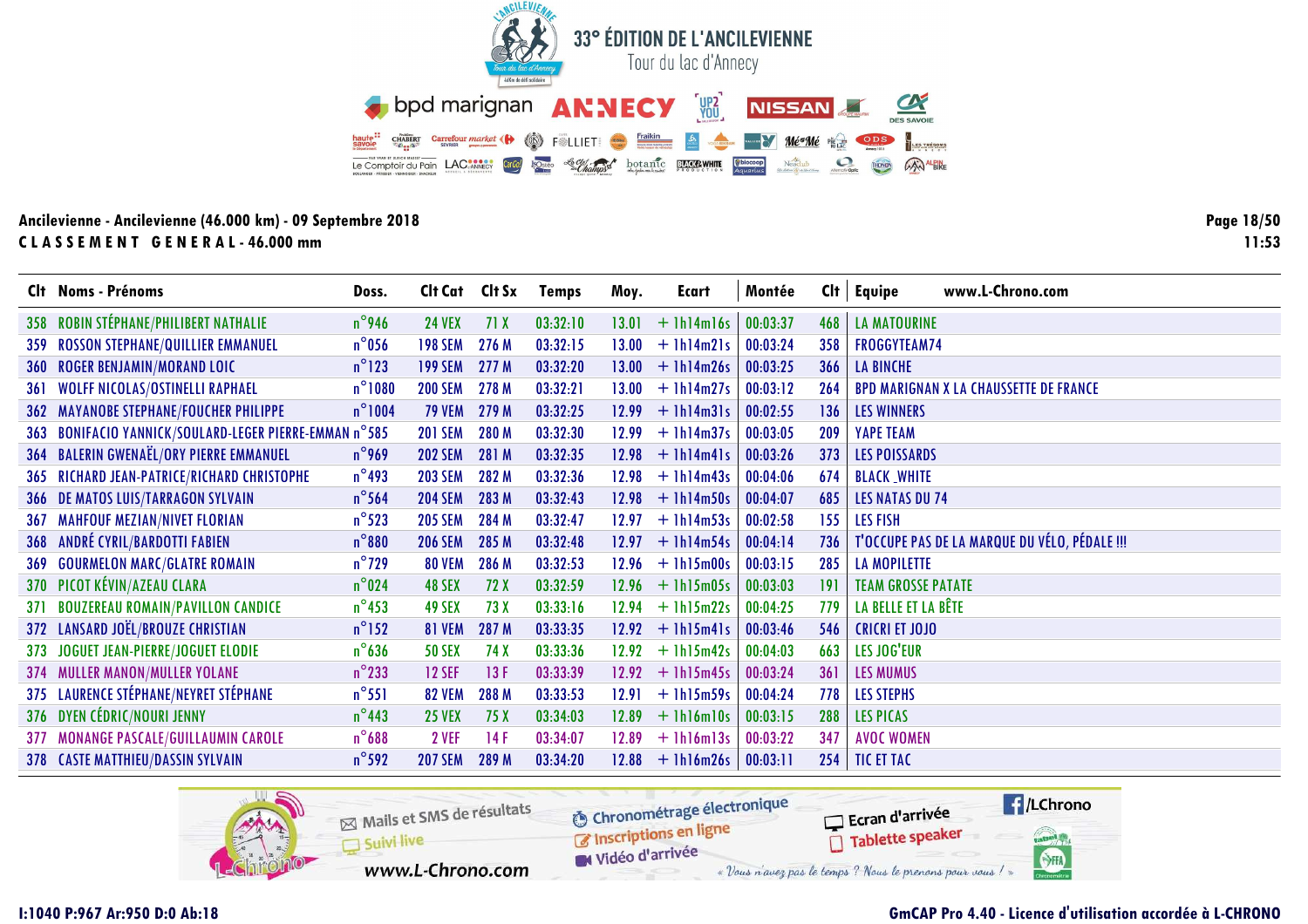![](_page_18_Picture_0.jpeg)

Page 19/50  $11:53$ 

|     | Clt Noms - Prénoms                           | Doss.            | Cit Cat Cit Sx |       | <b>Temps</b> | Moy.  | Ecart              | Montée   | Cl <sub>t</sub> | www.L-Chrono.com<br><b>Equipe</b> |
|-----|----------------------------------------------|------------------|----------------|-------|--------------|-------|--------------------|----------|-----------------|-----------------------------------|
|     | 379 SARNEL GUILLAUME/GILSON CÉCILE           | $n^{\circ}800$   | <b>51 SEX</b>  | 76 X  | 03:34:21     | 12.88 | $+$ 1h16m27s       | 00:03:07 | 229             | LA BONNE ÉTOILE                   |
|     | 380 LAURAIN VERONIQUE/SOGNO VANINA           | $n^{\circ}022$   | 3 VEF          | 15F   | 03:34:23     | 12.87 | $+1h16m29s$        | 00:03:27 | 387             | <b>LES BIQUETTES</b>              |
| 381 | <b>MONGENOT YANN/RÖSNER STEFAN</b>           | $n^{\circ}$ 947  | <b>208 SEM</b> | 290 M | 03:34:23     | 12.87 | $+$ 1h16m29s       | 00:04:35 | 816             | <b>RUN FORREST RUN</b>            |
| 382 | <b>COCHET EMMA/THOLLOT SÉBASTIEN</b>         | $n^{\circ}$ 226  | <b>52 SEX</b>  | 77 X  | 03:34:24     | 12.87 | $+1h16m30s$        | 00:03:46 | 543             | <b>LES TARTIFOLLES</b>            |
|     | <b>383 AUBIN ISABELLE/CREACH YANN</b>        | $n^{\circ}889$   | <b>53 SEX</b>  | 78 X  | 03:34:31     | 12.87 | $+1h16m38s$        | 00:03:03 | 188             | $33 - 36$                         |
|     | 384 BICH YVAN/BICH MELANIE                   | $n^{\circ}218$   | <b>54 SEX</b>  | 79 X  | 03:34:33     |       | $12.86 + 1h16m39s$ | 00:03:42 | 508             | <b>LES BICH</b>                   |
|     | 385 ANDERSON JONATHAN/BERRUX JEAN MICHEL     | $n^{\circ}$ 095  | <b>209 SEM</b> | 291 M | 03:34:38     | 12.86 | $+1h16m44s$        | 00:03:38 | 474             | <b>LA SOCQUETTE AERIENNE</b>      |
|     | 386 TEMPERE THIERRY/FERET REMI               | $n^{\circ}380$   | <b>83 VEM</b>  | 292 M | 03:34:40     | 12.86 | $+1h16m46s$        | 00:03:40 | 501             | <b>LES ECLOPPES</b>               |
| 387 | <b>MULLER BERNARD/MULLER CHRISTINE</b>       | $n^{\circ}$ 550  | <b>26 VEX</b>  | 80 X  | 03:34:40     | 12.86 | $+$ 1h16m46s       | 00:03:08 | 233             | <b>BERNY XSTINE</b>               |
|     | <b>388 PICON RENAUD/COSTER LUCIE</b>         | $n^{\circ}$ 502  | <b>55 SEX</b>  | 81 X  | 03:34:46     | 12.85 | $+$ 1h16m52s       | 00:03:30 | 414             | <b>GALUBO</b>                     |
|     | <b>389 DEVEAUX REMI/COMTE BERTRAND</b>       | $n^{\circ}$ 620  | <b>210 SEM</b> | 293 M | 03:34:59     | 12.84 | $+$ 1h17m05s       | 00:03:43 | 522             | <b>THORGAL EN FURIE</b>           |
|     | <b>390 FONTAINE ROLAND/FONTAINE FLORENCE</b> | $n^{\circ}141$   | <b>27 VEX</b>  | 82 X  | 03:35:02     | 12.84 | $+$ 1h17m08s       | 00:04:01 | 654             | LES FLÈCCHES D'OZON               |
|     | <b>391 PASTORELLO PHILIPPE/LACROIX JIMMY</b> | $n^{\circ}$ 735  | <b>84 VEM</b>  | 294 M | 03:35:08     | 12.83 | $+$ 1h17m14s       | 00:03:21 | 337             | <b>LES RETARDATAIRES</b>          |
|     | 392 VERRIER DAMIEN/VERRIER-KERMEUR MARIE     | $n^{\circ}$ 808  | <b>28 VEX</b>  | 83 X  | 03:35:13     | 12.82 | $+$ 1h17m19s       | 00:03:33 | 439             | <b>VERRIER</b>                    |
|     | 393 GABARD DELPHINE/BUTTIGLIERI STEPHANE     | $n^{\circ}$ 554  | <b>56 SEX</b>  | 84 X  | 03:35:20     |       | $12.82 + 1h17m26s$ | 00:03:23 | 355             | <b>MOMOMOJITOS</b>                |
|     | 394 PEYRAT PHILIPPE/VALLIER CELINE           | $n^{\circ}$ 944  | <b>29 VEX</b>  | 85 X  | 03:35:40     |       | $12.80 + 1h17m46s$ | 00:03:09 | 242             | <b>LOS CHICOS</b>                 |
|     | 395 DEUX PLANTE VICTOR/DEUX JEAN CLAUDE      | $n^{\circ}$ 1020 | <b>211 SEM</b> | 295 M | 03:35:53     | 12.79 | $+$ 1h17m59s       | 00:04:12 | 716             | <b>LA PAIRE DE DEUX</b>           |
|     | 396 EPALE BARTHÉLÉMY/DEGOUTTE ROBIN          | $n^{\circ}$ 970  | <b>212 SEM</b> | 296 M | 03:35:54     | 12.78 | $+1h18m00s$        | 00:03:39 | 484             | <b>LES MULETS</b>                 |
|     | 397 TAILLAND JOHAN/INNOCENTI GUILLAUME       | $n^{\circ}$ 588  | <b>85 VEM</b>  | 297 M | 03:36:04     | 12.77 | $+1h18m10s$        | 00:03:20 | 327             | YOGUI                             |
|     | 398 COEUR JEAN-PHILIPPE/CARRÉ NICOLAS        | $n^{\circ}1082$  | <b>213 SEM</b> | 298 M | 03:36:06     |       | $12.77 + 1h18m12s$ | 00:03:27 | 389             | <b>BPD</b>                        |
|     | 399 RAMU SYLVAIN/ANDREVON MAXIME             | $n^{\circ}$ 298  | <b>214 SEM</b> | 299 M | 03:36:10     |       | $12.77 + 1h18m17s$ | 00:02:34 | 39              | <b>LES BEAUFS</b>                 |

![](_page_18_Picture_4.jpeg)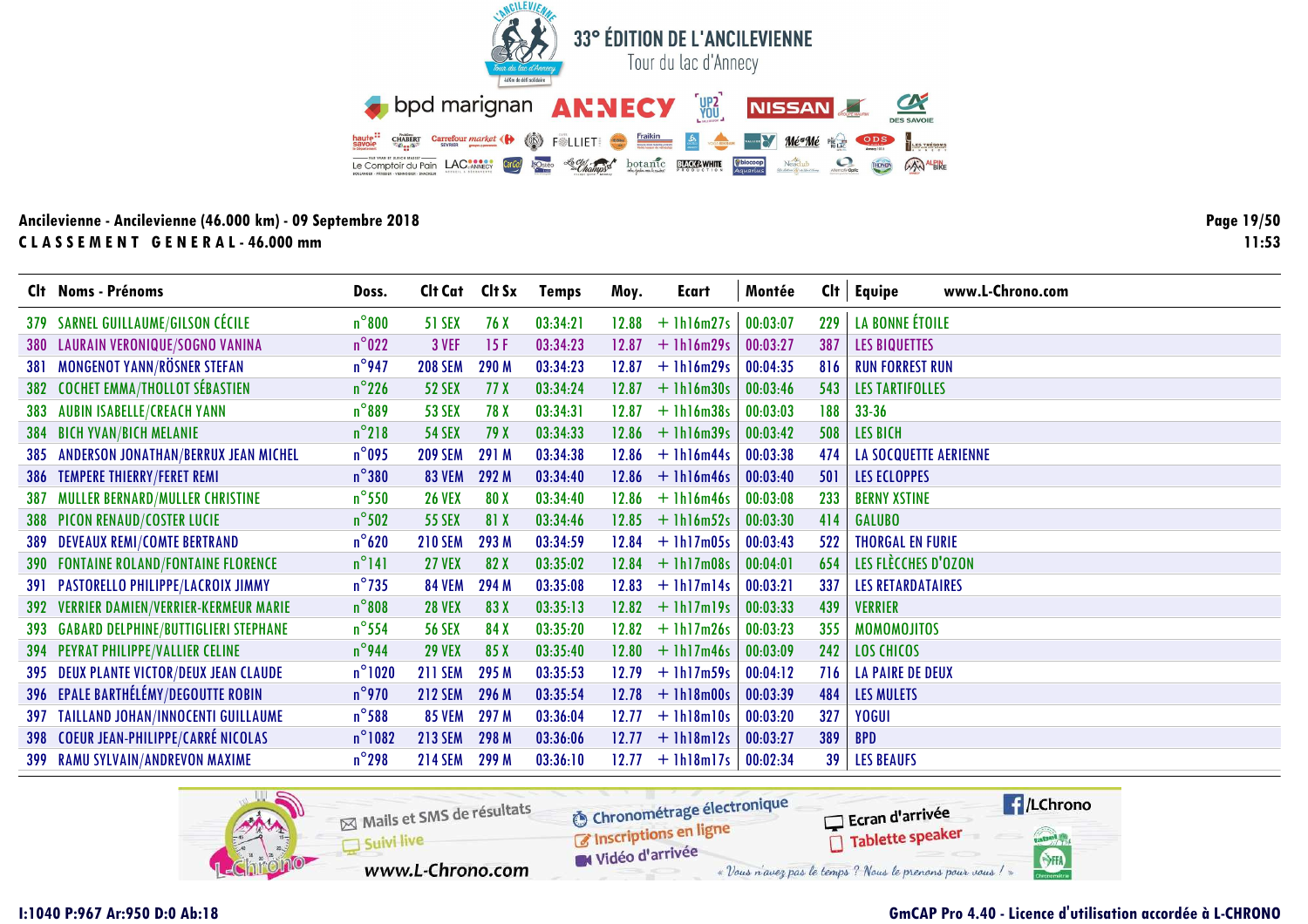![](_page_19_Picture_0.jpeg)

Page 20/50  $11:53$ 

|     | Clt Noms - Prénoms                         | Doss.           | Cit Cat Cit Sx |       | <b>Temps</b> | Moy.  | Ecart        | Montée   | Cl <sub>t</sub> | www.L-Chrono.com<br>Equipe      |
|-----|--------------------------------------------|-----------------|----------------|-------|--------------|-------|--------------|----------|-----------------|---------------------------------|
|     | 400 PERRET LAURENCE/CARTAL SANDY           | $n^{\circ}682$  | <b>13 SEF</b>  | 16F   | 03:36:26     | 12.75 | $+1h18m32s$  | 00:03:39 | 489             | LES ALLIGATORETTES              |
| 401 | <b>SYSTERMANS HUBERT/LECOINTRE BORIS</b>   | $n^{\circ}571$  | <b>30 VEX</b>  | 86 X  | 03:36:30     | 12.75 | $+$ 1h18m36s | 00:03:26 | 375             | <b>BORISHUB</b>                 |
| 402 | <b>CHARLIN MATTHIEU/GILLET CHARLOTTE</b>   | $n^{\circ}$ 207 | <b>57 SEX</b>  | 87 X  | 03:36:40     | 12.74 | $+$ 1h18m46s | 00:04:13 | 722             | FIREFLY74                       |
| 403 | <b>BOUILLARD PHILIPPE/BOUILLARD DIDIER</b> | $n^{\circ}$ 140 | <b>86 VEM</b>  | 300 M | 03:36:46     | 12.73 | $+ 1h18m52s$ | 00:03:52 | 583             | <b>BROTHERS TEAM</b>            |
|     | 404 VULLIET SOLÈNE/BOVAGNE LINA            | $n^{\circ}115$  | <b>14 SEF</b>  | 17F   | 03:36:49     | 12.73 | $+$ 1h18m55s | 00:02:57 | 147             | PDTJ                            |
| 405 | <b>MATZ VINCENT/ANTZ MAUDE</b>             | $n^{\circ}185$  | <b>58 SEX</b>  | 88 X  | 03:36:55     | 12.72 | $+$ 1h19m01s | 00:03:27 | 388             | <b>LES SUPERCHATONS</b>         |
|     | <b>406 BAUTISTA PIERRE/MOREAU FRANCK</b>   | $n^{\circ}$ 217 | <b>87 VEM</b>  | 301 M | 03:37:11     | 12.71 | $+$ 1h19m17s | 00:03:27 | 382             | LES JOE'S BAR                   |
|     | 407 NARDIN CÉCILE/NARDIN JEAN-LOUIS        | $n^{\circ}165$  | <b>59 SEX</b>  | 89 X  | 03:37:19     | 12.70 | $+$ 1h19m25s | 00:03:44 | 530             | <b>TEAM NARDIN</b>              |
|     | 408 DEPERDUSSIN KEVIN/MERIEN CHLOÉ         | $n^{\circ}$ 159 | <b>60 SEX</b>  | 90 X  | 03:37:23     | 12.70 | $+$ 1h19m30s | 00:03:50 | 572             | <b>TEAM BIBOU</b>               |
|     | <b>409 GAUME PASCAL/DELIE LAURENCE</b>     | $n^{\circ}$ 976 | <b>31 VEX</b>  | 91 X  | 03:37:28     | 12.69 | $+$ 1h19m34s | 00:03:29 | 408             | <b>LES LOULOUS</b>              |
|     | 410 VERHOLLE SEBASTIEN/DESCAMP FRANCOIS    | $n^{\circ}$ 784 | <b>88 VEM</b>  | 302 M | 03:37:37     | 12.68 | $+$ 1h19m43s | 00:03:31 | 419             | <b>LES COUSINS</b>              |
| 411 | <b>GREGORIS FLORIENT/GREGORIS JUSTINE</b>  | $n^{\circ}$ 528 | 61 SEX         | 92 X  | 03:37:44     | 12.68 | $+$ 1h19m50s | 00:03:12 | 265             | <b>LES GREGO</b>                |
| 412 | <b>GATTUSO MATTIA/GATTUSO FRANCESCO</b>    | $n^{\circ}$ 849 | 62 SEX         | 93 X  | 03:37:57     | 12.66 | $+1h20m03s$  | 00:03:23 | 354             | <b>SISTABRO</b>                 |
|     | 413 ROUX JULIEN/ROUX BERENGERE             | $n^{\circ}$ 897 | <b>63 SEX</b>  | 94 X  | 03:38:04     | 12.66 | $+1h20m10s$  | 00:04:00 | 640             | <b>ROUX</b>                     |
|     | 414 FABBRI MUSSO CATHY/DENOISIE VERONIQUE  | $n^{\circ}422$  | 4 VEF          | 18F   | 03:38:05     | 12.66 | $+$ 1h20mlls | 00:03:44 | 529             | <b>LES GAZELLES</b>             |
| 415 | <b>GIRARD BENJAMIN/LAVOREL CLÉMENTINE</b>  | $n^{\circ}$ 172 | 64 SEX         | 95 X  | 03:38:09     | 12.65 | $+$ 1h20m15s | 00:03:25 | 370             | LES ZIGS                        |
|     | 416 BRACHET JEAN-CLAUDE/DUCLOS BÉRANGÈRE   | $n^{\circ}$ 408 | <b>32 VEX</b>  | 96 X  | 03:38:16     | 12.65 | $+ 1h20m22s$ | 00:03:20 | 319             | POUR QUELQUES HEURES D'INTIMITÉ |
| 417 | <b>MERMAZ REMI/DUFOURNET EVAN</b>          | $n^{\circ}618$  | <b>215 SEM</b> | 303 M | 03:38:21     | 12.64 | $+ 1h20m27s$ | 00:02:40 | 58              | <b>JOE BAR TEAM</b>             |
| 418 | <b>BERRUX CATHERINE/BERRUX CHARLOTTE</b>   | $n^{\circ}1041$ | <b>15 SEF</b>  | 19F   | 03:38:27     | 12.64 | $+ 1h20m33s$ | 00:03:39 | 480             | <b>BERRUX GIRLS POWERS</b>      |
|     | 419 TRIPARD EMMANUEL/JAGER STÉPHAN         | $n^{\circ}391$  | <b>89 VEM</b>  | 304 M | 03:38:33     | 12.63 | $+1h20m39s$  | 00:04:05 | 671             | <b>TITI ET GROS MINET</b>       |
|     | 420 PRIEUR-DREVON CAMILLE/VANDAME PIERRE   | $n^{\circ}352$  | <b>216 SEM</b> | 305 M | 03:38:38     | 12.62 | $+$ 1h20m45s | 00:02:37 | 49              | <b>LES PIERROTOS</b>            |

![](_page_19_Picture_4.jpeg)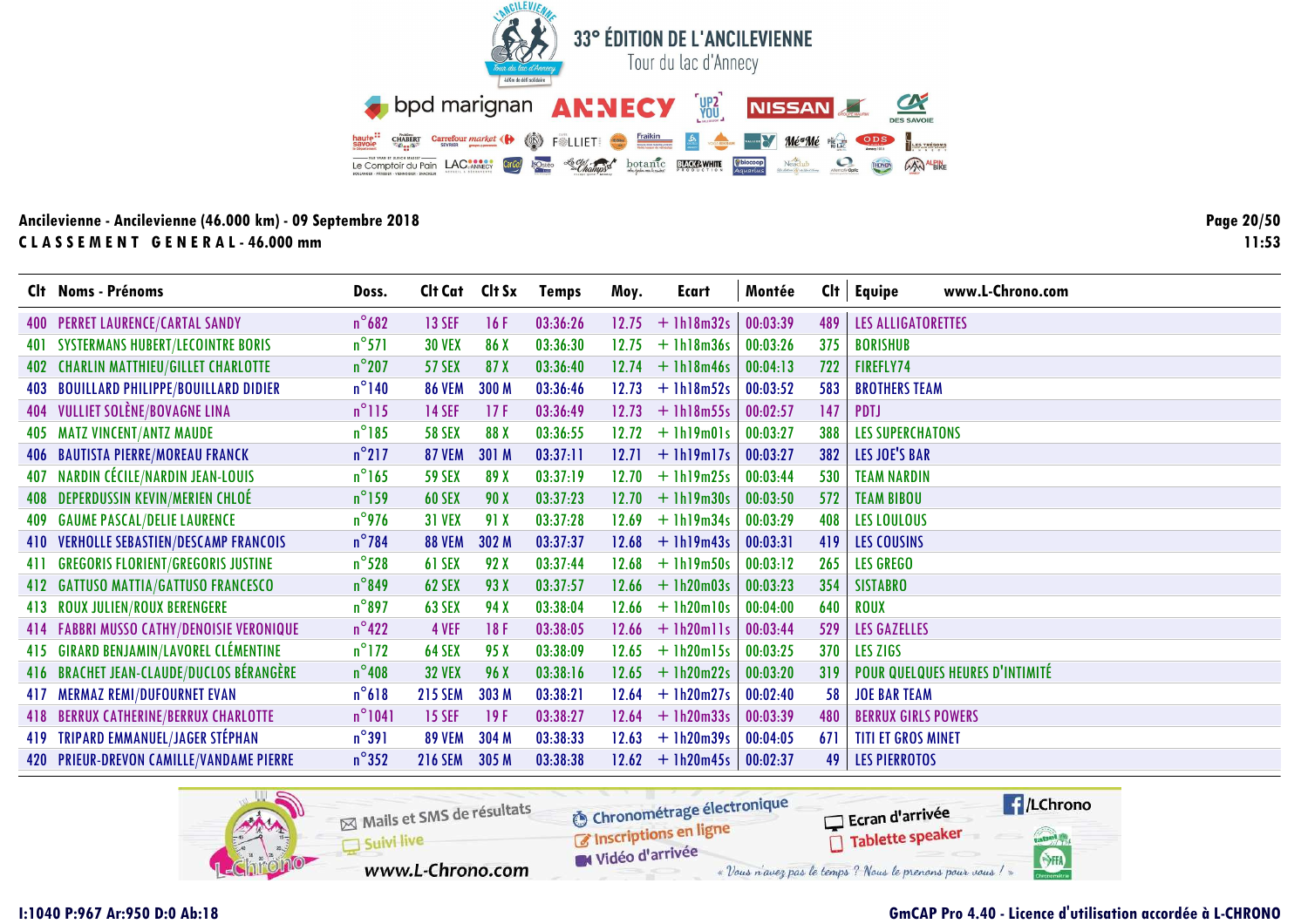![](_page_20_Picture_0.jpeg)

**Page 21/5011:53**

|     | Clt Noms - Prénoms                         | Doss.            | Cit Cat Cit Sx |       | <b>Temps</b> | Moy.  | Ecart        | Montée   | Cl <sub>t</sub> | <b>Equipe</b><br>www.L-Chrono.com |
|-----|--------------------------------------------|------------------|----------------|-------|--------------|-------|--------------|----------|-----------------|-----------------------------------|
|     | 421 NOUS ROBIN/DAILLOUX CALVIN             | $n^{\circ}$ 926  | <b>217 SEM</b> | 306 M | 03:38:40     | 12.62 | $+1h20m47s$  | 00:03:01 | 173             | <b>LES BORNEURS</b>               |
|     | 422 ROBIN ELODIE/MONGEY ARNAUD             | $n^{\circ}$ 465  | <b>65 SEX</b>  | 97 X  | 03:38:44     | 12.62 | $+1h20m50s$  | 00:03:30 | 411             | HEY!!LOHA!!RNO                    |
|     | 423 BELLE LOIC/BELLE PIERRE                | $n^{\circ}$ 577  | <b>218 SEM</b> | 307 M | 03:38:46     | 12.62 | $+ 1h20m53s$ | 00:03:09 | 240             | <b>LES BELLE</b>                  |
| 424 | <b>BERTHET FRANÇOIS/DOURY VALERY</b>       | $n^{\circ}188$   | <b>219 SEM</b> | 308 M | 03:39:20     | 12.58 | $+$ 1h21m26s | 00:04:47 | 850             | <b>4ÈME FOREVER</b>               |
|     | 425 GEX VERONIQUE/BARRAL AUDREY            | $n^{\circ}$ 573  | 5 VEF          | 20F   | 03:39:22     | 12.58 | $+$ 1h21m28s | 00:03:56 | 612             | <b>LES WONDER RUNNERS</b>         |
|     | 426 BONNEVILLE PHILIPPE/COMBES FRÉDÉRIC    | $n^{\circ}$ 266  | <b>90 VEM</b>  | 309 M | 03:39:27     | 12.58 | $+$ 1h21m33s | 00:03:21 | 336             | <b>ATSCAF DES SAVOIE</b>          |
|     | 427 PROD'HOMME SEBASTIEN/BUTTIN NICOLAS    | $n^{\circ}$ 505  | <b>220 SEM</b> | 310M  | 03:39:31     | 12.57 | $+$ 1h21m37s | 00:03:40 | 498             | <b>BEST OF CORBIER</b>            |
|     | 428 HOMASSEL JEAN JACQUES/HOMASSEL ESTELLE | $n^{\circ}$ 224  | <b>33 VEX</b>  | 98 X  | 03:39:43     | 12.56 | $+$ 1h21m49s | 00:04:01 | 653             | <b>QUE DU BONHEUR!</b>            |
|     | 429 HILTBRUNNER DAVID/M?RENDOL ALBAN       | $n^{\circ}$ 1018 | <b>91 VEM</b>  | 311 M | 03:39:56     | 12.55 | $+1h22m03s$  | 00:03:19 | 312             | <b>LES BARBARES</b>               |
|     | 430 COUDURIER LUDOVIC/CIDRERA NICOLAS      | $n^{\circ}361$   | <b>221 SEM</b> | 312 M | 03:40:02     | 12.54 | $+$ 1h22m08s | 00:03:28 | 392             | <b>TEAM CHEVREUIL</b>             |
|     | 431 DELÉTRAZ GÉRARD/DELETRAZ MARIELLE      | $n^{\circ}$ 343  | <b>34 VEX</b>  | 99 X  | 03:40:05     | 12.54 | $+$ 1h22m12s | 00:03:15 | 287             | <b>TEAM TRIANDINE TRAIL</b>       |
|     | 432 FRAPPÉ CHRISTOPHE/ADAMO SAUVEUR        | $n^{\circ}$ 058  | <b>92 VEM</b>  | 313 M | 03:40:08     | 12.54 | $+$ 1h22m15s | 00:03:28 | 401             | <b>FRAPPÉ1</b>                    |
| 433 | <b>MEILLIER SYLVIE/CROSO GERARD</b>        | $n^{\circ}$ 490  | <b>35 VEX</b>  | 100X  | 03:40:13     | 12.53 | $+$ 1h22m19s | 00:03:29 | 402             | OSEZ OSEZ JOSÉPHINE               |
|     | 434 FEREZ OLIVIER/RAIMBAULT XAVIER         | $n^{\circ}$ 1067 | <b>93 VEM</b>  | 314M  | 03:40:26     | 12.52 | $+1h22m33s$  | 00:04:58 | 874             | <b>SILL N BIKE</b>                |
| 435 | <b>COURBON ERIC/VIAL CHRISTIAN</b>         | $n^{\circ}$ 667  | <b>94 VEM</b>  | 315 M | 03:40:29     | 12.52 | $+$ 1h22m35s | 00:03:28 | 394             | <b>COURVIA</b>                    |
| 436 | <b>MADELIN HIPPOLYTE/MADELIN AURÉLIE</b>   | $n^{\circ}$ 057  | <b>66 SEX</b>  | 101X  | 03:40:36     | 12.51 | $+$ 1h22m42s | 00:03:58 | 630             | <b>TEAM LOLA</b>                  |
| 437 | <b>BOUVRET BENOIT/LONCHAMPT ANNE</b>       | $n^{\circ}$ 017  | <b>36 VEX</b>  | 102X  | 03:40:52     | 12.50 | $+1h22m59s$  | 00:03:20 | 318             | <b>LA BB TEAM</b>                 |
| 438 | MIMAUD EMMANUELLE/DE-MICHEAUX HERVÉ        | $n^{\circ}513$   | <b>37 VEX</b>  | 103X  | 03:40:55     | 12.49 | $+$ 1h23m01s | 00:04:14 | 730             | <b>CRÈME ET MARRONS</b>           |
|     | 439 ELSTON CHRISTIAN/RISPE MICHAEL         | $n^{\circ}358$   | <b>95 VEM</b>  | 316 M | 03:41:04     | 12.49 | $+$ 1h23mlls | 00:03:13 | 272             | <b>LES SOUFFLES</b>               |
| 440 | <b>CHEVET CAROLINE/TRANCHANT JEROME</b>    | $n^{\circ}$ 053  | <b>38 VEX</b>  | 104X  | 03:41:16     | 12.47 | $+1h23m22s$  | 00:03:32 | 432             | <b>JC RUNNING TEAM</b>            |
|     | <b>441 BRAUN PASCAL/BOURGAULT CHARLES</b>  | $n^{\circ}$ 392  | <b>222 SEM</b> | 317 M | 03:41:21     | 12.47 | $+$ 1h23m27s | 00:02:24 | 22              | 7475                              |

![](_page_20_Picture_4.jpeg)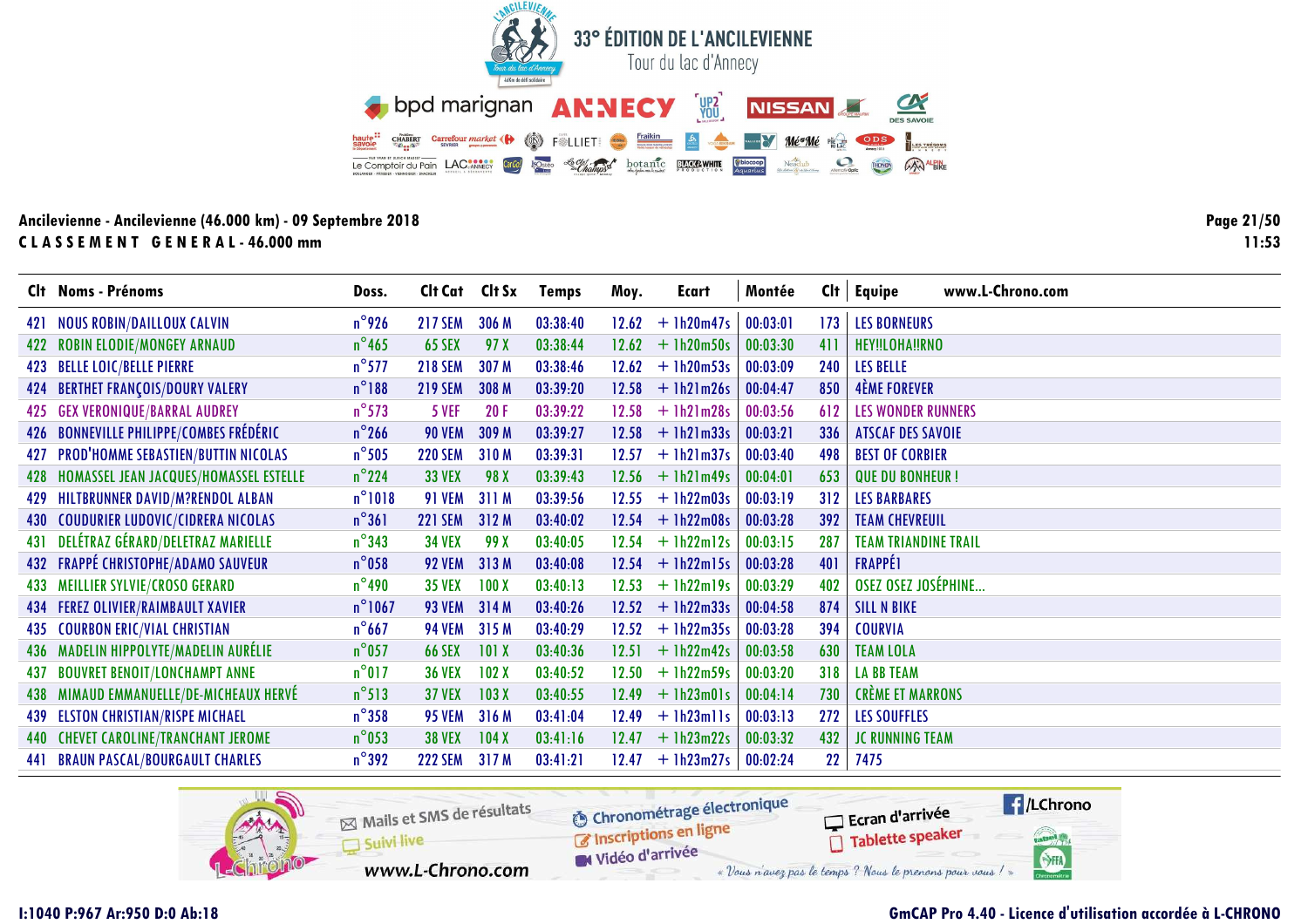![](_page_21_Picture_0.jpeg)

Page 22/50  $11:53$ 

|     | Clt Noms - Prénoms                                 | Doss.           | Cit Cat Cit Sx |                  | <b>Temps</b> | Moy.    | Ecart              | Montée   |     | $Clt$ Equipe<br>www.L-Chrono.com |
|-----|----------------------------------------------------|-----------------|----------------|------------------|--------------|---------|--------------------|----------|-----|----------------------------------|
|     | 442 CHARVIN ANTOINE/MERCIER XAVIER                 | $n^{\circ}$ 139 | <b>223 SEM</b> | 318 M            | 03:41:29     |         | $12.46 + 1h23m36s$ | 00:03:18 | 307 | <b>MIKE HORNNECY</b>             |
| 443 | <b>DUFAURET ENZO/REYNAUD MÉLANIE</b>               | $n^{\circ}$ 663 | <b>67 SEX</b>  | 105X             | 03:41:36     | 12.46   | $+$ 1h23m42s       | 00:03:11 | 253 | LES AIXOIS                       |
|     | 444 ALBOU YANN/QUÉNIART LIONEL                     | $n^{\circ}420$  | <b>224 SEM</b> | 319 M            | 03:41:38     | 12.45   | $+$ 1h23m44s       | 00:04:00 | 641 | <b>THEDUO</b>                    |
| 445 | <b>CURRAL JACKY/DUMAZ JEROME</b>                   | $n^{\circ}$ 656 | <b>96 VEM</b>  | 320 M            | 03:41:39     | 12.45   | $+$ 1h23m46s       | 00:03:14 | 279 | <b>TEAM BERTHELOT</b>            |
|     | <b>446 DUFOND ADRIEN/TORELLE STEVE</b>             | $n^{\circ}$ 736 | <b>225 SEM</b> | 321 M            | 03:41:41     |         | $12.45 + 1h23m47s$ | 00:03:06 | 214 | LES CLAIRSEMÉS                   |
| 447 | <b>BONNET OLIVIER/LHOST - DUNOYER MYRIAM</b>       | $n^{\circ}413$  | <b>39 VEX</b>  | 106X             | 03:41:42     | 12.45   | $+$ 1h23m49s       | 00:03:37 | 465 | <b>LES FLYING RABBITS</b>        |
|     | 448 BARONE CHARLOTTE/COHENDET MARGAUX              | $n^{\circ}$ 202 | <b>16 SEF</b>  | 21F              | 03:41:48     | 12.44   | $+$ 1h23m54s       | 00:03:34 | 444 | <b>KIWI</b>                      |
| 449 | <b>CROTTET GILLES/CROTTET FALCOT MATTHIEU</b>      | $n^{\circ}$ 073 | <b>226 SEM</b> | 322 M            | 03:42:02     | 12.43   | $+$ 1h24m08s       | 00:04:08 | 694 | GUIGNOL                          |
|     | 450 CHEVALIER MICKAEL/FLOCARD JULIEN               | $n^{\circ}$ 742 | <b>227 SEM</b> | 323 M            | 03:42:10     | $12.42$ | $+$ 1h24m16s       | 00:03:12 | 267 | <b>MIKE JUL</b>                  |
| 451 | <b>GOURDON FABIEN/DELIEUVIN VINCENT</b>            | $n^{\circ}$ 527 | <b>97 VEM</b>  | 324 M            | 03:42:27     | 12.41   | $+1h24m33s$        | 00:03:47 | 549 | <b>FABIEN ET VINCENT</b>         |
|     | 452 PICCON ANNE/PICCON BRUNO                       | $n^{\circ}$ 556 | <b>40 VEX</b>  | 107X             | 03:42:28     | 12.41   | $+$ 1h24m34s       | 00:03:49 | 565 | <b>PICCON</b>                    |
|     | 453 PLISSONNIER PIERRE/PLISSONNIER-GENERET BASTIEN | $n^{\circ}$ 404 | <b>228 SEM</b> | 325 M            | 03:42:40     | 12.40   | $+1h24m46s$        | 00:03:06 | 219 | <b>LES PAUPIETTES</b>            |
|     | 454 MORET DELPHINE/MILLET MARINA                   | $n^{\circ}863$  | <b>17 SEF</b>  | 22F              | 03:42:51     | 12.39   | $+$ 1h24m57s       | 00:03:06 | 218 | MM'S                             |
|     | 455 MASSFELDER JULIE/MASSFELDER CAROLINE           | $n^{\circ}$ 009 | <b>18 SEF</b>  | 23F              | 03:42:58     | 12.38   | $+$ 1h25m04s       | 00:03:23 | 353 | <b>MINUS ET CORTEX</b>           |
|     | 456 MOREL ERIC/MOREL THIERRY                       | $n^{\circ}$ 145 | <b>229 SEM</b> | 326 M            | 03:43:03     |         | $12.37 + 1h25m09s$ | 00:03:13 | 276 | <b>THE BROTHERS</b>              |
|     | 457 VIGUET-CARRIN RÉMI/SAINT-MARCEL YOANN          | $n^{\circ}817$  | <b>230 SEM</b> | 327 M            | 03:43:11     | 12.37   | $+1h25m17s$        | 00:04:12 | 714 | <b>LES BAROUDEURS</b>            |
|     | 458 VIGNERON JONATHAN/LIACI ALEXANDRE              | $n^{\circ}692$  | <b>231 SEM</b> | 328 M            | 03:43:15     | 12.36   | $+$ 1h25m21s       | 00:03:14 | 282 | <b>LES DOUSHS</b>                |
|     | 459 DANESCU VICTOR/LACROIX CLEMENT                 | $n^{\circ}301$  | <b>232 SEM</b> | 329 M            | 03:43:22     |         | $12.36 + 1h25m28s$ | 00:03:56 | 610 | <b>TPFU</b>                      |
|     | <b>460 COSTER NICOLAS/COSTER CATHERINE</b>         | $n^{\circ}308$  | <b>68 SEX</b>  | 108 <sub>X</sub> | 03:43:23     | 12.36   | $+$ 1h25m29s       | 00:03:58 | 623 | <b>LES COSTER</b>                |
| 461 | <b>BOGUET LAURA/PELTIÉ BERTRAND</b>                | $n^{\circ}510$  | <b>69 SEX</b>  | 109X             | 03:43:30     | 12.35   | $+1h25m36s$        | 00:03:52 | 589 | YAMAS TEAM                       |
|     | <b>462 MEUNIER AURELIE/VEXIEAU SEBASTIEN</b>       | $n^{\circ}$ 234 | <b>70 SEX</b>  | 110X             | 03:43:33     | 12.35   | $+1h25m39s$        | 00:03:40 | 500 | THE PLAN B                       |

![](_page_21_Picture_4.jpeg)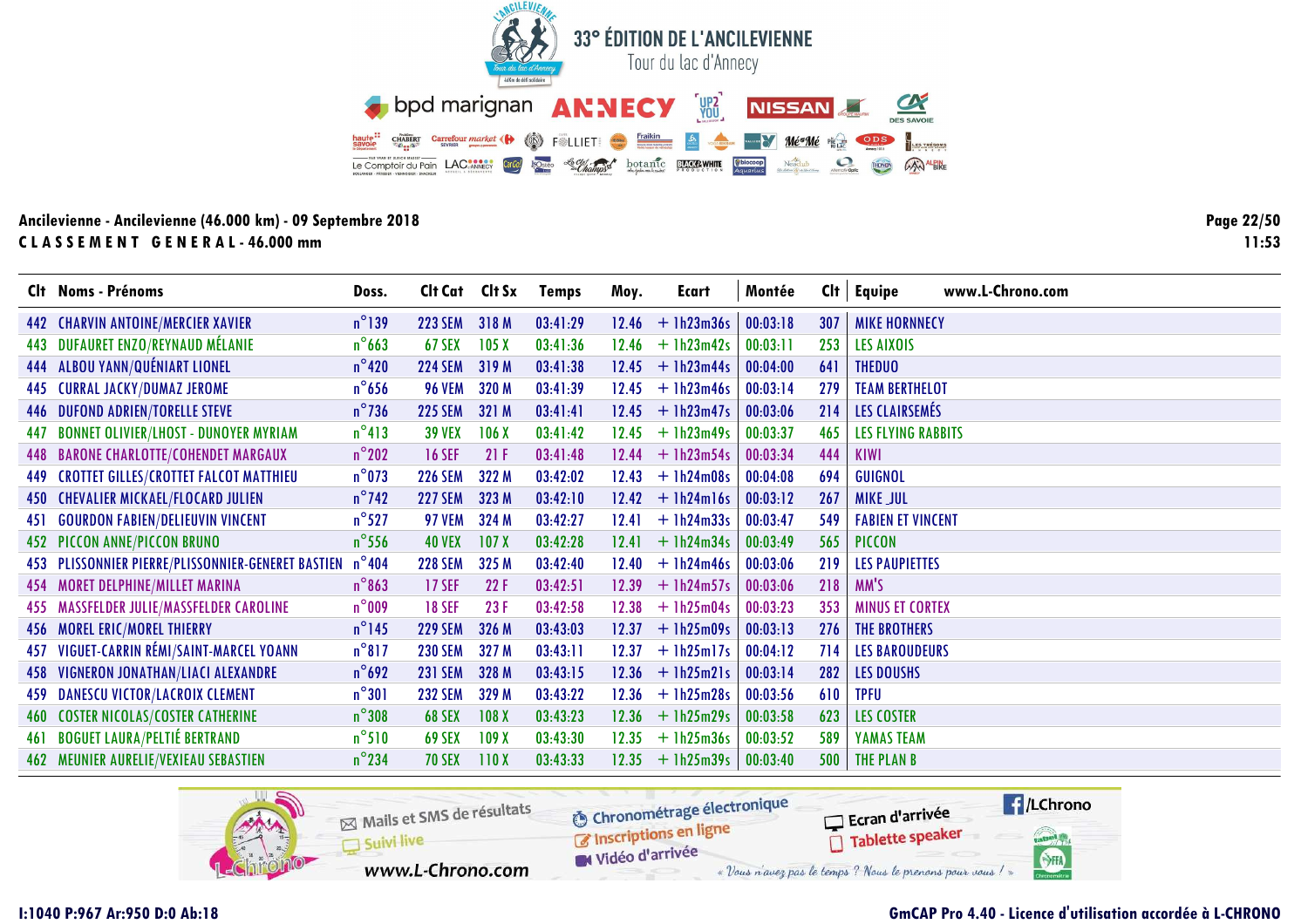![](_page_22_Picture_0.jpeg)

Page 23/50  $11:53$ 

|     | Clt Noms - Prénoms                           | Doss.            | Cit Cat Cit Sx |       | <b>Temps</b> | Moy.  | Ecart              | Montée   |       | $Clt$ Equipe<br>www.L-Chrono.com |
|-----|----------------------------------------------|------------------|----------------|-------|--------------|-------|--------------------|----------|-------|----------------------------------|
|     | 463 VERDURIER FRÉDÉRIC/TORNDAHL ASA          | $n^{\circ}382$   | 41 VEX         | 111X  | 03:43:36     | 12.34 | $+1h25m42s$        | 00:03:50 | 570   | <b>JYVAIMAIJAIPEUR</b>           |
|     | 464 DUPERRET JEAN-CHARLES/DUPERRET SÉBASTIEN | $n^{\circ}$ 458  | <b>233 SEM</b> | 330 M | 03:43:39     | 12.34 | $+1h25m45s$        | 00:03:25 | 369   | <b>LES VALGAUX</b>               |
|     | 465 HADJIKRIKORIAN GRÉGOIRE/SCOTTON PASCAL   | $n^{\circ}$ 049  | <b>234 SEM</b> | 331 M | 03:43:39     | 12.34 | $+$ 1h25m45s       | 00:03:50 | 569   | <b>LES RIGOLOS</b>               |
|     | <b>466 OSOUF AUDREY/HAASE JULIEN</b>         | $n^{\circ}$ 650  | <b>42 VEX</b>  | 112X  | 03:43:43     | 12.34 | $+1h25m49s$        | 00:03:41 | 507   | <b>RONRON DES BOIS</b>           |
|     | <b>467 SCHWAM VINCENT/HENRIOT CYRIL</b>      | $n^{\circ}1081$  | <b>235 SEM</b> | 332 M | 03:43:45     |       | $12.34 + 1h25m51s$ | 00:03:32 | 429   | <b>TEAM NISSAN</b>               |
|     | 468 ANDRÉ FRANCK/ANDRÉ JULIANE               | $n^{\circ}$ 035  | 71 SEX         | 113X  | 03:43:47     | 12.33 | $+$ 1h25m54s       | 00:04:14 | 735   | LES Z'ANDRÉ                      |
|     | 469 SAFANJON ERIC/DEMEURE MARIE-LAURE        | $n^{\circ}$ 722  | <b>72 SEX</b>  | 114X  | 03:43:49     | 12.33 | $+1h25m55s$        | 00:03:37 | 462   | <b>LES DOUDS</b>                 |
|     | 470 GRANGE BENOIT/ALLEEAR JUNEID             | $n^{\circ}$ 595  | <b>236 SEM</b> | 333 M | 03:43:52     | 12.33 | $+$ 1h25m58s       | 00:04:20 | 759   | <b>REDASSE</b>                   |
|     | 471 VALVASON FABIEN/SABLONG THOMAS-JÉRÉMIE   | $n^{\circ}$ 703  | <b>237 SEM</b> | 334 M | 03:43:54     | 12.33 | $+$ 1h26m01s       | 00:02:58 | 153   | <b>RUNNING DIOTS</b>             |
|     | 472 GAILLARD AUDREY/COMBES ARIANE            | $n^{\circ}$ 907  | 6 VEF          | 24 F  | 03:43:55     |       | $12.33 + 1h26m01s$ | 00:03:13 | 271   | <b>SUPER A</b>                   |
|     | 473 CIMADOMO PAUL/CIMADOMO CHRISTOPHE        | $n^{\circ}846$   | <b>238 SEM</b> | 335 M | 03:43:56     | 12.33 | $+ 1h26m02s$       | 00:03:51 | 580   | <b>CIMADOMO PÈRE ET FILS</b>     |
|     | 474 DENGREVILLE ANTOINE/DENGREVILLE ETIENNE  | $n^{\circ}$ 776  | <b>239 SEM</b> | 336 M | 03:43:58     | 12.32 | $+$ 1h26m04s       | 00:02:56 | 138   | LES DENGREVILLE                  |
|     | 475 PLAIT JULIEN/CASSÉ ELISE                 | $n^{\circ}$ 444  | <b>73 SEX</b>  | 115X  | 03:44:02     | 12.32 | $+1h26m08s$        | 00:03:44 | 531   | <b>LES MATOUS!</b>               |
|     | 476 JOMARD AURÉLIEN/BOISSON LAURIANNE        | $n^{\circ}$ 229  | <b>74 SEX</b>  | 116X  | 03:44:02     | 12.32 | $+$ 1h26m08s       | 00:03:28 | 396   | <b>BOISSON JOMARD</b>            |
|     | <b>477 FRENAIS GAUTIER/LOPEZ CARLOS</b>      | $n^{\circ}882$   | <b>240 SEM</b> | 337 M | 03:44:08     | 12.31 | $+$ 1h26m14s       | 00:03:30 | 409   | <b>PROBI'WIAME TEAM</b>          |
|     | 478 BOUGON JEANNE/DEROCHE YVES               | $n^{\circ}1017$  | <b>75 SEX</b>  | 117X  | 03:44:14     | 12.31 | $+$ 1h26m20s       | 00:03:54 | 605   | YDJB                             |
|     | 479 VUILLERMET SÉBASTIEN/TRAVAILLOT CORINNE  | $n^{\circ}$ 195  | <b>43 VEX</b>  | 118X  | 03:44:15     | 12.31 | $+$ 1h26m21s       | 00:03:32 | 427   | <b>TEAM BE PHARMA 1</b>          |
|     | <b>480 CLÉMENT CHAMPION/VACHER GEORGES</b>   | $n^{\circ}$ 594  | <b>241 SEM</b> | 338 M | 03:44:20     | 12.30 | $+$ 1h26m26s       | 00:03:11 | 260   | <b>DJ CLEM FEAT MR JO</b>        |
| 481 | <b>BRUYERE ERIC/SOULARD STEVENS</b>          | $n^{\circ}$ 1063 | <b>242 SEM</b> | 339 M | 03:44:35     | 12.29 | $+$ 1h26m41s       | 00:04:14 | 734   | <b>LES STEPHANOIS</b>            |
|     | 482 MOURVILLIER PATRICK/BAYET CÉDRIC         | $n^{\circ}$ 939  | <b>98 VEM</b>  | 340 M | 03:44:55     |       | $12.27 + 1h27m01s$ | 00:04:30 | 797   | <b>ASPTT ANNECY</b>              |
| 483 | <b>THOMAS FRANÇOIS/BOULIER ANNE</b>          | $n^{\circ}$ 662  | <b>76 SEX</b>  | 119X  | 03:44:55     | 12.27 | $+ 1h27m02s$       | 00:04:02 | $659$ | <b>LES PINOUNETTES</b>           |

![](_page_22_Picture_4.jpeg)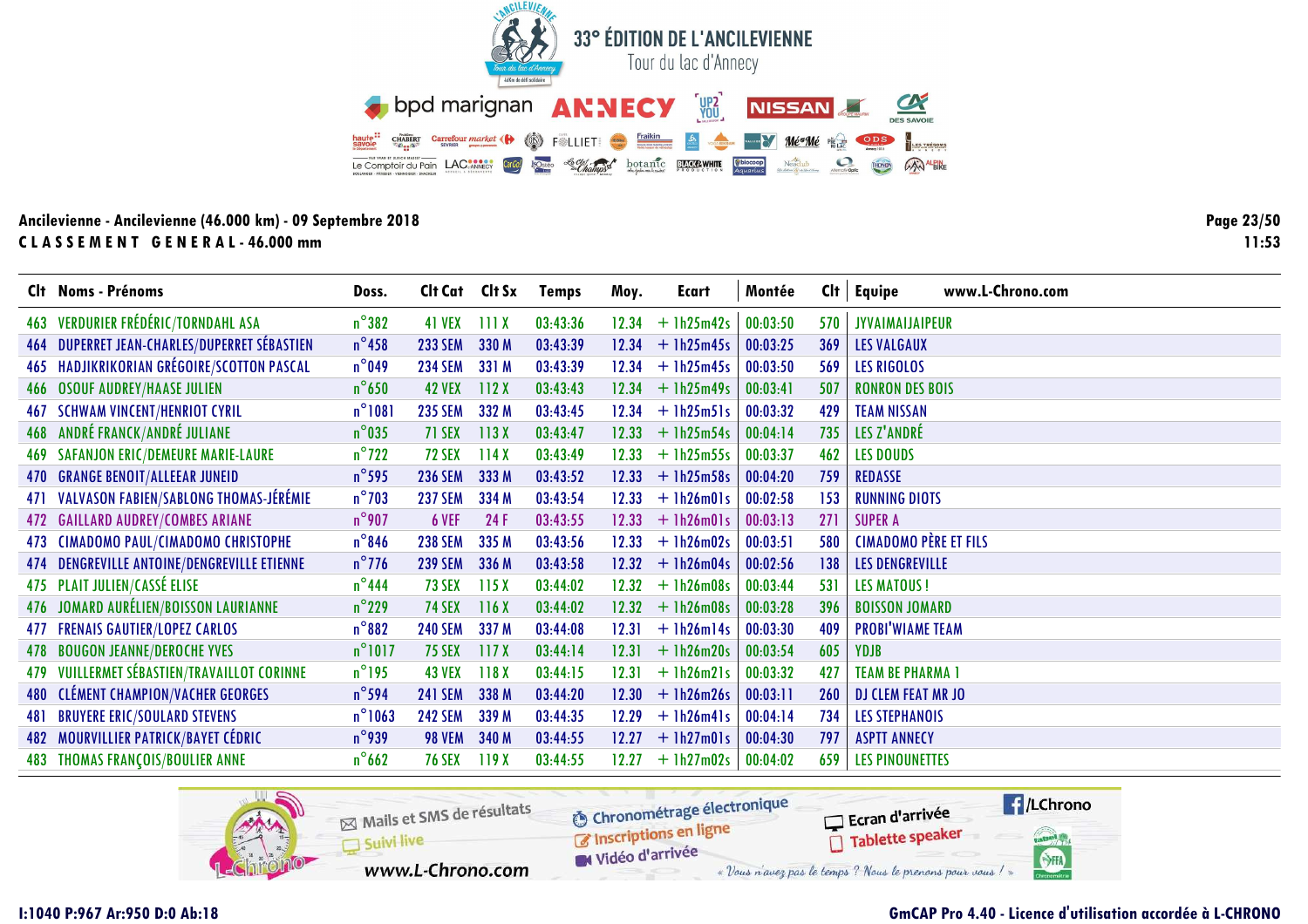![](_page_23_Picture_0.jpeg)

**Page 24/5011:53**

|            | Clt Noms - Prénoms                          | Doss.           | Cit Cat Cit Sx |       | <b>Temps</b> | Moy.  | Ecart        | Montée   | Cl <sub>t</sub> | www.L-Chrono.com<br>Equipe   |
|------------|---------------------------------------------|-----------------|----------------|-------|--------------|-------|--------------|----------|-----------------|------------------------------|
|            | 484 REYDELLET MARINE/REYDELLET ESTELLE      | $n^{\circ}$ 047 | <b>19 SEF</b>  | 25F   | 03:45:00     | 12.27 | $+$ 1h27m06s | 00:03:26 | 372             | <b>ALOHA</b>                 |
|            | <b>485 BUFFLIER GILLES/LEVET PASCAL</b>     | $n^{\circ}$ 645 | <b>99 VEM</b>  | 341 M | 03:45:06     | 12.26 | $+$ 1h27m12s | 00:03:44 | 527             | <b>DUPONT DUPONT</b>         |
|            | <b>486 GUY MAXIME/LUCCA PHILIPPE</b>        | $n^{\circ}$ 990 | <b>243 SEM</b> | 342 M | 03:45:14     | 12.25 | $+$ 1h27m20s | 00:04:42 | 837             | EL FUEGO                     |
| 487        | <b>BRUYERE FREDERIC/DUNOYER CÉDRIC</b>      | $n^{\circ}$ 568 | <b>100 VEM</b> | 343 M | 03:45:17     | 12.25 | $+$ 1h27m23s | 00:04:21 | 766             | <b>BEATCH TEAM</b>           |
|            | 488 DALL'AGNOL ALAIN/DEVILLE DUC MIKAEL     | $n^{\circ}$ 774 | <b>101 VEM</b> | 344 M | 03:45:18     | 12.25 | $+$ 1h27m24s | 00:03:54 | 600             | <b>MECADA'S</b>              |
| 489.       | <b>CROISONNIER REGIS/ROUSSET LIONEL</b>     | $n^{\circ}120$  | <b>102 VEM</b> | 345 M | 03:45:22     | 12.25 | $+ 1h27m28s$ | 00:04:37 | 821             | <b>ALADER</b>                |
| 490        | <b>NAULIN VINCENT/CHARLES RÉMI</b>          | $n^{\circ}$ 557 | <b>244 SEM</b> | 346 M | 03:45:22     | 12.25 | $+$ 1h27m28s | 00:04:16 | 741             | <b>LES FILS</b>              |
| 491        | <b>GIROT ESTELLE/GIROT ROMAIN</b>           | $n^{\circ}$ 029 | 77 SEX         | 120X  | 03:45:26     | 12.24 | $+ 1h27m32s$ | 00:04:07 | 686             | <b>LES VOSGIENS</b>          |
|            | <b>492 LENOIR SEBASTIEN/LENOIR KARINE</b>   | $n^{\circ}$ 290 | <b>44 VEX</b>  | 121X  | 03:45:26     | 12.24 | $+$ 1h27m32s | 00:03:44 | 533             | <b>THE BLACK</b>             |
|            | 493 SIMOND LÉA/PEROLINI LUCIE               | $n^{\circ}1019$ | <b>20 SEF</b>  | 26F   | 03:45:28     | 12.24 | $+$ 1h27m34s | 00:03:52 | 586             | <b>LES LOVES</b>             |
|            | 494 AUBERT DELPHINE/BOEHLER VINCENT         | $n^{\circ}860$  | <b>78 SEX</b>  | 122X  | 03:45:33     | 12.24 | $+$ 1h27m39s | 00:03:19 | 315             | <b>LES BOLIDES</b>           |
| 495        | <b>SONDAZ EDDY/COMBES JULIE</b>             | $n^{\circ}833$  | <b>79 SEX</b>  | 123X  | 03:45:36     | 12.23 | $+$ 1h27m43s | 00:03:28 | 391             | <b>JUJU ET LAPIN</b>         |
|            | 496 HUNAULT CÉDRIC/DECROISETTE EMMANUEL     | $n^{\circ}$ 125 | <b>103 VEM</b> | 347 M | 03:45:40     | 12.23 | $+ 1h27m46s$ | 00:03:34 | 446             | HD                           |
|            | 497 BINESSE CHRISTOPHE/DESPRES STÉPHANE     | $n^{\circ}672$  | <b>104 VEM</b> | 348 M | 03:45:40     | 12.23 | $+1h27m47s$  | 00:03:17 | 303             | <b>LES BOUCANAIS</b>         |
|            | <b>498 BERTRAND GUILLAUME/BILLET PIERRE</b> | $n^{\circ}$ 154 | <b>245 SEM</b> | 349 M | 03:45:41     | 12.23 | $+$ 1h27m47s | 00:03:20 | 324             | <b>LES GALACTIQUES !!!</b>   |
| 499        | QUILLET JULIEN/GOULU RICHARD                | $n^{\circ}$ 190 | <b>105 VEM</b> | 350 M | 03:45:45     | 12.23 | $+$ 1h27m51s | 00:03:30 | 412             | <b>VIVRE LIBRE ET COURIR</b> |
| <b>500</b> | <b>GARNIER ANTOINE/GARNIER JEAN-CLAUDE</b>  | $n^{\circ}$ 199 | <b>246 SEM</b> | 351 M | 03:45:47     | 12.22 | $+$ 1h27m53s | 00:03:05 | 207             | DE PÈRE EN FILS              |
|            | 501 PAVERO GUILLAUME/BORTOLOTTI RAPHAEL     | $n^{\circ}$ 063 | <b>247 SEM</b> | 352 M | 03:45:50     | 12.22 | $+1h27m56s$  | 00:04:36 | 818             | LES EXPLOSIBLES              |
|            | 502 DAVY VINCENT/DAVY ANTOINE               | $n^{\circ}821$  | <b>248 SEM</b> | 353 M | 03:45:54     | 12.22 | $+ 1h28m00s$ | 00:04:04 | 665             | <b>CROCKET</b>               |
|            | 503 CAPRA SEBASTIEN/JACQUET ANGELIQUE       | $n^{\circ}$ 954 | <b>80 SEX</b>  | 124X  | 03:45:56     | 12.22 | $+ 1h28m02s$ | 00:03:40 | 492             | <b>LES NULLOS</b>            |
|            | 504 BAGOT STEVE/DUPONCHEL ANNE              | $n^{\circ}$ 048 | <b>45 VEX</b>  | 125X  | 03:46:13     | 12.20 | $+1h28m20s$  | 00:03:44 | 532             | <b>LES CREVETTES</b>         |

![](_page_23_Picture_4.jpeg)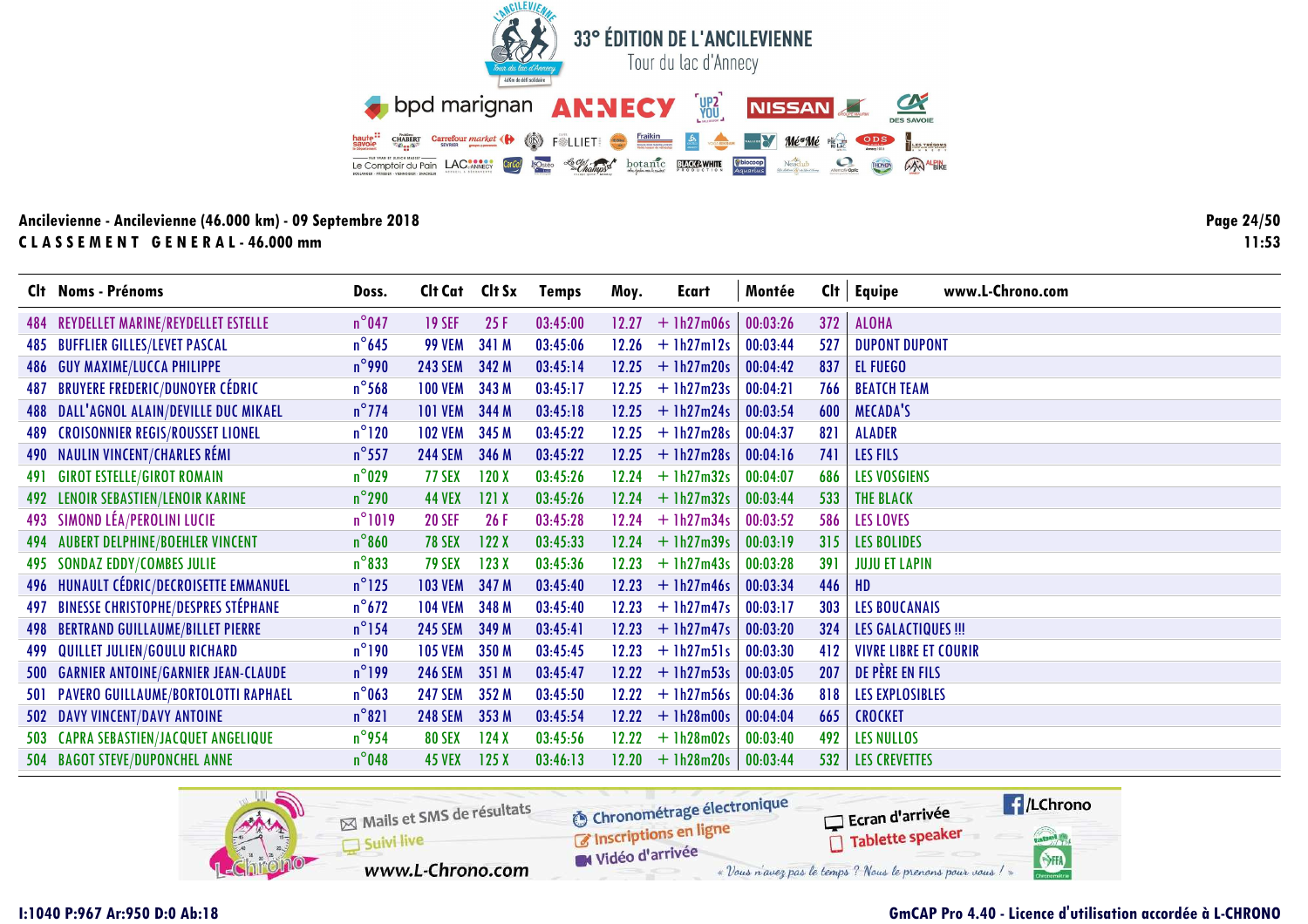![](_page_24_Picture_0.jpeg)

Page 25/50  $11:53$ 

|     | Clt Noms - Prénoms                       | Doss.            | Clt Cat Clt Sx |       | <b>Temps</b> | Moy.  | Ecart              | Montée   | Cl <sub>t</sub> | www.L-Chrono.com<br>Equipe    |
|-----|------------------------------------------|------------------|----------------|-------|--------------|-------|--------------------|----------|-----------------|-------------------------------|
|     | 505 CHETOUT MARINE/WODECKI MARIE         | $n^{\circ}671$   | <b>21 SEF</b>  | 27F   | 03:46:15     | 12.20 | $+$ 1h28m21s       | 00:03:31 | 422             | LES MAMA'S                    |
|     | 506 BOULANGHIEN GUILLAUME/COTTE JUSTINE  | $n^{\circ}627$   | <b>81 SEX</b>  | 126X  | 03:46:22     | 12.19 | $+1h28m28s$        | 00:03:02 | 182             | <b>TEAM G C</b>               |
| 507 | <b>BOIREAUD YANNICK/COTTET SOLÈNE</b>    | $n^{\circ}325$   | <b>82 SEX</b>  | 127X  | 03:46:29     | 12.19 | $+$ 1h28m35s       | 00:03:09 | 238             | <b>COCOTTE ET DAHU</b>        |
|     | 508 MAHMOUD AMIR/AUSSEDAT YANNICK        | $n^{\circ}518$   | <b>249 SEM</b> | 354 M | 03:46:32     | 12.18 | $+1h28m38s$        | 00:04:34 | 813             | <b>LA CLUSAZ MORONI</b>       |
|     | 509 PHILIBERT LUDOVIC/SAMBARDIER FABRICE | $n^{\circ}$ 698  | <b>106 VEM</b> | 355 M | 03:46:34     |       | $12.18 + 1h28m40s$ | 00:03:58 | 631             | <b>LES TAMALOUS</b>           |
|     | 510 BENOIT REMY/GIBELLO-BRET BEATRICE    | $n^{\circ}$ 733  | <b>83 SEX</b>  | 128X  | 03:46:40     |       | $12.18 + 1h28m46s$ | 00:03:25 | 367             | <b>TEAM PRINCESSE</b>         |
|     | 511 PFEFFER FREDERIC/ZULIANI LAURENCE    | $n^{\circ}$ 086  | <b>46 VEX</b>  | 129X  | 03:46:41     |       | $12.18 + 1h28m48s$ | 00:03:58 | 627             | <b>RUN AND LOVE</b>           |
|     | 512 THIBOUD MILENA/RICHARD VIVIANE       | $n^{\circ}$ 046  | <b>22 SEF</b>  | 28F   | 03:46:43     | 12.17 | $+ 1h28m49s$       | 00:03:58 | 628             | POIL'OC                       |
|     | 513 MORAND CHRISTELE/CATTIN EMILIE       | $n^{\circ}491$   | <b>23 SEF</b>  | 29F   | 03:46:53     | 12.17 | $+1h28m59s$        | 00:03:53 | 595             | <b>TOUT DRÉ DANS LE PENTU</b> |
|     | 514 VITTOZ GUILLAUME/CATALA SYLVAIN      | $n^{\circ}$ 725  | <b>107 VEM</b> | 356 M | 03:46:57     |       | $12.16 + 1h29m04s$ | 00:04:39 | 828             | LES PERCÉVÉRANTS              |
|     | 515 FRANKOUAL CLEMENCE/CHAPON MARTIN     | $n^{\circ}$ 1071 | <b>84 SEX</b>  | 130X  | 03:46:58     | 12.16 | $+1h29m04s$        | 00:03:51 | 576             | <b>LES CHARLOTS</b>           |
|     | 516 GAY PATRICE/GAY MATTHIEU             | $n^{\circ}116$   | <b>250 SEM</b> | 357 M | 03:46:58     | 12.16 | $+1h29m05s$        | 00:03:53 | 590             | THE GAY FAMILY                |
| 517 | <b>GUEPRATTE BERNARD/CORNEVIN GISÈLE</b> | $n^{\circ}$ 654  | <b>47 VEX</b>  | 131X  | 03:47:01     | 12.16 | $+1h29m07s$        | 00:03:37 | 464             | <b>TEAM G</b>                 |
|     | 518 DAGBERT BENOIT/VIDANA JULIEN         | $n^{\circ}151$   | <b>251 SEM</b> | 358 M | 03:47:09     | 12.15 | $+$ 1h29m15s       | 00:04:12 | 710             | <b>TAPE DANS L'FOND</b>       |
|     | 519 DUFOURNET JÉRÉMY/GUEYDAN SOPHIE      | $n^{\circ}$ 629  | <b>85 SEX</b>  | 132X  | 03:47:11     | 12.15 | $+$ 1h29m17s       | 00:03:53 | 594             | <b>SOPHIE ET JEREMY</b>       |
|     | 520 CHAMBOUVET GUILLAUME/VIDAL VALERY    | $n^{\circ}$ 1027 | <b>252 SEM</b> | 359 M | 03:47:47     |       | $12.12 + 1h29m53s$ | 00:04:45 | 844             | TANT VA LA CRUCHE À L'EAU     |
|     | 521 PILLOT JULIEN/IACOVELLI FABIO        | $n^{\circ}$ 203  | <b>253 SEM</b> | 360 M | 03:47:50     | 12.11 | $+1h29m56s$        | 00:03:57 | 619             | <b>LES CARBO</b>              |
|     | 522 PATOZ MATHILDE/HUGONNET ALBAN        | $n^{\circ}330$   | <b>86 SEX</b>  | 133X  | 03:48:06     | 12.10 | $+1h30m12s$        | 00:03:48 | 555             | <b>LES RELOUS</b>             |
|     | 523 MARTINEZ FREDERIC/MARTINEZ VICTOR    | $n^{\circ}363$   | <b>254 SEM</b> | 361 M | 03:48:09     | 12.10 | $+$ 1h30m15s       | 00:03:25 | 368             | <b>IPPON!</b>                 |
|     | 524 SCHMIDT ARLETT/UMEK SABINE           | $n^{\circ}781$   | <b>24 SEF</b>  | 30 F  | 03:48:23     | 12.09 | $+1h30m30s$        | 00:03:23 | 351             | <b>DIE KLEENEN</b>            |
|     | 525 SIMEONI PATRICE/AMBLARD RÉGIS        | $n^{\circ}$ 728  | <b>108 VEM</b> | 362 M | 03:48:25     | 12.08 | $+$ 1h30m31s       | 00:03:51 | 579             | <b>CE DASSAULT</b>            |

![](_page_24_Picture_4.jpeg)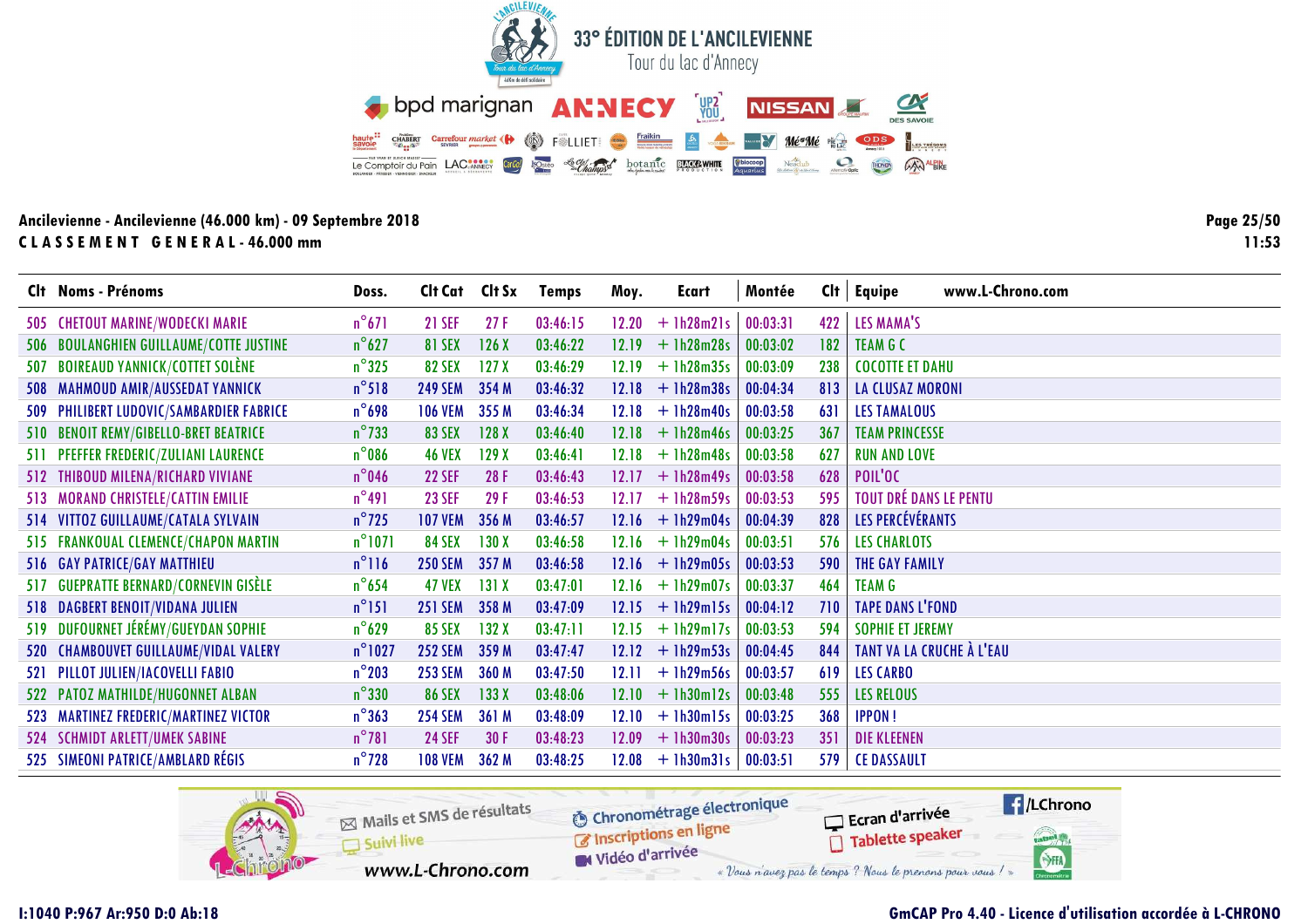![](_page_25_Picture_0.jpeg)

Page 26/50  $11:53$ 

|     | Clt Noms - Prénoms                                       | Doss.            | Clt Cat Clt Sx |       | <b>Temps</b> | Moy.  | Ecart        | Montée   |     | $Clt$ Equipe<br>www.L-Chrono.com |
|-----|----------------------------------------------------------|------------------|----------------|-------|--------------|-------|--------------|----------|-----|----------------------------------|
|     | 526 ROHRER ANNABELLE/MAITRE SYLVIE                       | $n^{\circ}$ 779  | 7 VEF          | 31F   | 03:48:26     | 12.08 | $+$ 1h30m32s | 00:03:22 | 343 | <b>TEAM VIVAL</b>                |
|     | 527 GAPIN LAURE/PAULOUIN CYRILLE                         | $n^{\circ}189$   | <b>87 SEX</b>  | 134X  | 03:48:29     | 12.08 | $+1h30m35s$  | 00:03:52 | 587 | SALEVETRAIL                      |
| 528 | <b>BRUNET GUILLAUME/CHABOCHE ADELINE</b>                 | $n^{\circ}$ 507  | <b>88 SEX</b>  | 135X  | 03:48:30     | 12.08 | $+$ 1h30m36s | 00:03:26 | 379 | <b>TEAM SAINT LUP</b>            |
|     | 529 COSTA JOSEPH/GATTOLIN PASCAL                         | $n^{\circ}$ 374  | <b>109 VEM</b> | 363 M | 03:48:34     | 12.08 | $+1h30m40s$  | 00:03:14 | 278 | <b>BRESSOLMANIA</b>              |
|     | 530 HERIN ROXANE/BOBADILLA SERGE                         | $n^{\circ}$ 525  | <b>89 SEX</b>  | 136X  | 03:48:38     | 12.07 | $+ 1h30m45s$ | 00:04:12 | 709 | <b>DEVRAI</b>                    |
|     | 531 LEHUIC SEBASTIEN/OLLIER CASTREMAN MARIE HELENE n°177 |                  | <b>48 VEX</b>  | 137X  | 03:48:42     | 12.07 | $+$ 1h30m48s | 00:04:06 | 672 | N?ONS                            |
|     | 532 POENCIER CYRIL/CARISEY ESTELLE                       | $n^{\circ}012$   | <b>90 SEX</b>  | 138X  | 03:48:42     | 12.07 | $+1h30m49s$  | 00:04:13 | 724 | <b>TEAM OUISTITI</b>             |
|     | 533 HAGEGE GUILLAUME/DI NOTA GOEFFREY                    | $n^{\circ}$ 857  | <b>255 SEM</b> | 364 M | 03:48:46     | 12.07 | $+$ 1h30m52s | 00:04:16 | 742 | LES GUÉPARDS PARESSEUX           |
|     | 534 MALOT FABRICE/SAVORGNANO CAROLINE                    | $n^{\circ}$ 690  | <b>49 VEX</b>  | 139X  | 03:48:48     | 12.06 | $+ 1h30m55s$ | 00:03:58 | 625 | <b>TOUT'L'TOUT TEAM</b>          |
|     | 535 COURCHELLE CLAIRE/LABRUNIE MATHIEU                   | $n^{\circ}$ 561  | <b>91 SEX</b>  | 140X  | 03:49:01     | 12.05 | $+$ 1h31m07s | 00:03:52 | 585 | <b>MATH L'ÉCLAIRE</b>            |
|     | 536 RAVOIRE PIERRIC/RAVOIRE LUCAS                        | $n^{\circ}$ 975  | <b>256 SEM</b> | 365 M | 03:49:12     | 12.04 | $+$ 1h31m18s | 00:03:39 | 478 | <b>RVR CINGHIALE</b>             |
|     | 537 DIAZ HAROLD/LACORNE LAURENT                          | $n^{\circ}302$   | <b>110 VEM</b> | 366 M | 03:49:13     | 12.04 | $+$ 1h31m20s | 00:03:35 | 451 | <b>CDF</b>                       |
|     | 538 GAILLARD EMMANUEL/CHIROSSEL GRÉGORY                  | $n^{\circ}$ 175  | <b>111 VEM</b> | 367 M | 03:49:29     | 12.03 | $+$ 1h31m36s | 00:05:45 | 931 | <b>BEN_NUTS</b>                  |
|     | 539 FARGETON LAURENCE/SCHMITT STEPHANIE                  | $n^{\circ}$ 937  | 8 VEF          | 32 F  | 03:49:32     | 12.02 | $+$ 1h31m38s | 00:03:59 | 636 | LES GRESIGAZELLES                |
|     | 540 PERRIN NICOLAS/MARCHAND CHRISTOPHE                   | $n^{\circ}020$   | <b>112 VEM</b> | 368 M | 03:49:32     | 12.02 | $+$ 1h31m38s | 00:04:07 | 682 | <b>LES RUNNERS FOUS</b>          |
|     | 541 THEVENOT GILLES/ZIMNY ERIC                           | $n^{\circ}$ 957  | <b>113 VEM</b> | 369 M | 03:49:34     | 12.02 | $+$ 1h31m40s | 00:03:20 | 326 | <b>CRAZY RUNNERS</b>             |
|     | 542 BELLEC ADRIEN/TOURNAY GILLES                         | $n^{\circ}$ 1078 | <b>257 SEM</b> | 370 M | 03:49:46     | 12.01 | $+$ 1h31m52s | 00:03:21 | 332 | <b>LES BONNAYSIENS</b>           |
|     | 543 TEIXEIRA HUGO/ROUCHON THIBAUT                        | $n^{\circ}$ 770  | <b>258 SEM</b> | 371 M | 03:49:50     | 12.01 | $+$ 1h31m56s | 00:04:14 | 737 | <b>LES PONOTS</b>                |
|     | 544 RAIMBAULT ÉMILIE/PEYRILLE VALÉRIE                    | $n^{\circ}$ 1030 | <b>25 SEF</b>  | 33F   | 03:49:50     | 12.01 | $+$ 1h31m56s | 00:03:42 | 517 | <b>SILL N GIRL</b>               |
|     | 545 HERBAUT LAURENT/CHARVIN DENIS                        | $n^{\circ}689$   | <b>259 SEM</b> | 372 M | 03:49:56     | 12.00 | $+ 1h32m02s$ | 00:03:48 | 561 | <b>LES BALEZES</b>               |
|     | 546 VELAY MATTHIEU/VELAY LAURIE                          | $n^{\circ}601$   | <b>92 SEX</b>  | 141X  | 03:49:58     | 12.00 | $+1h32m04s$  | 00:03:20 | 320 | <b>MATT_LO</b>                   |

![](_page_25_Picture_4.jpeg)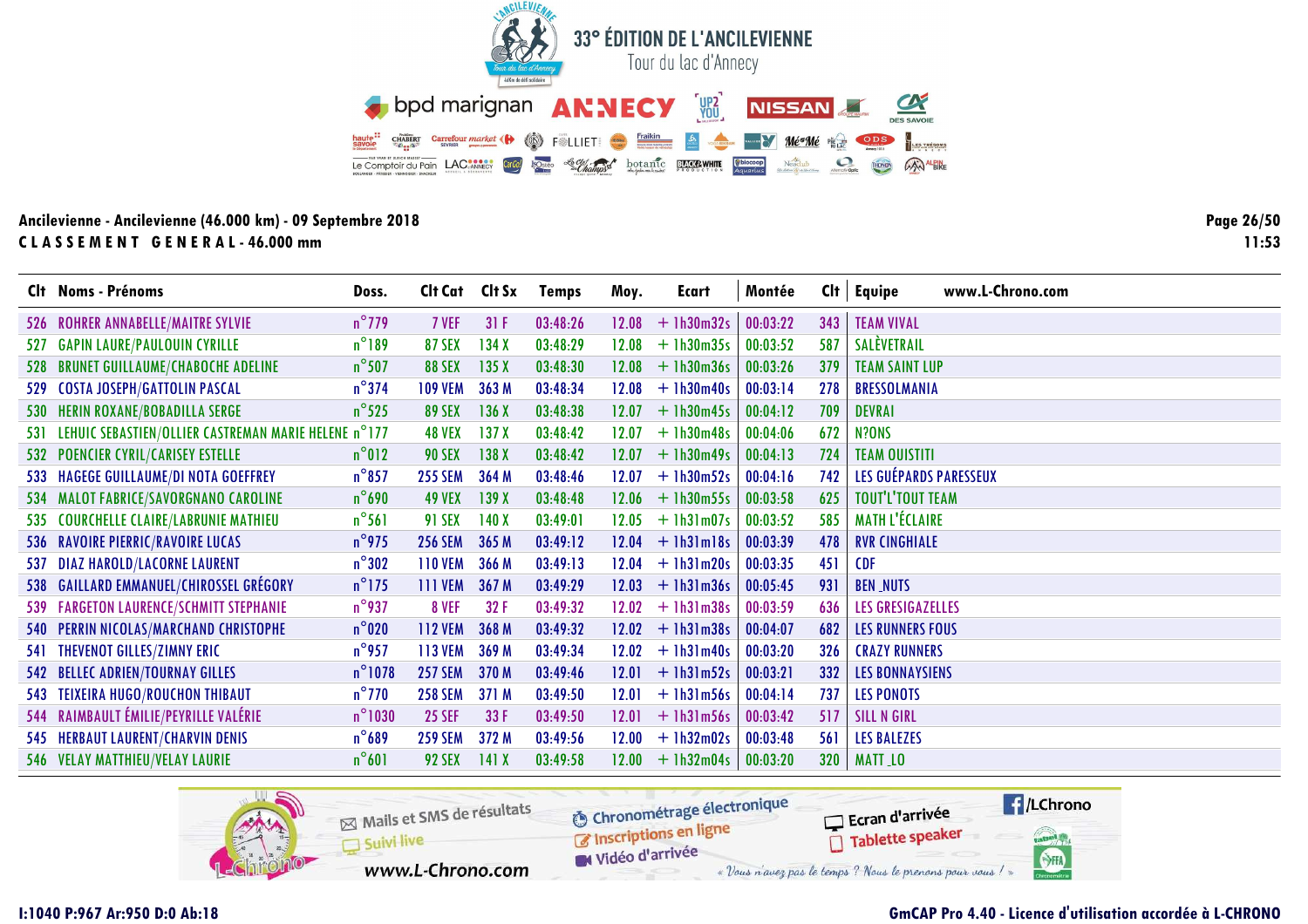![](_page_26_Picture_0.jpeg)

Page 27/50  $11:53$ 

| Clt Noms - Prénoms                       | Doss.            | Clt Cat Clt Sx |       |          | Moy.  | Ecart              | Montée   |     | www.L-Chrono.com            |
|------------------------------------------|------------------|----------------|-------|----------|-------|--------------------|----------|-----|-----------------------------|
|                                          |                  |                |       | Temps    |       |                    |          |     | $Clt$ Equipe                |
| 547 BRONNEC JEAN FRANCOIS/DELVOIX SAMUEL | $n^{\circ}104$   | <b>260 SEM</b> | 373 M | 03:49:59 | 12.00 | $+1h32m05s$        | 00:03:38 | 476 | <b>TOUTOU U2</b>            |
| 548 ANTRAYGUES ASTRID/ROBLEDO MARILYNE   | $n^{\circ}164$   | 9 VEF          | 34 F  | 03:50:09 | 11.99 | $+$ 1h32m15s       | 00:03:40 | 496 | <b>FOXY BIKERS</b>          |
| 549 COLPO ISABELLE/FAVRE REGUILLON LOÏC  | $n^{\circ}$ 065  | <b>93 SEX</b>  | 142X  | 03:50:23 | 11.98 | $+$ 1h32m29s       | 00:03:22 | 349 | LES ZINZINS DE L'ESPACE     |
| 550 CASON STÉPHANE/CASON VALENTIN        | $n^{\circ}365$   | <b>261 SEM</b> | 374 M | 03:50:30 | 11.97 | $+1h32m36s$        | 00:04:02 | 656 | <b>LES CASOUNETS</b>        |
| 551 FONTAINE ERIC/FONTAINE DELPHINE      | $n^{\circ}112$   | <b>94 SEX</b>  | 143X  | 03:50:31 | 11.97 | $+$ 1h32m37s       | 00:04:34 | 811 | <b>FIRST RUN</b>            |
| 552 RENAULT SEBASTIEN/GUIVARCH SANDRINE  | $n^{\circ}$ 924  | <b>50 VEX</b>  | 144X  | 03:50:35 | 11.97 | $+$ 1h32m41s       | 00:04:19 | 752 | <b>RED WINE</b>             |
| 553 HEDOT ANTOINE/BOUET MARIE            | $n^{\circ}869$   | <b>95 SEX</b>  | 145X  | 03:50:35 | 11.97 | $+$ 1h32m42s       | 00:03:54 | 598 | <b>FAUT PAS Y CRAINDRE</b>  |
| 554 BURLOT LAURENCE/CHATELAIN ALEXANDRE  | $n^{\circ}$ 208  | <b>51 VEX</b>  | 146X  | 03:50:52 | 11.96 | $+$ 1h32m58s       | 00:03:33 | 436 | <b>LES CIGALES</b>          |
| 555 GAVEL SOPHIE/CATTIN NATHALIE         | $n^{\circ}$ 676  | <b>10 VEF</b>  | 35F   | 03:50:53 | 11.95 | $+ 1h32m59s$       | 00:03:16 | 294 | <b>NO PAIN NO GAIN</b>      |
| 556 PUJAZON CHRISTOPHE/PUJAZON SONIA     | $n^{\circ}282$   | <b>52 VEX</b>  | 147X  | 03:50:56 |       | $11.95 + 1h33m02s$ | 00:03:40 | 497 | <b>GAMORA AND STAR-LORD</b> |
| 557 BLANC GILLES/BLANC CORALIE           | $n^{\circ}891$   | <b>96 SEX</b>  | 148X  | 03:50:58 | 11.95 | $+$ 1h33m04s       | 00:03:58 | 626 | <b>COCOGIL</b>              |
| 558 BAUDET GILLES/VALENTIN MARC          | $n^{\circ}$ 1059 | <b>114 VEM</b> | 375 M | 03:51:03 | 11.95 | $+1h33m10s$        | 00:04:08 | 693 | <b>CHABERT 13</b>           |
| 559 RUBOD MELANIE/LACROIX MATHIEU        | $n^{\circ}118$   | <b>97 SEX</b>  | 149X  | 03:51:07 | 11.94 | $+$ 1h33m13s       | 00:04:02 | 660 | M <sub>M</sub>              |
| 560 KRAUSS DENIS/VILLENAVE JEAN-PIERRE   | $n^{\circ}$ 147  | <b>115 VEM</b> | 376 M | 03:51:12 | 11.94 | $+$ 1h33m19s       | 00:03:49 | 567 | LES MEILLEURS CLASSARDS     |
| 561 AFCHAIN CÉCILE/AFCHAIN NICOLAS       | $n^{\circ}$ 254  | <b>53 VEX</b>  | 150X  | 03:51:26 | 11.93 | $+ 1h33m32s$       | 00:03:53 | 592 | <b>LAFAMILLE</b>            |
| <b>562 CORBIER KARINE/DUMONT ERIC</b>    | $n^{\circ}$ 535  | <b>54 VEX</b>  | 151X  | 03:51:40 | 11.91 | $+ 1h33m46s$       | 00:03:08 | 236 | YAK'ITOUR?                  |
| 563 HABRAN MATHIEU/GALLAND AUDREY        | $n^{\circ}$ 536  | <b>98 SEX</b>  | 152X  | 03:51:44 | 11.91 | $+$ 1h33m50s       | 00:04:05 | 669 | ON R'MET ÇA CHOUCHOU        |
| 564 COMBETTE MONIA/COMBETTE EMMANUEL     | $n^{\circ}$ 973  | <b>55 VEX</b>  | 153X  | 03:52:00 | 11.90 | $+1h34m06s$        | 00:03:47 | 550 | LES COMBE-COMBE             |
| 565 MAUXION JULIEN/JACQUET ANTHONY       | $n^{\circ}$ 749  | <b>262 SEM</b> | 377 M | 03:52:06 | 11.89 | $+$ 1h34m13s       | 00:04:06 | 673 | LES TÉMOINS                 |
| 566 GENET JEAN-JACQUES/AUBRY CÉDRIC      | $n^{\circ}842$   | <b>56 VEX</b>  | 154X  | 03:52:09 | 11.89 | $+$ 1h34m15s       | 00:03:52 | 588 | <b>LES SENONS MANQUANTS</b> |
| 567 MEVEL PIERRE/MEVEL KAREN             | $n^{\circ}$ 499  | <b>99 SEX</b>  | 155X  | 03:52:10 | 11.89 | $+1h34ml6s$        | 00:03:27 |     | 380   LES BRESSAUDS         |
|                                          |                  |                |       |          |       |                    |          |     |                             |

![](_page_26_Picture_4.jpeg)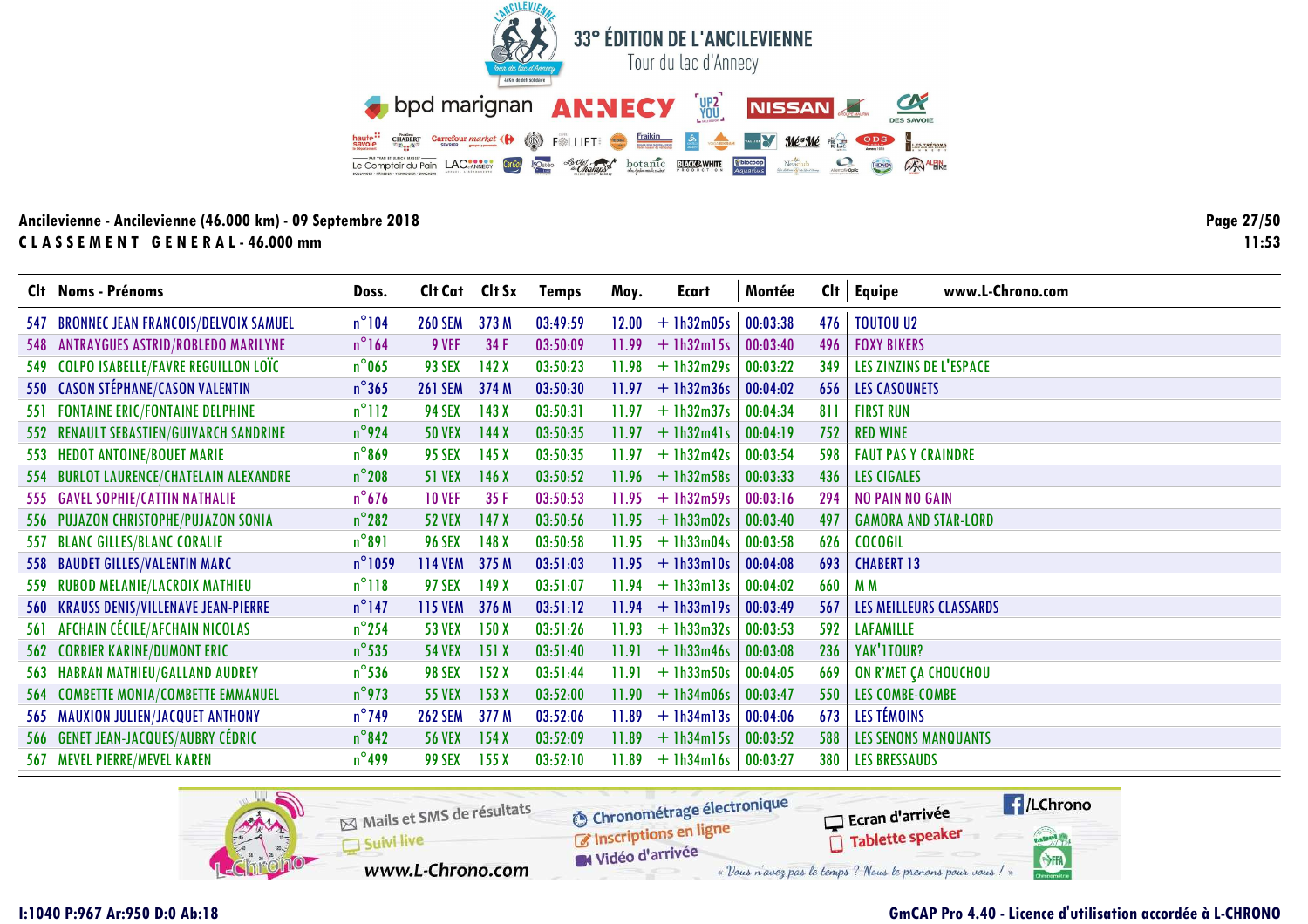![](_page_27_Picture_0.jpeg)

Page 28/50  $11:53$ 

|     | Clt Noms - Prénoms                         | Doss.            | Clt Cat Clt Sx |       | <b>Temps</b> | Moy.  | Ecart              | Montée   |     | $Clt$ Equipe<br>www.L-Chrono.com |
|-----|--------------------------------------------|------------------|----------------|-------|--------------|-------|--------------------|----------|-----|----------------------------------|
|     | <b>568 BACCON NICOLAS/EVERAERE CHARLES</b> | $n^{\circ}$ 630  | <b>263 SEM</b> | 378 M | 03:52:16     | 11.88 | $+$ 1h34m22s       | 00:04:15 | 738 | LA SOIF                          |
|     | 569 STEFANUTTI SYLVAIN/STEFANUTTI ARNAUD   | $n^{\circ}323$   | <b>116 VEM</b> | 379 M | 03:52:32     | 11.87 | $+$ 1h34m39s       | 00:03:10 | 247 | LES FRANGINS STEF.LE RETOUR      |
|     | 570 GILL STEPHANE/DEVINEAU GRÉGORY         | $n^{\circ}$ 590  | <b>117 VEM</b> | 380 M | 03:52:39     | 11.86 | $+ 1h34m45s$       | 00:03:54 | 599 | <b>LECIAN</b>                    |
| 571 | <b>MASSON SANDRINE/CHEVARIN GUY</b>        | $n^{\circ}$ 295  | <b>57 VEX</b>  | 156X  | 03:52:41     | 11.86 | $+$ 1h34m47s       | 00:03:48 | 556 | <b>GUYTOU ET LAPIN</b>           |
|     | 572 LATTION NATACHA/LATTION JOHANNA        | $n^{\circ}$ 437  | <b>11 VEF</b>  | 36F   | 03:52:44     | 11.86 | $+$ 1h34m50s       | 00:04:26 | 783 | <b>LES COUSINES</b>              |
|     | 573 DELEPAU CELINE/FAVRAT ANAIS            | $n^{\circ}621$   | <b>26 SEF</b>  | 37F   | 03:52:44     | 11.86 | $+$ 1h34m51s       | 00:03:50 | 574 | <b>LES MACHINES</b>              |
|     | 574 MASTIO JULIE/LAMY MAXIME               | $n^{\circ}329$   | <b>100 SEX</b> | 157X  | 03:52:46     | 11.86 | $+ 1h34m52s$       | 00:04:46 | 848 | <b>LES CHATS</b>                 |
|     | 575 HOCDÉ WILLIAM/CHAUFFAT FRÉDÉRIC        | $n^{\circ}$ 920  | <b>264 SEM</b> | 381 M | 03:52:48     | 11.86 | $+$ 1h34m55s       | 00:03:45 | 536 | LES P'TITS SAVOYARDS             |
|     | 576 FAVRE DAMIEN/ROUSEE DOMINIQUE          | $n^{\circ}$ 738  | <b>265 SEM</b> | 382 M | 03:52:49     | 11.86 | $+$ 1h34m55s       | 00:03:59 | 635 | LES ZOUGLOUS                     |
|     | 577 TROCCAZ MYRIAM/TEILLERIE LORAN         | $n^{\circ}$ 213  | <b>58 VEX</b>  | 158X  | 03:52:51     | 11.85 | $+1h34m58s$        | 00:03:31 | 418 | <b>KABAN</b>                     |
|     | 578 SAUTIER ANGÉLIQUE/MERIENNE SIMON       | $n^{\circ}$ 918  | <b>101 SEX</b> | 159X  | 03:52:55     | 11.85 | $+$ 1h35m01s       | 00:03:40 | 493 | <b>NUMÉROBIS</b>                 |
|     | 579 PITTET CÉDRIC/CASAGRANDE PAULINE       | $n^{\circ}$ 1031 | <b>102 SEX</b> | 160X  | 03:53:01     | 11.84 | $+1h35m08s$        | 00:04:13 | 721 | <b>SPODE42-1</b>                 |
|     | 580 POMMARD MARIE/VERDONNET ISABELLE       | $n^{\circ}$ 637  | <b>27 SEF</b>  | 38 F  | 03:53:13     | 11.84 | $+$ 1h35m19s       | 00:04:17 | 744 | <b>ISA-MARIE</b>                 |
|     | 581 YOU PIERRE/GUNTZBURGER MATHIEU         | $n^{\circ}$ 025  | <b>266 SEM</b> | 383 M | 03:53:13     | 11.83 | $+1h35m19s$        | 00:03:45 | 535 | LES B'OEUFS                      |
|     | 582 RODRIGUEZ ETIENNE/RODRIGUEZ SANDRA     | $n^{\circ}312$   | <b>59 VEX</b>  | 161X  | 03:53:30     | 11.82 | $+1h35m36s$        | 00:04:00 | 648 | <b>LES RODS</b>                  |
|     | 583 TERRIER PATRICK/DUBOIS CHRISTOPHE      | $n^{\circ}$ 228  | <b>118 VEM</b> | 384 M | 03:53:39     | 11.81 | $+1h35m45s$        | 00:03:58 | 624 | <b>LES VILLAZOIS</b>             |
|     | 584 MERLE CHRISTIAN/CADET PASCAL           | $n^{\circ}$ 150  | <b>119 VEM</b> | 385 M | 03:53:40     | 11.81 | $+$ 1h35m46s       | 00:04:00 | 644 | <b>LES KEYNANS</b>               |
|     | 585 FÉAUD PAULINE/GIACOMELLI DAVID         | $n^{\circ}041$   | <b>103 SEX</b> | 162X  | 03:53:41     | 11.81 | $+$ 1h35m47s       | 00:03:58 | 632 | <b>LES BIGOUDIS</b>              |
|     | 586 CLAVILLIER YANN/SALANÇON MURIEL        | $n^{\circ}$ 845  | <b>60 VEX</b>  | 163X  | 03:53:44     | 11.81 | $+$ 1h35m50s       | 00:03:57 | 622 | <b>GRAND ZBOUBI</b>              |
|     | 587 CASTRO FRANÇOIS/FAVRE GLADYS           | $n^{\circ}262$   | <b>104 SEX</b> | 164X  | 03:53:48     | 11.81 | $+1h35m55s$        | 00:04:25 | 780 | <b>DRINK TEAM</b>                |
|     | 588 PIN LAURENT/PIN CAMILLE                | $n^{\circ}$ 479  | <b>105 SEX</b> | 165X  | 03:53:52     |       | $11.80 + 1h35m58s$ | 00:04:00 | 645 | <b>PINS</b>                      |

![](_page_27_Picture_4.jpeg)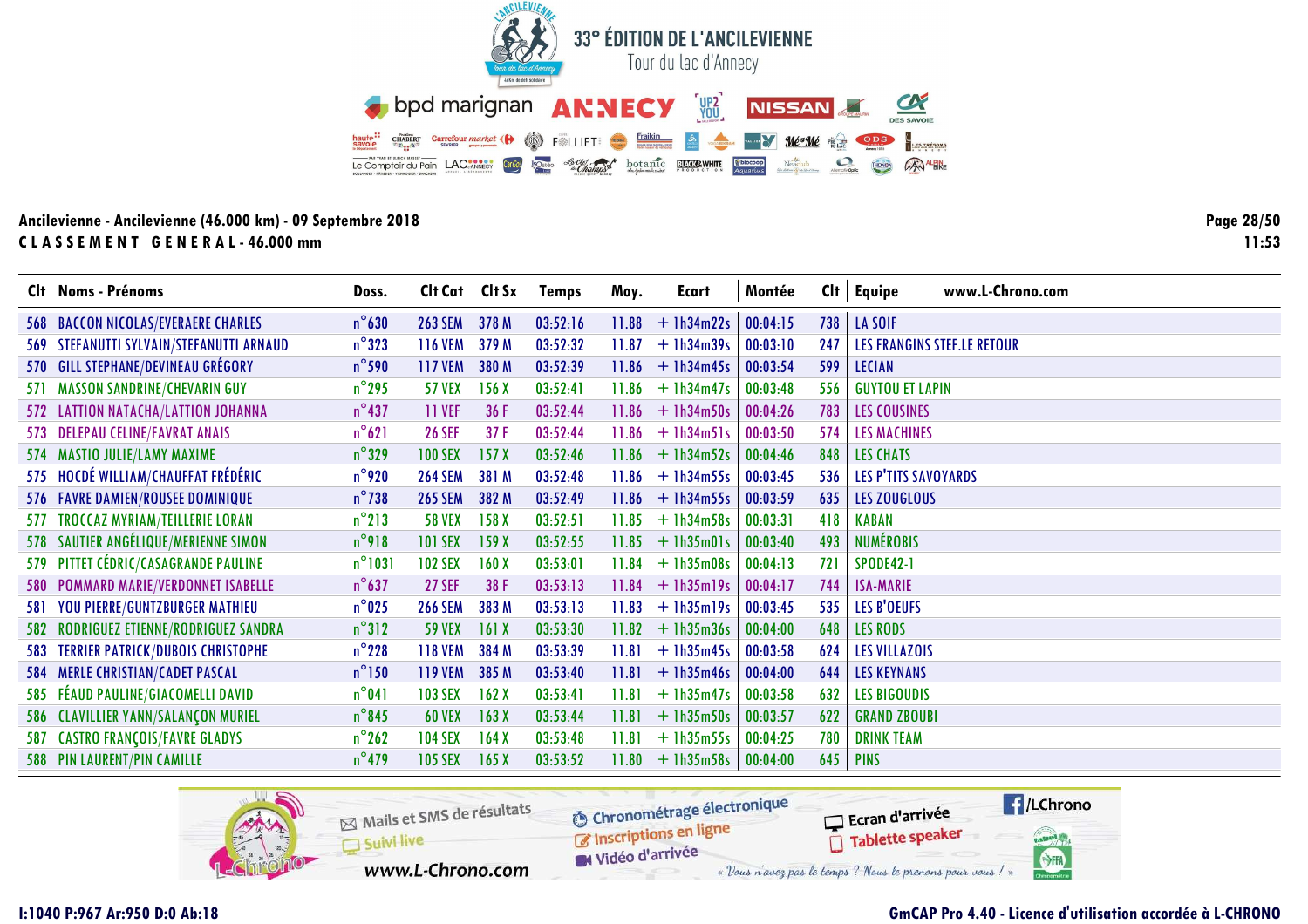![](_page_28_Picture_0.jpeg)

Page 29/50  $11:53$ 

|     | Clt Noms - Prénoms                                | Doss.            | Cit Cat Cit Sx |                  | <b>Temps</b> | Moy.  | Ecart              | Montée   | Cl <sub>t</sub> | www.L-Chrono.com<br>Equipe      |
|-----|---------------------------------------------------|------------------|----------------|------------------|--------------|-------|--------------------|----------|-----------------|---------------------------------|
|     | 589 BONNIN PIERRE/REPESSÉ AUDE                    | $n^{\circ}$ 124  | <b>106 SEX</b> | 166 <sub>X</sub> | 03:53:58     | 11.80 | $+1h36m04s$        | 00:03:24 | 365             | T <sub>2</sub> A                |
|     | 590 BRIGAND FRANCOIS/BOUILLOD LUDOVIC             | $n^{\circ}804$   | <b>120 VEM</b> | 386 M            | 03:53:59     |       | $11.80 + 1h36m05s$ | 00:04:10 | 703             | <b>TEAM MACORNAY COURBOUZON</b> |
|     | 591 PESENTI STÉPHANIE/CHEVILLON STÉPHANE          | $n^{\circ}$ 265  | <b>61 VEX</b>  | 167X             | 03:54:00     | 11.80 | $+1h36m06s$        | 00:04:17 | 747             | <b>PLUCEO</b>                   |
|     | 592 PETRE CHRISTOPHE/PETRE FREDERIC               | $n^{\circ}$ 225  | <b>121 VEM</b> | 387 M            | 03:54:14     | 11.78 | $+1h36m20s$        | 00:04:21 | 765             | <b>SAINT ROCH</b>               |
|     | 593 EXCOFFIER ALAIN/HASCOET PIERRE                | $n^{\circ}$ 1056 | <b>267 SEM</b> | 388 M            | 03:54:15     |       | $11.78 + 1h36m21s$ | 00:04:18 | 751             | LES SOUS ENTRAÎNÉS              |
|     | 594 BOCEL LUCIE/BOCEL NICOLAS                     | $n^{\circ}283$   | <b>107 SEX</b> | 168X             | 03:54:18     |       | $11.78 + 1h36m24s$ | 00:03:37 | 463             | <b>SISTER AND BREIZHER</b>      |
|     | 595 MOREL SAMUEL/MOREL ESTELLE                    | $n^{\circ}862$   | <b>62 VEX</b>  | 169X             | 03:54:21     |       | $11.78 + 1h36m27s$ | 00:04:29 | 792             | <b>LES GROS LOUIS</b>           |
|     | 596 EL HADEUF SAMIR/CONAND DAVID                  | $n^{\circ}$ 709  | <b>122 VEM</b> | 389 M            | 03:54:29     | 11.77 | $+$ 1h36m35s       | 00:03:17 | 302             | <b>AVO TEAM</b>                 |
| 597 | <b>WIAME HERVE/BETTENS SEBASTIEN</b>              | $n^{\circ}872$   | <b>268 SEM</b> | 390 M            | 03:54:31     | 11.77 | $+$ 1h36m37s       | 00:04:18 | 749             | <b>PROBI'WIAME TEAM</b>         |
|     | 598 MASSARD THOMAS/MASSARD ALEXANDRE              | $n^{\circ}$ 545  | <b>269 SEM</b> | 391 M            | 03:54:31     |       | $11.77 + 1h36m37s$ | 00:03:01 | 175             | <b>ALPINTWINS</b>               |
|     | 599 COLLINA MAXIME/MARTINI JEREMY                 | $n^{\circ}$ 278  | <b>270 SEM</b> | 392 M            | 03:54:42     |       | $11.76 + 1h36m49s$ | 00:04:26 | 782             | <b>JEMASHOES</b>                |
|     | <b>600 MARMOUX ANTOINE/DUVAL MARION</b>           | $n^{\circ}858$   | <b>108 SEX</b> | 170X             | 03:54:49     | 11.75 | $+1h36m55s$        | 00:04:07 | 677             | <b>AUTANE ET MANON</b>          |
|     | <b>601 GRILLOT THIBAUD/BERTHIER JEAN FRANÇOIS</b> | $n^{\circ}$ 117  | <b>271 SEM</b> | 393 M            | 03:54:54     | 11.75 | $+1h37m00s$        | 00:04:22 | 767             | <b>LES BOSSS</b>                |
| 602 | <b>BERRUEX HONORINE/NOUTARY GOULVEN</b>           | $n^{\circ}$ 030  | <b>109 SEX</b> | 171X             | 03:55:01     | 11.74 | $+ 1h37m07s$       | 00:03:44 | 528             | <b>LES BERUTARYS</b>            |
|     | <b>603 GRANGER ANTHONY/BONTRON YANNICK</b>        | $n^{\circ}$ 1033 | <b>272 SEM</b> | 394 M            | 03:55:05     |       | $11.74 + 1h37m11s$ | 00:04:13 | 727             | <b>CHABERT 6</b>                |
|     | <b>604 EGLIZOT BRICE/GUIRAUTON ALEXANDRE</b>      | $n^{\circ}812$   | <b>273 SEM</b> | 395 M            | 03:55:07     |       | $11.74 + 1h37m13s$ | 00:03:11 | 259             | <b>BRICE ET ALEX</b>            |
|     | 605 REVERBERI ERIC/REVERBERI SACHA                | $n^{\circ}851$   | <b>274 SEM</b> | 396 M            | 03:55:13     | 11.73 | $+$ 1h37m19s       | 00:03:48 | 558             | <b>LES GOULOU</b>               |
|     | 606 FERRY VÉRONIQUE/DE GAULEJAC FLORIAN           | $n^{\circ}$ 925  | <b>110 SEX</b> | 172X             | 03:55:19     | 11.73 | $+ 1h37m25s$       | 00:07:59 | 948             | <b>FERRYGOLADE</b>              |
| 607 | MICHEL ANTOINE/DUPERRIER-SIMOND ANAÏS             | $n^{\circ}$ 223  | 111 SEX        | 173X             | 03:55:30     | 11.72 | $+ 1h37m36s$       | 00:03:56 | 614             | <b>LES ANAMICHES</b>            |
|     | <b>608 GENLOT MICHEL/GENLOT CHRISTOPHE</b>        | $n^{\circ}$ 153  | <b>275 SEM</b> | 397 M            | 03:55:32     |       | $11.72 + 1h37m38s$ | 00:02:55 | 131             | <b>LES FIGHTERS</b>             |
|     | 609 DUPONCHEL FRÉDÉRIC/FÈVRE DAVID                | $n^{\circ}089$   | <b>123 VEM</b> | 398 M            | 03:55:35     |       | $11.72 + 1h37m42s$ | 00:04:37 | 820             | <b>TATAMITONKIMONO</b>          |

![](_page_28_Picture_4.jpeg)

# **GmCAP Pro 4.40 - Licence d'utilisation accordée à L-CHRONO**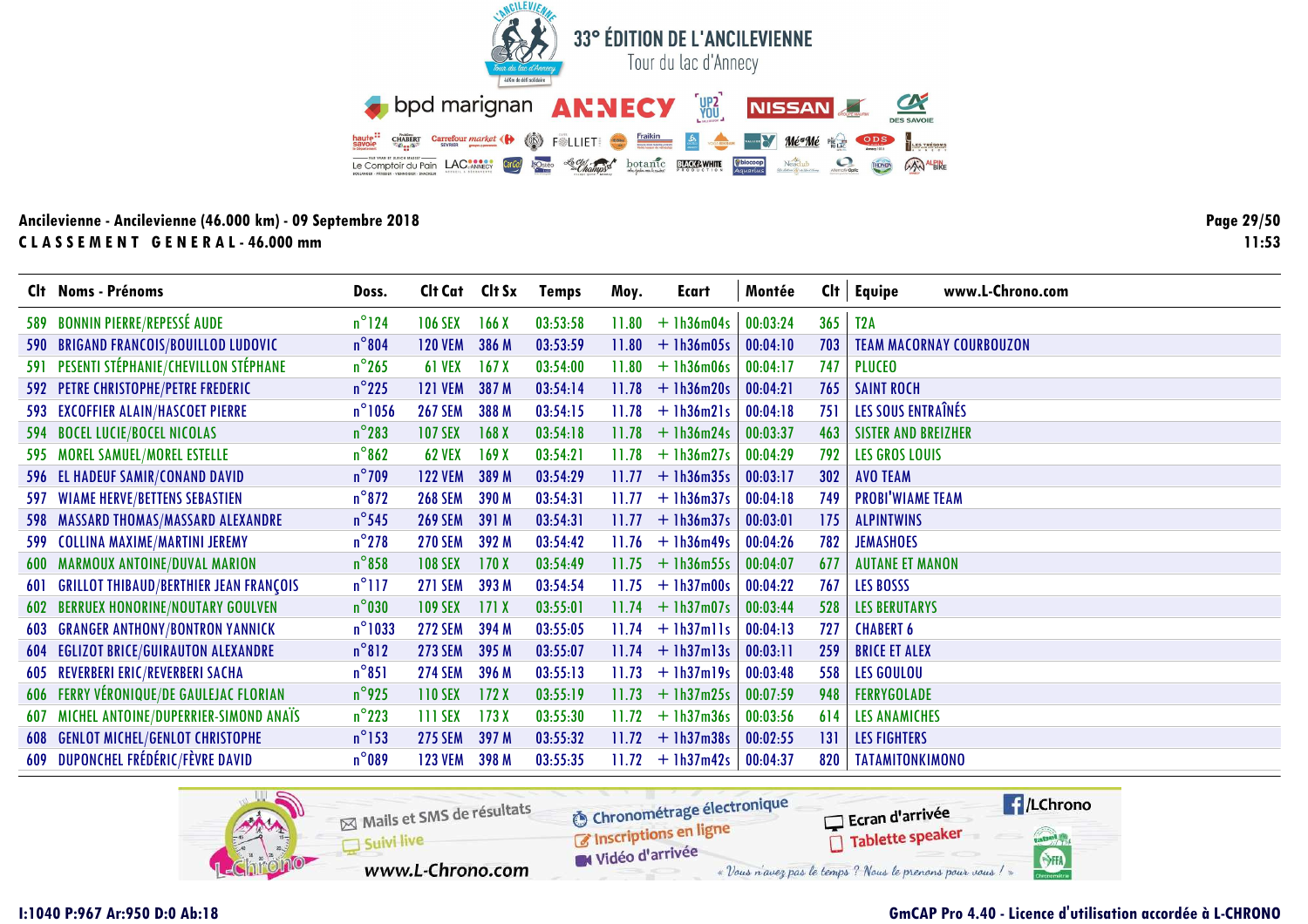![](_page_29_Picture_0.jpeg)

Page 30/50  $11:53$ 

|     | Clt Noms - Prénoms                         | Doss.            | Cit Cat Cit Sx |                  | <b>Temps</b> | Moy.  | Ecart        | Montée   | Cl <sub>t</sub> | Equipe<br>www.L-Chrono.com    |
|-----|--------------------------------------------|------------------|----------------|------------------|--------------|-------|--------------|----------|-----------------|-------------------------------|
|     | 610 LE BERVET VINCENT/NADAL JÉRÔME         | $n^{\circ}183$   | <b>124 VEM</b> | 399 M            | 03:55:38     | 11.71 | $+$ 1h37m45s | 00:04:14 | 731             | <b>ALMIGHTY</b>               |
|     | 611 DAVILLERD MURIEL/CLEMENT STEPHANE      | $n^{\circ}381$   | <b>63 VEX</b>  | 174X             | 03:55:39     | 11.71 | $+1h37m45s$  | 00:03:39 | 486             | <b>MUST</b>                   |
|     | <b>612 BOURBON CHRISTIAN/VEZANT HENRI</b>  | $n^{\circ}$ 296  | <b>125 VEM</b> | 400 M            | 03:55:58     | 11.70 | $+$ 1h38m04s | 00:04:05 | 667             | <b>LES SACHA</b>              |
|     | 613 PINOT JEAN-PIERRE/PINOT FRANÇOIS       | $n^{\circ}$ 347  | <b>126 VEM</b> | 401 M            | 03:56:02     | 11.69 | $+1h38m08s$  | 00:03:45 | 534             | <b>PINOT'S BROTHERS</b>       |
|     | 614 ROSSIGNOL ANTOINE/TRICOIT VIRGINIE     | $n^{\circ}$ 088  | 112 SEX        | 175X             | 03:56:02     | 11.69 | $+1h38m08s$  | 00:03:59 | 637             | <b>DRINK TEAM</b>             |
|     | 615 LE COQ YANNICK/LE COQ CÉLINE           | $n^{\circ}383$   | <b>64 VEX</b>  | 176X             | 03:56:03     | 11.69 | $+1h38m09s$  | 00:03:54 | 597             | <b>LES 2 COQS</b>             |
|     | 616 BAUSSAND HERVÉ/IGIER LÉA               | $n^{\circ}$ 1077 | 113 SEX        | 177 <sub>X</sub> | 03:56:14     | 11.68 | $+ 1h38m20s$ | 00:03:18 | 309             | <b>TEAM 42KM195</b>           |
|     | 617 SAUCEY LAETITIA/DAVAT GÉRARD           | $n^{\circ}$ 953  | 114 SEX        | 178X             | 03:56:19     | 11.68 | $+ 1h38m25s$ | 00:03:39 | 487             | LE DOUBLE CHEESEBURGER        |
|     | <b>618 MICHAUD CYRIL/MICHAUD AURELIE</b>   | $n^{\circ}806$   | 115 SEX        | 179X             | 03:56:21     | 11.68 | $+1h38m27s$  | 00:04:13 | 720             | <b>LES DEL FUEGO</b>          |
|     | 619 ETIENNE NICOLAS/ETIENNE GÉRALDINE      | $n^{\circ}1014$  | <b>116 SEX</b> | 180X             | 03:56:23     | 11.68 | $+1h38m29s$  | 00:04:39 | 826             | <b>LES ETIENNE'S</b>          |
|     | 620 DELATTRE MARION/COMPASSI CHRISTOPHE    | $n^{\circ}1021$  | 117 SEX        | 181X             | 03:56:24     | 11.68 | $+ 1h38m30s$ | 00:04:10 | 702             | <b>LES JUDOKAS</b>            |
| 621 | <b>SADOUX EMILIE/BRICHET MATHIEU</b>       | $n^{\circ}$ 1053 | <b>65 VEX</b>  | 182X             | 03:56:24     | 11.68 | $+$ 1h38m31s | 00:03:35 | 450             | <b>BOISSONS MÉ-MÉ</b>         |
|     | 622 GRANDJEAN JEAN PAUL/GRANDJEAN FLORIANE | $n^{\circ}333$   | 118 SEX        | 183X             | 03:56:24     | 11.68 | $+$ 1h38m31s | 00:04:36 | 817             | <b>SPECKSPORT TEAM</b>        |
|     | 623 GERAT JULES/MELIARD JÉRÉMY             | $n^{\circ}$ 027  | <b>276 SEM</b> | 402 M            | 03:56:26     | 11.67 | $+$ 1h38m32s | 00:04:14 | 728             | <b>BLUE SIXTEEN</b>           |
|     | <b>624 JACOB SIMPSON/MEYER FRANCOIS</b>    | $n^{\circ}$ 542  | <b>277 SEM</b> | 403 M            | 03:56:28     | 11.67 | $+1h38m34s$  | 00:04:08 | 695             | <b>LUCIA</b>                  |
| 625 | <b>AYMONIER ADRIEN/MATHELON MICKAEL</b>    | $n^{\circ}677$   | <b>278 SEM</b> | 404 M            | 03:56:29     | 11.67 | $+1h38m35s$  | 00:04:27 | 786             | <b>AYMONIER</b>               |
| 626 | STÉPHANIE MAHIEUX/MEGDAD RAISSA            | $n^{\circ}614$   | <b>28 SEF</b>  | 39 F             | 03:56:34     | 11.67 | $+ 1h38m40s$ | 00:04:30 | 794             | <b>COMBAT D ELENA</b>         |
|     | 627 FLAMION LAURINE/FLAMION ANTONIN        | $n^{\circ}$ 727  | <b>119 SEX</b> | 184 X            | 03:56:41     | 11.66 | $+$ 1h38m47s | 00:03:23 | 357             | <b>LES FLAMS</b>              |
|     | 628 CHARLES STÉPHANE/DUCHOSAL JULIEN       | $n^{\circ}$ 775  | <b>279 SEM</b> | 405 M            | 03:56:43     | 11.66 | $+ 1h38m49s$ | 00:03:10 | 249             | <b>CHARLES'S DYNASTIE</b>     |
| 629 | <b>DELOCHE FABIEN/DELOCHE FANNY</b>        | $n^{\circ}108$   | <b>66 VEX</b>  | 185X             | 03:56:57     | 11.65 | $+1h39m04s$  | 00:04:14 | 733             | <b>RUN FOR BANANA</b>         |
|     | <b>630 AMAVI YOANN/PUILLE QUENTIN</b>      | $n^{\circ}$ 790  | <b>280 SEM</b> | 406 M            | 03:57:10     | 11.64 | $+$ 1h39m16s | 00:03:57 | 620             | MAIS QU'EST CE QU'ON FAIT LÀ? |

![](_page_29_Picture_4.jpeg)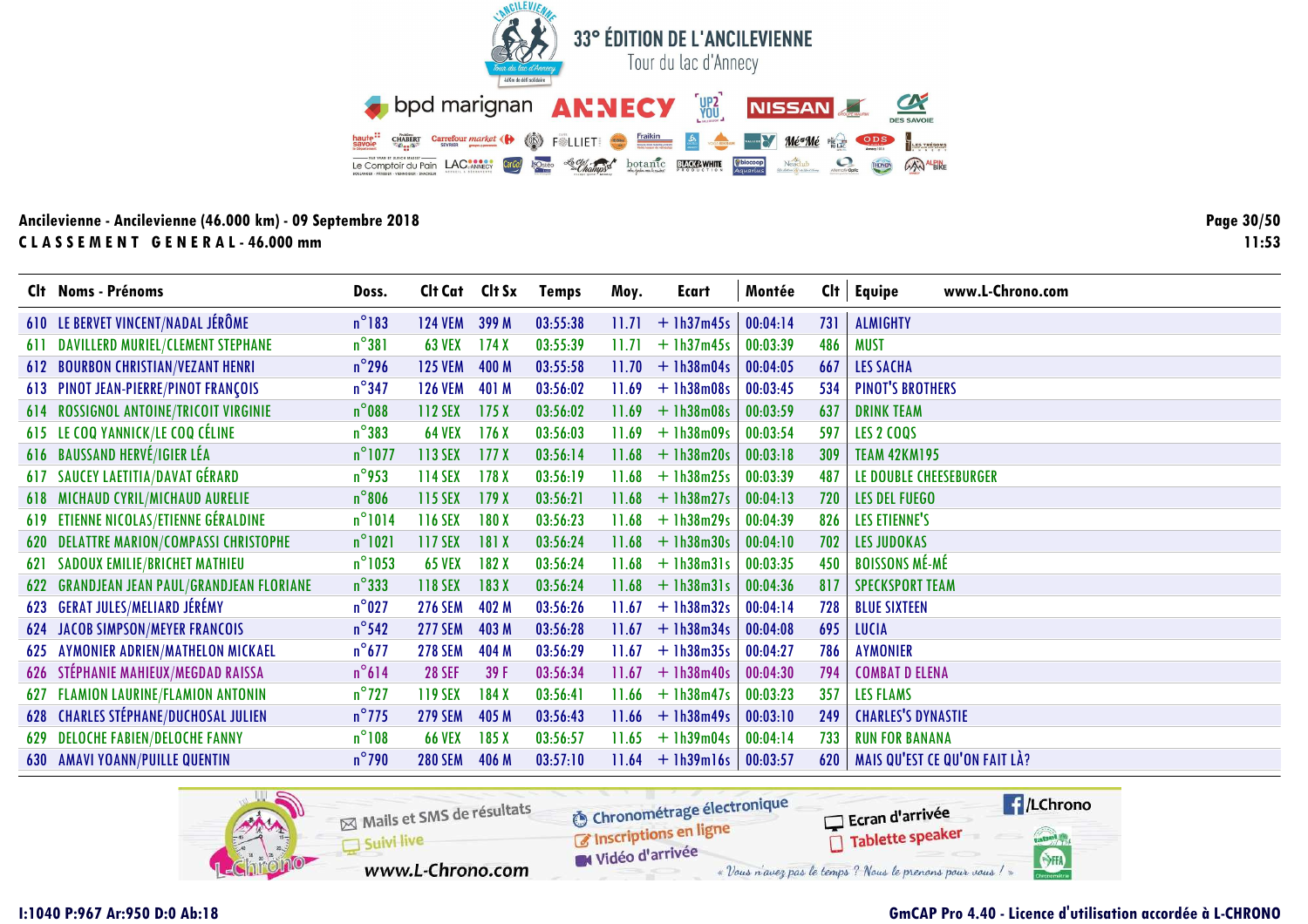![](_page_30_Picture_0.jpeg)

Page 31/50  $11:53$ 

|     | Clt Noms - Prénoms                                     | Doss.           | Clt Cat Clt Sx |       | <b>Temps</b> | Moy.  | Ecart              | Montée   |     | www.L-Chrono.com<br>$Clt$   Equipe  |
|-----|--------------------------------------------------------|-----------------|----------------|-------|--------------|-------|--------------------|----------|-----|-------------------------------------|
| 631 | <b>DELIGNY JULIEN/DELIGNY BERTRAND</b>                 | $n^{\circ}$ 497 | <b>281 SEM</b> | 407 M | 03:57:13     | 11.64 | $+1h39m20s$        | 00:04:23 | 773 | <b>DELIGNY RACE</b>                 |
|     | <b>632 PISU ROMAIN/PICHET CÉDRIC</b>                   | $n^{\circ}$ 569 | <b>282 SEM</b> | 408 M | 03:57:21     | 11.63 | $+1h39m27s$        | 00:04:31 | 801 | <b>CD ROM</b>                       |
|     | 633 BIBOLLET YOAN/MALARDEL FLORENCE                    | $n^{\circ}$ 666 | <b>120 SEX</b> | 186 X | 03:57:27     | 11.62 | $+1h39m33s$        | 00:04:00 | 649 | <b>LES ESCARGOTS</b>                |
|     | 634 MENAGER CECILE/SAGNOL JORDANE                      | $n^{\circ}$ 756 | <b>29 SEF</b>  | 40F   | 03:57:30     | 11.62 | $+1h39m36s$        | 00:03:36 | 457 | DÉFI'LLES                           |
|     | 635 GARCIA ADELINE/GARCIA JULIEN                       | $n^{\circ}$ 235 | 121 SEX        | 187X  | 03:57:33     |       | $11.62 + 1h39m39s$ | 00:04:34 | 810 | <b>CRAPAUD</b>                      |
|     | <b>636 BANEWITZ STEPHANE/ROCCA LUDOVIC</b>             | $n^{\circ}$ 902 | <b>127 VEM</b> | 409 M | 03:57:33     |       | $11.62 + 1h39m39s$ | 00:03:43 | 519 | <b>RAID BROTHERS</b>                |
| 637 | <b>CERVANTES LAURE/BABIKIAN PAPKEN</b>                 | $n^{\circ}$ 236 | <b>122 SEX</b> | 188 X | 03:57:35     | 11.62 | $+$ 1h39m41s       | 00:03:58 | 633 | LES RANDONNEUSES CORSES À ROULETTES |
|     | 638 PROVENCHERES CHRISTOPHE/NICOLLIN FANETTE           | $n^{\circ}$ 485 | <b>123 SEX</b> | 189 X | 03:57:37     | 11.62 | $+1h39m43s$        | 00:03:55 | 607 | <b>TEAM JULES</b>                   |
| 639 | AUBINEAU PIERRE/BLETTERY ALEXANDRA                     | $n^{\circ}$ 447 | <b>67 VEX</b>  | 190X  | 03:57:41     | 11.61 | $+$ 1h39m47s       | 00:04:21 | 763 | <b>AUBI'ONE</b>                     |
|     | 640 TASIEMSKI GÉRALDINE/TASIEMSKI PATRICK              | $n^{\circ}$ 214 | <b>68 VEX</b>  | 191X  | 03:57:45     | 11.61 | $+$ 1h39m51s       | 00:02:46 | 79  | <b>G'PAT</b>                        |
|     | 641 VIGNOL CHALET CÉCILE/CRETTAZ VALÉRIE               | $n^{\circ}$ 432 | <b>12 VEF</b>  | 41 F  | 03:57:47     | 11.61 | $+1h39m53s$        | 00:04:12 | 715 | <b>TEAMFIZ</b>                      |
|     | <b>642 SANTERRE NADEGE/FUENTES LAURIE</b>              | $n^{\circ}191$  | <b>13 VEF</b>  | 42F   | 03:57:47     | 11.61 | $+ 1h39m53s$       | 00:03:39 | 482 | LES SILL N' GIRLS                   |
|     | <b>643 HOUDY SYLVAINE/CHAMBODUT MARIE</b>              | $n^{\circ}$ 719 | <b>14 VEF</b>  | 43 F  | 03:58:07     | 11.59 | $+$ 1h40m13s       | 00:03:48 | 557 | <b>BEN JERRY</b>                    |
|     | <b>644 GWARDYS THOMAS/PIERROT JESSICA</b>              | $n^{\circ}$ 879 | <b>124 SEX</b> | 192X  | 03:58:18     |       | $11.58 + 1h40m24s$ | 00:03:08 | 237 | LES AMOUREUX DU LAC                 |
|     | 645 LAROCHE FRÉDÉRIC/BRUNOT AMÉLIE                     | $n^{\circ}$ 723 | <b>125 SEX</b> | 193X  | 03:58:22     | 11.58 | $+1h40m28s$        | 00:03:42 | 516 | <b>BLUE EYES ANIMALS</b>            |
|     | <b>646 ROCHEREAU FABIENNE/BAUDOUIN VALERIE</b>         | $n^{\circ}$ 286 | <b>15 VEF</b>  | 44 F  | 03:58:28     | 11.57 | $+1h40m34s$        | 00:03:56 | 617 | <b>FAVAL_TEAM</b>                   |
| 647 | <b>MORICE MARTIN/MORICE CELINE</b>                     | $n^{\circ}$ 434 | <b>126 SEX</b> | 194X  | 03:58:28     | 11.57 | $+$ 1h40m34s       | 00:04:03 | 662 | <b>MOMO</b>                         |
|     | 648 VAILLANT FRÉDÉRIC/GUILLORIT JEAN                   | $n^{\circ}$ 562 | <b>128 VEM</b> | 410M  | 03:58:37     | 11.57 | $+$ 1h40m44s       | 00:03:35 | 449 | <b>TREMINIS BLUES</b>               |
|     | <b>649 GIZARD JEAN-PIERRE/HUSS MARION</b>              | $n^{\circ}$ 537 | 127 SEX        | 195X  | 03:58:50     |       | $11.56 + 1h40m56s$ | 00:03:55 | 606 | <b>LES CHATS NOIRS DU SLAV</b>      |
|     | <b>650 COURT KEVIN/CAPARROS CEDRIC</b>                 | $n^{\circ}811$  | <b>283 SEM</b> | 411 M | 03:58:56     |       | $11.55 + 1h41m02s$ | 00:03:05 | 199 | <b>LES CHAUDS BOUILLANTS</b>        |
|     | 651 SOCQUET JUGLARD BERTRAND/BETEND MARIE CLAIRE n°986 |                 | <b>128 SEX</b> | 196X  | 03:59:04     |       | $11.54 + 1h41m11s$ | 00:03:45 | 538 | <b>LES VISITEURS</b>                |

![](_page_30_Picture_4.jpeg)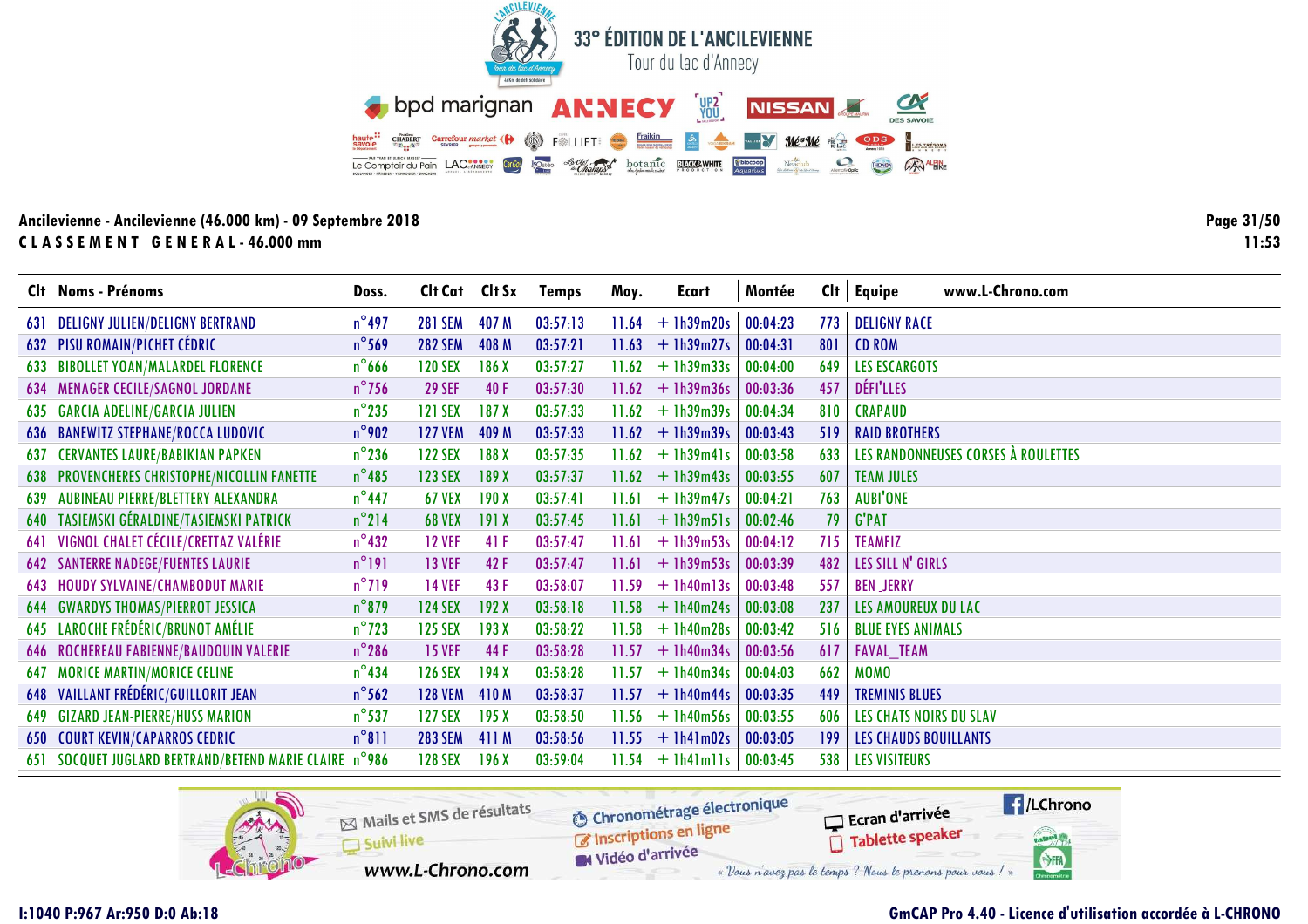![](_page_31_Picture_0.jpeg)

Page 32/50  $11:53$ 

|     | Clt Noms - Prénoms                            | Doss.            | Cit Cat Cit Sx |       | <b>Temps</b> | Moy.  | <b>Ecart</b> | Montée   | Cl <sub>t</sub> | www.L-Chrono.com<br>Equipe       |
|-----|-----------------------------------------------|------------------|----------------|-------|--------------|-------|--------------|----------|-----------------|----------------------------------|
|     | <b>652 DRIAN BRUNO/BRETON EMILIE</b>          | $n^{\circ}834$   | <b>129 SEX</b> | 197X  | 03:59:17     | 11.54 | $+1h41m23s$  | 00:03:38 | 471             | LES VOSGIENS DE L'EXTRÊME        |
|     | <b>653 BLIN PATRICK/BLIN BASTIEN</b>          | $n^{\circ}$ 215  | <b>284 SEM</b> | 412 M | 03:59:20     | 11.53 | $+$ 1h41m26s | 00:03:17 | 298             | <b>PATRICK ET BASTIEN</b>        |
|     | <b>654 SORIN SOPHIE/SORIN EMMANUEL</b>        | $n^{\circ}$ 1062 | <b>69 VEX</b>  | 198X  | 03:59:25     | 11.53 | $+$ 1h41m31s | 00:03:11 | 256             | <b>CHABERT 15</b>                |
|     | <b>655 FRASSE FLORENT/CARRIER COLINE</b>      | $n^{\circ}$ 566  | <b>130 SEX</b> | 199X  | 03:59:29     | 11.53 | $+1h41m35s$  | 00:04:50 | 856             | FLO ET CO                        |
|     | 656 COTTEREAU EMMANUEL/COTTEREAU CYRIL        | $n^{\circ}$ 745  | <b>129 VEM</b> | 413M  | 03:59:45     | 11.51 | $+$ 1h41m52s | 00:04:44 | 843             | <b>GOTTHARD</b>                  |
| 657 | <b>MEZIANE KHELIFA/PEROT FRANCIS</b>          | $n^{\circ}1000$  | <b>285 SEM</b> | 414 M | 03:59:47     | 11.51 | $+$ 1h41m53s | 00:03:43 | 521             | <b>ZONG/PAYPAL</b>               |
|     | <b>658 NARDIN GAËLLE/VANDAME VIOLAINE</b>     | $n^{\circ}$ 099  | <b>30 SEF</b>  | 45F   | 03:59:49     | 11.51 | $+$ 1h41m55s | 00:03:29 | 404             | GAGOU VIO                        |
|     | 659 TASIEMSKI PHILIPPE/TASIEMSKI SANDRINE     | $n^{\circ}$ 466  | <b>70 VEX</b>  | 200X  | 04:00:01     | 11.50 | $+$ 1h42m07s | 00:03:36 | 454             | PHILIPPE ET SANDRINE             |
|     | <b>660 BONNEAU PATRICIA/LAURENT STÉPHANE</b>  | $n^{\circ}$ 859  | <b>16 VEF</b>  | 46 F  | 04:00:11     | 11.49 | $+$ 1h42m17s | 00:03:36 | 453             | <b>BLABLA TEAM</b>               |
| 661 | JOUSSEAUME BENOIT/BOUCHÉ-PERRIN PAUL          | $n^{\circ}051$   | <b>286 SEM</b> | 415 M | 04:00:14     | 11.49 | $+1h42m20s$  | 00:03:39 | 485             | LES DÉMONTES PNEUS               |
|     | <b>662 SICAMOIS ANTHONY/FARGE JOHANN</b>      | $n^{\circ}721$   | <b>130 VEM</b> | 416 M | 04:00:31     | 11.48 | $+1h42m37s$  | 00:03:36 | 459             | <b>LES BÂTARDS</b>               |
|     | <b>663 METRAL-CHARVET DORINE/MARINE DEBAY</b> | $n^{\circ}$ 107  | 31 SEF         | 47F   | 04:00:37     | 11.47 | $+1h42m43s$  | 00:03:54 | 601             | <b>MARINE_DORINE</b>             |
|     | 664 CHALUMEAU JÉRÉMY/VERDOULET LISE           | $n^{\circ}332$   | <b>131 SEX</b> | 201 X | 04:00:40     | 11.47 | $+$ 1h42m46s | 00:03:38 | 473             | <b>BEAUF'S</b>                   |
|     | <b>665 MAJORAL CORALINE/LECOEUR PHILIPPE</b>  | $n^{\circ}130$   | <b>132 SEX</b> | 202X  | 04:00:44     | 11.47 | $+ 1h42m50s$ | 00:03:26 | 376             | <b>CLUB MET</b>                  |
|     | <b>666 PARMENTIER THIBAULT/HÜNI CAROLINE</b>  | $n^{\circ}713$   | <b>133 SEX</b> | 203X  | 04:01:15     | 11.44 | $+$ 1h43m21s | 00:04:14 | 729             | <b>FURETS DES SOMMETS</b>        |
| 667 | <b>AUSTRY BÉATRICE/BOGUET JULIEN</b>          | $n^{\circ}$ 795  | <b>134 SEX</b> | 204X  | 04:01:23     | 11.43 | $+1h43m29s$  | 00:03:42 | 515             | <b>CA VA ALLER!</b>              |
|     | <b>668 MAISSE BRUNO/ALGOUD LAURENT</b>        | $n^{\circ}$ 1042 | <b>131 VEM</b> | 417 M | 04:01:29     | 11.43 | $+1h43m35s$  | 00:03:07 | 228             | <b>CHABERT 2</b>                 |
|     | 669 LE GLON JEAN-MARIE/MALINGE DAVID          | $n^{\circ}328$   | <b>132 VEM</b> | 418 M | 04:01:31     | 11.43 | $+1h43m37s$  | 00:04:09 | 698             | <b>YAKOLO</b>                    |
|     | <b>670 BRUNET PASCAL/DUTILLEUL FREDERIC</b>   | $n^{\circ}$ 706  | <b>133 VEM</b> | 419 M | 04:01:47     | 11.42 | $+1h43m53s$  | 00:04:20 | 756             | <b>LES SUPER GUEULES A FIOUL</b> |
|     | 671 SIAME AURÉLIA/PRUD'HOMME VIRGINIE         | $n^{\circ}823$   | <b>32 SEF</b>  | 48 F  | 04:01:49     | 11.41 | $+1h43m55s$  | 00:03:24 | 362             | <b>VIGNILIA</b>                  |
|     | <b>672 SUCHEL MARIANNE/MERCIER SONIA</b>      | $n^{\circ}684$   | <b>17 VEF</b>  | 49F   | 04:02:09     | 11.40 | $+$ 1h44m15s | 00:04:07 | 683             | <b>SUCHEL-MERCIER</b>            |

![](_page_31_Picture_4.jpeg)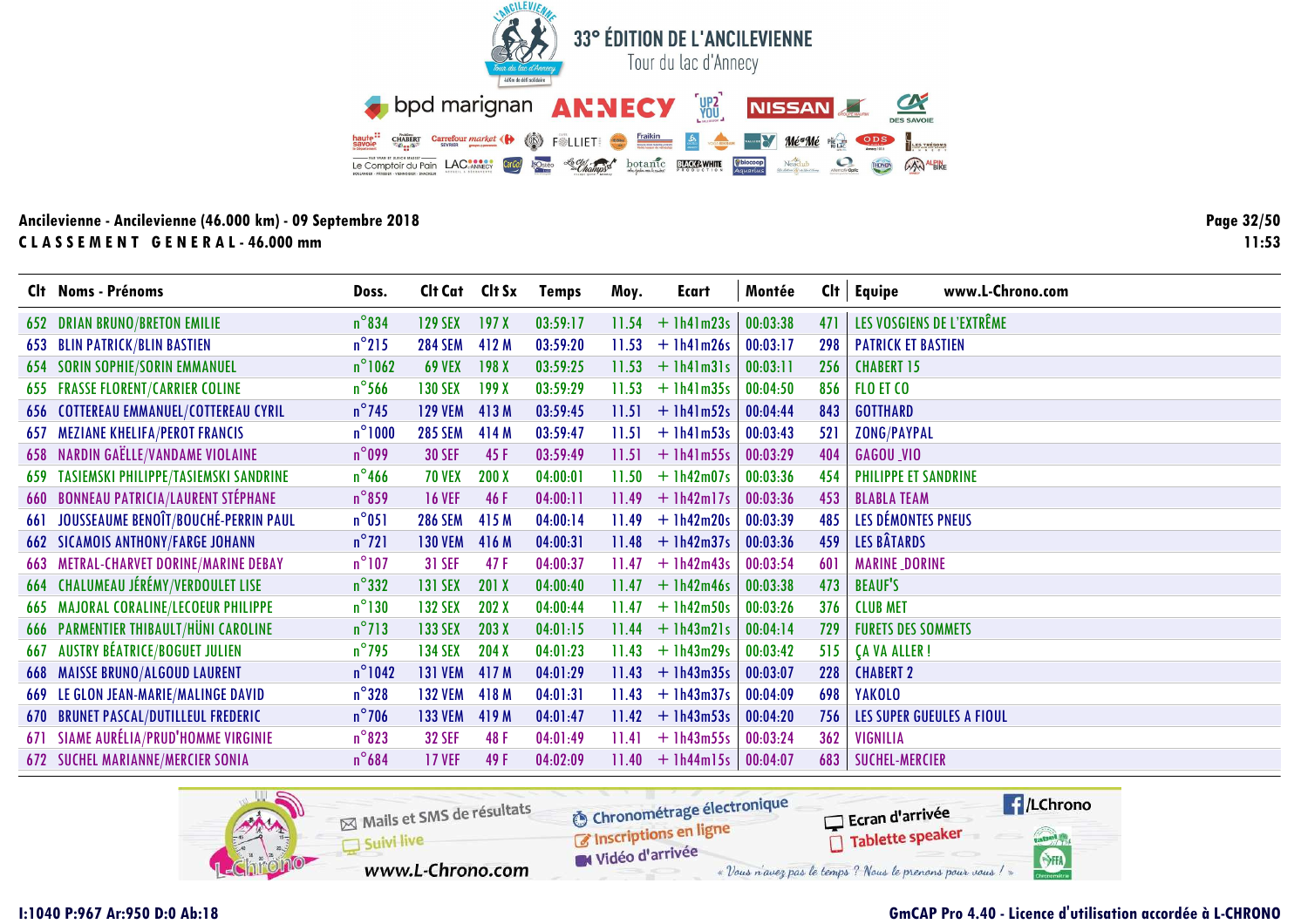![](_page_32_Picture_0.jpeg)

Page 33/50  $11:53$ 

|     | Clt Noms - Prénoms                           | Doss.           | Clt Cat Clt Sx |       | <b>Temps</b> | Moy.  | Ecart              | Montée   | Cl <sub>t</sub> | www.L-Chrono.com<br>Equipe     |
|-----|----------------------------------------------|-----------------|----------------|-------|--------------|-------|--------------------|----------|-----------------|--------------------------------|
|     | 673 COZE ALEXIS/BOTTCHER-HACKL MELANIE       | $n^{\circ}$ 187 | <b>135 SEX</b> | 205X  | 04:02:09     | 11.40 | $+$ 1h44m15s       | 00:03:47 | 548             | <b>ELEPHANT TEAM</b>           |
|     | <b>674 JALLABERT ANNE/BROISSAND CORENTIN</b> | $n^{\circ}484$  | <b>136 SEX</b> | 206X  | 04:02:12     | 11.40 | $+$ $lh44m19s$     | 00:04:05 | 670             | <b>COAN LES BARBARES</b>       |
|     | 675 DURET LUDOVIC/GRABIT PERRINE             | $n^{\circ}375$  | <b>71 VEX</b>  | 207 X | 04:02:14     | 11.39 | $+$ $lh44m21s$     | 00:04:04 | 664             | <b>40 ANS C'EST VINTAGE</b>    |
|     | <b>676 STEPHAN FRANÇOIS/STEPHAN NICOLAS</b>  | $n^{\circ}681$  | <b>134 VEM</b> | 420 M | 04:02:26     | 11.39 | $+$ 1h44m32s       | 00:04:07 | 681             | <b>TEAM STEPHAN</b>            |
|     | <b>677 DEMARTA NICOLAS/DURET DAMIEN</b>      | $n^{\circ}113$  | <b>135 VEM</b> | 421 M | 04:02:31     | 11.38 | $+1h44m38s$        | 00:05:19 | 905             | <b>DD74</b>                    |
|     | <b>678 GASSE JULIEN/GIUFFRIDA GABRIELE</b>   | $n^{\circ}424$  | <b>287 SEM</b> | 422 M | 04:02:33     | 11.38 | $+$ 1h44m39s       | 00:04:21 | 761             | <b>CORBIER RUNNING TEAM</b>    |
|     | 679 TEILLOUT FRÉDÉRIC/BERTHOLLET GUY         | $n^{\circ}$ 919 | <b>136 VEM</b> | 423 M | 04:02:41     | 11.37 | $+$ 1h44m47s       | 00:03:53 | 593             | <b>TEAM RICHARD</b>            |
|     | 680 BONA ERIC/BENETTI HERVÉ                  | $n^{\circ}$ 390 | <b>137 VEM</b> | 424 M | 04:02:44     | 11.37 | $+$ 1h44m50s       | 00:03:42 | 514             | <b>LA DIANGETEAM</b>           |
| 681 | MOLLO SIMON/PRICAZ AURELIEN                  | $n^{\circ}$ 789 | <b>288 SEM</b> | 425 M | 04:02:48     | 11.37 | $+1h44m54s$        | 00:04:24 | 775             | <b>LA REVANCHE DES LOOSERS</b> |
|     | 682 TURONNET MAXIME/JOURDAN ARNAUD           | $n^{\circ}$ 097 | <b>289 SEM</b> | 426 M | 04:02:53     |       | $11.36 + 1h44m59s$ | 00:03:59 | 638             | <b>LES COURS TOUJOURS</b>      |
|     | 683 TARANTOLA JULIEN/TRIVERO GUILLAUME       | $n^{\circ}$ 457 | <b>290 SEM</b> | 427 M | 04:03:06     | 11.35 | $+$ 1h45m12s       | 00:03:17 | 300             | <b>BOIS CANON JT'Y DIS</b>     |
|     | 684 DAVIN MARC-ANTOINE/SLIMANI NABIL         | $n^{\circ}$ 747 | <b>291 SEM</b> | 428 M | 04:03:09     | 11.35 | $+$ 1h45m15s       | 00:03:36 | 460             | <b>ALOHA</b>                   |
|     | <b>685 SERRATORE DELPHINE/DAVIN CEDRIC</b>   | $n^{\circ}674$  | <b>137 SEX</b> | 208 X | 04:03:12     | 11.35 | $+$ 1h45m18s       | 00:03:22 | 346             | <b>STUDIO COACHING</b>         |
|     | <b>686 REILLER GAELLE/CECCHINI AUDE</b>      | $n^{\circ}$ 578 | <b>33 SEF</b>  | 50F   | 04:03:21     | 11.34 | $+1h45m28s$        | 00:04:43 | 838             | <b>LES COPINETTES</b>          |
|     | <b>687 LOYER ELODIE/ROUSSON VINCENT</b>      | $n^{\circ}$ 608 | <b>138 SEX</b> | 209 X | 04:03:23     | 11.34 | $+$ 1h45m29s       | 00:04:01 | 652             | <b>RUN CLASSE 2000</b>         |
|     | <b>688 ATALLAH HAKIM/THONON MATHILDE</b>     | $n^{\circ}$ 956 | <b>139 SEX</b> | 210X  | 04:03:41     | 11.33 | $+1h45m47s$        | 00:04:23 | 772             | <b>LES TORTUES</b>             |
|     | <b>689 JACQUET PASCAL/JACQUET FABIENNE</b>   | $n^{\circ}$ 460 | <b>72 VEX</b>  | 211 X | 04:03:55     | 11.32 | $+ 1h46m02s$       | 00:03:54 | 603             | <b>LES BISCOTTES</b>           |
|     | <b>690 GROSJEAN PAULINE/GINARD SOPHIE</b>    | $n^{\circ}$ 670 | <b>34 SEF</b>  | 51F   | 04:04:00     | 11.31 | $+$ 1h46m06s       | 00:03:35 | 448             | <b>LES MADELEINES</b>          |
|     | <b>691 CASTRO ANNE/BESSE JULIEN</b>          | $n^{\circ}$ 040 | <b>140 SEX</b> | 212 X | 04:04:15     | 11.30 | $+1h46m22s$        | 00:04:30 | 795             | <b>DRINK TEAM</b>              |
|     | 692 BAZIN LAURANNE/BAZIN GUILLAUME           | $n^{\circ}$ 544 | <b>141 SEX</b> | 213X  | 04:04:20     | 11.30 | $+1h46m26s$        | 00:03:43 | 520             | <b>LES BOUBILS</b>             |
|     | 693 HAMEL LIONEL/CHEVILLARD CHRISTELLE       | $n^{\circ}$ 430 | <b>73 VEX</b>  | 214X  | 04:04:25     | 11.29 | $+$ 1h46m31s       | 00:03:50 | 571             | <b>LES TATINIGERS</b>          |

![](_page_32_Picture_4.jpeg)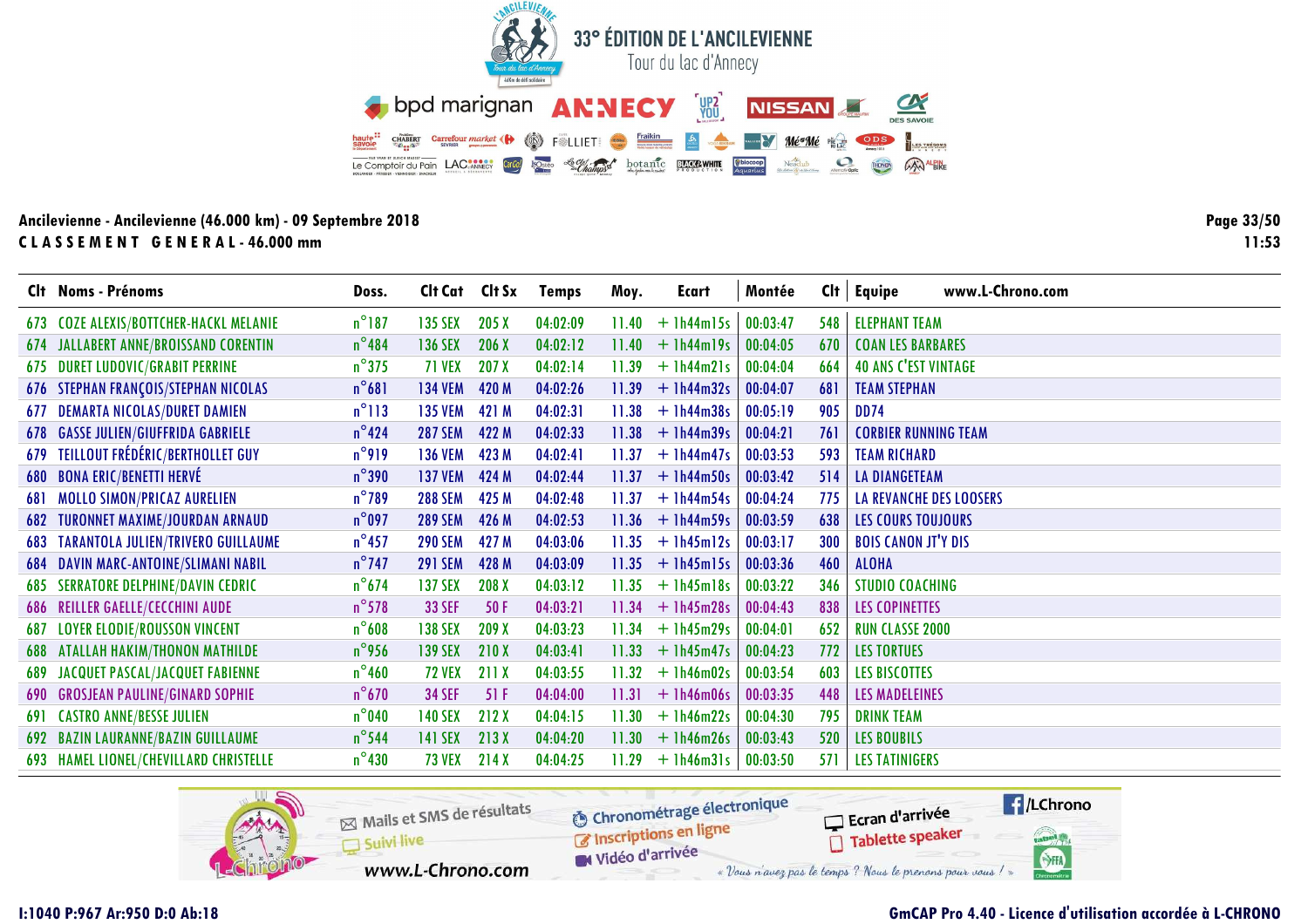![](_page_33_Picture_0.jpeg)

Page 34/50  $11:53$ 

|     | Clt Noms - Prénoms                             | Doss.            | Cit Cat Cit Sx |             | <b>Temps</b> | Moy.  | Ecart              | Montée   |     | $Clt$ Equipe<br>www.L-Chrono.com  |
|-----|------------------------------------------------|------------------|----------------|-------------|--------------|-------|--------------------|----------|-----|-----------------------------------|
|     | 694 TRIEU TAM/MESMIN OLIVIER                   | $n^{\circ}867$   | <b>138 VEM</b> | 429 M       | 04:04:36     | 11.28 | $+1h46m43s$        | 00:04:10 | 704 | SILLNRUN                          |
|     | 695 PREMAT CLAUDE/FRANÇOIS SANDRINE            | $n^{\circ}$ 549  | <b>142 SEX</b> | 215 X       | 04:04:41     | 11.28 | $+1h46m47s$        | 00:03:47 | 552 | <b>UNCREDIBLE TEAM</b>            |
|     | 696 BOMPAS ANNE LAURE/VUILLAUME LORENE         | $n^{\circ}$ 1064 | <b>35 SEF</b>  | 52F         | 04:04:43     | 11.28 | $+$ 1h46m49s       | 00:04:12 | 711 | <b>CHABERT 9</b>                  |
| 697 | <b>GUYOT THOMAS/GUYOT SOPHIE</b>               | $n^{\circ}$ 463  | <b>74 VEX</b>  | 216 X       | 04:04:52     | 11.27 | $+$ 1h46m58s       | 00:03:31 | 425 | <b>MADAME MONSIEUR</b>            |
|     | <b>698 MORIN NICOLAS/MIFFON ALAIN</b>          | $n^{\circ}$ 516  | <b>139 VEM</b> | 430 M       | 04:04:55     | 11.27 | $+$ 1h47m01s       | 00:04:08 | 692 | <b>TEAM JURENS</b>                |
|     | 699 ARIAS JIMMY/ARIAS STÉPHANE                 | $n^{\circ}186$   | <b>292 SEM</b> | 431 M       | 04:04:58     | 11.27 | $+1h47m04s$        | 00:05:24 | 916 | ARIAS PÈRE ET FILS                |
| 700 | <b>CANIN PAULINE/EMMANUELLI NICOLAS</b>        | $n^{\circ}$ 059  | <b>143 SEX</b> | 217 X       | 04:05:31     | 11.24 | $+1h47m37s$        | 00:04:31 | 800 | NICOLINE                          |
| 701 | <b>FILLON RAPHAEL/JEANNOT VICTOR</b>           | $n^{\circ}$ 219  | <b>293 SEM</b> | 432 M       | 04:05:34     | 11.24 | $+$ 1h47m40s       | 00:04:12 | 712 | <b>SUPER SAYANS</b>               |
|     | 702 CAMINET NADÈGE/TAMBUTTÉ FRANÇOIS           | $n^{\circ}$ 072  | <b>144 SEX</b> | 218 X       | 04:05:36     | 11.24 | $+1h47m42s$        | 00:03:47 | 551 | <b>LES TAMBUMINET</b>             |
|     | 703 KISTER ALAIN/KISTER ISABELLE               | $n^{\circ}$ 445  | <b>75 VEX</b>  | 219 X       | 04:05:39     | 11.24 | $+$ 1h47m45s       | 00:03:35 | 452 | <b>LES KISTER'S</b>               |
| 704 | <b>COCHET THOMAS/MARRA CHABERT CELINE</b>      | $n^{\circ}$ 1036 | <b>145 SEX</b> | 220 X       | 04:05:39     |       | $11.24 + 1h47m45s$ | 00:03:48 | 562 | <b>CHABERT 11</b>                 |
| 705 | LUCIANI JEAN-FRANÇOIS/LUCIANI MÉLANIE          | $n^{\circ}451$   | <b>146 SEX</b> | 221 X       | 04:05:54     | 11.22 | $+$ 1h48m01s       | 00:04:09 | 697 | <b>DRINK TEAM PINK</b>            |
| 706 | <b>HENRIOT YVES/DUBOURG ANNIE</b>              | $n^{\circ}$ 1072 | <b>76 VEX</b>  | 222 X       | 04:06:00     | 11.22 | $+1h48m06s$        | 00:04:44 | 842 | <b>NISSAN 1</b>                   |
|     | <b>707 FERRIER CECILIA/POTHIER STÉPHANIE</b>   | $n^{\circ}$ 132  | <b>18 VEF</b>  | 53 F        | 04:06:07     | 11.21 | $+$ 1h48m14s       | 00:04:28 | 790 | <b>LES VACHES FOLLES</b>          |
| 708 | <b>BERMOND PATRICE/BERMOND GAELLE</b>          | $n^{\circ}371$   | <b>147 SEX</b> | 223 X       | 04:06:11     | 11.21 | $+1h48m18s$        | 00:04:29 | 793 | <b>LES CROCOS</b>                 |
| 709 | <b>LEGON SEBASTIEN/GUY JONATHAN</b>            | $n^{\circ}691$   | <b>294 SEM</b> | 433 M       | 04:06:53     | 11.18 | $+ 1h48m59s$       | 00:04:45 | 846 | LES ÉCLOPÉS                       |
|     | 710 FRANCILLETTE FREDERIQUE/DUPONT DUCLOS SUZY | $n^{\circ}$ 269  | <b>36 SEF</b>  | 54 F        | 04:06:54     | 11.18 | $+1h49m00s$        | 00:04:13 | 723 | <b>SUZIQUE</b>                    |
|     | <b>DNS NOEL LAURENT/ANDRE PIERRE</b>           | $n^{\circ}$ 428  | <b>DNS VEM</b> | <b>DNSM</b> | 04:07:01     | 11.17 | $+1h49m07s$        | 00:03:31 | 416 | <b>BOUILLABAISSE ET CASSOULET</b> |
|     | 712 CAPPELLO GAEL/BILLARD LAURENCE             | $n^{\circ}$ 348  | <b>77 VEX</b>  | 224 X       | 04:07:02     | 11.17 | $+1h49m08s$        | 00:03:39 | 481 | <b>LES NOUNOURS</b>               |
|     | 713 LE ROUX JACQUES/CHASTEAU PHILIPPE          | $n^{\circ}836$   | <b>141 VEM</b> | 435 M       | 04:07:16     | 11.16 | $+1h49m23s$        | 00:04:21 | 762 | J'N P                             |
|     | 714 DEBOS MYLÈNE/OBOZIL-GACHE GEORGES          | $n^{\circ}280$   | <b>148 SEX</b> | 225X        | 04:07:17     | 11.16 | $+1h49m24s$        | 00:03:44 | 525 | <b>OD TEAM</b>                    |

![](_page_33_Picture_4.jpeg)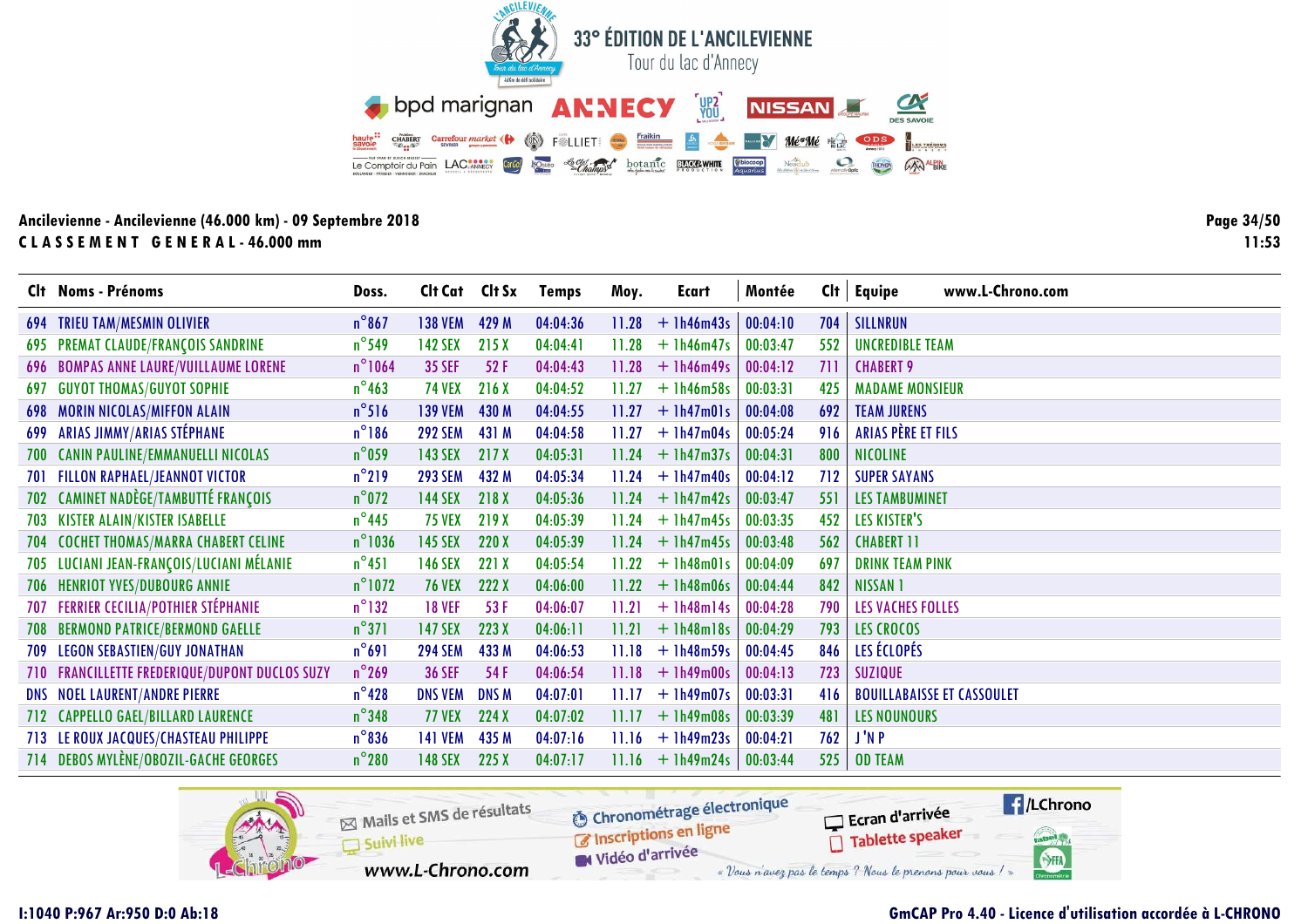![](_page_34_Picture_0.jpeg)

Page 35/50  $11:53$ 

|     | Clt Noms - Prénoms                            | Doss.            | Clt Cat Clt Sx |       | <b>Temps</b> | Moy.  | Ecart              | Montée   | Cl <sub>t</sub> | <b>Equipe</b><br>www.L-Chrono.com |
|-----|-----------------------------------------------|------------------|----------------|-------|--------------|-------|--------------------|----------|-----------------|-----------------------------------|
|     | 715 CHEVALIER JULIEN/PETIT MARIE              | $n^{\circ}$ 642  | <b>149 SEX</b> | 226 X | 04:07:26     | 11.15 | $+1h49m32s$        | 00:04:21 | 760             | <b>LA CHECHE FAMILY</b>           |
|     | 716 FRETUN SYLVAIN/SERGENT KATHLEEN           | $n^{\circ}914$   | <b>150 SEX</b> | 227 X | 04:07:43     |       | $11.14 + 1h49m49s$ | 00:04:33 | 807             | <b>PROBI'WIAME TEAM</b>           |
| 717 | ARQUIZAN CLARA/PAILLARD MORGANE               | $n^{\circ}$ 074  | <b>37 SEF</b>  | 55 F  | 04:07:51     | 11.14 | $+$ 1h49m57s       | 00:04:48 | 852             | <b>CLARA MORGANE</b>              |
|     | 718 HEBRARD CYRILLE/HEBRARD ALEXIA            | $n^{\circ}$ 1058 | <b>38 SEF</b>  | 56 F  | 04:07:52     | 11.14 | $+1h49m58s$        | 00:03:53 | 596             | <b>CADS</b>                       |
|     | 719 RAVAILLE THIBAUD/LAVANCHY OCÉANE          | $n^{\circ}$ 966  | <b>151 SEX</b> | 228 X | 04:07:52     | 11.14 | $+1h49m58s$        | 00:03:59 | 639             | LES PAINS SUCÉS                   |
| 720 | <b>MONRO SALLY/ODEYER NELLY</b>               | $n^{\circ}318$   | <b>19 VEF</b>  | 57F   | 04:07:54     | 11.13 | $+1h50m00s$        | 00:04:52 | 862             | <b>DESPERATE HOUSEWIVES</b>       |
| 721 | <b>TANCREZ STEPHANE/DELAREUX VINCENT</b>      | $n^{\circ}$ 935  | <b>295 SEM</b> | 436 M | 04:08:04     | 11.13 | $+1h50m10s$        | 00:03:41 | 504             | <b>PROBI'WIAME TEAM</b>           |
| 722 | <b>LIMOUSIN STEPHANE/ZEDAM TONY</b>           | $n^{\circ}$ 098  | <b>142 VEM</b> | 437 M | 04:08:05     | 11.13 | $+$ 1h50m12s       | 00:03:40 | 495             | <b>LES TOCARS</b>                 |
| 723 | JOUVENOT LUDOVIC/ELUECQUE JÉRÉMY              | $n^{\circ}314$   | <b>296 SEM</b> | 438 M | 04:08:09     | 11.12 | $+$ 1h50m15s       | 00:03:07 | 226             | <b>TEAM CASS'PATTES</b>           |
|     | 724 CLAUDEON NICOLAS/MELCHIOR THIBAULT        | $n^{\circ}1016$  | <b>297 SEM</b> | 439 M | 04:08:10     |       | $11.12 + 1h50m17s$ | 00:03:35 | 447             | <b>ALEX ET NICO</b>               |
| 725 | TENANT FRÉDÉRIC/BOUILLOT DIDIER               | $n^{\circ}892$   | <b>143 VEM</b> | 440 M | 04:08:36     | 11.10 | $+1h50m42s$        | 00:03:19 | 313             | <b>LES VAILLANTS</b>              |
|     | 726 WOJCIK MARIE/BERNARD JESSIKA              | $n^{\circ}$ 087  | <b>39 SEF</b>  | 58 F  | 04:09:01     | 11.08 | $+$ 1h51m07s       | 00:03:21 | 334             | <b>JESS AND KIKI</b>              |
| 727 | JUNG FLORENCE/GAILLARD RANDLE ELODIE          | $n^{\circ}$ 169  | <b>40 SEF</b>  | 59F   | 04:09:05     | 11.08 | $+$ lh5lmlls       | 00:04:31 | 799             | <b>LES BIQUETTES</b>              |
| 728 | DUPONT CORALINE/STIKELMANNE JEAN-FRANÇOIS     | $n^{\circ}181$   | <b>152 SEX</b> | 229 X | 04:09:05     | 11.08 | $+$ lh5 $\ln$ lls  | 00:04:25 | 781             | LES ALCOOLYTES                    |
|     | 729 WACKER VALERIE/THOMMEN EMILIE             | $n^{\circ}$ 921  | <b>20 VEF</b>  | 60F   | 04:09:05     | 11.08 | $+$ lh5 $\ln$ lls  | 00:03:17 | 299             | <b>SAPERLI'POUPETTES</b>          |
| 730 | ARNOULD MAXIMILIEN/LAVY ANTONIN               | $n^{\circ}$ 649  | <b>298 SEM</b> | 441 M | 04:09:10     | 11.08 | $+$ 1h51m17s       | 00:04:54 | 867             | <b>ANTOMAX</b>                    |
|     | 731 VALIGNAT CHRISTOPHE/GIGNOUX THOMAS        | $n^{\circ}307$   | <b>144 VEM</b> | 442 M | 04:09:14     | 11.07 | $+$ 1h51m21s       | 00:04:17 | 745             | <b>CHRISTOM</b>                   |
|     | 732 DOMANSKI GEOFFREY/TERRIER FRANCOIS        | $n^{\circ}$ 997  | <b>299 SEM</b> | 443 M | 04:09:33     | 11.06 | $+$ 1h51m39s       | 00:03:56 | 611             | A TOI DE VOIR                     |
|     | 733 LE GUEN STÉPHANE/LE GUEN BRIGITTE         | $n^{\circ}$ 900  | <b>78 VEX</b>  | 230 X | 04:09:37     | 11.06 | $+1h51m43s$        | 00:04:27 | 784             | LG                                |
|     | 734 BLANC LAETITIA/SCHOCH LEROUX ANNE-VALÉRIE | $n^{\circ}$ 244  | <b>21 VEF</b>  | 61F   | 04:09:37     |       | $11.06 + 1h51m44s$ | 00:04:40 | 831             | <b>STARSKY ET HUTCH</b>           |
|     | 735 MERIEUX CHARLOTTE/MERIEUX BENOIT          | $n^{\circ}$ 094  | <b>153 SEX</b> | 231 X | 04:09:41     | 11.05 | $+$ 1h51m48s       | 00:03:12 | 266             | <b>BEN ET CHACHA</b>              |

![](_page_34_Picture_4.jpeg)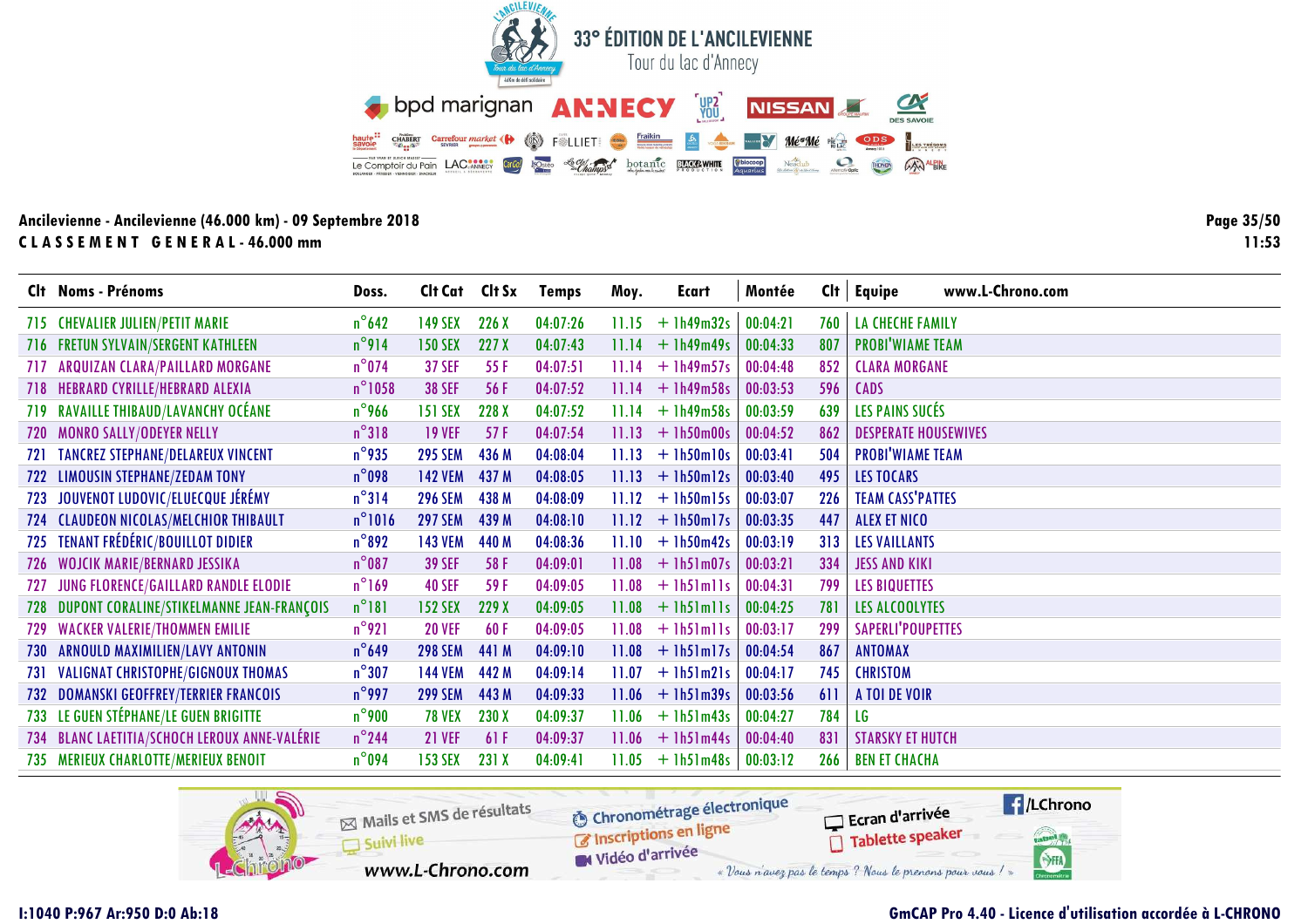![](_page_35_Picture_0.jpeg)

Page 36/50  $11:53$ 

|     | Clt Noms - Prénoms                                      | Doss.           | Clt Cat Clt Sx |       | <b>Temps</b> | Moy.  | Ecart        | Montée   | Cl <sub>t</sub> | www.L-Chrono.com<br>Equipe     |
|-----|---------------------------------------------------------|-----------------|----------------|-------|--------------|-------|--------------|----------|-----------------|--------------------------------|
| 736 | <b>BONOT PHILIPPE/BONOT ANNE</b>                        | $n^{\circ}$ 068 | <b>79 VEX</b>  | 232 X | 04:09:43     | 11.05 | $+$ 1h51m49s | 00:04:15 | 739             | <b>TONOB</b>                   |
| 737 | <b>CONDEVAUX RÉMY/TOUSSAINT AGNES</b>                   | $n^{\circ}$ 787 | <b>154 SEX</b> | 233 X | 04:10:04     | 11.04 | $+$ 1h52mlls | 00:03:33 | 440             | <b>BELLA CIAO</b>              |
|     | 738 CLERC-DUBOIS THEO/CLERC-DUBOIS ARNAUD               | $n^{\circ}$ 171 | <b>300 SEM</b> | 444 M | 04:10:09     | 11.03 | $+$ 1h52m15s | 00:05:06 | 889             | LES CD'S                       |
|     | 739 LAYDERNIER JEAN CLAUDE/LAYDERNIER EMILIE            | $n^{\circ}461$  | <b>155 SEX</b> | 234 X | 04:10:12     | 11.03 | $+$ 1h52m18s | 00:03:51 | 577             | LES MEILLEURS                  |
|     | 740 LAVOREL BAPTISTE/ROSALES GONZALO                    | $n^{\circ}313$  | <b>301 SEM</b> | 445 M | 04:10:12     | 11.03 | $+1h52m19s$  | 00:05:00 | 879             | HUASCARAN                      |
| 741 | <b>TSOMBANOPOULOS SANDRINE/LAURENT LAETITIA</b>         | $n^{\circ}$ 349 | <b>22 VEF</b>  | 62F   | 04:10:17     | 11.03 | $+$ 1h52m23s | 00:03:52 | 584             | <b>ADIMC74 TEAM 2</b>          |
|     | 742 GAUTHIER PASCALE/REVAULT PHILIPPE                   | $n^{\circ}$ 354 | <b>156 SEX</b> | 235 X | 04:10:19     | 11.03 | $+$ 1h52m25s | 00:03:39 | 488             | <b>ADIMC74 TEAM 3</b>          |
|     | <b>743 ESCANÉ CHARLOTTE/BOUVARD JUSTINE</b>             | $n^{\circ}$ 082 | 41 SEF         | 63F   | 04:10:20     | 11.03 | $+$ 1h52m26s | 00:03:27 | 385             | <b>BOUVY ET CHACHON</b>        |
|     | 744 GIORGIO ASTRID/ECHALLIER THOMAS                     | $n^{\circ}$ 356 | <b>80 VEX</b>  | 236 X | 04:10:20     | 11.03 | $+ 1h52m26s$ | 00:03:41 | 505             |                                |
|     | 745 LAPIERRE RACHEL/VOTQUENNE BENJAMIN                  | $n^{\circ}345$  | <b>157 SEX</b> | 237 X | 04:10:20     | 11.03 | $+1h52m26s$  | 00:03:37 | 469             | <b>ADIMC74 TEAM 1</b>          |
|     | 746 ROCIPON VIRGINIE/MANIERE STÉPHANIE                  | $n^{\circ}840$  | 42 SEF         | 64F   | 04:10:27     | 11.02 | $+$ 1h52m33s | 00:03:36 | 455             | <b>APPUIE SUR L'CHAMPIGNON</b> |
| 747 | <b>DAGHERIR STÉPHANIE/RICQUART LUCILE</b>               | $n^{\circ}$ 198 | <b>23 VEF</b>  | 65F   | 04:10:28     | 11.02 | $+$ 1h52m34s | 00:03:46 | 541             | <b>SUPERGIRLS</b>              |
|     | <b>748 FABRE SEBASTIEN/DESPIERRES VALERI</b>            | $n^{\circ}$ 940 | <b>81 VEX</b>  | 238 X | 04:10:29     | 11.02 | $+1h52m35s$  | 00:04:21 | 764             | <b>NOUS DEUX</b>               |
|     | <b>749 PELLET LAURA/BAJARD YANN</b>                     | $n^{\circ}$ 762 | <b>158 SEX</b> | 239 X | 04:10:54     | 11.00 | $+1h53m00s$  | 00:04:28 | 789             | <b>LES WINX</b>                |
|     | 750 CHAFFOTTE PIERRE MARIE/TRIPIER MONDANCIN MARG n°699 |                 | <b>159 SEX</b> | 240 X | 04:11:30     | 10.97 | $+$ 1h53m37s | 00:04:41 | 834             | <b>LES POUPINOUS</b>           |
| 751 | SAUBIN GÉRARD/SAUBIN SANDRINE                           | $n^{\circ}$ 538 | <b>82 VEX</b>  | 241 X | 04:11:39     | 10.97 | $+1h53m45s$  | 00:04:50 | 858             | <b>DIDOU AND GE</b>            |
|     | 752 BERNE SOLENN/MAILLARD CHARLOTTE                     | $n^{\circ}$ 293 | <b>43 SEF</b>  | 66F   | 04:11:51     | 10.96 | $+$ 1h53m57s | 00:04:34 | 812             | <b>FEU FLAMMES</b>             |
|     | 753 JACQUIER PATRICK/CHESSEL JEAN-PHILIPPE              | $n^{\circ}$ 167 | <b>145 VEM</b> | 446 M | 04:11:54     | 10.96 | $+$ 1h54m00s | 00:03:42 | 513             | <b>BOBAN</b>                   |
| 754 | <b>AUDET JUSTINE/HAK VALERIE</b>                        | $n^{\circ}$ 597 | <b>44 SEF</b>  | 67F   | 04:11:54     | 10.96 | $+$ 1h54m00s | 00:04:18 | 750             | <b>LES JUVAMINES</b>           |
|     | 755 GUYOT ETIENNE/AFFAGARD THOMAS                       | $n^{\circ}$ 943 | <b>302 SEM</b> | 447 M | 04:12:02     | 10.95 | $+$ 1h54m08s | 00:03:10 | 251             | <b>LES AFFAYOTS</b>            |
|     | 756 JACQUIN VERONIQUE/MAIRE PATRICE                     | $n^{\circ}$ 459 | <b>83 VEX</b>  | 242 X | 04:12:11     | 10.94 | $+$ 1h54m17s | 00:03:54 | 602             | <b>MÊME PAS PEUR</b>           |

![](_page_35_Picture_4.jpeg)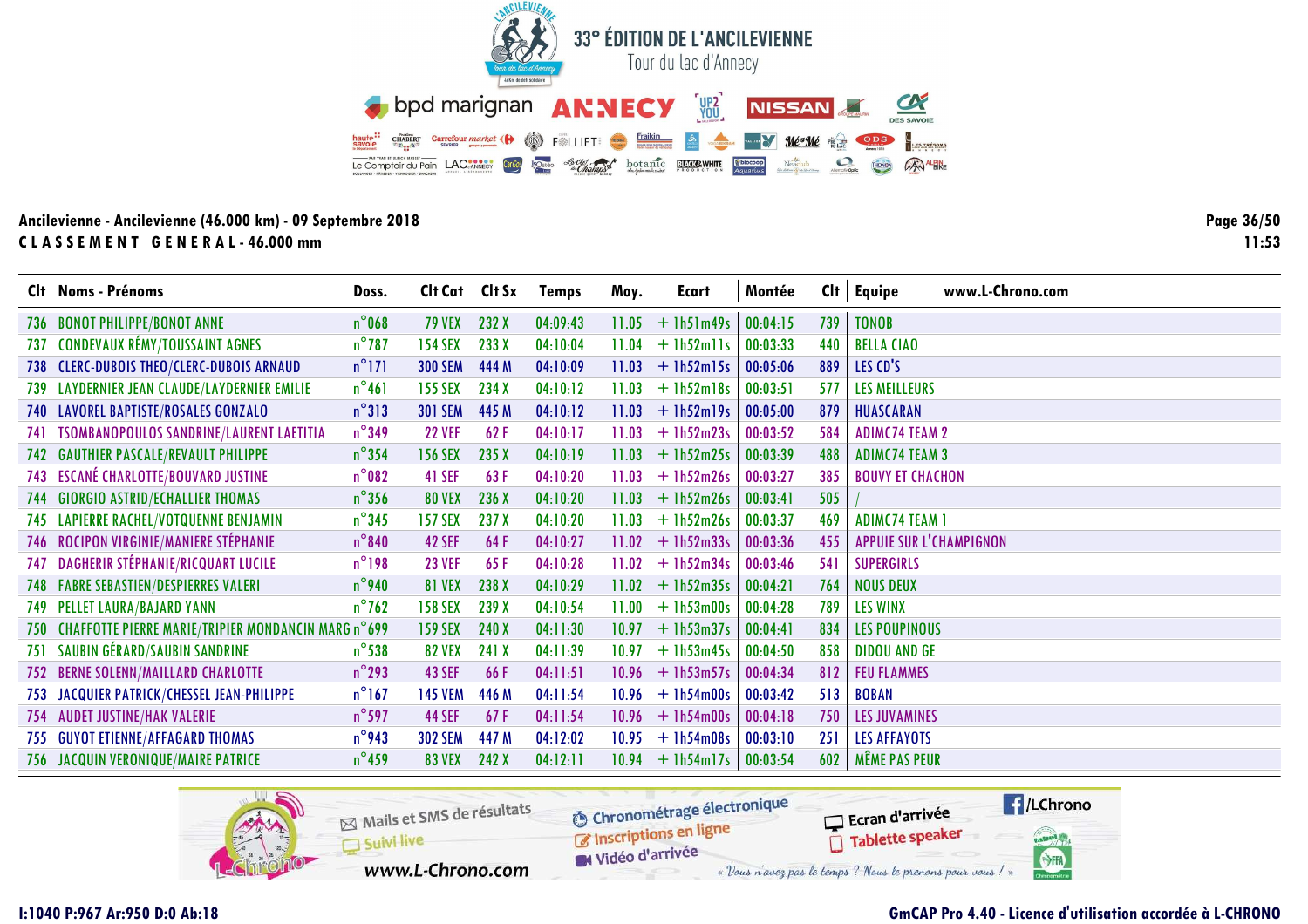![](_page_36_Picture_0.jpeg)

Page 37/50  $11:53$ 

|       | Clt Noms - Prénoms                                       | Doss.            | Cit Cat Cit Sx |       | <b>Temps</b> | Moy.  | Ecart        | Montée   |     | $Clt$ Equipe<br>www.L-Chrono.com  |
|-------|----------------------------------------------------------|------------------|----------------|-------|--------------|-------|--------------|----------|-----|-----------------------------------|
|       | 757 PICQUART THIERRY/DAZARD CLOVIS                       | $n^{\circ}311$   | <b>146 VEM</b> | 448 M | 04:12:30     | 10.93 | $+ 1h54m36s$ | 00:04:32 | 802 | <b>CCHARTRESHANDIRUN</b>          |
|       | 758 GAULTIER GWENOLA/LOMBARDO LAURA                      | $n^{\circ}317$   | <b>45 SEF</b>  | 68F   | 04:12:56     | 10.91 | $+1h55m02s$  | 00:03:50 | 568 | <b>ROUGE COMME UNE TOMATE</b>     |
| 759.  | <b>BRETIN CHRISTOPHE/BAZZALI PHILIPPE</b>                | $n^{\circ}$ 090  | <b>147 VEM</b> | 449 M | 04:12:56     | 10.91 | $+$ 1h55m02s | 00:05:28 | 922 | <b>LES BEURSAUDES</b>             |
| 760 - | <b>PORRAZ ALEXIA/MALLEIN MARGAUX</b>                     | $n^{\circ}013$   | <b>46 SEF</b>  | 69F   | 04:13:07     | 10.90 | $+$ 1h55m13s | 00:04:08 | 690 | <b>FILLES SÛRES</b>               |
| 761   | <b>POCHARD OLIVIER/COPPEL STEPH</b>                      | $n^{\circ}$ 580  | <b>148 VEM</b> | 450 M | 04:13:18     | 10.90 | $+1h55m24s$  | 00:03:47 | 553 | <b>WARRIORS</b>                   |
| 762   | <b>CHEVILLARD EMILIE/MAGNIER ELODIE</b>                  | $n^{\circ}$ 449  | 47 SEF         | 70F   | 04:13:30     | 10.89 | $+$ 1h55m36s | 00:04:08 | 687 | <b>TROPICOQUETTES</b>             |
|       | 763 POUPART ORIANE/BLIN CLÉMENT                          | $n^{\circ}210$   | <b>160 SEX</b> | 243 X | 04:13:48     | 10.87 | $+1h55m54s$  | 00:04:12 | 719 | <b>ORIANE CLÉMENT</b>             |
|       | 764 LEFRANC ANNE-CHRISTELLE/LEFRANC BÉNÉDICTE            | $n^{\circ}815$   | <b>24 VEF</b>  | 71F   | 04:13:52     | 10.87 | $+$ 1h55m58s | 00:04:22 | 770 | <b>FRISETTES SISTERS</b>          |
|       | 765 CONTE MATHILDE/BERTRAND CLAIRE                       | $n^{\circ}331$   | <b>48 SEF</b>  | 72F   | 04:13:58     | 10.87 | $+$ 1h56m04s | 00:04:02 | 658 | <b>LES ARDÉCHOISES</b>            |
|       | 766 ALLEGRET MAXIME/ALLEGRET ANTOINE                     | $n^{\circ}$ 176  | <b>303 SEM</b> | 451 M | 04:14:01     | 10.87 | $+$ 1h56m07s | 00:03:37 | 466 | <b>CHIMKEN NUGGERS</b>            |
| 767   | <b>RONGER CELINE/CHANAL CAROLE</b>                       | $n^{\circ}$ 173  | <b>49 SEF</b>  | 73F   | 04:14:05     | 10.86 | $+$ 1h56m12s | 00:03:56 | 615 | CAROLE ET CÉCÉ                    |
|       | <b>768 BERNARD LISA/BARBOT ISAURE</b>                    | $n^{\circ}489$   | <b>50 SEF</b>  | 74 F  | 04:14:12     | 10.86 | $+$ 1h56m19s | 00:04:10 | 701 | <b>LES TOURISTES</b>              |
| 769.  | <b>GAUDINIERE CAMILLE/BLANCK CATHERINE</b>               | $n^{\circ}572$   | <b>51 SEF</b>  | 75 F  | 04:14:56     | 10.83 | $+$ 1h57m02s | 00:04:07 | 680 | <b>BOOBS TEAM</b>                 |
|       | 770 PLAZIAT CHRISTIAN/ROSTAN ANGÈLE                      | $n^{\circ}$ 668  | <b>84 VEX</b>  | 244 X | 04:15:02     | 10.82 | $+1h57m08s$  | 00:05:16 | 901 | <b>MON COACH ET MOI</b>           |
|       | 771 SALLEFRANQUE MAYDER/REFFET FREDERIQUE                | $n^{\circ}850$   | <b>25 VEF</b>  | 76 F  | 04:15:17     | 10.81 | $+1h57m23s$  | 00:04:14 | 732 | <b>TORTUES NINJA</b>              |
|       | 772 GARDET VALÉRIE/GIRAUD MURIEL                         | $n^{\circ}$ 740  | <b>26 VEF</b>  | 77F   | 04:15:22     | 10.81 | $+$ 1h57m29s | 00:04:24 | 777 | <b>LES BONDINETTES</b>            |
|       | 773 WIND SYLVAIN/GAGNEUX DYLAN                           | $n^{\circ}$ 1022 | <b>304 SEM</b> | 452 M | 04:15:23     | 10.81 | $+ 1h57m29s$ | 00:04:50 | 857 | UP2YOU                            |
|       | 774 MAJEUR CHRISTELLE/MAJEUR LUCIE                       | $n^{\circ}$ 700  | <b>52 SEF</b>  | 78F   | 04:15:23     | 10.81 | $+$ 1h57m30s | 00:03:16 | 292 | <b>MAJEUR</b>                     |
| 775   | <b>BERTOLI GERALD/AUCLAIR PIERRE</b>                     | $n^{\circ}414$   | <b>305 SEM</b> | 453 M | 04:15:24     | 10.81 | $+$ 1h57m30s | 00:05:14 | 900 | <b>LES FARFADETS</b>              |
|       | 776 PERRET GERMAIN/PERRET ADÈLE                          | $n^{\circ}761$   | <b>161 SEX</b> | 245 X | 04:15:25     | 10.81 | $+$ 1h57m31s | 00:05:53 | 939 | LES APPRENTIS-HÉROS               |
|       | 777 FAVRE-LORRAINE ELODIE/FAVRE-LORRAINE GÉRALDINE n°425 |                  | <b>53 SEF</b>  | 79 F  | 04:15:36     | 10.80 | $+1h57m42s$  | 00:03:46 | 544 | <b>ET POUR FINIR EN APOTHÉOSE</b> |

![](_page_36_Picture_4.jpeg)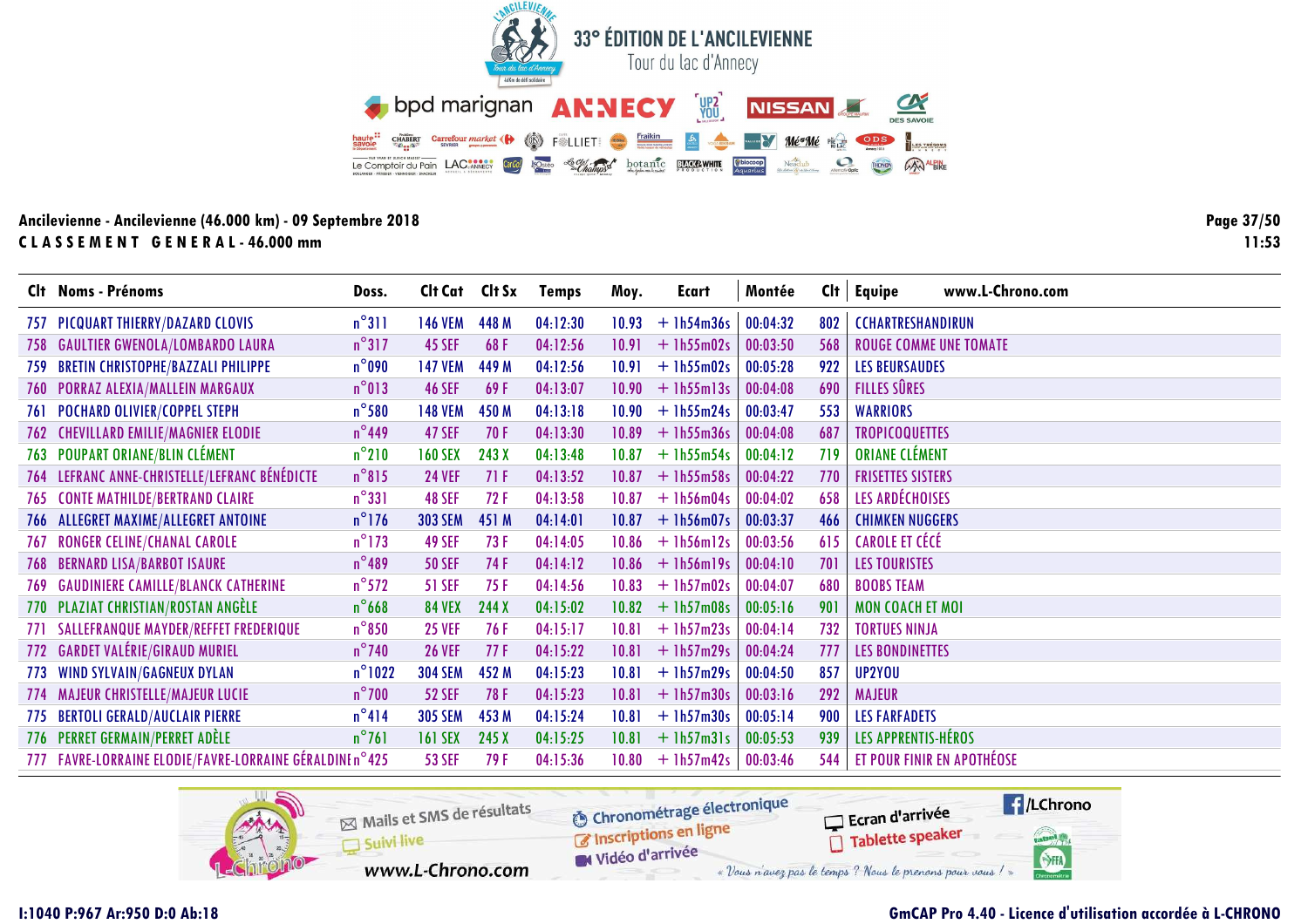![](_page_37_Picture_0.jpeg)

Page 38/50  $11:53$ 

|     | Clt Noms - Prénoms                          | Doss.            | Cit Cat Cit Sx |       | Temps    | Moy.  | Ecart        | Montée   | Cl <sub>t</sub> | www.L-Chrono.com<br><b>Equipe</b>   |
|-----|---------------------------------------------|------------------|----------------|-------|----------|-------|--------------|----------|-----------------|-------------------------------------|
|     | 778 ESCALAIS SEBASTIEN/RIVAUD EMMANUEL      | $n^{\circ}$ 227  | <b>149 VEM</b> | 454 M | 04:15:49 | 10.79 | $+$ 1h57m55s | 00:04:47 | 849             | <b>VAZYCHOISI</b>                   |
| 779 | HODE DELPHINE/FOURNIER CÉDRIC               | $n^{\circ}814$   | <b>162 SEX</b> | 246 X | 04:16:06 | 10.78 | $+1h58m12s$  | 00:04:43 | 839             | <b>LES ZAMOUREUX</b>                |
|     | 780 POZARD PRESCILLIA/GOBET LIONEL          | $n^{\circ}531$   | <b>163 SEX</b> | 247 X | 04:16:18 | 10.77 | $+1h58m25s$  | 00:03:56 | 616             | <b>ATTENDS MOI J'ARRIVE</b>         |
| 781 | <b>BERNARDO PEDRO/BADIN CÉCILE</b>          | $n^{\circ}$ 066  | <b>85 VEX</b>  | 248 X | 04:16:25 | 10.76 | $+$ 1h58m31s | 00:04:33 | 805             | COLLÉ - SERRÉ                       |
|     | <b>782 BROSSE NADIA/GIRARD AUDREY</b>       | $n^{\circ}$ 138  | <b>54 SEF</b>  | 80F   | 04:16:39 | 10.75 | $+1h58m45s$  | 00:03:32 | 431             | <b>LES SORIETTES</b>                |
| 783 | GIUNTA PIERRE/REGAL AKKARI AMANDINE         | $n^{\circ}$ 248  | <b>164 SEX</b> | 249 X | 04:16:49 | 10.75 | $+1h58m56s$  | 00:04:07 | 678             | <b>LA RUCHE</b>                     |
| 784 | <b>CHEVAUX MATTHIEU/SANS MARJORIE</b>       | $n^{\circ}$ 093  | <b>165 SEX</b> | 250 X | 04:16:50 | 10.75 | $+$ 1h58m57s | 00:04:34 | 809             | <b>DRINK TEAM</b>                   |
|     | 785 MORLET DANYEL/LECOQ BRUNO               | $n^{\circ}$ 771  | <b>150 VEM</b> | 455 M | 04:17:03 | 10.74 | $+1h59m09s$  | 00:04:39 | 829             | <b>LA PETITE EQUIPE</b>             |
|     | 786 CHABAL LAURE/CHABAL KARINE              | $n^{\circ}$ 854  | <b>55 SEF</b>  | 81F   | 04:17:07 | 10.73 | $+$ 1h59m13s | 00:03:39 | 483             | <b>LES CHABALOU</b>                 |
|     | 787 POLIDORI VALERIE/CHEVILLARD PIERRE YVES | $n^{\circ}$ 257  | <b>27 VEF</b>  | 82F   | 04:17:12 | 10.73 | $+1h59m18s$  | 00:04:12 | 717             | DU SANG, DES LARMES ET D'LA BIERE ! |
|     | 788 LEPAPE AGNES/ROGIER PHILIPPE            | $n^{\circ}$ 204  | <b>86 VEX</b>  | 251 X | 04:17:19 | 10.73 | $+1h59m25s$  | 00:05:23 | 912             | <b>NEVER GIVE UP</b>                |
|     | 789 GALLOT RÉMY/BOYER ADELINE               | $n^{\circ}$ 142  | <b>166 SEX</b> | 252 X | 04:17:19 | 10.73 | $+1h59m25s$  | 00:03:27 | 384             | HAPPYGALLOTFAMILY                   |
|     | 790 VANNOBEL EDITH/VANNOBEL MICHAEL         | $n^{\circ}$ 529  | <b>87 VEX</b>  | 253X  | 04:17:24 | 10.72 | $+$ 1h59m31s | 00:06:05 | 942             | <b>MECA</b>                         |
|     | 791 CLERJON LAURA/CODEREY CLAIRE            | $n^{\circ}$ 930  | <b>56 SEF</b>  | 83F   | 04:17:30 | 10.72 | $+1h59m37s$  | 00:03:39 | 491             | <b>TEAM CROUTE</b>                  |
|     | 792 ROUÉ SIMON/GODIN PIERRE                 | $n^{\circ}$ 981  | <b>306 SEM</b> | 456 M | 04:17:45 | 10.71 | $+$ 1h59m51s | 00:05:46 | 933             | <b>LES VIEUX CADORS</b>             |
|     | 793 BLANC AURÉLIEN/BLANC MARGAUX            | $n^{\circ}603$   | <b>167 SEX</b> | 254X  | 04:17:56 | 10.70 | $+ 2h00m02s$ | 00:03:28 | 393             | <b>MARGAUREL</b>                    |
|     | 794 DAUDIN CATHERINE/DOUSSOT SOPHIE         | $n^{\circ}$ 950  | <b>28 VEF</b>  | 84F   | 04:18:03 | 10.70 | $+ 2h00m10s$ | 00:04:27 | 785             | <b>LES REUNNEUSES</b>               |
|     | 795 ROSSI SANDRO/MABBOUX JACQUES            | $n^{\circ}741$   | <b>151 VEM</b> | 457 M | 04:18:06 | 10.69 | $+ 2h00m12s$ | 00:04:47 | 851             | <b>LES BEAUFFS</b>                  |
|     | 796 VINCENT CHRISTOPHE/RONCEVIC GERALDINE   | $n^{\circ}$ 496  | <b>168 SEX</b> | 255X  | 04:18:06 | 10.69 | $+ 2h00m12s$ | 00:04:38 | 825             | ADEUXCMIEUX                         |
|     | <b>797 SERRE GAELLE/COTE THOMAS</b>         | $n^{\circ}$ 1048 | <b>169 SEX</b> | 256X  | 04:18:09 | 10.69 | $+ 2h00ml6s$ | 00:04:15 | 740             | <b>SPODE42-3</b>                    |
|     | 798 FLAVIN ALEXA/MERIENNE THÉO              | $n^{\circ}$ 838  | <b>170 SEX</b> | 257X  | 04:18:11 | 10.69 | $+ 2h00m17s$ | 00:03:22 | 345             | <b>COUCOU LES SAGOUINS</b>          |
|     |                                             |                  |                |       |          |       |              |          |                 |                                     |

![](_page_37_Picture_4.jpeg)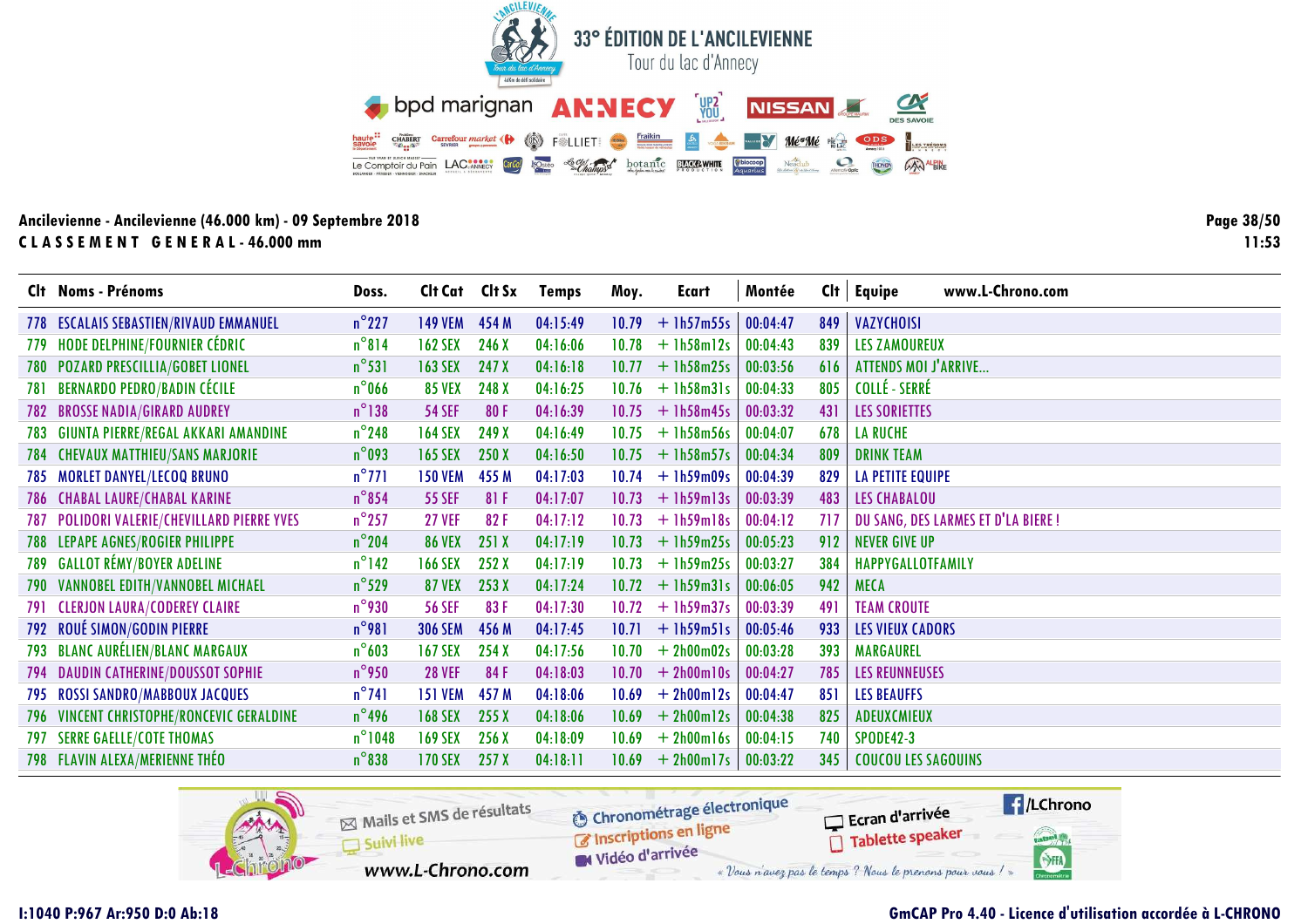![](_page_38_Picture_0.jpeg)

Page 39/50  $11:53$ 

|     | Clt Noms - Prénoms                            | Doss.            | Cit Cat Cit Sx |       | <b>Temps</b> | Moy.  | Ecart        | Montée   | Cl <sub>t</sub> | www.L-Chrono.com<br>Equipe     |
|-----|-----------------------------------------------|------------------|----------------|-------|--------------|-------|--------------|----------|-----------------|--------------------------------|
|     | 799 MORENO JONATHAN/MOREAU JEAN CLAUDE        | $n^{\circ}221$   | <b>307 SEM</b> | 458 M | 04:18:18     | 10.69 | $+ 2h00m24s$ | 00:05:09 | 895             | LES MOMOS                      |
|     | <b>800 FRAPPÉ ALIX/PAQUIT LAURA</b>           | $n^{\circ}$ 092  | <b>57 SEF</b>  | 85F   | 04:18:27     | 10.68 | $+ 2h00m33s$ | 00:04:17 | 748             | <b>FRAPPÉ2</b>                 |
| 801 | <b>MAURER CHARLOTTE/GANDON ELISE</b>          | $n^{\circ}824$   | <b>58 SEF</b>  | 86F   | 04:18:41     | 10.67 | $+ 2h00m48s$ | 00:03:38 | 477             | <b>LES COUSINES</b>            |
|     | 802 DALAINE CLÉMENT/CARRUE PIERRE             | $n^{\circ}$ 284  | <b>308 SEM</b> | 459 M | 04:18:45     | 10.67 | $+ 2h00m52s$ | 00:03:28 | 398             | <b>LES BATONNETS</b>           |
| 803 | <b>BERNARD JEROME/GIRARD CHRISTINE</b>        | $n^{\circ}$ 273  | <b>88 VEX</b>  | 258 X | 04:18:57     | 10.66 | $+ 2h01m03s$ | 00:04:37 | 819             | <b>ATSCAF DES SAVOIE 2</b>     |
| 804 | HAMIDI CAMILLE/CHOUILLET JEAN-CHRISTOPHE      | $n^{\circ}$ 835  | <b>89 VEX</b>  | 259 X | 04:19:01     | 10.66 | $+ 2h01m07s$ | 00:03:42 | 510             | <b>CAMILLE JEAN-CHRISTOPHE</b> |
|     | 805 TISSANDIER JOHANN/PAILLUSSON ARNAUD       | $n^{\circ}$ 928  | <b>309 SEM</b> | 460 M | 04:19:02     | 10.66 | $+ 2h01m09s$ | 00:04:13 | 726             | <b>LES FOO RIDERS</b>          |
|     | 806 SOTO LAURA/FRADIN MATHIEU                 | $n^{\circ}$ 1049 | <b>171 SEX</b> | 260X  | 04:19:06     | 10.65 | $+ 2h01m12s$ | 00:03:57 | 618             | <b>CHEF CHAUSPODE</b>          |
| 807 | FOURNIER-BIDOZ CHLOÉ/ALLARD-JACQUIN CLAIRE    | $n^{\circ}829$   | <b>59 SEF</b>  | 87F   | 04:19:28     | 10.64 | $+ 2h01m35s$ | 00:04:19 | 754             | <b>SEA BASS</b>                |
|     | <b>808 LEVY HAUSSMANN SIMON/DUTHOIT NELLY</b> | $n^{\circ}$ 409  | <b>172 SEX</b> | 261X  | 04:19:31     | 10.64 | $+ 2h01m38s$ | 00:03:38 | 472             | <b>LES MINIONS</b>             |
| 809 | <b>APPREDERISSE MATTHIEU/KARAK MARION</b>     | $n^{\circ}$ 438  | <b>173 SEX</b> | 262X  | 04:19:32     | 10.64 | $+ 2h01m38s$ | 00:03:40 | 494             | <b>LES TALANIAK</b>            |
|     | 810 BOHAN MYRIAM/MATTERN LAURENT              | $n^{\circ}$ 495  | <b>174 SEX</b> | 263X  | 04:19:32     | 10.63 | $+ 2h01m38s$ | 00:03:34 | 443             | <b>HOPLA GEISS</b>             |
|     | 811 MARQUES JOSÉ/CUINET OLIVIER               | $n^{\circ}827$   | <b>152 VEM</b> | 461 M | 04:19:46     | 10.63 | $+ 2h01m52s$ | 00:04:52 | 861             | <b>TEAM BERNARD</b>            |
|     | <b>812 SORLUT SANDRA/DASSONVILLE CATHY</b>    | $n^{\circ}$ 640  | <b>60 SEF</b>  | 88F   | 04:19:47     | 10.62 | $+ 2h01m53s$ | 00:04:05 | 666             | LES SAW 6                      |
|     | <b>813 BERLANDIS SEBASTIEN/DEBOST THOMAS</b>  | $n^{\circ}291$   | <b>310 SEM</b> | 462 M | 04:19:54     | 10.62 | $+ 2h02m00s$ | 00:04:00 | 646             | <b>TEAM IAE</b>                |
| 814 | <b>QUINT ISABELLE/GHEUNG PIERRE</b>           | $n^{\circ}887$   | <b>90 VEX</b>  | 264X  | 04:19:55     | 10.62 | $+ 2h02m01s$ | 00:05:03 | 884             | ILS VÉCURENT HEUREUX           |
|     | 815 STEPHANIE VALOUR/DJEBLI FOUCHARD ANNICK   | $n^{\circ}813$   | <b>29 VEF</b>  | 89F   | 04:20:01     | 10.62 | $+ 2h02m07s$ | 00:04:40 | 832             | MÈRE ET FILLE LE RETOUR        |
|     | 816 MAILLOT MAËLLE/REYNAUD MELODIE            | $n^{\circ}014$   | <b>61 SEF</b>  | 90F   | 04:20:07     | 10.61 | $+ 2h02m13s$ | 00:03:29 | 407             | SWEET'AS                       |
| 817 | <b>MERMET JUSTINE/ROUGEAU PAULINE</b>         | $n^{\circ}163$   | <b>62 SEF</b>  | 91 F  | 04:20:13     | 10.61 | $+ 2h02m20s$ | 00:04:07 | 684             | <b>TEAM BE PHARMA 2</b>        |
|     | 818 DUPONT JUSTINE/MACHUCA JULIEN             | $n^{\circ}$ 514  | 175 SEX        | 265X  | 04:20:35     | 10.59 | $+ 2h02m41s$ | 00:04:06 | 675             | ULUL                           |
|     | 819 GUILLOT NICOLAS/PICHERY VIRGINIE          | $n^{\circ}$ 270  | <b>176 SEX</b> | 266X  | 04:20:38     | 10.59 | $+ 2h02m44s$ | 00:04:35 | 814             | <b>DRINK TEAM</b>              |

![](_page_38_Picture_4.jpeg)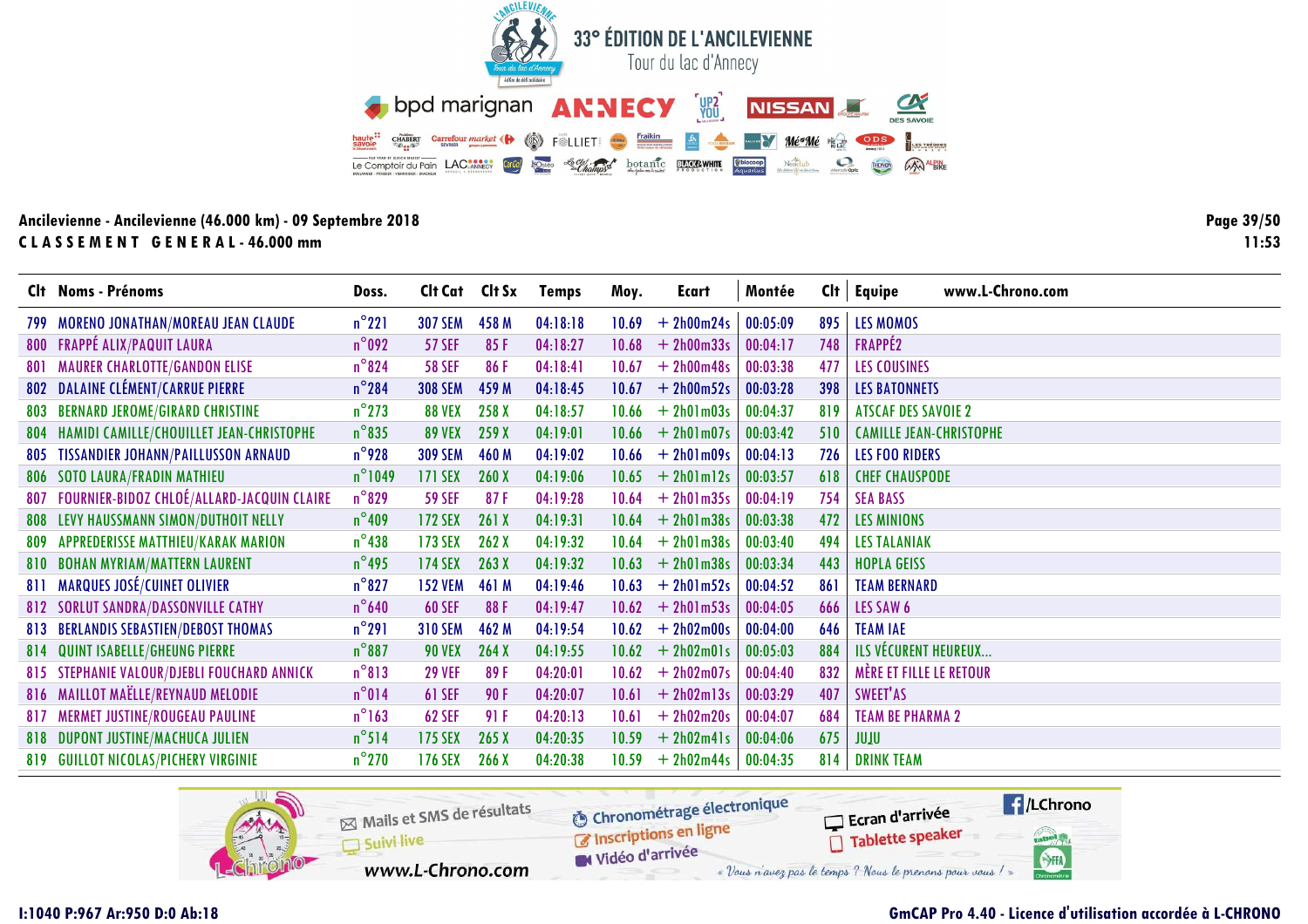![](_page_39_Picture_0.jpeg)

Page 40/50  $11:53$ 

|     | Clt Noms - Prénoms                            | Doss.            | Clt Cat Clt Sx |       | <b>Temps</b> | Moy.  | Ecart              | Montée   | Cl <sub>t</sub> | www.L-Chrono.com<br><b>Equipe</b> |
|-----|-----------------------------------------------|------------------|----------------|-------|--------------|-------|--------------------|----------|-----------------|-----------------------------------|
| 820 | VIGNAND ANTOINE/BAUD ALEXIA                   | $n^{\circ}441$   | 177 SEX        | 267X  | 04:20:56     | 10.58 | $+ 2h03m02s$       | 00:03:10 | 250             | <b>LES BOLOSS</b>                 |
| 821 | <b>MARTIN CECILE/PELURSON GILLES</b>          | $n^{\circ}868$   | <b>91 VEX</b>  | 268 X | 04:21:01     | 10.57 | $+ 2h03m07s$       | 00:04:32 | 803             | <b>LES EYGLUYSIENS</b>            |
| 822 | MEGEMONT SYLVIE/MEGEMONT BERTRAND             | $n^{\circ}412$   | <b>92 VEX</b>  | 269X  | 04:21:04     | 10.57 | $+ 2h03m10s$       | 00:03:46 | 540             | <b>BASMALTIC</b>                  |
| 823 | <b>BOCEL ROZENN/BOCEL CHRISTOPHE</b>          | $n^{\circ}$ 289  | <b>93 VEX</b>  | 270 X | 04:21:13     | 10.57 | $+ 2h03m19s$       | 00:04:30 | 796             | <b>BREIZH FOREVER</b>             |
|     | 824 GAY JONATHAN/CHAMPANHET MAUD              | $n^{\circ}031$   | 178 SEX        | 271X  | 04:21:19     |       | $10.56 + 2h03m25s$ | 00:04:57 | 873             | LA MAUDJOJO!                      |
| 825 | <b>RODET DANIEL/PIZZAGALI FLORENT</b>         | $n^{\circ}261$   | <b>153 VEM</b> | 463 M | 04:21:31     | 10.55 | $+ 2h03m37s$       | 00:04:20 | 758             | <b>ENCORE UN BERZNI</b>           |
|     | 826 VUILLEMIN MARIE/GENELIER CHLOE            | $n^{\circ}807$   | <b>63 SEF</b>  | 92F   | 04:21:32     | 10.55 | $+ 2h03m39s$       | 00:03:26 | 374             | <b>TEAM COUSTEAU</b>              |
| 827 | <b>THUBERT FLORENT/DEHAIS BRUNO</b>           | $n^{\circ}$ 942  | <b>154 VEM</b> | 464 M | 04:21:55     | 10.54 | $+ 2h04m01s$       | 00:04:33 | 806             | LES CLOFS                         |
| 828 | ROBILLARD DAMIEN/COQUAZ-GAROUDET ELISABETH    | $n^{\circ}$ 137  | <b>179 SEX</b> | 272 X | 04:21:57     | 10.54 | $+ 2h04m04s$       | 00:03:51 | 581             | <b>DAMABAB</b>                    |
|     | 829 HEBERT BEATRICE/MARTY CLOTILDE            | $n^{\circ}881$   | <b>30 VEF</b>  | 93 F  | 04:22:12     | 10.53 | $+ 2h04m18s$       | 00:05:05 | 886             | <b>FOREVER GIRLS</b>              |
|     | 830 DELALANDE JULIEN/DELALANDE SOPHIE         | $n^{\circ}$ 659  | <b>180 SEX</b> | 273X  | 04:22:31     | 10.51 | $+ 2h04m37s$       | 00:05:22 | 909             | <b>COOLOS</b>                     |
| 831 | <b>GUERAUD BRUNO/HANRION SÉBASTIEN</b>        | $n^{\circ}600$   | <b>155 VEM</b> | 465 M | 04:22:33     | 10.51 | $+ 2h04m39s$       | 00:05:21 | 906             | LES ROIS DE L'APÉRO               |
| 832 | <b>CHEVALIER PHILIPPE/CHEVALIER VERONIQUE</b> | $n^{\circ}131$   | <b>94 VEX</b>  | 274X  | 04:22:35     | 10.51 | $+ 2h04m41s$       | 00:05:04 | 885             | <b>TEAM CHECHE</b>                |
|     | 833 MAISON MARIE PIERRE/GUERIN CEDRINE        | $n^{\circ}$ 1029 | <b>31 VEF</b>  | 94 F  | 04:22:40     | 10.51 | $+ 2h04m46s$       | 00:04:12 | 713             | <b>CHABERT 3</b>                  |
|     | <b>834 TATU SEBASTIEN/REDOUTEY SYLVAIN</b>    | $n^{\circ}$ 160  | <b>311 SEM</b> | 466 M | 04:22:47     | 10.50 | $+ 2h04m54s$       | 00:05:52 | 937             | <b>LES GUIGNOLOS</b>              |
| 835 | <b>DUBOIS LILIAN/CAPDEVILLE LUCIE</b>         | $n^{\circ}$ 996  | <b>181 SEX</b> | 275 X | 04:23:01     | 10.49 | $+ 2h05m07s$       | 00:06:03 | 941             | <b>LES MARMOTTES</b>              |
|     | 836 VOINÇON FABIENNE/VOINÇON FANNY            | $n^{\circ}$ 359  | <b>64 SEF</b>  | 95F   | 04:23:03     | 10.49 | $+ 2h05m10s$       | 00:04:08 | 691             | LES "FAFA"                        |
| 837 | <b>GIACHINO CLÉMENT/PETITCLERC CAROLINE</b>   | $n^{\circ}$ 174  | <b>182 SEX</b> | 276X  | 04:23:50     | 10.46 | $+ 2h05m56s$       | 00:03:19 | 314             | <b>LES VIGNOCOUREURS</b>          |
| 838 | LUSIGNET KEVIN/GRESSARD CHARLOTTE             | $n^{\circ}$ 792  | <b>183 SEX</b> | 277X  | 04:24:31     | 10.43 | $+ 2h06m37s$       | 00:05:56 | 940             | <b>LA TEAM LULU</b>               |
| 839 | QUILEZ DANIEL/QUILEZ ROMAIN                   | $n^{\circ}$ 274  | <b>312 SEM</b> | 467 M | 04:24:38     | 10.43 | $+ 2h06m45s$       | 00:05:02 | 881             | BARÇA                             |
|     | 840 CAROL NATHALIE/BADEAU VINCENT             | $n^{\circ}$ 856  | <b>184 SEX</b> | 278 X | 04:24:57     | 10.42 | $+ 2h07m03s$       | 00:05:23 | 914             | <b>OS CARACOIS</b>                |

![](_page_39_Picture_4.jpeg)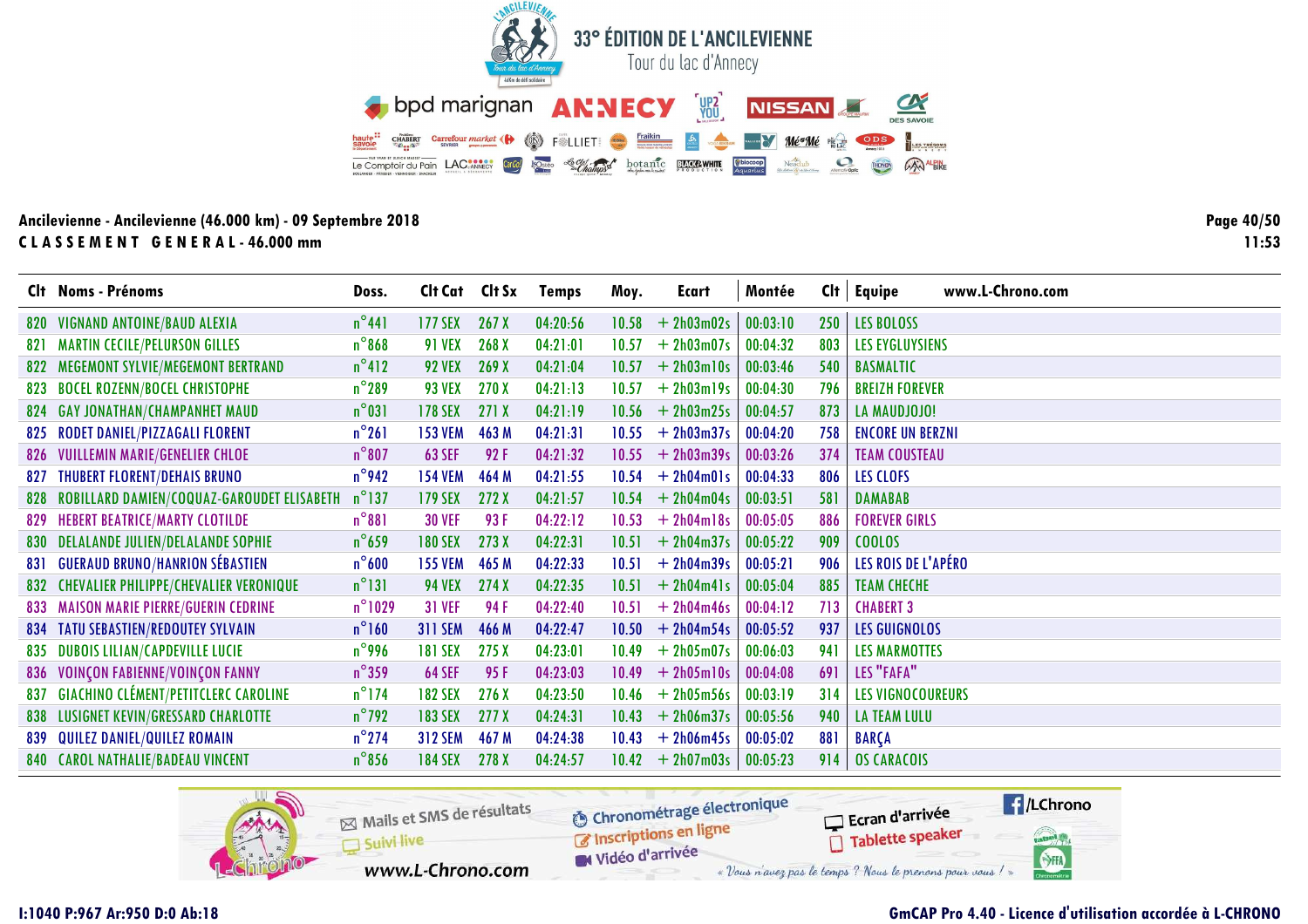![](_page_40_Picture_0.jpeg)

Page 41/50  $11:53$ 

|      | Clt Noms - Prénoms                          | Doss.           | Clt Cat Clt Sx |       | <b>Temps</b> | Moy.  | Ecart        | Montée   |     | $Clt$ Equipe<br>www.L-Chrono.com    |
|------|---------------------------------------------|-----------------|----------------|-------|--------------|-------|--------------|----------|-----|-------------------------------------|
| 84 1 | <b>DARMET YVAN/DARMET AURÉLIA</b>           | $n^{\circ}$ 739 | <b>185 SEX</b> | 279 X | 04:24:58     | 10.42 | $+ 2h07m04s$ | 00:05:23 | 910 | <b>CREWSTILLANT</b>                 |
|      | <b>842 FERRY LAURE/GARRIGUES MATTHIEU</b>   | $n^{\circ}395$  | <b>186 SEX</b> | 280X  | 04:24:58     | 10.42 | $+ 2h07m04s$ | 00:05:23 | 913 | <b>FERRYRGOLADE</b>                 |
|      | 843 FERRY JULIEN/DONADIO ELSA               | $n^{\circ}$ 399 | <b>187 SEX</b> | 281 X | 04:24:58     | 10.42 | $+ 2h07m05s$ | 00:05:39 | 927 | <b>FERRYZETTE</b>                   |
|      | <b>844 FERRY OLIVIER/FERRY MAYLIS</b>       | $n^{\circ}389$  | <b>188 SEX</b> | 282 X | 04:25:02     | 10.41 | $+ 2h07m08s$ | 00:05:23 | 911 | <b>FERRYBAMBELLE</b>                |
|      | 845 LE SUAVE STEPHANIE/BLAREZ AXEL          | $n^{\circ}416$  | <b>95 VEX</b>  | 283 X | 04:25:04     | 10.41 | $+ 2h07m10s$ | 00:05:12 | 897 | <b>GLOBETROTTERS</b>                |
| 846  | TRIEU THI DINH/HUYNH CHRISTOPHE             | $n^{\circ}$ 632 | <b>96 VEX</b>  | 284 X | 04:25:14     | 10.41 | $+ 2h07m20s$ | 00:03:58 | 634 | <b>TATA ET SON P'TIT COUZ</b>       |
| 847  | <b>NGUYEN VAN HAI/FAUVEL CÉCILE</b>         | $n^{\circ}$ 476 | <b>189 SEX</b> | 285 X | 04:25:18     | 10.40 | $+ 2h07m24s$ | 00:04:00 | 643 | <b>BANH BAO</b>                     |
|      | <b>848 BILLEY VIRGINIE/GONON JULIE</b>      | $n^{\circ}$ 908 | <b>65 SEF</b>  | 96 F  | 04:25:42     | 10.39 | $+ 2h07m49s$ | 00:04:46 | 847 | <b>LES WARRIORS</b>                 |
| 849  | <b>JURINE PHILIPPE/BENIER JEAN-PIERRE</b>   | $n^{\circ}340$  | <b>156 VEM</b> | 468 M | 04:25:59     | 10.38 | $+ 2h08m05s$ | 00:04:56 | 869 | PHIJEEP                             |
|      | 850 BOLZER THOMAS/FERREIRA ALCINA           | $n^{\circ}$ 751 | <b>190 SEX</b> | 286 X | 04:26:01     | 10.38 | $+ 2h08m07s$ | 00:05:01 | 880 | AMBULANCEROTH                       |
| 851  | <b>BATES PHILIPPA/ROBERTS MIKE</b>          | $n^{\circ}$ 758 | <b>97 VEX</b>  | 287 X | 04:26:18     | 10.36 | $+ 2h08m24s$ | 00:03:32 | 430 | <b>MOUNTAIN COW</b>                 |
|      | 852 BALARD MARGAUX/BAUDOUIN MAXIME          | $n^{\circ}$ 584 | <b>191 SEX</b> | 288 X | 04:26:29     | 10.36 | $+ 2h08m35s$ | 00:05:06 | 887 | MB <sub>2</sub>                     |
|      | 853 LAPLAIGE ALEXIS/GUILLOT CHANY           | $n^{\circ}912$  | <b>192 SEX</b> | 289 X | 04:26:32     | 10.36 | $+ 2h08m38s$ | 00:04:50 | 855 | <b>PROBI'WIAME TEAM</b>             |
|      | <b>854 JANEX PIERRE/HUBER MARC</b>          | $n^{\circ}$ 932 | <b>157 VEM</b> | 469 M | 04:26:37     | 10.35 | $+ 2h08m43s$ | 00:03:49 | 564 | <b>SPECKSPORT TEAM</b>              |
|      | 855 PERROT CÉDRIC/LABROSSE CAMILLE          | $n^{\circ}$ 644 | <b>193 SEX</b> | 290 X | 04:27:12     | 10.33 | $+ 2h09m18s$ | 00:05:46 | 932 | <b>POUSS'TOI D'DEVANT!</b>          |
|      | <b>856 BICAIS NADINE/BICAIS JULIE</b>       | $n^{\circ}$ 799 | <b>66 SEF</b>  | 97F   | 04:27:43     | 10.31 | $+ 2h09m49s$ | 00:04:01 | 650 | <b>LES BIQUETTES</b>                |
|      | 857 GAY PASCAL/SALLAZ ISABELLE              | $n^{\circ}$ 126 | <b>98 VEX</b>  | 291 X | 04:27:46     | 10.31 | $+ 2h09m52s$ | 00:04:12 | 718 | <b>RUN AND BIKE AROUND THE LAKE</b> |
|      | 858 BASSET GILLES/MARTINS TEIXEIRA JORGE    | $n^{\circ}$ 111 | <b>158 VEM</b> | 470 M | 04:27:46     | 10.31 | $+ 2h09m52s$ | 00:04:20 | 757 | <b>TEAM CESSENAZ</b>                |
|      | 859 FAVRE THOMAS/GREBAUVAL FREDERIC         | $n^{\circ}$ 253 | <b>313 SEM</b> | 471 M | 04:27:47     | 10.31 | $+ 2h09m54s$ | 00:03:37 | 461 | <b>LES TONTONS</b>                  |
|      | 860 CARON CHRISTOPHE/DERVIEUX JEAN PHILIPPE | $n^{\circ}$ 247 | <b>159 VEM</b> | 472 M | 04:27:55     | 10.30 | $+ 2h10m01s$ | 00:04:28 | 788 | <b>OSCARAIX</b>                     |
| 861  | <b>GIBERT THIBAULT/GIBERT BARBARA</b>       | $n^{\circ}$ 587 | <b>194 SEX</b> | 292 X | 04:27:56     | 10.30 | $+ 2h10m02s$ | 00:04:40 | 833 | <b>LES KAYAKOEURS</b>               |

![](_page_40_Picture_4.jpeg)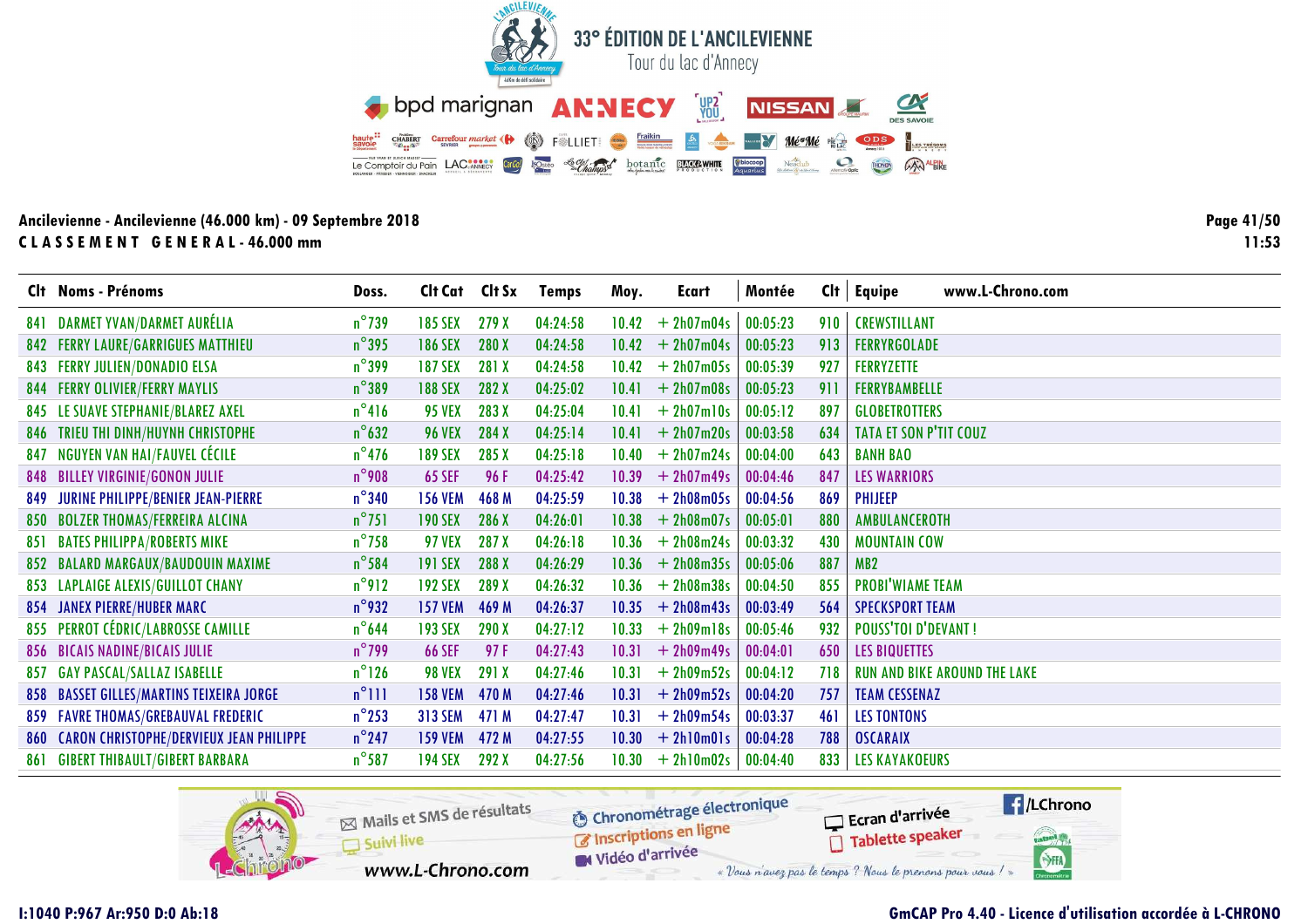![](_page_41_Picture_0.jpeg)

**Page 42/5011:53**

|     | Clt Noms - Prénoms                                | Doss.           | Cit Cat Cit Sx |       | <b>Temps</b> | Moy.  | Ecart        | Montée   | Cl <sub>t</sub> | <b>Equipe</b><br>www.L-Chrono.com |
|-----|---------------------------------------------------|-----------------|----------------|-------|--------------|-------|--------------|----------|-----------------|-----------------------------------|
| 862 | <b>GOUIN FRANCK/BOUSSY PASCAL</b>                 | $n^{\circ}661$  | <b>160 VEM</b> | 473 M | 04:28:21     | 10.29 | $+ 2h10m27s$ | 00:05:26 | 919             | <b>LES WARRIORS</b>               |
| 863 | <b>MARTIN XAVIER/CHRISTOLOMME LUDOVIC</b>         | $n^{\circ}$ 026 | <b>314 SEM</b> | 474 M | 04:28:23     | 10.28 | $+ 2h10m29s$ | 00:06:55 | 947             | <b>TIMON ET PUMBAA</b>            |
| 864 | <b>BRETHES BENOIT/GRAD STÉPHANIE</b>              | $n^{\circ}$ 931 | <b>99 VEX</b>  | 293 X | 04:28:23     | 10.28 | $+ 2h10m29s$ | 00:04:52 | 864             | <b>LA DREAM TEAM</b>              |
|     | 865 FOND CHRISTOPHE/ROHR JOELLE                   | $n^{\circ}$ 292 | <b>100 VEX</b> | 294 X | 04:28:27     | 10.28 | $+ 2h10m34s$ | 00:04:22 | 768             | <b>SPECKSPORT TEAM JC</b>         |
| 866 | <b>GUIONNET MICHELE/PICHON CHRISTOPHE</b>         | $n^{\circ}610$  | <b>101 VEX</b> | 295 X | 04:28:45     | 10.27 | $+ 2h10m51s$ | 00:04:45 | 845             | <b>FELINS</b>                     |
| 867 | MISTOUFLET CYRILLE/MOREAU JONATHAN                | $n^{\circ}287$  | <b>315 SEM</b> | 475 M | 04:29:15     | 10.25 | $+ 2h11m21s$ | 00:03:57 | 621             | <b>LES MISTOUREAUX</b>            |
| 868 | <b>VUADENS MARIE/VUADENS DOM</b>                  | $n^{\circ}$ 748 | <b>102 VEX</b> | 296 X | 04:29:23     | 10.25 | $+ 2h1lm29s$ | 00:04:39 | 827             | <b>HARMONIE LUGRIN</b>            |
| 869 | <b>VOINÇON DENIS/TARDY BASTIEN</b>                | $n^{\circ}$ 664 | <b>161 VEM</b> | 476 M | 04:29:25     | 10.24 | $+ 2h11m32s$ | 00:05:21 | 908             | <b>STAUBLI XXL</b>                |
|     | 870 BOISSEAUX ERIC/GOSSART ISABELLE               | $n^{\circ}$ 878 | <b>103 VEX</b> | 297X  | 04:29:37     | 10.24 | $+ 2h11m43s$ | 00:04:44 | 841             | <b>PROBI'WIAME TEAM</b>           |
| 871 | <b>DUPITIER MARION/DUPITIER MATHIEU</b>           | $n^{\circ}084$  | <b>195 SEX</b> | 298 X | 04:29:39     | 10.24 | $+ 2h1lm45s$ | 00:05:50 | 936             | <b>DRINK TEAM</b>                 |
|     | 872 BASSINET LAURENT/LE GALL FRANCOISE            | $n^{\circ}$ 530 | <b>104 VEX</b> | 299 X | 04:29:39     | 10.24 | $+ 2h1lm46s$ | 00:05:33 | 923             | <b>CHOUCHOU ET LOULOU</b>         |
|     | <b>873 CHARLES YANNICK/CHARLES SONIA</b>          | $n^{\circ}801$  | <b>196 SEX</b> | 300X  | 04:29:58     | 10.22 | $+ 2h12m05s$ | 00:04:54 | 866             | <b>LES T'CHARLES</b>              |
|     | 874 DUCHÉ ESTELLE/LECLER ROMAIN                   | $n^{\circ}419$  | <b>197 SEX</b> | 301 X | 04:30:12     | 10.22 | $+ 2h12m18s$ | 00:04:02 | 657             | LES IDIOTS BÊTES                  |
|     | 875 SCALI CECILE/LEGEARD LUCIE                    | $n^{\circ}885$  | <b>67 SEF</b>  | 98 F  | 04:30:23     | 10.21 | $+ 2h12m29s$ | 00:05:03 | 882             | ON N'EN PEUX PLUS !!!             |
|     | 876 BELOT EMMANUEL/BRETZNER CHRISTINE             | $n^{\circ}319$  | <b>105 VEX</b> | 302 X | 04:30:50     | 10.19 | $+ 2h12m57s$ | 00:04:38 | 823             | <b>SPECKSPORT TEAM</b>            |
| 877 | <b>BOUVRY MARTIN/GIRAUT MANON</b>                 | $n^{\circ}$ 974 | <b>198 SEX</b> | 303 X | 04:30:51     | 10.19 | $+ 2h12m57s$ | 00:04:50 | 853             | <b>MANON ET MARTIN</b>            |
| 878 | <b>GENOUX NADIA/ROLLER BENEDICTE</b>              | $n^{\circ}624$  | <b>32 VEF</b>  | 99 F  | 04:30:57     | 10.19 | $+ 2h13m03s$ | 00:04:09 | 700             | <b>RUN AWAY GIRLS</b>             |
| 879 | <b>MOREY STEEVE/MOREY GREGORY</b>                 | $n^{\circ}$ 403 | <b>316 SEM</b> | 477 M | 04:31:11     | 10.18 | $+ 2h13m17s$ | 00:04:11 | 707             | <b>POMOS</b>                      |
| 880 | NOMMÉ ESTHER/VANACKER AMANDINE                    | $n^{\circ}$ 977 | <b>68 SEF</b>  | 100F  | 04:31:13     | 10.18 | $+ 2h13m20s$ | 00:05:08 | 892             | <b>LES CASTORS</b>                |
|     | 881 LELONG-FAVRE VALÉRIE/DEVILLE-CAVELLIN ESTELLE | $n^{\circ}731$  | <b>33 VEF</b>  | 101F  | 04:31:29     | 10.17 | $+ 2h13m36s$ | 00:04:32 | 804             | <b>LES SPRITZTEUSES</b>           |
|     | <b>882 BARRE EMERIC/CHABANIS NICOLAS</b>          | $n^{\circ}411$  | <b>317 SEM</b> | 478 M | 04:32:06     | 10.14 | $+ 2h14m12s$ | 00:04:53 | 865             | <b>BEN ET NUTS</b>                |

![](_page_41_Picture_4.jpeg)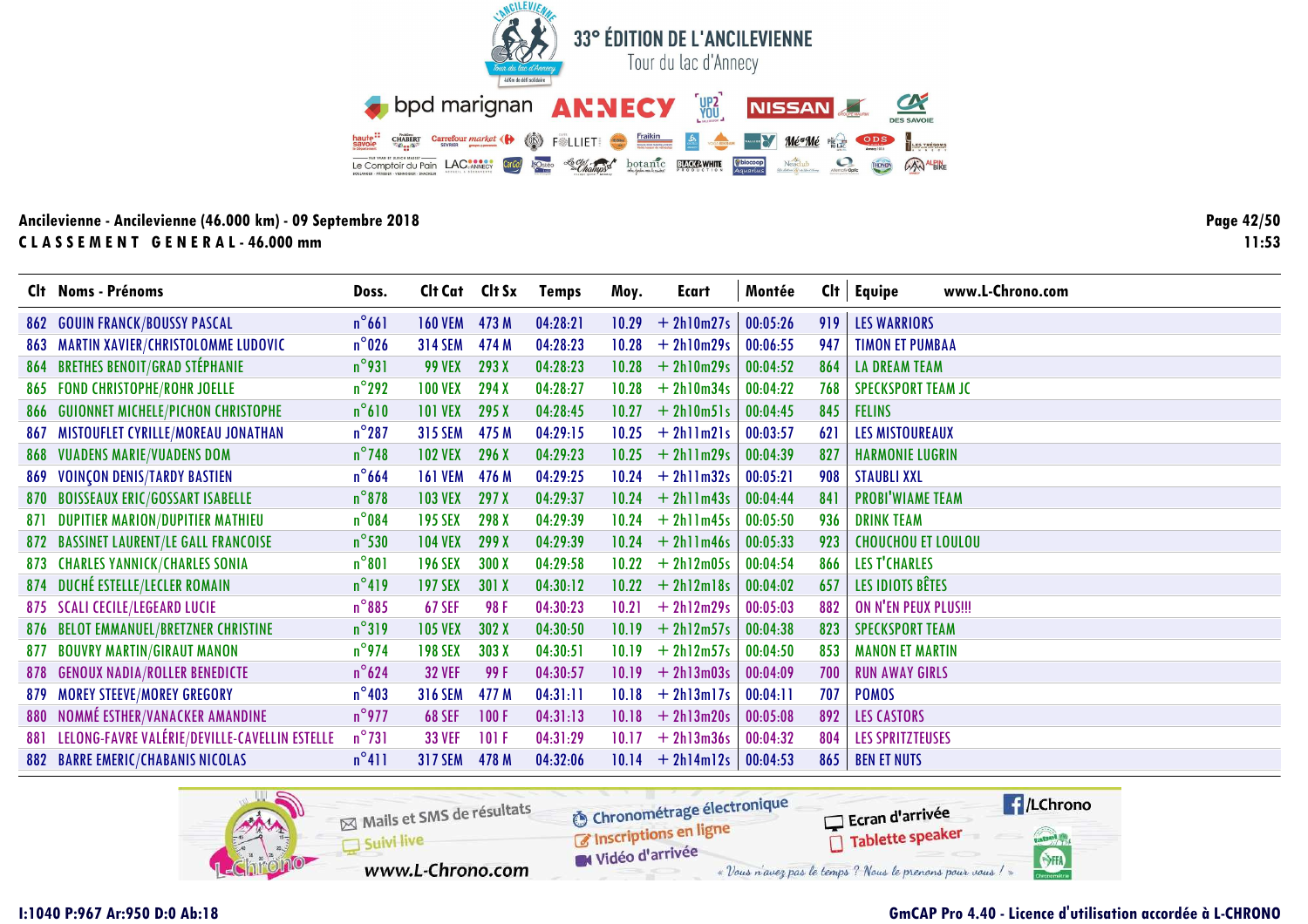![](_page_42_Picture_0.jpeg)

Page 43/50  $11:53$ 

|     | Clt Noms - Prénoms                          | Doss.            | Cit Cat Cit Sx |       | <b>Temps</b> | Moy.  | Ecart              | Montée   |     | www.L-Chrono.com<br>$Clt$ Equipe |
|-----|---------------------------------------------|------------------|----------------|-------|--------------|-------|--------------------|----------|-----|----------------------------------|
|     | 883 CARLOD ILLONA/CARLOD CORALINE           | $n^{\circ}$ 786  | <b>69 SEF</b>  | 102F  | 04:32:21     | 10.13 | $+ 2h14m27s$       | 00:04:50 | 854 | <b>LES MARMULES</b>              |
|     | 884 COUSSONNEAU CLEMENCE/BELOUNISS SONIA    | $n^{\circ}$ 439  | <b>34 VEF</b>  | 103F  | 04:32:34     | 10.13 | $+ 2h14m41s$       | 00:05:16 | 902 | LES MERY BELLES OIES             |
|     | 885 RIZZO NATASHA/ROBINEAU MARIE            | $n^{\circ}$ 1083 | <b>70 SEF</b>  | 104F  | 04:32:37     | 10.12 | $+ 2h14m43s$       | 00:03:56 | 613 | <b>NISSAN</b>                    |
|     | 886 SALPHATI JEAN-CHARLES/VIRICEL SYLVIE    | $n^{\circ}$ 565  | <b>106 VEX</b> | 304X  | 04:32:50     | 10.12 | $+ 2h14m56s$       | 00:04:59 | 875 | <b>SISSI_CHARLIE</b>             |
| 887 | <b>SOIL MAGALI/JARNOUX DIDIER</b>           | $n^{\circ}$ 999  | <b>107 VEX</b> | 305X  | 04:32:53     | 10.11 | $+ 2h15m00s$       | 00:04:35 | 815 | <b>DIDMAG</b>                    |
|     | <b>888 MICHAUT TARA/SOURCEAUX MAURANE</b>   | $n^{\circ}$ 436  | 71 SEF         | 105F  | 04:32:54     | 10.11 | $+ 2h15m01s$       | 00:03:54 | 604 | UNE PINTE ET DES FRITES          |
|     | 889 CHEDAL-ANGLAY SARAH/HUMBERT DOMITILLE   | $n^{\circ}$ 394  | <b>72 SEF</b>  | 106F  | 04:33:10     | 10.10 | $+ 2h15m16s$       | 00:04:38 | 824 | <b>VIGOUSSES TEAM</b>            |
|     | 890 LECOMTE CÉLINE/BERNON DAMIEN            | $n^{\circ}$ 546  | <b>199 SEX</b> | 306 X | 04:33:13     | 10.10 | $+ 2h15m19s$       | 00:04:11 | 706 | 118218                           |
| 891 | <b>GROSJEAN SIMON/LAMY GROSJEAN EMELINE</b> | $n^{\circ}$ 478  | <b>200 SEX</b> | 307 X | 04:33:13     | 10.10 | $+ 2h15m19s$       | 00:04:08 | 696 | <b>LES CABRIS AMOUREUX</b>       |
|     | <b>892 GOBET HUBERT/CASSAZ MURIEL</b>       | $n^{\circ}$ 442  | <b>108 VEX</b> | 308 X | 04:33:24     |       | $10.10 + 2h15m30s$ | 00:05:08 | 894 | <b>SHUB</b>                      |
|     | <b>893 CHABERT LUC/CAMDEBORDE YVES</b>      | $n^{\circ}$ 1034 | <b>162 VEM</b> | 479 M | 04:33:33     | 10.09 | $+ 2h15m39s$       | 00:05:13 | 898 | <b>CHABERT 7</b>                 |
|     | 894 ROLLAND DAMIEN/RAMEAUX ERIC             | $n^{\circ}$ 1035 | <b>163 VEM</b> | 480 M | 04:33:33     | 10.09 | $+ 2h15m39s$       | 00:05:13 | 899 | <b>CHABERT 10</b>                |
|     | 895 BOUCHERAND OLIVIER/AMORAVIETA LAURENT   | $n^{\circ}613$   | <b>164 VEM</b> | 481 M | 04:33:36     | 10.09 | $+ 2h15m43s$       | 00:05:16 | 903 | <b>JURIS TEAM</b>                |
|     | <b>896 MATTHIEU TRILLES/BESSE ELODIE</b>    | $n^{\circ}$ 402  | <b>201 SEX</b> | 309 X | 04:33:49     | 10.08 | $+ 2h15m55s$       | 00:05:00 | 877 | <b>DRINK TEAM</b>                |
| 897 | DURIX RÉMI/SALLEYRETTE SYLVAIN              | $n^{\circ}861$   | <b>318 SEM</b> | 482 M | 04:33:54     | 10.08 | $+ 2h16m00s$       | 00:05:09 | 896 | <b>CEGESDEL</b>                  |
|     | 898 LAMAND ANTOINE/VALGELATA SOPHIE         | $n^{\circ}362$   | <b>202 SEX</b> | 310X  | 04:34:04     | 10.07 | $+ 2h16m10s$       | 00:04:17 | 743 | <b>LES HARIBOS</b>               |
|     | 899 MONATE JOCELYN/BAUDET PASCAL            | $n^{\circ}$ 222  | <b>165 VEM</b> | 483 M | 04:34:15     | 10.06 | $+ 2h16m22s$       | 00:03:52 | 582 | <b>LES ROSOIRS</b>               |
|     | 900 BRETZNER MICHEL/KNAB SONIA              | $n^{\circ}$ 275  | <b>109 VEX</b> | 311X  | 04:34:36     | 10.05 | $+ 2h16m42s$       | 00:04:23 | 771 | <b>SPECKSPORT TEAM</b>           |
|     | 901 ROTH VERONIQUE/PEDRALI SOPHIE           | $n^{\circ}605$   | <b>35 VEF</b>  | 107F  | 04:34:48     | 10.04 | $+ 2h16m55s$       | 00:04:31 | 798 | <b>VÉRO ET SOPHE</b>             |
|     | 902 ROSAY BLAISE/ROSAY CELINE               | $n^{\circ}480$   | <b>203 SEX</b> | 312X  | 04:35:09     | 10.03 | $+ 2h17m15s$       | 00:05:00 | 876 | <b>TEAM RM</b>                   |
|     | 903 GOFFINET GENEVIÈVE/COURTOIS CHRISTINE   | $n^{\circ}100$   | <b>73 SEF</b>  | 108F  | 04:35:19     | 10.03 | $+ 2h17m25s$       | 00:03:17 | 304 | <b>RUN AND BIKE MAMS</b>         |

![](_page_42_Picture_4.jpeg)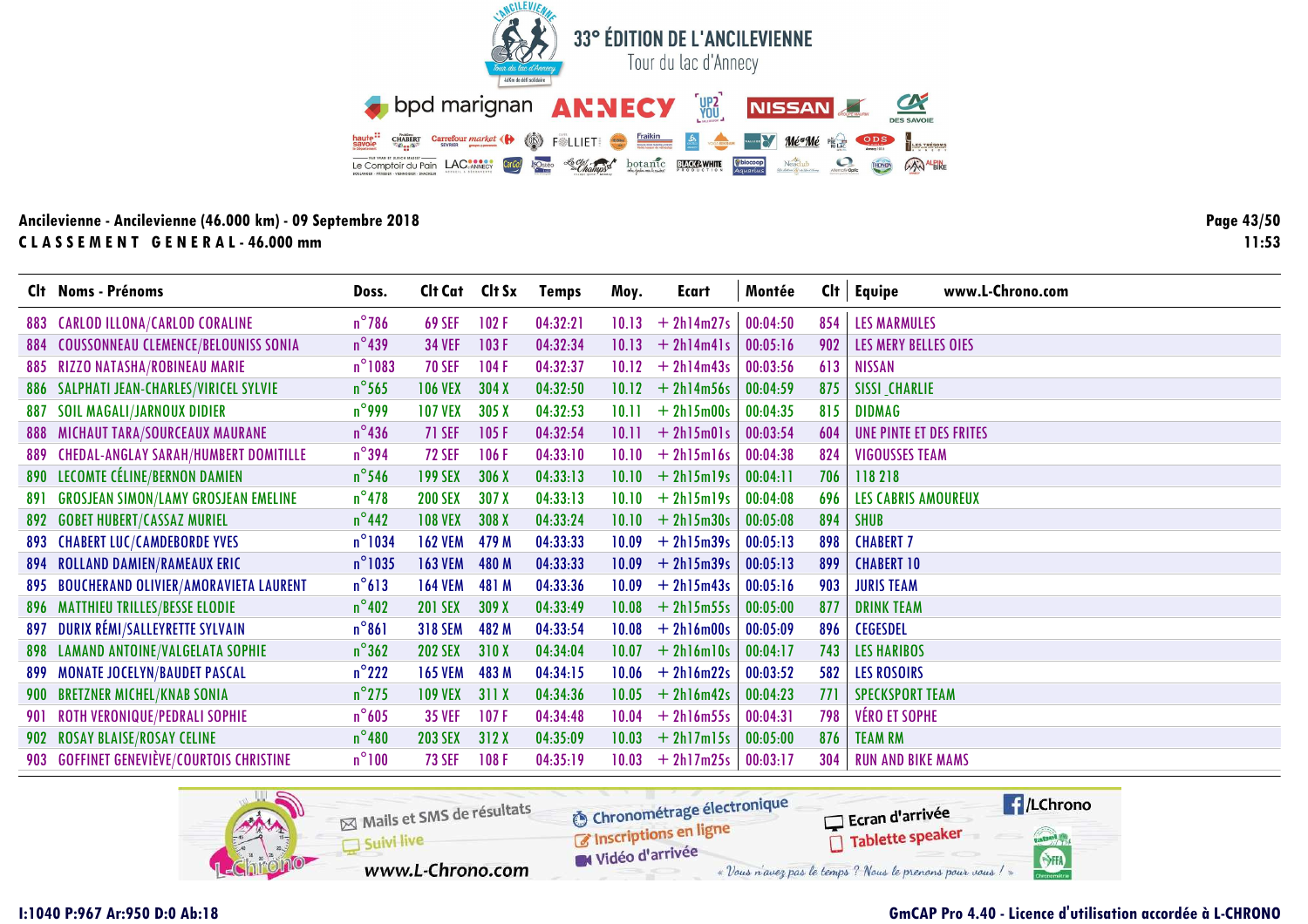![](_page_43_Picture_0.jpeg)

Page 44/50  $11:53$ 

|     | Clt Noms - Prénoms                          | Doss.            | Clt Cat Clt Sx |       | <b>Temps</b> | Moy.  | Ecart        | Montée   | Cl <sub>†</sub> | www.L-Chrono.com<br><b>Equipe</b>  |
|-----|---------------------------------------------|------------------|----------------|-------|--------------|-------|--------------|----------|-----------------|------------------------------------|
| 904 | <b>CARQUILLAT ADELINE/CARQUILLAT LESLIE</b> | $n^{\circ}$ 934  | <b>74 SEF</b>  | 109F  | 04:35:22     | 10.02 | $+ 2h17m29s$ | 00:04:57 | 870             | <b>SISTERS SISTERS</b>             |
|     | 905 VARDON MATHILDE/VACHOT LAURE            | $n^{\circ}$ 888  | <b>75 SEF</b>  | 110F  | 04:35:24     | 10.02 | $+ 2h17m30s$ | 00:05:17 | 904             | <b>LES ESCARGOTS</b>               |
|     | 906 GHILAIN ELODIE/POLLMANN HILL NATHALIE   | $n^{\circ}$ 658  | <b>76 SEF</b>  | 111F  | 04:35:27     | 10.02 | $+ 2h17m33s$ | 00:04:24 | 776             | <b>LES GUMPETTES</b>               |
| 907 | SPORTIELLO JULIETTE/LOSADA DORADO ANTHONY   | $n^{\circ}$ 743  | <b>204 SEX</b> | 313X  | 04:35:37     | 10.01 | $+ 2h17m44s$ | 00:04:19 | 753             | <b>LES FUSIONS</b>                 |
|     | 908 JANNOU VANESSA / JANNOU PHILIPPE        | $n^{\circ}$ 710  | <b>110 VEX</b> | 314X  | 04:35:56     | 10.00 | $+ 2h18m02s$ | 00:04:22 | 769             | <b>JANNOU</b>                      |
| 909 | <b>LAUGIER EMILIE/LAUGIER CYRIL</b>         | $n^{\circ}819$   | <b>205 SEX</b> | 315X  | 04:35:56     | 10.00 | $+ 2h18m02s$ | 00:04:17 | 746             | <b>TEAM LAUGIER</b>                |
|     | 910 HOUDIN THOMAS/GOMEZ REMI                | $n^{\circ}$ 874  | <b>319 SEM</b> | 484 M | 04:39:11     | 9.89  | $+ 2h21m18s$ | 00:04:34 | 808             | <b>PROBI'WIAME TEAM</b>            |
|     | 911 VANOTTI AUDREY/TAUPEAU GAELLE           | $n^{\circ}$ 023  | <b>77 SEF</b>  | 112F  | 04:39:47     | 9.86  | $+ 2h21m54s$ | 00:04:52 | 860             | <b>SPORT QUEST</b>                 |
|     | 912 SCHOULLER JEAN-MARC/GNAEDINGER ELODIE   | $n^{\circ}$ 043  | <b>206 SEX</b> | 316X  | 04:40:14     | 9.85  | $+ 2h22m20s$ | 00:04:44 | 840             | <b>LES SCHOULLER</b>               |
|     | 913 DOUARD JEAN-MICHEL/LEGROS DIDIER        | $n^{\circ}$ 045  | <b>166 VEM</b> | 485 M | 04:40:27     | 9.84  | $+ 2h22m33s$ | 00:05:07 | 891             | <b>COCHONOUX</b>                   |
|     | 914 LONDICHE STEPHANE/LONDICHE MARION       | $n^{\circ}$ 767  | <b>207 SEX</b> | 317X  | 04:40:41     | 9.83  | $+ 2h22m48s$ | 00:04:08 | 688             | LES ARDÉCHOIS                      |
|     | 915 PISANU ANGEL/VITAL CHRISTINE            | $n^{\circ}$ 166  | <b>111 VEX</b> | 318X  | 04:42:01     | 9.79  | $+ 2h24m08s$ | 00:04:57 | 871             | LES BONS À RIEN                    |
|     | 916 SALMAN RYAN/KIVRINA OLGA                | $n^{\circ}$ 127  | <b>208 SEX</b> | 319 X | 04:42:14     | 9.78  | $+ 2h24m21s$ | 00:05:03 | 883             | <b>LES INCONNUS</b>                |
|     | 917 EXCOFFIER CHARLY/BRUNEL TÉA             | $n^{\circ}$ 1051 | <b>209 SEX</b> | 320 X | 04:42:29     | 9.77  | $+ 2h24m35s$ | 00:05:08 | 893             | <b>LES WARRIORS</b>                |
|     | 918 FLEURY DOMINIQUE/PORRAZ JOHANNA         | $n^{\circ}481$   | <b>78 SEF</b>  | 113F  | 04:42:45     | 9.76  | $+ 2h24m51s$ | 00:05:43 | 929             | <b>MIAMI</b>                       |
|     | 919 PONCET ERIC/PONCET PATRICK              | $n^{\circ}$ 200  | <b>167 VEM</b> | 486 M | 04:42:46     | 9.76  | $+ 2h24m52s$ | 00:05:48 | 934             | <b>PATRICK ET ERIC</b>             |
|     | 920 LORTSCH AMANDINE/LORTSCH QUENTIN        | $n^{\circ}$ 1084 | <b>210 SEX</b> | 321X  | 04:42:56     | 9.76  | $+ 2h25m02s$ | 00:05:35 | 925             | <b>BANDICOOT</b>                   |
|     | 921 WOJCIK MILENA/LAFORET LISA              | $n^{\circ}651$   | <b>79 SEF</b>  | 114F  | 04:44:05     | 9.72  | $+ 2h26m11s$ | 00:04:38 | 822             | <b>LES STARLETTES DE LA YAUTE!</b> |
|     | 922 GILLIERS AURELIE/MAGALON FLORENCE       | $n^{\circ}$ 258  | <b>80 SEF</b>  | 115F  | 04:45:43     | 9.66  | $+ 2h27m49s$ | 00:04:41 | 835             | <b>TALANIAK</b>                    |
|     | 923 DARD ELISE/DUPRAT JIMMY                 | $n^{\circ}$ 646  | <b>211 SEX</b> | 322 X | 04:47:05     | 9.61  | $+ 2h29m11s$ | 00:05:27 | 920             | <b>ARVI'CYCLETTE</b>               |
|     | 924 IBANEZ ERIC/IBANEZ MICHÈLE              | $n^{\circ}$ 294  | <b>112 VEX</b> | 323 X | 04:47:08     | 9.61  | $+ 2h29m15s$ | 00:05:28 | 921             | <b>MICHELE ET ERIC</b>             |

![](_page_43_Picture_4.jpeg)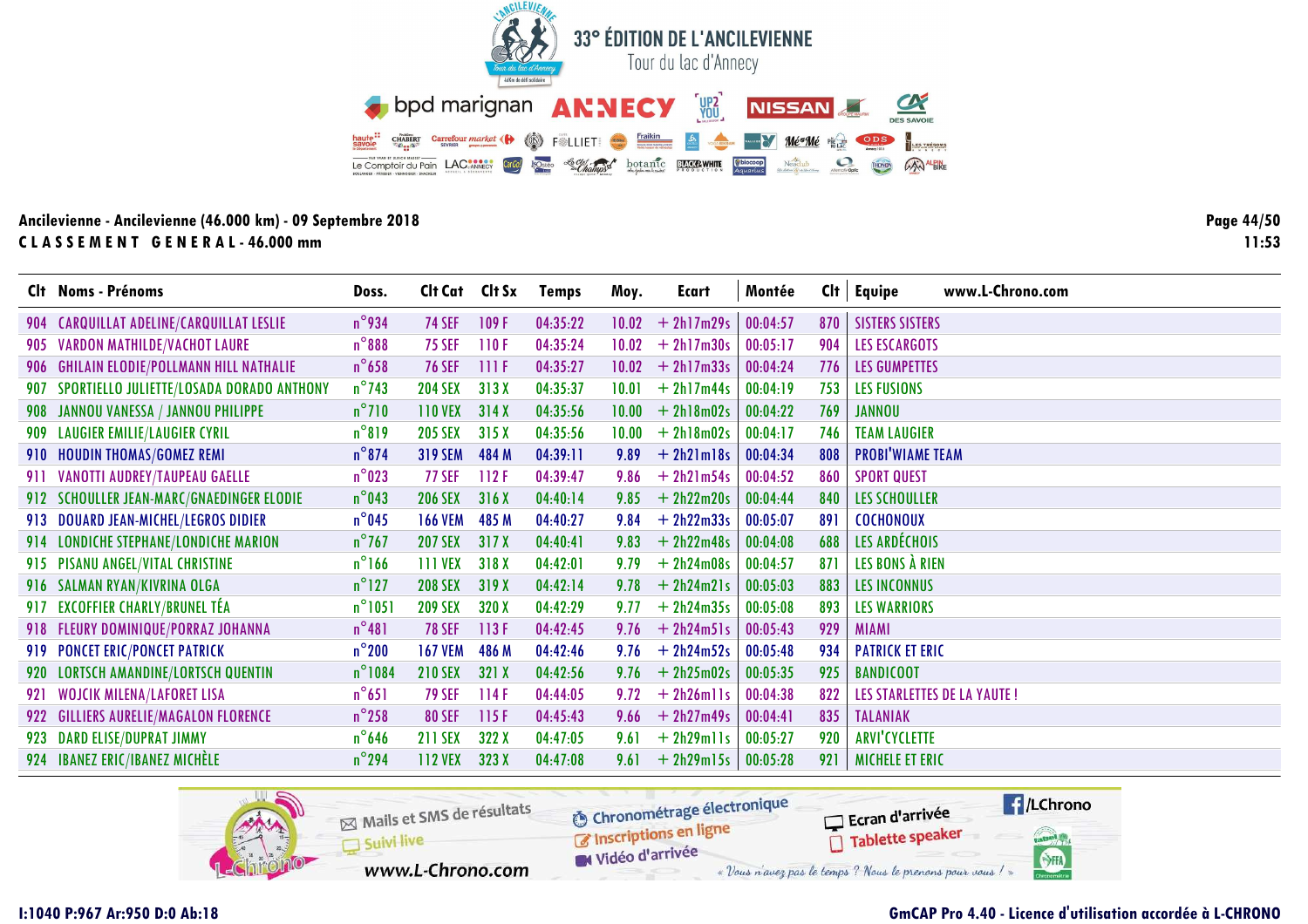![](_page_44_Picture_0.jpeg)

Page 45/50  $11:53$ 

|      | Clt Noms - Prénoms                         | Doss.            | Clt Cat Clt Sx |       | <b>Temps</b> | Moy. | Ecart        | Montée   | Cl <sub>t</sub> | www.L-Chrono.com<br>Equipe  |
|------|--------------------------------------------|------------------|----------------|-------|--------------|------|--------------|----------|-----------------|-----------------------------|
| 925  | <b>DESPRES MICKAEL/BENOISTON CECILE</b>    | $n^{\circ}$ 504  | 113 VEX        | 324X  | 04:48:04     | 9.58 | $+ 2h30m10s$ | 00:05:41 | 928             | <b>DESPRES</b>              |
|      | 926 BOUR CARINE/BOUR RICHARD               | $n^{\circ}$ 876  | <b>114 VEX</b> | 325X  | 04:49:17     | 9.54 | $+ 2h31m23s$ | 00:04:39 | 830             | LES 4 MOUSQUETAIRES         |
| 927  | <b>MAIOLO BRIGITTE/MAIOLO FELIX</b>        | $n^{\circ}$ 877  | <b>115 VEX</b> | 326X  | 04:49:17     | 9.54 | $+ 2h31m24s$ | 00:04:50 | 859             | <b>LES 4 MOUSQUETAIRES</b>  |
| 928  | MALNUIT MARC/COTTAZ ANNE-SOPHIE            | $n^{\circ}$ 423  | <b>116 VEX</b> | 327X  | 04:50:02     | 9.52 | $+ 2h32m09s$ | 00:04:07 | 679             | <b>CHERICHOU / COPUPUCE</b> |
| 929. | <b>DOUHERET ROMAIN/DOUHERET AURELIE</b>    | $n^{\circ}$ 400  | <b>212 SEX</b> | 328 X | 04:50:29     | 9.50 | $+ 2h32m35s$ | 00:05:00 | 878             | <b>LES TOUTOUNES</b>        |
|      | 930 CAPPE SIMON/GROMAIRE BENJAMIN          | $n^{\circ}$ 905  | <b>320 SEM</b> | 487 M | 04:50:57     | 9.49 | $+ 2h33m03s$ | 00:04:24 | 774             | <b>PROBI'WIAME TEAM</b>     |
|      | 931 SALENNE FRANCK/SALENNE AUDREY          | $n^{\circ}$ 972  | <b>117 VEX</b> | 329 X | 04:51:07     | 9.48 | $+ 2h33m13s$ | 00:04:57 | 872             | <b>LES VIEUX OU PAS</b>     |
|      | 932 RABY HUGUETTE/PASCAL SOLANGE           | $n^{\circ}871$   | <b>36 VEF</b>  | 116F  | 04:51:42     | 9.46 | $+ 2h33m48s$ | 00:05:25 | 918             | <b>GIRLS OF MARABOUT</b>    |
| 933  | <b>GAMOND SABINE/BOISIER THIERRY</b>       | $n^{\circ}$ 552  | <b>118 VEX</b> | 330 X | 04:52:05     | 9.45 | $+ 2h34m11s$ | 00:05:37 | 926             | <b>LES BOIBOI</b>           |
|      | 934 MAGNIN YANN/DEMOLIS ROMAIN             | $n^{\circ}$ 675  | <b>321 SEM</b> | 488 M | 04:52:55     | 9.42 | $+ 2h35m01s$ | 00:05:25 | 917             | <b>LES COPAINS D'ARNAUD</b> |
|      | 935 HARDY LISE/JANIN SERVER CAROLINE       | $n^{\circ}369$   | <b>81 SEF</b>  | 117F  | 04:53:32     | 9.40 | $+ 2h35m38s$ | 00:06:35 | 945             | <b>HAPPY PRIDE</b>          |
|      | 936 CAPITANIO JOHANNA/FAURE-BRAC SÉVERINE  | $n^{\circ}839$   | <b>82 SEF</b>  | 118F  | 04:54:40     | 9.37 | $+ 2h36m47s$ | 00:04:19 | 755             | <b>LES JOHRINE</b>          |
| 937. | <b>ALLAMA JEROME/LEMEUNIER CARINE</b>      | $n^{\circ}$ 336  | <b>119 VEX</b> | 331 X | 04:55:06     | 9.35 | $+ 2h37m13s$ | 00:05:45 | 930             | CAND J                      |
| 938  | <b>CULLIER CYRILLE/MICHETTI ROMUALD</b>    | $n^{\circ}316$   | <b>168 VEM</b> | 489 M | 04:57:43     | 9.27 | $+ 2h39m49s$ | 00:05:06 | 890             | <b>OLASSE</b>               |
|      | 939 ROGET VIRGINIE/GONNET CARINE           | $n^{\circ}$ 964  | <b>83 SEF</b>  | 119F  | 04:58:15     | 9.25 | $+ 2h40m21s$ | 00:05:06 | 888             | LES BELLES DE LOIN          |
| 940  | <b>MORLET ELMA/SYLVESTRE NICOLAS</b>       | $n^{\circ}$ 764  | <b>213 SEX</b> | 332 X | 04:59:40     | 9.21 | $+ 2h41m46s$ | 00:03:49 | 563             | LA GROSSE ÉQUIPE            |
| 941  | MIGUET CÉLINE/CLAVELIN ELÉONORE            | $n^{\circ}$ 277  | <b>84 SEF</b>  | 120F  | 04:59:52     | 9.20 | $+ 2h41m58s$ | 00:04:41 | 836             | GÜLS                        |
|      | 942 REILLY STÉPHANIE/LELANDAIS ANNE-SOPHIE | $n^{\circ}$ 665  | <b>85 SEF</b>  | 121F  | 05:03:22     | 9.10 | $+ 2h45m28s$ | 00:05:48 | 935             | <b>REILLY-LELANDAIS</b>     |
|      | 943 MAULET ROMAIN/D'ASNIERES DE VEIGY LORY | $n^{\circ}355$   | <b>322 SEM</b> | 490 M | 05:04:06     | 9.08 | $+ 2h46m13s$ | 00:04:05 | 668             | <b>LES BIASSES</b>          |
|      | 944 DUPONT CLARENCE/DUPIC NICOLAS          | $n^{\circ}$ 916  | <b>214 SEX</b> | 333X  | 05:04:09     | 9.07 | $+ 2h46m16s$ | 00:05:34 | 924             | <b>NICLA</b>                |
|      | 945 MORLET DORINE/DELAHAYE JENNIFER        | $n^{\circ}$ 1024 | <b>86 SEF</b>  | 122 F | 05:05:10     | 9.04 | $+ 2h47m16s$ | 00:05:53 | 938             | UP2YOU                      |

![](_page_44_Picture_4.jpeg)

# **GmCAP Pro 4.40 - Licence d'utilisation accordée à L-CHRONO**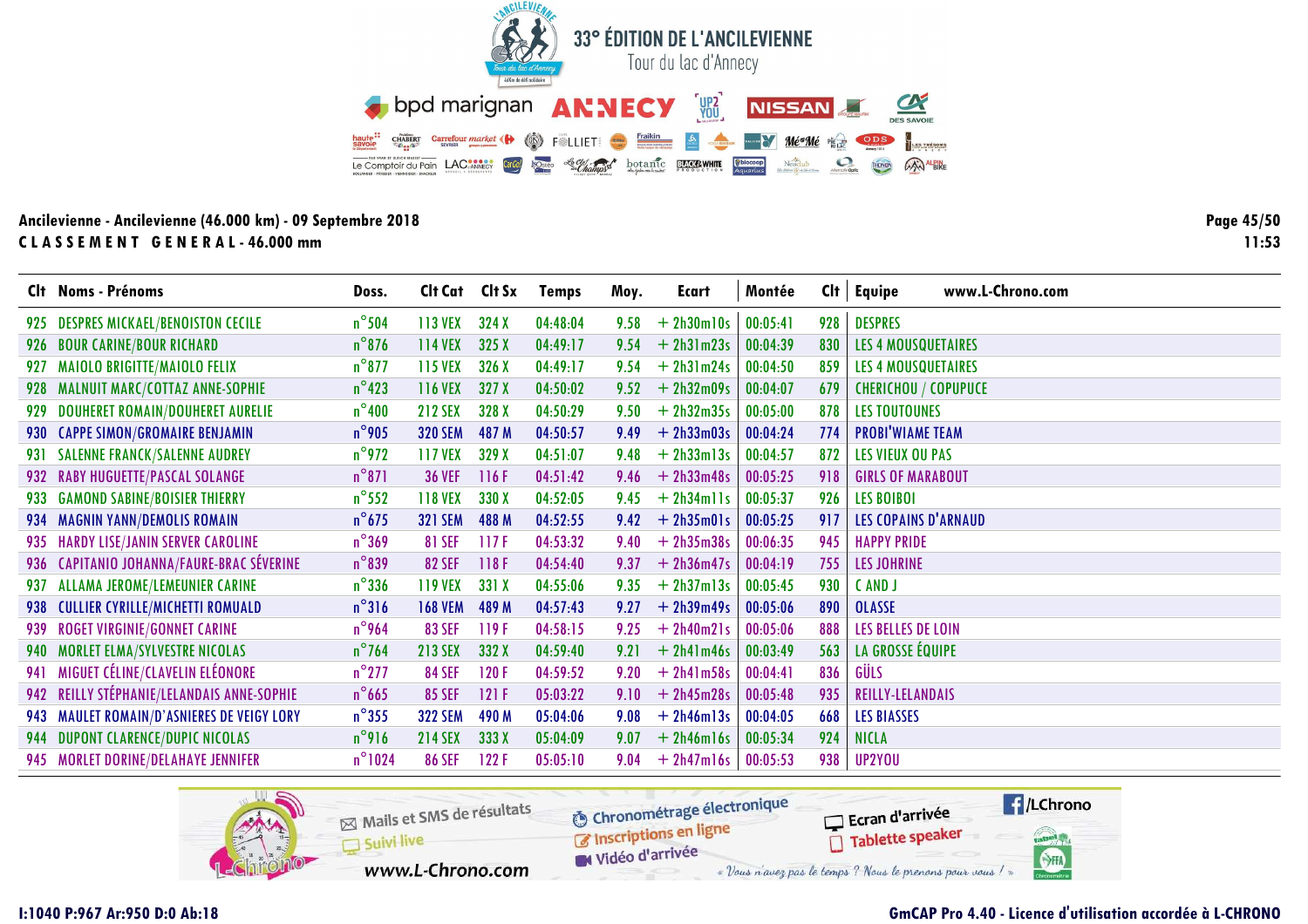![](_page_45_Picture_0.jpeg)

Page 46/50  $11:53$ 

|            | Clt Noms - Prénoms                                       | Doss.           | Clt Cat        | Clt Sx       | <b>Temps</b> | Moy. | <b>Ecart</b> | Montée   | Cl <sub>t</sub> | www.L-Chrono.com<br>Equipe        |
|------------|----------------------------------------------------------|-----------------|----------------|--------------|--------------|------|--------------|----------|-----------------|-----------------------------------|
|            | 946 MEZIANE IMAN/BETTAIEB SONIA                          | $n^{\circ}$ 157 | <b>87 SEF</b>  | 123F         | 05:05:49     | 9.03 | $+ 2h47m55s$ | 00:06:16 | 944             | <b>LES BIZERTINES</b>             |
|            | 947 BUCINA VANESSA/LELIEVRE MICHAËL                      | $n^{\circ}$ 967 | <b>215 SEX</b> | 334 X        | 05:20:00     | 8.63 | $+3h02m06s$  | 00:05:21 | 907             | <b>RABBIT AND ROUCKY</b>          |
|            | 948 ALIAS JULIE/DENDRAEL LAURENT                         | $n^{\circ}$ 968 | <b>216 SEX</b> | 335 X        | 05:20:01     | 8.62 | $+3h02m07s$  | 00:05:24 | 915             | <b>EMILUL</b>                     |
|            | 949 ESCANDE LAETITIA/BOUVIER JULIEN                      | $n^{\circ}893$  | <b>217 SEX</b> | 336 X        | 05:26:02     | 8.47 | $+3h08m09s$  | 00:04:52 | 863             | LE COMPTOIR                       |
|            | 950 PATTE FREDERIC/PATTE CHRISTINE                       | $n^{\circ}410$  | <b>120 VEX</b> | 337 X        | 05:29:08     | 8.39 | $+3$ hllml4s | 00:06:53 | 946             | <b>LES MAL AUX PATTES</b>         |
|            | DNS ALLOUIN ALEXANDRE/ALLOUIN FLORENCE                   | $n^{\circ}$ 548 | <b>DNS VEX</b> | <b>DNS X</b> | 00:00:00     | 0.00 |              |          |                 | <b>PITOUILLE</b>                  |
|            | DNS ARNAUD BENJAMIN/ARNAUD NATHALIE                      | $n^{\circ}$ 825 | <b>DNS SEX</b> | <b>DNS X</b> | 00:00:00     | 0.00 |              |          |                 | <b>BENATIMAEL</b>                 |
|            | DNS BARBERAT MAGALIE/DUPONT JULIEN                       | $n^{\circ}$ 559 | <b>DNS SEX</b> | <b>DNS X</b> | 00:00:00     | 0.00 |              |          |                 | <b>LAC RUNNERS</b>                |
|            | <b>DNS BENICHOU FABIEN/LAVOIX LAURENT</b>                | $n^{\circ}$ 707 | <b>DNS VEM</b> | <b>DNSM</b>  | 00:00:00     | 0.00 |              |          |                 | LES MARCASSINS DU DIMANCHE        |
|            | DNS BESCH OSWALD/DECAMBRON ANTOINE                       | $n^{\circ}617$  | <b>DNS SEM</b> | <b>DNSM</b>  | 00:00:00     | 0.00 |              |          |                 | <b>TUNNING ASSOCIATION</b>        |
|            | DNS BILLEREY CHRISTOPHE/JANIN ANNICK                     | $n^{\circ}$ 264 | <b>DNS VEX</b> | <b>DNS X</b> | 00:00:00     | 0.00 |              |          |                 | A'N C TEAM                        |
|            | DNS BIRCHER MICHELI ALESSANDRA/FAVRE PHILIPPE ROBEIn°855 |                 | <b>DNS VEX</b> | <b>DNS X</b> | 00:00:00     | 0.00 |              |          |                 | <b>LES RAPETOUS</b>               |
|            | DNS BODET VINCENT/MERCIER RICHARD                        | $n^{\circ}$ 488 | <b>DNS SEM</b> | <b>DNSM</b>  | 00:00:00     | 0.00 |              |          |                 | <b>COURIR PAR NATURE TOP TEAM</b> |
| <b>DNS</b> | <b>BON AMANDINE/GARNIER SEBASTIEN</b>                    | $n^{\circ}431$  | <b>DNS SEX</b> | <b>DNS X</b> | 00:00:00     | 0.00 |              |          |                 | <b>AMANDINE ET SEB</b>            |
|            | DNS BONNOD LAURENT/GAUDILLOT GEORGES                     | $n^{\circ}1010$ | <b>DNS VEM</b> | <b>DNSM</b>  | 00:00:00     | 0.00 |              |          |                 | <b>GEORGI ET LOLO</b>             |
|            | DNS BOULANGEAT CLAIRE/PIKUL SARAH                        | $n^{\circ}$ 386 | <b>DNS VEF</b> | <b>DNSF</b>  | 00:00:00     | 0.00 |              |          |                 | LES GAZELLES EN FOLIE             |
|            | DNS BROIN EMMANUEL/ALLART OLIVIER                        | $n^{\circ}$ 984 | <b>DNS VEM</b> | <b>DNSM</b>  | 00:00:00     | 0.00 |              |          |                 | LES FUMEURS DE L'ESSONNE          |
|            | <b>DNS BUCHOT ERIC/ASTORGA JOSE</b>                      | $n^{\circ}$ 652 | <b>DNS VEM</b> | <b>DNS M</b> | 00:00:00     | 0.00 |              |          |                 | <b>PINCOS</b>                     |
|            | DNS CAUL-FUTY PHILIPPE/MOLNAR CHRISTOPHE                 | $n^{\circ}841$  | <b>DNS VEM</b> | <b>DNS M</b> | 00:00:00     | 0.00 |              |          |                 | LES PISTES À MOUCHES              |
|            | DNS CESPEDES NICOLAS/CAUSSATIERES YOANN                  | $n^{\circ}$ 038 | <b>DNS SEM</b> | <b>DNSM</b>  | 00:00:00     | 0.00 |              |          |                 | LES NÎMOIS                        |
|            | DNS CHAFFARD ROLAND/ALLAMAN EXERTIER GÉRALDINE           | $n^{\circ}$ 279 | <b>DNS SEX</b> | <b>DNS X</b> | 00:00:00     | 0.00 |              |          |                 | <b>GEGE ET RORO</b>               |

![](_page_45_Picture_4.jpeg)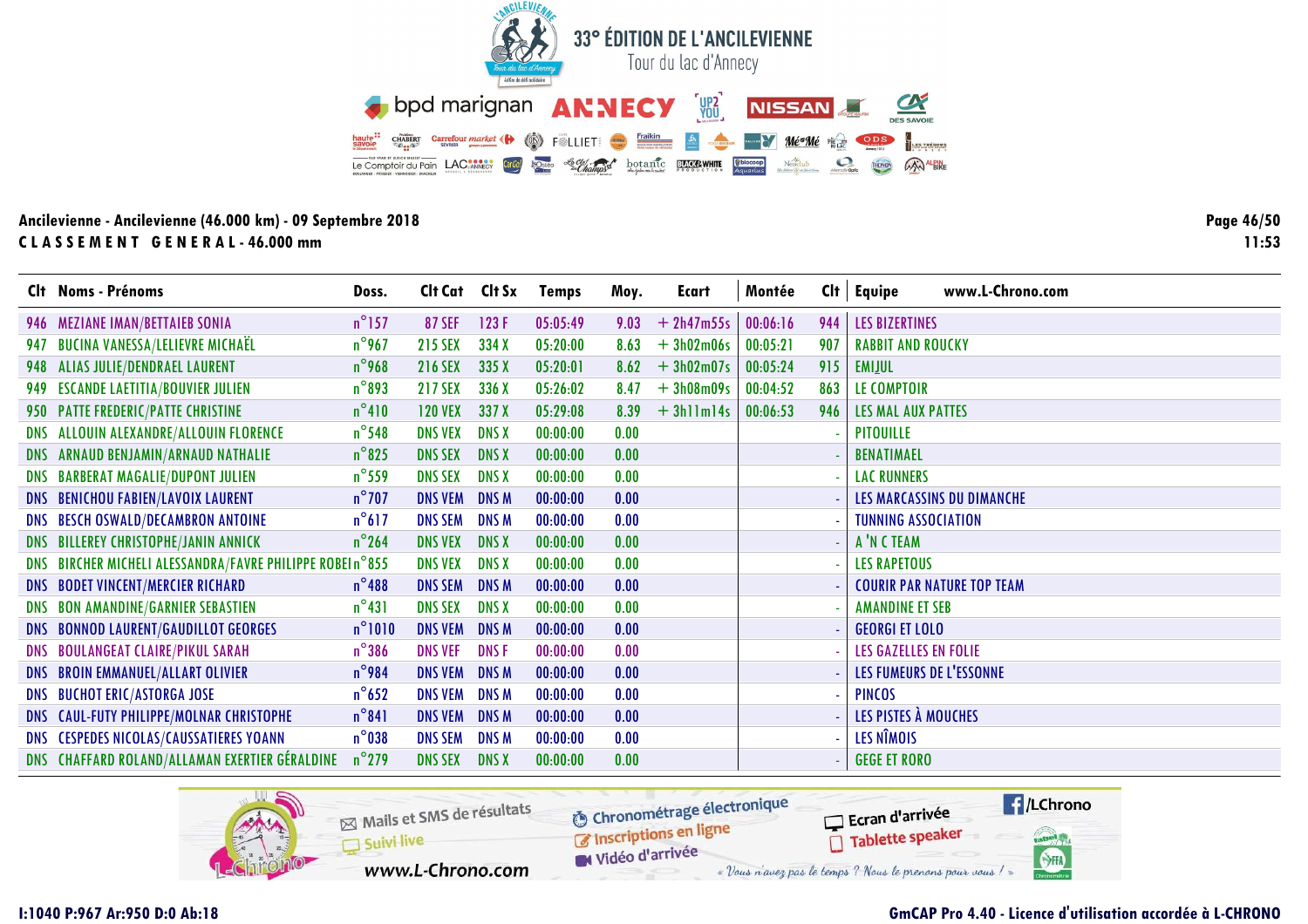![](_page_46_Picture_0.jpeg)

**Page 47/5011:53**

| Clt Noms - Prénoms                                       | Doss.           | Cit Cat Cit Sx |              | <b>Temps</b> | Moy. | <b>Ecart</b> | Montée | $Clt$ Equipe<br>www.L-Chrono.com   |
|----------------------------------------------------------|-----------------|----------------|--------------|--------------|------|--------------|--------|------------------------------------|
| DNS COMTAMIN HUGUES/MUS HERVE                            | $n^{\circ}$ 205 | <b>DNS VEM</b> | <b>DNSM</b>  | 00:00:00     | 0.00 |              |        | <b>LES LYONNAIS</b>                |
| DNS COUTURIER DAVID/AVRILLON ANTHONY                     | $n^{\circ}$ 034 | <b>DNS SEM</b> | <b>DNSM</b>  | 00:00:00     | 0.00 |              |        | <b>RUMILLY 2 ROUES</b>             |
| DNS DAINES NICOLAS/COMTE MARY                            | $n^{\circ}119$  | <b>DNS SEX</b> | <b>DNS X</b> | 00:00:00     | 0.00 |              |        | <b>ECOLE MEEO</b>                  |
| <b>DNS DENIS EMMANUEL/GOBERT ROMAIN</b>                  | $n^{\circ}$ 393 | <b>DNS SEM</b> | <b>DNSM</b>  | 00:00:00     | 0.00 |              |        | <b>TITI ET GROSMINET</b>           |
| <b>DNS DENIS ESTHER/DENIS PATRICIA</b>                   | $n^{\circ}$ 396 | <b>DNS VEF</b> | <b>DNSF</b>  | 00:00:00     | 0.00 |              |        | <b>DENIS BELLE SISTERS</b>         |
| DNS DEZISSERT LINDA/HAUTREUX OLIVIER                     | $n^{\circ}421$  | <b>DNS VEX</b> | <b>DNS X</b> | 00:00:00     | 0.00 |              |        | <b>OLIDA</b>                       |
| DNS DOUSTEYSSIER AUDREY/DABET ANNE-LAURE                 | $n^{\circ}$ 407 | <b>DNS SEF</b> | <b>DNSF</b>  | 00:00:00     | 0.00 |              |        | <b>LA TEAM!!</b>                   |
| DNS DUCROS CEDRIC/COMBE DELPHINE                         | $n^{\circ}1001$ | <b>DNS SEX</b> | <b>DNS X</b> | 00:00:00     | 0.00 |              |        | $DU_{10}$                          |
| DNS EXCOFFIER JEAN-LUC/BERRIVIN MARIE                    | $n^{\circ}512$  | <b>DNS VEX</b> | <b>DNS X</b> | 00:00:00     | 0.00 |              |        | <b>TITIBOU TEAM</b>                |
| DNS FABBRI SÉBASTIEN/WAUQUIER GUILLAUME                  | $n^{\circ}360$  | <b>DNS VEM</b> | <b>DNSM</b>  | 00:00:00     | 0.00 |              |        | <b>EMBE</b>                        |
| <b>DNS FAGOT VINCENT/FAGOT ODILE</b>                     | $n^{\circ}327$  | <b>DNS VEX</b> | <b>DNS X</b> | 00:00:00     | 0.00 |              |        | THE FIFTY 2 MEYRIOTS               |
| DNS FERNANDES DO COUTO ROSA MARIA/GENTINI CHRISTII nº965 |                 | <b>DNS VEF</b> | <b>DNSF</b>  | 00:00:00     | 0.00 |              |        | LES SORCIÉERES                     |
| <b>DNS FEYEUX HERVÉ/FEYEUX LAURENCE</b>                  | $n^{\circ}$ 697 | <b>DNS VEX</b> | <b>DNS X</b> | 00:00:00     | 0.00 |              |        | <b>LOVETEAM</b>                    |
| DNS GATTONE SYLVAIN/VILLETON PACHOT PATRICK              | $n^{\circ}852$  | <b>DNS VEM</b> | <b>DNSM</b>  | 00:00:00     | 0.00 |              |        | <b>CERN RUNNING TEAM</b><br>$\sim$ |
| DNS GOSSELIN LEA/LOIODICE KARINE                         | $n^{\circ}$ 196 | <b>DNS SEF</b> | <b>DNSF</b>  | 00:00:00     | 0.00 |              |        | <b>TEAM BE PHARMA 3</b>            |
| DNS GUICHARD BAPTISTE/OLIVA NICOLAS                      | $n^{\circ}083$  | <b>DNS SEM</b> | <b>DNSM</b>  | 00:00:00     | 0.00 |              |        | <b>TEAM OSCAR</b>                  |
| DNS HETUIN GRÉGOIRE/VASSENET MARIE                       | $n^{\circ}$ 780 | <b>DNS SEX</b> | <b>DNS X</b> | 00:00:00     | 0.00 |              |        | <b>LA MINOUCHERIE</b>              |
| <b>DNS HOLT CHRISTOPHE/BEGUIN FRÉDÉRIC</b>               | $n^{\circ}701$  | <b>DNS VEM</b> | <b>DNSM</b>  | 00:00:00     | 0.00 |              |        | <b>LES REVENANTS</b>               |
| DNS JACQUELIN SIMON/BAWOL MARC                           | $n^{\circ}$ 628 | <b>DNS SEM</b> | <b>DNSM</b>  | 00:00:00     | 0.00 |              |        | <b>PURE TEAM</b>                   |
| DNS JOUVEAU GREGORY/JOUVEAU AMÉLIE                       | $n^{\circ}$ 777 | <b>DNS SEX</b> | <b>DNS X</b> | 00:00:00     | 0.00 |              |        | <b>JOUVEAU TEAM</b>                |
| DNS KLINGELSCHMITT SEBASTIEN/MEHENNI FREDERIC            | $n^{\circ}511$  | <b>DNS VEM</b> | <b>DNSM</b>  | 00:00:00     | 0.00 |              |        | <b>LES CHAROLAIS</b>               |

![](_page_46_Picture_4.jpeg)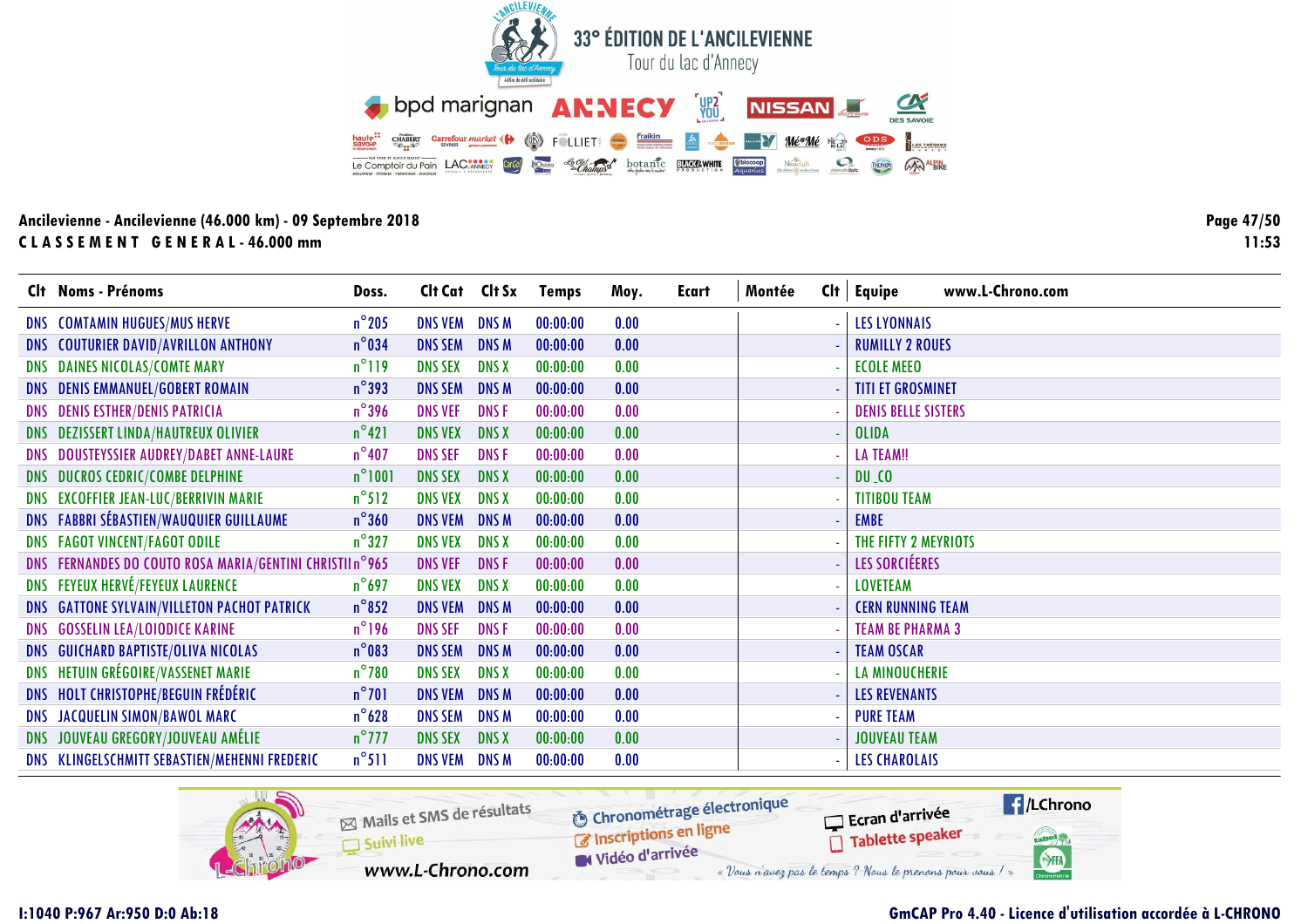![](_page_47_Picture_0.jpeg)

**Page 48/5011:53**

|     | Clt Noms - Prénoms                         | Doss.            | Clt Cat        | Clt Sx       | <b>Temps</b> | Moy. | <b>Ecart</b> | Montée | Cl <sub>t</sub> | www.L-Chrono.com<br><b>Equipe</b> |
|-----|--------------------------------------------|------------------|----------------|--------------|--------------|------|--------------|--------|-----------------|-----------------------------------|
|     | DNS LEBEAU VIRGINIE/COMBEY KILIAN          | $n^{\circ}816$   | <b>DNS SEX</b> | <b>DNS X</b> | 00:00:00     | 0.00 |              |        |                 | VI'KI'NG                          |
|     | DNS LEHNING MATTHIEU/BURNET FRANCK         | $n^{\circ}1015$  | <b>DNS VEM</b> | <b>DNSM</b>  | 00:00:00     | 0.00 |              |        |                 | <b>LES JEUNES QUADRA</b>          |
|     | DNS LEMONNIER CHRISTOPHE/DUPONT EMMANUEL   | $n^{\circ}$ 915  | <b>DNS VEM</b> | <b>DNS M</b> | 00:00:00     | 0.00 |              |        |                 | <b>GTI 16S</b>                    |
| DNS | LEVEN FRANÇOIS/LEVEN DELPHINE              | $n^{\circ}$ 122  | <b>DNS VEX</b> | <b>DNS X</b> | 00:00:00     | 0.00 |              |        |                 | <b>LEVEN</b>                      |
|     | DNS LEVIEUX MARIE/DURAND PAULINE           | $n^{\circ}604$   | <b>DNS SEF</b> | <b>DNSF</b>  | 00:00:00     | 0.00 |              |        |                 | <b>TWINS</b>                      |
|     | DNS LOPES DE LEMOS PHILIPPE/BENECH ARNAUD  | $n^{\circ}$ 639  | <b>DNS SEM</b> | <b>DNSM</b>  | 00:00:00     | 0.00 |              |        |                 | <b>HARICOTS MAGIQUES</b>          |
|     | DNS LORTSCH AMANDINE/LORTSCH QUENTIN       | $n^{\circ}$ 673  | <b>DNS SEX</b> | <b>DNS X</b> | 00:00:00     | 0.00 |              |        |                 | <b>BANDICOOT</b>                  |
|     | DNS LOSADA DORADO ANTHONY/AUGE QUENTIN     | $n^{\circ}687$   | <b>DNS SEM</b> | <b>DNSM</b>  | 00:00:00     | 0.00 |              |        |                 | <b>LES FLECHES BISCORNUS</b>      |
|     | <b>DNS MADOZ PIERRE/GEORGET SEBASTIEN</b>  | $n^{\circ}300$   | <b>DNS SEM</b> | <b>DNSM</b>  | 00:00:00     | 0.00 |              |        |                 | <b>THE TEAM</b>                   |
|     | DNS MALLARD CAMILLE/MALLARD GILLES         | $n^{\circ}$ 555  | <b>DNS SEX</b> | <b>DNS X</b> | 00:00:00     | 0.00 |              |        |                 | <b>LES COLIBRIS</b>               |
|     | DNS MATECAT VINCENT/CORBEL ALAN            | $n^{\circ}$ 1013 | <b>DNS SEM</b> | <b>DNSM</b>  | 00:00:00     | 0.00 |              |        |                 | <b>LES DEUX FANTASTIQUES</b>      |
|     | DNS MICLO LAURA/FREUDENREICH BRUNO         | $n^{\circ}$ 263  | <b>DNS SEX</b> | <b>DNS X</b> | 00:00:00     | 0.00 |              |        |                 | <b>TANDEM GOURMAND</b>            |
|     | DNS MIGNON ALEXANDRE/MIGNON PASCAL         | $n^{\circ}$ 638  | <b>DNS SEM</b> | <b>DNSM</b>  | 00:00:00     | 0.00 |              |        |                 | AMPC                              |
|     | DNS MULTIN ARNAUD/DARCISSAC JÉRÉMIE        | $n^{\circ}$ 788  | <b>DNS VEM</b> | <b>DNSM</b>  | 00:00:00     | 0.00 |              |        |                 | <b>MULTISSAC</b>                  |
|     | DNS NAUMANN CÉSAR/DE OLIVEIRA PAULO        | $n^{\circ}180$   | <b>DNS SEM</b> | <b>DNSM</b>  | 00:00:00     | 0.00 |              |        |                 | <b>TIC ET TAC</b>                 |
|     | DNS NOULETTE JOEL/PHILIPPE VAGNEUX         | $n^{\circ}$ 060  | <b>DNS SEM</b> | <b>DNSM</b>  | 00:00:00     | 0.00 |              |        |                 | <b>PHIL ET JOEL</b>               |
|     | DNS PAVIGLIANITI CLAUDIA/NOMBRET CATHERINE | $n^{\circ}351$   | <b>DNS VEF</b> | <b>DNSF</b>  | 00:00:00     | 0.00 |              |        |                 | <b>LES LADYES</b>                 |
|     | <b>DNS PEREZ CLÉMENT/PEREZ SIMON</b>       | $n^{\circ}$ 759  | <b>DNS SEM</b> | <b>DNSM</b>  | 00:00:00     | 0.00 |              |        |                 | <b>VOLTE</b>                      |
|     | DNS PERRAUD JOHAN/DITLEBLANC CHRISTOPHE    | $n^{\circ}$ 446  | <b>DNS SEM</b> | <b>DNSM</b>  | 00:00:00     | 0.00 |              |        |                 | <b>FERME LA</b>                   |
|     | DNS PETERLINI GIULIANA/FERRI SABRINA       | $n^{\circ}$ 1039 | <b>DNS VEF</b> | <b>DNSF</b>  | 00:00:00     | 0.00 |              |        |                 | UP2YOU                            |
|     | <b>DNS PHILIPPOT XAVIER/GAUDEL CYRIL</b>   | $n^{\circ}$ 909  | <b>DNS VEM</b> | <b>DNSM</b>  | 00:00:00     | 0.00 |              |        |                 | <b>CYRIL ET XAV</b>               |

![](_page_47_Picture_4.jpeg)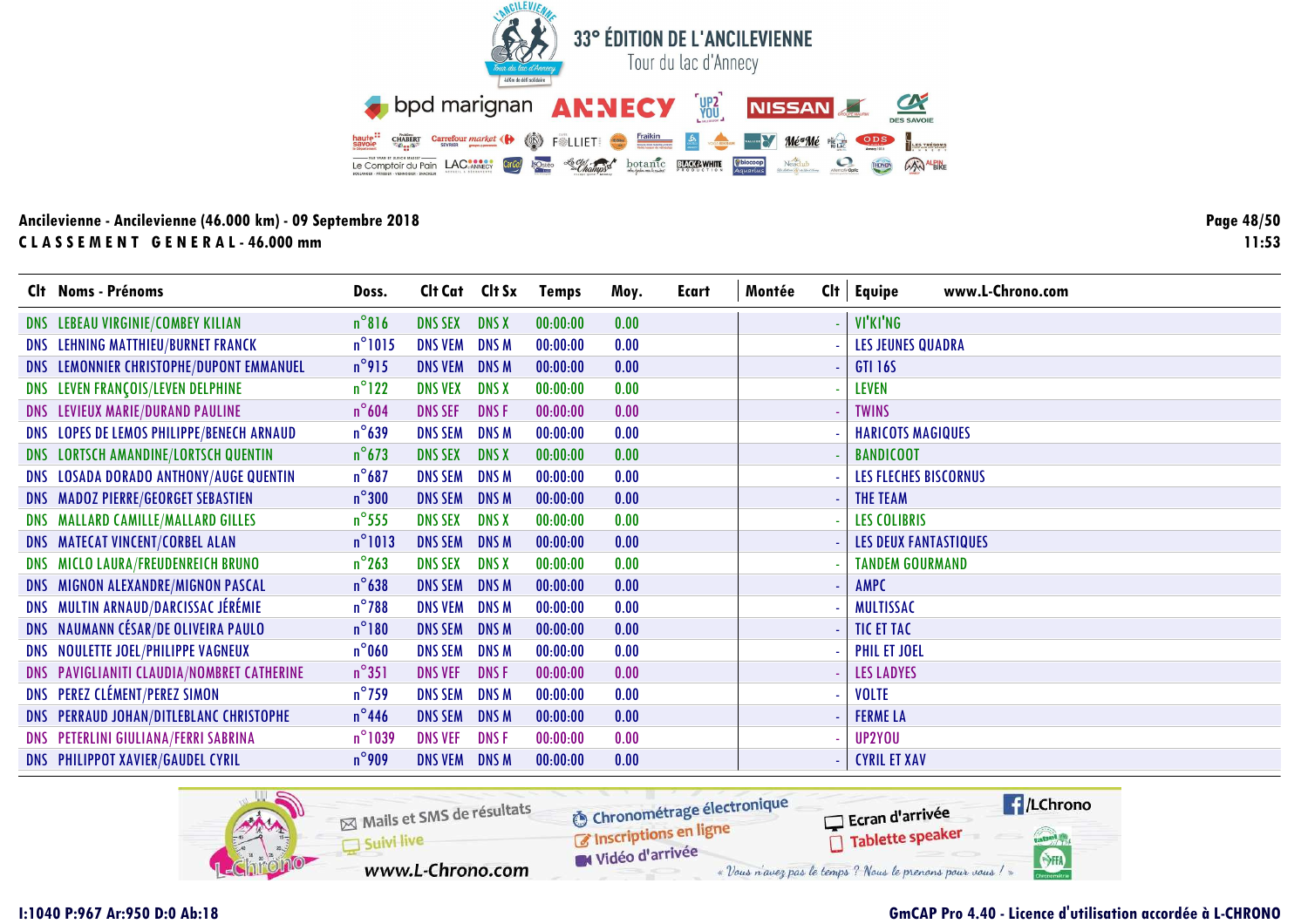![](_page_48_Picture_0.jpeg)

**Page 49/5011:53**

|            | Clt Noms - Prénoms                            | Doss.            | Clt Cat Clt Sx |              | <b>Temps</b> | Moy. | Ecart | Montée | www.L-Chrono.com<br>$Clt$ Equipe  |
|------------|-----------------------------------------------|------------------|----------------|--------------|--------------|------|-------|--------|-----------------------------------|
|            | DNS POULY RÉGIS/VISSAC BENOÎT                 | $n^{\circ}$ 702  | <b>DNS VEM</b> | <b>DNSM</b>  | 00:00:00     | 0.00 |       |        | LES BRAS CASSÉS                   |
|            | DNS QUILET FABRICE/KRZYZELEWSKI NICOLAS       | $n^{\circ}$ 715  | <b>DNS SEM</b> | <b>DNSM</b>  | 00:00:00     | 0.00 |       |        | <b>SNT</b>                        |
|            | DNS RAIMBAULT LUCIE/RAIMBAULT AURELIE         | $n^{\circ}$ 694  | <b>DNS SEF</b> | <b>DNSF</b>  | 00:00:00     | 0.00 |       |        | <b>RAINBOW TEAM</b>               |
|            | DNS RAMBAUD EDOUARD/RAMBAUD ADRIEN            | $n^{\circ}718$   | <b>DNS SEM</b> | <b>DNSM</b>  | 00:00:00     | 0.00 |       |        | <b>LES MANGOUSTES</b>             |
|            | DNS RISPE CLAIRE/HASSLACHER CHARLOTTE         | $n^{\circ}$ 714  | <b>DNS VEF</b> | <b>DNSF</b>  | 00:00:00     | 0.00 |       |        | <b>MALAGA NUTTERS</b>             |
| <b>DNS</b> | RODARIE NICOLAS/RODARIE VACHERON BEATRICE     | $n^{\circ}$ 259  | <b>DNS VEX</b> | <b>DNS X</b> | 00:00:00     | 0.00 |       |        | <b>NICOBEA</b>                    |
|            | DNS ROUDIER JÉRÔME/CLAEYS BRYAN               | $n^{\circ}1069$  | <b>DNS SEM</b> | <b>DNSM</b>  | 00:00:00     | 0.00 |       |        | <b>CRÉDIT AGRICOLE DES SAVOIE</b> |
| <b>DNS</b> | SANCHEZ ANTOINE/SANCHEZ THEODORE              | $n^{\circ}$ 793  | <b>DNS SEM</b> | <b>DNSM</b>  | 00:00:00     | 0.00 |       |        | <b>LOS SANCHOS</b>                |
| DNS        | SIMONIN LAETITIA/SIMONIN FRÉDÉRIC             | $n^{\circ}$ 971  | <b>DNS VEX</b> | <b>DNS X</b> | 00:00:00     | 0.00 |       |        | <b>LES FEND LA BISE</b>           |
| <b>DNS</b> | SLOTTVED THOMAS/SLOTTVED LAETITIA             | $n^{\circ}$ 242  | <b>DNS VEX</b> | <b>DNS X</b> | 00:00:00     | 0.00 |       |        | <b>VIKINGS</b>                    |
| <b>DNS</b> | <b>TERRIER JEROME/TERRIER SANDRINE</b>        | $n^{\circ}$ 1057 | <b>DNS VEX</b> | <b>DNS X</b> | 00:00:00     | 0.00 |       |        | <b>CHABERT4</b>                   |
|            | DNS VAL THOMAS/VAL JEAN LUC                   | $n^{\circ}$ 133  | <b>DNS SEM</b> | <b>DNSM</b>  | 00:00:00     | 0.00 |       |        | <b>LES GENISSOIX</b>              |
|            | DNS VOISIN BAPTISTE/LEMERCIER FRANÇOIS        | $n^{\circ}$ 028  | <b>DNS SEM</b> | <b>DNSM</b>  | 00:00:00     | 0.00 |       |        | <b>WTF CREW</b>                   |
|            | <b>DNS ZELLER DANIEL/ZELLER ROBIN</b>         | $n^{\circ}$ 498  | <b>DNS SEM</b> | <b>DNSM</b>  | 00:00:00     | 0.00 |       |        | <b>ZELLER D'EN CHIER</b>          |
| ABD        | <b>MADELIN GUILLAUME/MADELIN JEAN CHARLES</b> | $n^{\circ}$ 679  | <b>ABD SEM</b> | <b>ABDM</b>  | 00:00:00     | 0.00 |       |        | <b>TMC</b>                        |
| ABD        | <b>GAUTHIER DOMINIQUE/FORESTIER MYLENE</b>    | $n^{\circ}$ 653  | <b>ABD VEX</b> | <b>ABDX</b>  | 00:00:00     | 0.00 |       |        | <b>MYLDO</b>                      |
|            | ABD DESCHAMPS CECILE/VERKINDEREN PATRICE      | $n^{\circ}865$   | <b>ABD SEX</b> | <b>ABDX</b>  | 00:00:00     | 0.00 |       |        | <b>PROBI'WIAME TEAM</b>           |
| ABD        | <b>BATOUX BARTHELEMY/BATOUX MARINE</b>        | $n^{\circ}415$   | <b>ABD VEX</b> | <b>ABDX</b>  | 00:00:00     | 0.00 |       |        | <b>BOUT DE BOIS</b>               |
| ABD        | <b>BERTRAND PIERRE/CHAMPAGNE JULIE</b>        | $n^{\circ}105$   | <b>ABD SEX</b> | <b>ABD X</b> | 00:00:00     | 0.00 |       |        | <b>CHAMPAGNE BERTRAND</b>         |
|            | ABD BLAMPEY MARIE/BELIARD ROSALIE             | $n^{\circ}085$   | <b>ABD SEF</b> | <b>ABDF</b>  | 00:00:00     | 0.00 |       |        | <b>ATTAQUE DE PIERRE ROLLAND</b>  |
|            | ABD BOSSET GAËLLE/BOSSET OLIVIER              | $n^{\circ}$ 978  | <b>ABD VEX</b> | <b>ABDX</b>  | 00:00:00     | 0.00 |       |        | GA <sub>0</sub>                   |

![](_page_48_Picture_4.jpeg)